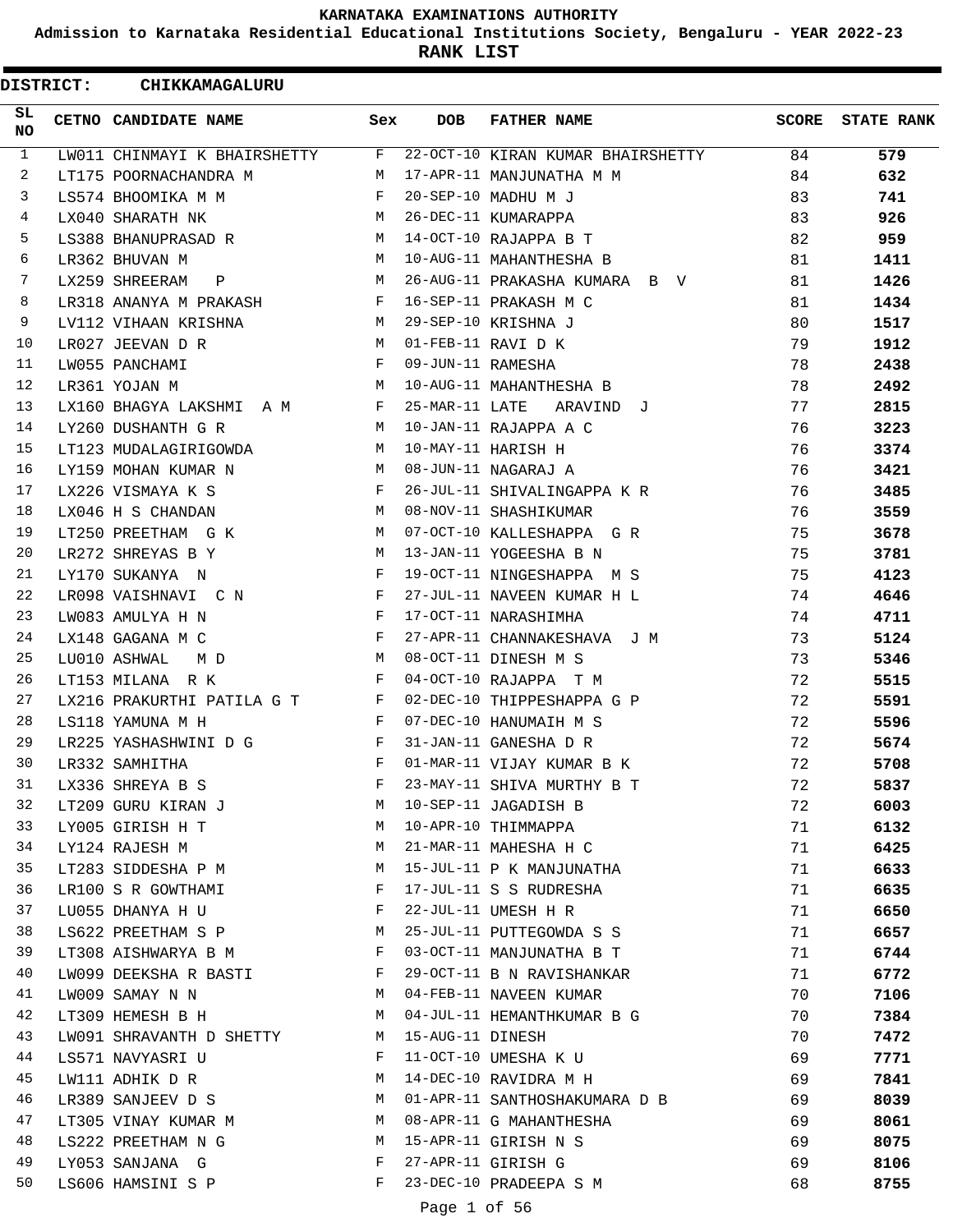**Admission to Karnataka Residential Educational Institutions Society, Bengaluru - YEAR 2022-23**

**RANK LIST**

| SL<br>CETNO CANDIDATE NAME<br>Sex<br><b>DOB</b><br><b>FATHER NAME</b><br><b>SCORE</b><br><b>NO</b><br>51<br>25-FEB-11 SHIVU T<br>М<br>8877<br>LR003 NIMITH S<br>68<br>52<br>68<br>LR321 SINCHANA B P<br>F<br>13-APR-11 PARMESH B D<br>9005<br>53<br>LT186 MADAN NAIKA B<br>11-MAY-11 BALAJI NAIKA<br>68<br>9073<br>М<br>54<br>23-MAY-11 GIRISH ARADHYA C<br>LT105 GANAVI ARADHYA S G<br>F<br>68<br>9101<br>55<br>LS483 AMULYA S<br>F<br>07-JUN-11 SHASHIKUMAR H<br>68<br>9148<br>56<br>F<br>LY229 AVANI M B<br>26-JUL-11 BASAVARAJAPPA M S<br>68<br>9280<br>57<br>LS270 JEEVAN S K<br>М<br>17-AUG-11 KARIYAPPA<br>68<br>9325<br>58<br>08-SEP-11 PARAMESH M C<br>LX297 SINCHANA M P<br>F<br>68<br>9362<br>59<br>LX249 SPOORTHI<br>F<br>12-SEP-11 NAGARAJU<br>68<br>9374<br>N<br>60<br>17-SEP-11 KUMARA BALEHALLI<br>LV113 LAVANYA BALEHALLI<br>F<br>68<br>9381<br>61<br>04-NOV-11 ASHOK<br>LU064 SHRAVYA<br>F<br>68<br>9440<br>62<br>16-AUG-10 CHANDRA SHEKAR T B<br>LY184 DHANYA SHREE T C<br>F<br>67<br>9592<br>63<br>LR378 JEEVITHA B C<br>F<br>12-NOV-10 CHINNA BHOVI<br>67<br>9674<br>64<br>20-NOV-10 SURESHA J V<br>LY076 LAVANYA J S<br>F<br>67<br>9691<br>65<br>12-DEC-10 BEEMESH<br>LR043 SANGHAVI A B<br>F<br>67<br>9729<br>66<br>04-MAR-11 PRASANNAKUMAR A<br>LX381 POORVI V P<br>F<br>67<br>9891<br>67<br>LY339 LIPIKA A N<br>F<br>03-MAY-11 NAGARAJA P<br>67<br>10027<br>68<br>LU104 THEJAS K R<br>М<br>16-MAY-11 RAGHAVENDRA K C<br>67<br>10065<br>69<br>21-JUN-11 THIMMAPPA K<br>LX041 SANTHOSH T<br>67<br>10162<br>M<br>70<br>04-JUL-11 PRADEEP P N<br>LS446 MANVITHA P<br>F<br>67<br>10197<br>71<br>LY022 INCHARA H S<br>F<br>25-JUL-11 SATHISH H C<br>67<br>10248<br>72<br>29-JUL-11 SHIVAMURTHI<br>LS431 KAVANA M S<br>F<br>67<br>10264<br>73<br>LU060 PRATHIKA K P<br>М<br>06-SEP-11 PUTTASWAMY K M<br>67<br>10336<br>74<br>12-DEC-11 THIPPESHA R<br>LX183 NAVYA H T<br>F<br>67<br>10457<br>75<br>LS602 CHINAMI M S<br>F<br>16-DEC-10 SHASIKUMAR K P<br>66<br>10738<br>76<br>30-DEC-10 NAGARAJU G S<br>LS469 THARUN G N<br>М<br>66<br>10760<br>77<br>LT390 SHIVAKUMAR H R<br>06-MAR-11 REVANASIDDAPPA<br>66<br>10889<br>М<br>78<br>LR167 SAMPREETH B S<br>M<br>07-MAR-11 SURENDRA B M<br>66<br>10894<br>79<br>LS072 MADAN P<br>M<br>14-MAR-11 PRASANNA K M<br>66<br>10916<br>15-MAR-11 MOHAN<br>80<br>LV153 KOWSALYA K M<br>10924<br>66<br>06-JUN-11 LOKESH BM<br>81<br>LS262 DHANYAKUMAR B M L<br>66<br>11129<br>M<br>82<br>03-JUL-11 SHANKARAPPA N R<br>66<br>LS566 HEMANTH GOWDA N S<br>M<br>11202<br>83<br>LT276 SHANKAR C N<br>19-JUL-11 NAGARAJU H M<br>66<br>М<br>11244<br>84<br>LT050 DHANUSH C J<br>11-AUG-11 JAGADEESHA C K<br>66<br>11295<br>M<br>85<br>LR088 SHASHANK J R<br>11-SEP-11 RAVIKUMAR<br>66<br>11352<br>M<br>86<br>22-OCT-11 SURESH T R<br>LY167 HEMASHRI T S<br>F<br>66<br>11410<br>87<br>24-SEP-10 KUMAR<br>LT071 CHETHAN H K<br>65<br>M<br>11658<br>88<br>30-OCT-10 SHANTHEGOWDA K H<br>65<br>LR016 SINCHANA K S<br>F<br>11697<br>89<br>20-DEC-10 RAJAPPA<br>LX158 VARSHITA N R<br>F<br>65<br>11781<br>90<br>LS519 VYSHNAVI N<br>F<br>02-AUG-11 NAVEEN KUMARA K G<br>65<br>12342<br>91<br>15-AUG-11 KRISHNAMURTHY<br>65<br>LR012 SUBHASH S K<br>M<br>12377<br>92<br>LS607 VIKAS K A<br>М<br>19-SEP-11 ANANDA K S<br>65<br>12463<br>93<br>LX319 TANUSHREE C<br>F<br>01-NOV-11 CHELUVAYYA V<br>65<br>12537<br>94<br>65<br>LX248 SHARANYA G PRASAD<br>$\mathbf{F}$<br>28-DEC-12 GURUPRASAD C H<br>12636<br>95<br>LX209 NISHANK K T<br>11-OCT-10 TAKRYA NAIK K S<br>64<br>M<br>12778<br>96<br>12-NOV-10 REVANNA T D<br>LX190 JEEVAN<br>М<br>64<br>12829<br>97<br>13-DEC-10 GIRISH<br>LY205 SRUJAN N G<br>64<br>12893<br>М<br>98<br>17-DEC-10 MANJUNATHA<br>LU005 DARSHAN B M<br>M<br>64<br>12898<br>99<br>F<br>16-FEB-11 GANESHA D R<br>64<br>LX242 HARSHITHA<br>13034<br>100<br>F<br>19-FEB-11 VENKATESH K M<br>64<br>LS153 MANASA Y V<br>13039<br>Page 2 of 56 | <b>DISTRICT:</b> | CHIKKAMAGALURU |  |  |                   |
|-----------------------------------------------------------------------------------------------------------------------------------------------------------------------------------------------------------------------------------------------------------------------------------------------------------------------------------------------------------------------------------------------------------------------------------------------------------------------------------------------------------------------------------------------------------------------------------------------------------------------------------------------------------------------------------------------------------------------------------------------------------------------------------------------------------------------------------------------------------------------------------------------------------------------------------------------------------------------------------------------------------------------------------------------------------------------------------------------------------------------------------------------------------------------------------------------------------------------------------------------------------------------------------------------------------------------------------------------------------------------------------------------------------------------------------------------------------------------------------------------------------------------------------------------------------------------------------------------------------------------------------------------------------------------------------------------------------------------------------------------------------------------------------------------------------------------------------------------------------------------------------------------------------------------------------------------------------------------------------------------------------------------------------------------------------------------------------------------------------------------------------------------------------------------------------------------------------------------------------------------------------------------------------------------------------------------------------------------------------------------------------------------------------------------------------------------------------------------------------------------------------------------------------------------------------------------------------------------------------------------------------------------------------------------------------------------------------------------------------------------------------------------------------------------------------------------------------------------------------------------------------------------------------------------------------------------------------------------------------------------------------------------------------------------------------------------------------------------------------------------------------------------------------------------------------------------------------------------------------------------------------------------------------------------------------------------------------------------------------------------------------------------------------------------------------------------------------------------------------------------------------------------------------------------------------------------------------------------------------------------------------------------------------------------------------------------------------------------------------------------------------------------------------------------------------------------------------------------------------------------------------------------------------|------------------|----------------|--|--|-------------------|
|                                                                                                                                                                                                                                                                                                                                                                                                                                                                                                                                                                                                                                                                                                                                                                                                                                                                                                                                                                                                                                                                                                                                                                                                                                                                                                                                                                                                                                                                                                                                                                                                                                                                                                                                                                                                                                                                                                                                                                                                                                                                                                                                                                                                                                                                                                                                                                                                                                                                                                                                                                                                                                                                                                                                                                                                                                                                                                                                                                                                                                                                                                                                                                                                                                                                                                                                                                                                                                                                                                                                                                                                                                                                                                                                                                                                                                                                                                           |                  |                |  |  | <b>STATE RANK</b> |
|                                                                                                                                                                                                                                                                                                                                                                                                                                                                                                                                                                                                                                                                                                                                                                                                                                                                                                                                                                                                                                                                                                                                                                                                                                                                                                                                                                                                                                                                                                                                                                                                                                                                                                                                                                                                                                                                                                                                                                                                                                                                                                                                                                                                                                                                                                                                                                                                                                                                                                                                                                                                                                                                                                                                                                                                                                                                                                                                                                                                                                                                                                                                                                                                                                                                                                                                                                                                                                                                                                                                                                                                                                                                                                                                                                                                                                                                                                           |                  |                |  |  |                   |
|                                                                                                                                                                                                                                                                                                                                                                                                                                                                                                                                                                                                                                                                                                                                                                                                                                                                                                                                                                                                                                                                                                                                                                                                                                                                                                                                                                                                                                                                                                                                                                                                                                                                                                                                                                                                                                                                                                                                                                                                                                                                                                                                                                                                                                                                                                                                                                                                                                                                                                                                                                                                                                                                                                                                                                                                                                                                                                                                                                                                                                                                                                                                                                                                                                                                                                                                                                                                                                                                                                                                                                                                                                                                                                                                                                                                                                                                                                           |                  |                |  |  |                   |
|                                                                                                                                                                                                                                                                                                                                                                                                                                                                                                                                                                                                                                                                                                                                                                                                                                                                                                                                                                                                                                                                                                                                                                                                                                                                                                                                                                                                                                                                                                                                                                                                                                                                                                                                                                                                                                                                                                                                                                                                                                                                                                                                                                                                                                                                                                                                                                                                                                                                                                                                                                                                                                                                                                                                                                                                                                                                                                                                                                                                                                                                                                                                                                                                                                                                                                                                                                                                                                                                                                                                                                                                                                                                                                                                                                                                                                                                                                           |                  |                |  |  |                   |
|                                                                                                                                                                                                                                                                                                                                                                                                                                                                                                                                                                                                                                                                                                                                                                                                                                                                                                                                                                                                                                                                                                                                                                                                                                                                                                                                                                                                                                                                                                                                                                                                                                                                                                                                                                                                                                                                                                                                                                                                                                                                                                                                                                                                                                                                                                                                                                                                                                                                                                                                                                                                                                                                                                                                                                                                                                                                                                                                                                                                                                                                                                                                                                                                                                                                                                                                                                                                                                                                                                                                                                                                                                                                                                                                                                                                                                                                                                           |                  |                |  |  |                   |
|                                                                                                                                                                                                                                                                                                                                                                                                                                                                                                                                                                                                                                                                                                                                                                                                                                                                                                                                                                                                                                                                                                                                                                                                                                                                                                                                                                                                                                                                                                                                                                                                                                                                                                                                                                                                                                                                                                                                                                                                                                                                                                                                                                                                                                                                                                                                                                                                                                                                                                                                                                                                                                                                                                                                                                                                                                                                                                                                                                                                                                                                                                                                                                                                                                                                                                                                                                                                                                                                                                                                                                                                                                                                                                                                                                                                                                                                                                           |                  |                |  |  |                   |
|                                                                                                                                                                                                                                                                                                                                                                                                                                                                                                                                                                                                                                                                                                                                                                                                                                                                                                                                                                                                                                                                                                                                                                                                                                                                                                                                                                                                                                                                                                                                                                                                                                                                                                                                                                                                                                                                                                                                                                                                                                                                                                                                                                                                                                                                                                                                                                                                                                                                                                                                                                                                                                                                                                                                                                                                                                                                                                                                                                                                                                                                                                                                                                                                                                                                                                                                                                                                                                                                                                                                                                                                                                                                                                                                                                                                                                                                                                           |                  |                |  |  |                   |
|                                                                                                                                                                                                                                                                                                                                                                                                                                                                                                                                                                                                                                                                                                                                                                                                                                                                                                                                                                                                                                                                                                                                                                                                                                                                                                                                                                                                                                                                                                                                                                                                                                                                                                                                                                                                                                                                                                                                                                                                                                                                                                                                                                                                                                                                                                                                                                                                                                                                                                                                                                                                                                                                                                                                                                                                                                                                                                                                                                                                                                                                                                                                                                                                                                                                                                                                                                                                                                                                                                                                                                                                                                                                                                                                                                                                                                                                                                           |                  |                |  |  |                   |
|                                                                                                                                                                                                                                                                                                                                                                                                                                                                                                                                                                                                                                                                                                                                                                                                                                                                                                                                                                                                                                                                                                                                                                                                                                                                                                                                                                                                                                                                                                                                                                                                                                                                                                                                                                                                                                                                                                                                                                                                                                                                                                                                                                                                                                                                                                                                                                                                                                                                                                                                                                                                                                                                                                                                                                                                                                                                                                                                                                                                                                                                                                                                                                                                                                                                                                                                                                                                                                                                                                                                                                                                                                                                                                                                                                                                                                                                                                           |                  |                |  |  |                   |
|                                                                                                                                                                                                                                                                                                                                                                                                                                                                                                                                                                                                                                                                                                                                                                                                                                                                                                                                                                                                                                                                                                                                                                                                                                                                                                                                                                                                                                                                                                                                                                                                                                                                                                                                                                                                                                                                                                                                                                                                                                                                                                                                                                                                                                                                                                                                                                                                                                                                                                                                                                                                                                                                                                                                                                                                                                                                                                                                                                                                                                                                                                                                                                                                                                                                                                                                                                                                                                                                                                                                                                                                                                                                                                                                                                                                                                                                                                           |                  |                |  |  |                   |
|                                                                                                                                                                                                                                                                                                                                                                                                                                                                                                                                                                                                                                                                                                                                                                                                                                                                                                                                                                                                                                                                                                                                                                                                                                                                                                                                                                                                                                                                                                                                                                                                                                                                                                                                                                                                                                                                                                                                                                                                                                                                                                                                                                                                                                                                                                                                                                                                                                                                                                                                                                                                                                                                                                                                                                                                                                                                                                                                                                                                                                                                                                                                                                                                                                                                                                                                                                                                                                                                                                                                                                                                                                                                                                                                                                                                                                                                                                           |                  |                |  |  |                   |
|                                                                                                                                                                                                                                                                                                                                                                                                                                                                                                                                                                                                                                                                                                                                                                                                                                                                                                                                                                                                                                                                                                                                                                                                                                                                                                                                                                                                                                                                                                                                                                                                                                                                                                                                                                                                                                                                                                                                                                                                                                                                                                                                                                                                                                                                                                                                                                                                                                                                                                                                                                                                                                                                                                                                                                                                                                                                                                                                                                                                                                                                                                                                                                                                                                                                                                                                                                                                                                                                                                                                                                                                                                                                                                                                                                                                                                                                                                           |                  |                |  |  |                   |
|                                                                                                                                                                                                                                                                                                                                                                                                                                                                                                                                                                                                                                                                                                                                                                                                                                                                                                                                                                                                                                                                                                                                                                                                                                                                                                                                                                                                                                                                                                                                                                                                                                                                                                                                                                                                                                                                                                                                                                                                                                                                                                                                                                                                                                                                                                                                                                                                                                                                                                                                                                                                                                                                                                                                                                                                                                                                                                                                                                                                                                                                                                                                                                                                                                                                                                                                                                                                                                                                                                                                                                                                                                                                                                                                                                                                                                                                                                           |                  |                |  |  |                   |
|                                                                                                                                                                                                                                                                                                                                                                                                                                                                                                                                                                                                                                                                                                                                                                                                                                                                                                                                                                                                                                                                                                                                                                                                                                                                                                                                                                                                                                                                                                                                                                                                                                                                                                                                                                                                                                                                                                                                                                                                                                                                                                                                                                                                                                                                                                                                                                                                                                                                                                                                                                                                                                                                                                                                                                                                                                                                                                                                                                                                                                                                                                                                                                                                                                                                                                                                                                                                                                                                                                                                                                                                                                                                                                                                                                                                                                                                                                           |                  |                |  |  |                   |
|                                                                                                                                                                                                                                                                                                                                                                                                                                                                                                                                                                                                                                                                                                                                                                                                                                                                                                                                                                                                                                                                                                                                                                                                                                                                                                                                                                                                                                                                                                                                                                                                                                                                                                                                                                                                                                                                                                                                                                                                                                                                                                                                                                                                                                                                                                                                                                                                                                                                                                                                                                                                                                                                                                                                                                                                                                                                                                                                                                                                                                                                                                                                                                                                                                                                                                                                                                                                                                                                                                                                                                                                                                                                                                                                                                                                                                                                                                           |                  |                |  |  |                   |
|                                                                                                                                                                                                                                                                                                                                                                                                                                                                                                                                                                                                                                                                                                                                                                                                                                                                                                                                                                                                                                                                                                                                                                                                                                                                                                                                                                                                                                                                                                                                                                                                                                                                                                                                                                                                                                                                                                                                                                                                                                                                                                                                                                                                                                                                                                                                                                                                                                                                                                                                                                                                                                                                                                                                                                                                                                                                                                                                                                                                                                                                                                                                                                                                                                                                                                                                                                                                                                                                                                                                                                                                                                                                                                                                                                                                                                                                                                           |                  |                |  |  |                   |
|                                                                                                                                                                                                                                                                                                                                                                                                                                                                                                                                                                                                                                                                                                                                                                                                                                                                                                                                                                                                                                                                                                                                                                                                                                                                                                                                                                                                                                                                                                                                                                                                                                                                                                                                                                                                                                                                                                                                                                                                                                                                                                                                                                                                                                                                                                                                                                                                                                                                                                                                                                                                                                                                                                                                                                                                                                                                                                                                                                                                                                                                                                                                                                                                                                                                                                                                                                                                                                                                                                                                                                                                                                                                                                                                                                                                                                                                                                           |                  |                |  |  |                   |
|                                                                                                                                                                                                                                                                                                                                                                                                                                                                                                                                                                                                                                                                                                                                                                                                                                                                                                                                                                                                                                                                                                                                                                                                                                                                                                                                                                                                                                                                                                                                                                                                                                                                                                                                                                                                                                                                                                                                                                                                                                                                                                                                                                                                                                                                                                                                                                                                                                                                                                                                                                                                                                                                                                                                                                                                                                                                                                                                                                                                                                                                                                                                                                                                                                                                                                                                                                                                                                                                                                                                                                                                                                                                                                                                                                                                                                                                                                           |                  |                |  |  |                   |
|                                                                                                                                                                                                                                                                                                                                                                                                                                                                                                                                                                                                                                                                                                                                                                                                                                                                                                                                                                                                                                                                                                                                                                                                                                                                                                                                                                                                                                                                                                                                                                                                                                                                                                                                                                                                                                                                                                                                                                                                                                                                                                                                                                                                                                                                                                                                                                                                                                                                                                                                                                                                                                                                                                                                                                                                                                                                                                                                                                                                                                                                                                                                                                                                                                                                                                                                                                                                                                                                                                                                                                                                                                                                                                                                                                                                                                                                                                           |                  |                |  |  |                   |
|                                                                                                                                                                                                                                                                                                                                                                                                                                                                                                                                                                                                                                                                                                                                                                                                                                                                                                                                                                                                                                                                                                                                                                                                                                                                                                                                                                                                                                                                                                                                                                                                                                                                                                                                                                                                                                                                                                                                                                                                                                                                                                                                                                                                                                                                                                                                                                                                                                                                                                                                                                                                                                                                                                                                                                                                                                                                                                                                                                                                                                                                                                                                                                                                                                                                                                                                                                                                                                                                                                                                                                                                                                                                                                                                                                                                                                                                                                           |                  |                |  |  |                   |
|                                                                                                                                                                                                                                                                                                                                                                                                                                                                                                                                                                                                                                                                                                                                                                                                                                                                                                                                                                                                                                                                                                                                                                                                                                                                                                                                                                                                                                                                                                                                                                                                                                                                                                                                                                                                                                                                                                                                                                                                                                                                                                                                                                                                                                                                                                                                                                                                                                                                                                                                                                                                                                                                                                                                                                                                                                                                                                                                                                                                                                                                                                                                                                                                                                                                                                                                                                                                                                                                                                                                                                                                                                                                                                                                                                                                                                                                                                           |                  |                |  |  |                   |
|                                                                                                                                                                                                                                                                                                                                                                                                                                                                                                                                                                                                                                                                                                                                                                                                                                                                                                                                                                                                                                                                                                                                                                                                                                                                                                                                                                                                                                                                                                                                                                                                                                                                                                                                                                                                                                                                                                                                                                                                                                                                                                                                                                                                                                                                                                                                                                                                                                                                                                                                                                                                                                                                                                                                                                                                                                                                                                                                                                                                                                                                                                                                                                                                                                                                                                                                                                                                                                                                                                                                                                                                                                                                                                                                                                                                                                                                                                           |                  |                |  |  |                   |
|                                                                                                                                                                                                                                                                                                                                                                                                                                                                                                                                                                                                                                                                                                                                                                                                                                                                                                                                                                                                                                                                                                                                                                                                                                                                                                                                                                                                                                                                                                                                                                                                                                                                                                                                                                                                                                                                                                                                                                                                                                                                                                                                                                                                                                                                                                                                                                                                                                                                                                                                                                                                                                                                                                                                                                                                                                                                                                                                                                                                                                                                                                                                                                                                                                                                                                                                                                                                                                                                                                                                                                                                                                                                                                                                                                                                                                                                                                           |                  |                |  |  |                   |
|                                                                                                                                                                                                                                                                                                                                                                                                                                                                                                                                                                                                                                                                                                                                                                                                                                                                                                                                                                                                                                                                                                                                                                                                                                                                                                                                                                                                                                                                                                                                                                                                                                                                                                                                                                                                                                                                                                                                                                                                                                                                                                                                                                                                                                                                                                                                                                                                                                                                                                                                                                                                                                                                                                                                                                                                                                                                                                                                                                                                                                                                                                                                                                                                                                                                                                                                                                                                                                                                                                                                                                                                                                                                                                                                                                                                                                                                                                           |                  |                |  |  |                   |
|                                                                                                                                                                                                                                                                                                                                                                                                                                                                                                                                                                                                                                                                                                                                                                                                                                                                                                                                                                                                                                                                                                                                                                                                                                                                                                                                                                                                                                                                                                                                                                                                                                                                                                                                                                                                                                                                                                                                                                                                                                                                                                                                                                                                                                                                                                                                                                                                                                                                                                                                                                                                                                                                                                                                                                                                                                                                                                                                                                                                                                                                                                                                                                                                                                                                                                                                                                                                                                                                                                                                                                                                                                                                                                                                                                                                                                                                                                           |                  |                |  |  |                   |
|                                                                                                                                                                                                                                                                                                                                                                                                                                                                                                                                                                                                                                                                                                                                                                                                                                                                                                                                                                                                                                                                                                                                                                                                                                                                                                                                                                                                                                                                                                                                                                                                                                                                                                                                                                                                                                                                                                                                                                                                                                                                                                                                                                                                                                                                                                                                                                                                                                                                                                                                                                                                                                                                                                                                                                                                                                                                                                                                                                                                                                                                                                                                                                                                                                                                                                                                                                                                                                                                                                                                                                                                                                                                                                                                                                                                                                                                                                           |                  |                |  |  |                   |
|                                                                                                                                                                                                                                                                                                                                                                                                                                                                                                                                                                                                                                                                                                                                                                                                                                                                                                                                                                                                                                                                                                                                                                                                                                                                                                                                                                                                                                                                                                                                                                                                                                                                                                                                                                                                                                                                                                                                                                                                                                                                                                                                                                                                                                                                                                                                                                                                                                                                                                                                                                                                                                                                                                                                                                                                                                                                                                                                                                                                                                                                                                                                                                                                                                                                                                                                                                                                                                                                                                                                                                                                                                                                                                                                                                                                                                                                                                           |                  |                |  |  |                   |
|                                                                                                                                                                                                                                                                                                                                                                                                                                                                                                                                                                                                                                                                                                                                                                                                                                                                                                                                                                                                                                                                                                                                                                                                                                                                                                                                                                                                                                                                                                                                                                                                                                                                                                                                                                                                                                                                                                                                                                                                                                                                                                                                                                                                                                                                                                                                                                                                                                                                                                                                                                                                                                                                                                                                                                                                                                                                                                                                                                                                                                                                                                                                                                                                                                                                                                                                                                                                                                                                                                                                                                                                                                                                                                                                                                                                                                                                                                           |                  |                |  |  |                   |
|                                                                                                                                                                                                                                                                                                                                                                                                                                                                                                                                                                                                                                                                                                                                                                                                                                                                                                                                                                                                                                                                                                                                                                                                                                                                                                                                                                                                                                                                                                                                                                                                                                                                                                                                                                                                                                                                                                                                                                                                                                                                                                                                                                                                                                                                                                                                                                                                                                                                                                                                                                                                                                                                                                                                                                                                                                                                                                                                                                                                                                                                                                                                                                                                                                                                                                                                                                                                                                                                                                                                                                                                                                                                                                                                                                                                                                                                                                           |                  |                |  |  |                   |
|                                                                                                                                                                                                                                                                                                                                                                                                                                                                                                                                                                                                                                                                                                                                                                                                                                                                                                                                                                                                                                                                                                                                                                                                                                                                                                                                                                                                                                                                                                                                                                                                                                                                                                                                                                                                                                                                                                                                                                                                                                                                                                                                                                                                                                                                                                                                                                                                                                                                                                                                                                                                                                                                                                                                                                                                                                                                                                                                                                                                                                                                                                                                                                                                                                                                                                                                                                                                                                                                                                                                                                                                                                                                                                                                                                                                                                                                                                           |                  |                |  |  |                   |
|                                                                                                                                                                                                                                                                                                                                                                                                                                                                                                                                                                                                                                                                                                                                                                                                                                                                                                                                                                                                                                                                                                                                                                                                                                                                                                                                                                                                                                                                                                                                                                                                                                                                                                                                                                                                                                                                                                                                                                                                                                                                                                                                                                                                                                                                                                                                                                                                                                                                                                                                                                                                                                                                                                                                                                                                                                                                                                                                                                                                                                                                                                                                                                                                                                                                                                                                                                                                                                                                                                                                                                                                                                                                                                                                                                                                                                                                                                           |                  |                |  |  |                   |
|                                                                                                                                                                                                                                                                                                                                                                                                                                                                                                                                                                                                                                                                                                                                                                                                                                                                                                                                                                                                                                                                                                                                                                                                                                                                                                                                                                                                                                                                                                                                                                                                                                                                                                                                                                                                                                                                                                                                                                                                                                                                                                                                                                                                                                                                                                                                                                                                                                                                                                                                                                                                                                                                                                                                                                                                                                                                                                                                                                                                                                                                                                                                                                                                                                                                                                                                                                                                                                                                                                                                                                                                                                                                                                                                                                                                                                                                                                           |                  |                |  |  |                   |
|                                                                                                                                                                                                                                                                                                                                                                                                                                                                                                                                                                                                                                                                                                                                                                                                                                                                                                                                                                                                                                                                                                                                                                                                                                                                                                                                                                                                                                                                                                                                                                                                                                                                                                                                                                                                                                                                                                                                                                                                                                                                                                                                                                                                                                                                                                                                                                                                                                                                                                                                                                                                                                                                                                                                                                                                                                                                                                                                                                                                                                                                                                                                                                                                                                                                                                                                                                                                                                                                                                                                                                                                                                                                                                                                                                                                                                                                                                           |                  |                |  |  |                   |
|                                                                                                                                                                                                                                                                                                                                                                                                                                                                                                                                                                                                                                                                                                                                                                                                                                                                                                                                                                                                                                                                                                                                                                                                                                                                                                                                                                                                                                                                                                                                                                                                                                                                                                                                                                                                                                                                                                                                                                                                                                                                                                                                                                                                                                                                                                                                                                                                                                                                                                                                                                                                                                                                                                                                                                                                                                                                                                                                                                                                                                                                                                                                                                                                                                                                                                                                                                                                                                                                                                                                                                                                                                                                                                                                                                                                                                                                                                           |                  |                |  |  |                   |
|                                                                                                                                                                                                                                                                                                                                                                                                                                                                                                                                                                                                                                                                                                                                                                                                                                                                                                                                                                                                                                                                                                                                                                                                                                                                                                                                                                                                                                                                                                                                                                                                                                                                                                                                                                                                                                                                                                                                                                                                                                                                                                                                                                                                                                                                                                                                                                                                                                                                                                                                                                                                                                                                                                                                                                                                                                                                                                                                                                                                                                                                                                                                                                                                                                                                                                                                                                                                                                                                                                                                                                                                                                                                                                                                                                                                                                                                                                           |                  |                |  |  |                   |
|                                                                                                                                                                                                                                                                                                                                                                                                                                                                                                                                                                                                                                                                                                                                                                                                                                                                                                                                                                                                                                                                                                                                                                                                                                                                                                                                                                                                                                                                                                                                                                                                                                                                                                                                                                                                                                                                                                                                                                                                                                                                                                                                                                                                                                                                                                                                                                                                                                                                                                                                                                                                                                                                                                                                                                                                                                                                                                                                                                                                                                                                                                                                                                                                                                                                                                                                                                                                                                                                                                                                                                                                                                                                                                                                                                                                                                                                                                           |                  |                |  |  |                   |
|                                                                                                                                                                                                                                                                                                                                                                                                                                                                                                                                                                                                                                                                                                                                                                                                                                                                                                                                                                                                                                                                                                                                                                                                                                                                                                                                                                                                                                                                                                                                                                                                                                                                                                                                                                                                                                                                                                                                                                                                                                                                                                                                                                                                                                                                                                                                                                                                                                                                                                                                                                                                                                                                                                                                                                                                                                                                                                                                                                                                                                                                                                                                                                                                                                                                                                                                                                                                                                                                                                                                                                                                                                                                                                                                                                                                                                                                                                           |                  |                |  |  |                   |
|                                                                                                                                                                                                                                                                                                                                                                                                                                                                                                                                                                                                                                                                                                                                                                                                                                                                                                                                                                                                                                                                                                                                                                                                                                                                                                                                                                                                                                                                                                                                                                                                                                                                                                                                                                                                                                                                                                                                                                                                                                                                                                                                                                                                                                                                                                                                                                                                                                                                                                                                                                                                                                                                                                                                                                                                                                                                                                                                                                                                                                                                                                                                                                                                                                                                                                                                                                                                                                                                                                                                                                                                                                                                                                                                                                                                                                                                                                           |                  |                |  |  |                   |
|                                                                                                                                                                                                                                                                                                                                                                                                                                                                                                                                                                                                                                                                                                                                                                                                                                                                                                                                                                                                                                                                                                                                                                                                                                                                                                                                                                                                                                                                                                                                                                                                                                                                                                                                                                                                                                                                                                                                                                                                                                                                                                                                                                                                                                                                                                                                                                                                                                                                                                                                                                                                                                                                                                                                                                                                                                                                                                                                                                                                                                                                                                                                                                                                                                                                                                                                                                                                                                                                                                                                                                                                                                                                                                                                                                                                                                                                                                           |                  |                |  |  |                   |
|                                                                                                                                                                                                                                                                                                                                                                                                                                                                                                                                                                                                                                                                                                                                                                                                                                                                                                                                                                                                                                                                                                                                                                                                                                                                                                                                                                                                                                                                                                                                                                                                                                                                                                                                                                                                                                                                                                                                                                                                                                                                                                                                                                                                                                                                                                                                                                                                                                                                                                                                                                                                                                                                                                                                                                                                                                                                                                                                                                                                                                                                                                                                                                                                                                                                                                                                                                                                                                                                                                                                                                                                                                                                                                                                                                                                                                                                                                           |                  |                |  |  |                   |
|                                                                                                                                                                                                                                                                                                                                                                                                                                                                                                                                                                                                                                                                                                                                                                                                                                                                                                                                                                                                                                                                                                                                                                                                                                                                                                                                                                                                                                                                                                                                                                                                                                                                                                                                                                                                                                                                                                                                                                                                                                                                                                                                                                                                                                                                                                                                                                                                                                                                                                                                                                                                                                                                                                                                                                                                                                                                                                                                                                                                                                                                                                                                                                                                                                                                                                                                                                                                                                                                                                                                                                                                                                                                                                                                                                                                                                                                                                           |                  |                |  |  |                   |
|                                                                                                                                                                                                                                                                                                                                                                                                                                                                                                                                                                                                                                                                                                                                                                                                                                                                                                                                                                                                                                                                                                                                                                                                                                                                                                                                                                                                                                                                                                                                                                                                                                                                                                                                                                                                                                                                                                                                                                                                                                                                                                                                                                                                                                                                                                                                                                                                                                                                                                                                                                                                                                                                                                                                                                                                                                                                                                                                                                                                                                                                                                                                                                                                                                                                                                                                                                                                                                                                                                                                                                                                                                                                                                                                                                                                                                                                                                           |                  |                |  |  |                   |
|                                                                                                                                                                                                                                                                                                                                                                                                                                                                                                                                                                                                                                                                                                                                                                                                                                                                                                                                                                                                                                                                                                                                                                                                                                                                                                                                                                                                                                                                                                                                                                                                                                                                                                                                                                                                                                                                                                                                                                                                                                                                                                                                                                                                                                                                                                                                                                                                                                                                                                                                                                                                                                                                                                                                                                                                                                                                                                                                                                                                                                                                                                                                                                                                                                                                                                                                                                                                                                                                                                                                                                                                                                                                                                                                                                                                                                                                                                           |                  |                |  |  |                   |
|                                                                                                                                                                                                                                                                                                                                                                                                                                                                                                                                                                                                                                                                                                                                                                                                                                                                                                                                                                                                                                                                                                                                                                                                                                                                                                                                                                                                                                                                                                                                                                                                                                                                                                                                                                                                                                                                                                                                                                                                                                                                                                                                                                                                                                                                                                                                                                                                                                                                                                                                                                                                                                                                                                                                                                                                                                                                                                                                                                                                                                                                                                                                                                                                                                                                                                                                                                                                                                                                                                                                                                                                                                                                                                                                                                                                                                                                                                           |                  |                |  |  |                   |
|                                                                                                                                                                                                                                                                                                                                                                                                                                                                                                                                                                                                                                                                                                                                                                                                                                                                                                                                                                                                                                                                                                                                                                                                                                                                                                                                                                                                                                                                                                                                                                                                                                                                                                                                                                                                                                                                                                                                                                                                                                                                                                                                                                                                                                                                                                                                                                                                                                                                                                                                                                                                                                                                                                                                                                                                                                                                                                                                                                                                                                                                                                                                                                                                                                                                                                                                                                                                                                                                                                                                                                                                                                                                                                                                                                                                                                                                                                           |                  |                |  |  |                   |
|                                                                                                                                                                                                                                                                                                                                                                                                                                                                                                                                                                                                                                                                                                                                                                                                                                                                                                                                                                                                                                                                                                                                                                                                                                                                                                                                                                                                                                                                                                                                                                                                                                                                                                                                                                                                                                                                                                                                                                                                                                                                                                                                                                                                                                                                                                                                                                                                                                                                                                                                                                                                                                                                                                                                                                                                                                                                                                                                                                                                                                                                                                                                                                                                                                                                                                                                                                                                                                                                                                                                                                                                                                                                                                                                                                                                                                                                                                           |                  |                |  |  |                   |
|                                                                                                                                                                                                                                                                                                                                                                                                                                                                                                                                                                                                                                                                                                                                                                                                                                                                                                                                                                                                                                                                                                                                                                                                                                                                                                                                                                                                                                                                                                                                                                                                                                                                                                                                                                                                                                                                                                                                                                                                                                                                                                                                                                                                                                                                                                                                                                                                                                                                                                                                                                                                                                                                                                                                                                                                                                                                                                                                                                                                                                                                                                                                                                                                                                                                                                                                                                                                                                                                                                                                                                                                                                                                                                                                                                                                                                                                                                           |                  |                |  |  |                   |
|                                                                                                                                                                                                                                                                                                                                                                                                                                                                                                                                                                                                                                                                                                                                                                                                                                                                                                                                                                                                                                                                                                                                                                                                                                                                                                                                                                                                                                                                                                                                                                                                                                                                                                                                                                                                                                                                                                                                                                                                                                                                                                                                                                                                                                                                                                                                                                                                                                                                                                                                                                                                                                                                                                                                                                                                                                                                                                                                                                                                                                                                                                                                                                                                                                                                                                                                                                                                                                                                                                                                                                                                                                                                                                                                                                                                                                                                                                           |                  |                |  |  |                   |
|                                                                                                                                                                                                                                                                                                                                                                                                                                                                                                                                                                                                                                                                                                                                                                                                                                                                                                                                                                                                                                                                                                                                                                                                                                                                                                                                                                                                                                                                                                                                                                                                                                                                                                                                                                                                                                                                                                                                                                                                                                                                                                                                                                                                                                                                                                                                                                                                                                                                                                                                                                                                                                                                                                                                                                                                                                                                                                                                                                                                                                                                                                                                                                                                                                                                                                                                                                                                                                                                                                                                                                                                                                                                                                                                                                                                                                                                                                           |                  |                |  |  |                   |
|                                                                                                                                                                                                                                                                                                                                                                                                                                                                                                                                                                                                                                                                                                                                                                                                                                                                                                                                                                                                                                                                                                                                                                                                                                                                                                                                                                                                                                                                                                                                                                                                                                                                                                                                                                                                                                                                                                                                                                                                                                                                                                                                                                                                                                                                                                                                                                                                                                                                                                                                                                                                                                                                                                                                                                                                                                                                                                                                                                                                                                                                                                                                                                                                                                                                                                                                                                                                                                                                                                                                                                                                                                                                                                                                                                                                                                                                                                           |                  |                |  |  |                   |
|                                                                                                                                                                                                                                                                                                                                                                                                                                                                                                                                                                                                                                                                                                                                                                                                                                                                                                                                                                                                                                                                                                                                                                                                                                                                                                                                                                                                                                                                                                                                                                                                                                                                                                                                                                                                                                                                                                                                                                                                                                                                                                                                                                                                                                                                                                                                                                                                                                                                                                                                                                                                                                                                                                                                                                                                                                                                                                                                                                                                                                                                                                                                                                                                                                                                                                                                                                                                                                                                                                                                                                                                                                                                                                                                                                                                                                                                                                           |                  |                |  |  |                   |
|                                                                                                                                                                                                                                                                                                                                                                                                                                                                                                                                                                                                                                                                                                                                                                                                                                                                                                                                                                                                                                                                                                                                                                                                                                                                                                                                                                                                                                                                                                                                                                                                                                                                                                                                                                                                                                                                                                                                                                                                                                                                                                                                                                                                                                                                                                                                                                                                                                                                                                                                                                                                                                                                                                                                                                                                                                                                                                                                                                                                                                                                                                                                                                                                                                                                                                                                                                                                                                                                                                                                                                                                                                                                                                                                                                                                                                                                                                           |                  |                |  |  |                   |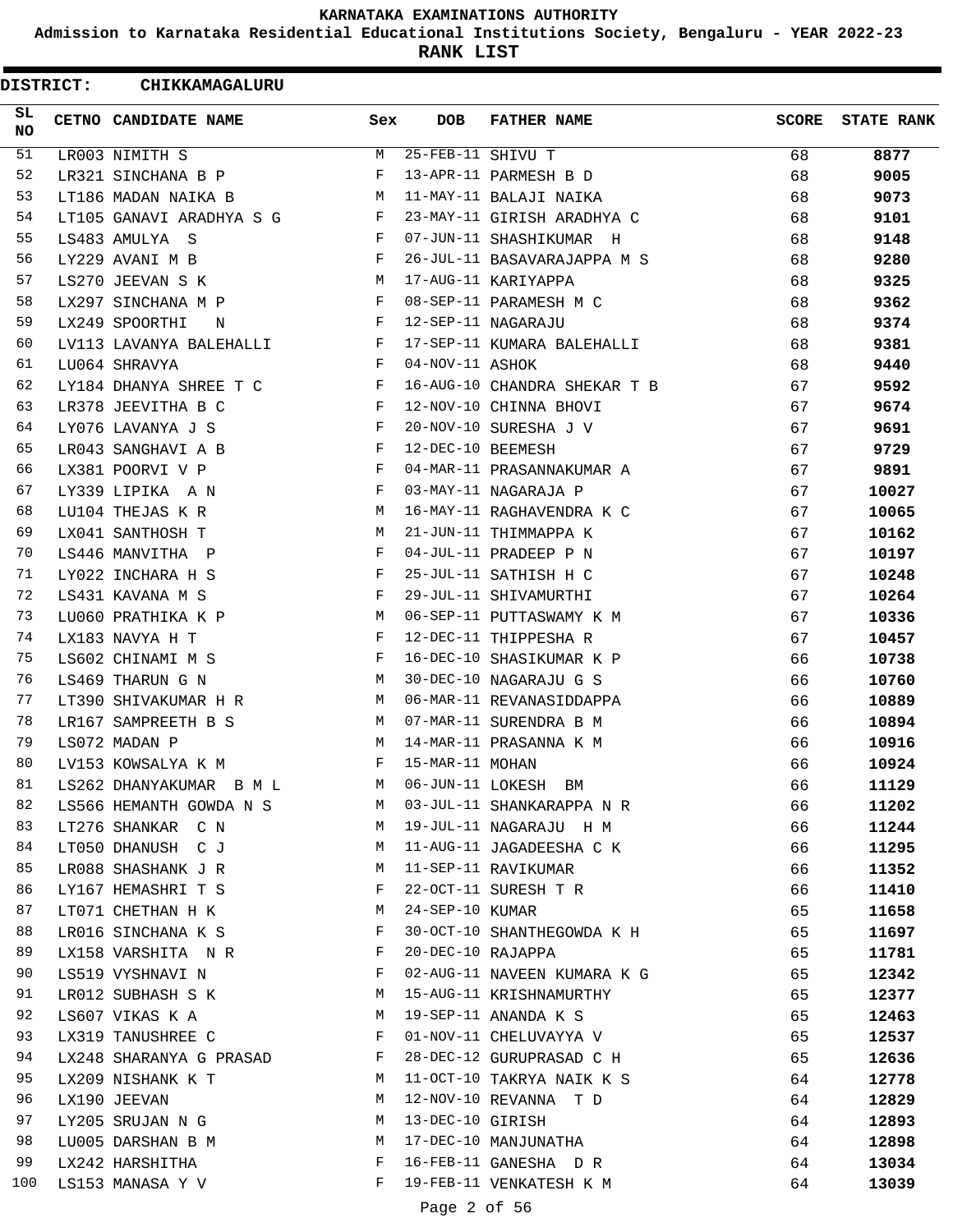**Admission to Karnataka Residential Educational Institutions Society, Bengaluru - YEAR 2022-23**

**RANK LIST**

|                 | <b>DISTRICT:</b> | CHIKKAMAGALURU                    |     |                  |                               |              |                   |
|-----------------|------------------|-----------------------------------|-----|------------------|-------------------------------|--------------|-------------------|
| SL<br><b>NO</b> |                  | CETNO CANDIDATE NAME              | Sex | DOB              | <b>FATHER NAME</b>            | <b>SCORE</b> | <b>STATE RANK</b> |
| 101             |                  | LS582 CHANDAN A R                 | М   |                  | 01-APR-11 RAJASHEKAR A L      | 64           | 13145             |
| 102             |                  | LT151 KARTHIKGOWDA A P            | М   |                  | 29-APR-11 PARAMESWARAPPA A S  | 64           | 13226             |
| 103             |                  | LX388 SANIKA N S                  | F   |                  | 18-JUL-11 SADASHIVAPPA N C    | 64           | 13460             |
| 104             |                  | LS556 CHIRANTHA H M               | М   |                  | 22-JUL-11 MALLESHAPPA H M     | 64           | 13473             |
| 105             |                  | LS220 LEKHANA N S                 | F   |                  | 23-JUL-11 SURESHA N R         | 64           | 13476             |
| 106             |                  | LS033 ADITYA D RAJ                | M   |                  | 28-JUL-11 DEVARAJA H          | 64           | 13484             |
| 107             |                  | LT188 RAKSHA K M                  | F   |                  | 03-SEP-11 MAHALINGAIAH K G    | 64           | 13585             |
| 108             |                  | LX098 NITHIN G                    | М   | 04-SEP-11 GOPI S |                               | 64           | 13590             |
| 109             |                  | LX113 NAMRATHA L R                | F   |                  | 05-SEP-11 RUDRAPPA L H        | 64           | 13593             |
| 110             |                  | LS291 DHYAN N G                   | М   |                  | 10-OCT-11 GOPALA N C          | 64           | 13647             |
| 111             |                  | LX368 SNEHA Y V                   | F   |                  | 04-JAN-12 YOGEESHA S R        | 64           | 13760             |
| 112             |                  | LY207 SMITHA T G                  | F   |                  | 29-JUL-10 GURUMURTHY T S      | 63           | 13894             |
| 113             |                  | LY084 SOUNDARYA G                 | F   |                  | 23-SEP-10 GOVINDAPPA R        | 63           | 13954             |
| 114             |                  | LY098 SPANDANA R                  | F   |                  | 19-OCT-10 RAVI KUMAR R        | 63           | 14003             |
| 115             |                  | LX233 PREKSHITH G                 | М   |                  | 04-NOV-10 GIRISH M            | 63           | 14035             |
| 116             |                  | LX285 LEKHANA B P                 | F   |                  | 20-NOV-10 PRAKASHKUMAR B O    | 63           | 14065             |
| 117             |                  | LY206 DHANUSH C M                 | М   |                  | 01-FEB-11 MANJUNATH C P       | 63           | 14224             |
| 118             |                  | LR057 N P SINCHANA                | F   |                  | 12-FEB-11 PUTTASWAMY          | 63           | 14245             |
| 119             |                  | LS617 PUNITH Y K                  | М   |                  | 14-MAY-11 KALLESHA Y L        | 63           | 14470             |
| 120             |                  | LT349 JEEVAN M R                  | M   | 06-JUN-11 RAMESH |                               | 63           | 14550             |
| 121             |                  | LR085 BHOOMIKA                    | F   |                  | 07-JUN-11 S DINESH            | 63           | 14552             |
| 122             |                  | LX004 PUSHPALATHA M               | F   |                  | 01-SEP-11 MANJUNATHA C G      | 63           | 14798             |
| 123             |                  | LS674 MITHUN N NAIK               | M   |                  | 22-SEP-11 NIGANAIK R          | 63           | 14833             |
| 124             |                  | LR331 HARSHA G V                  | М   |                  | 23-SEP-11 VISHWANATHA         | 63           | 14835             |
| 125             |                  | LT041 NUTHAN M                    | М   |                  | 02-OCT-11 MADHUSUDHAN         | 63           | 14854             |
| 126             |                  | LV122 SAMEEKSHA R                 | F   | 02-DEC-11 RAVI M |                               | 63           | 14950             |
| 127             |                  | LT427 HARSHITHA V J               | F   |                  | 12-DEC-11 JAYADEVAPPA V       | 63           | 14957             |
| 128             |                  | LW047 SRUSHTI K R                 | F   |                  | 12-FEB-12 RAMESHA K C         | 63           | 15003             |
| 129             |                  | LY284 DRUVAKUMAR CR               | M   |                  | 31-JUL-10 RAMESH C T          | 62           | 15103             |
| 130             |                  | LX161 GOWTHAMI T G                | F   |                  | 25-NOV-10 THIPPESWAMY G R     | 62           | 15281             |
| 131             |                  | LR127 DIVYASHREE K R              | F   |                  | 15-DEC-10 RAMEGOWDA K R       | 62           | 15338             |
| 132             |                  | LY264 BHUVAN<br>$\mathbf{T}$<br>S | M   |                  | 04-JAN-11 SUDEENDRA D         | 62           | 15385             |
| 133             |                  | LT096 NAYANA S N                  | F   |                  | 05-JAN-11 NAVEEN KUMAR S K    | 62           | 15391             |
| 134             |                  | LY212 SAHANA L J                  | F   |                  | 04-FEB-11 JAGADEESH L G       | 62           | 15465             |
| 135             |                  | LX031 DRUVARODNAR A S             | M   |                  | 07-MAR-11 M SHIVANANDA        | 62           | 15547             |
| 136             |                  | LT230 SHREYA P N                  | F   |                  | 29-MAR-11 NAGARAJA P S        | 62           | 15636             |
| 137             |                  | LW089 SAMPRITH N S                | М   |                  | 30-MAR-11 N D SANDESH         | 62           | 15644             |
| 138             |                  | LR252 PRATHAM M R                 | M   |                  | 30-MAY-11 RAMESH M B          | 62           | 15834             |
| 139             |                  | LR076 S V HARSHA                  | M   |                  | 07-JUN-11 S R VASANTHA KUMARA | 62           | 15869             |
| 140             |                  | LR372 PRATEEKSHA H T              | F   |                  | 09-JUN-11 RAMU H T            | 62           | 15882             |
| 141             |                  | LX085 PAVAN A O                   | M   |                  | 10-JUN-11 ONKARAPPA A E       | 62           | 15885             |
| 142             |                  | LR333 GOWTHAM A R                 | M   |                  | 01-JUL-11 RAVI A N            | 62           | 15957             |
| 143             |                  | LY323 PAVAN S S                   | M   |                  | 06-JUL-11 SHADAKSHARI S H     | 62           | 15984             |
| 144             |                  | LS677 SPOORTHI S T                | F   |                  | 18-JUL-11 THEERTHAKUMARA      | 62           | 16026             |
| 145             |                  | LT289 AKSHYA H J                  | M   |                  | 20-SEP-11 JAGADISH H C        | 62           | 16186             |
| 146             |                  | LS668 AJAY K                      | М   |                  | 27-OCT-11 KRISHNAMURTHY K J   | 62           | 16258             |
| 147             |                  | LU114 PREETHAM                    | М   |                  | 20-NOV-11 SHANKRAPPA          | 62           | 16293             |
| 148             |                  | LS088 MANYASHREE S                | F   |                  | 16-DEC-11 R SHRIDHAR          | 62           | 16327             |
| 149             |                  | LX021 ANKITHA R                   | F   | 21-DEC-11 RAVI R |                               | 62           | 16338             |
| 150             |                  | LY075 YASHVANTH                   | M   |                  | 24-DEC-11 THEJYANAIK          | 62           | 16342             |
|                 |                  |                                   |     | Page 3 of 56     |                               |              |                   |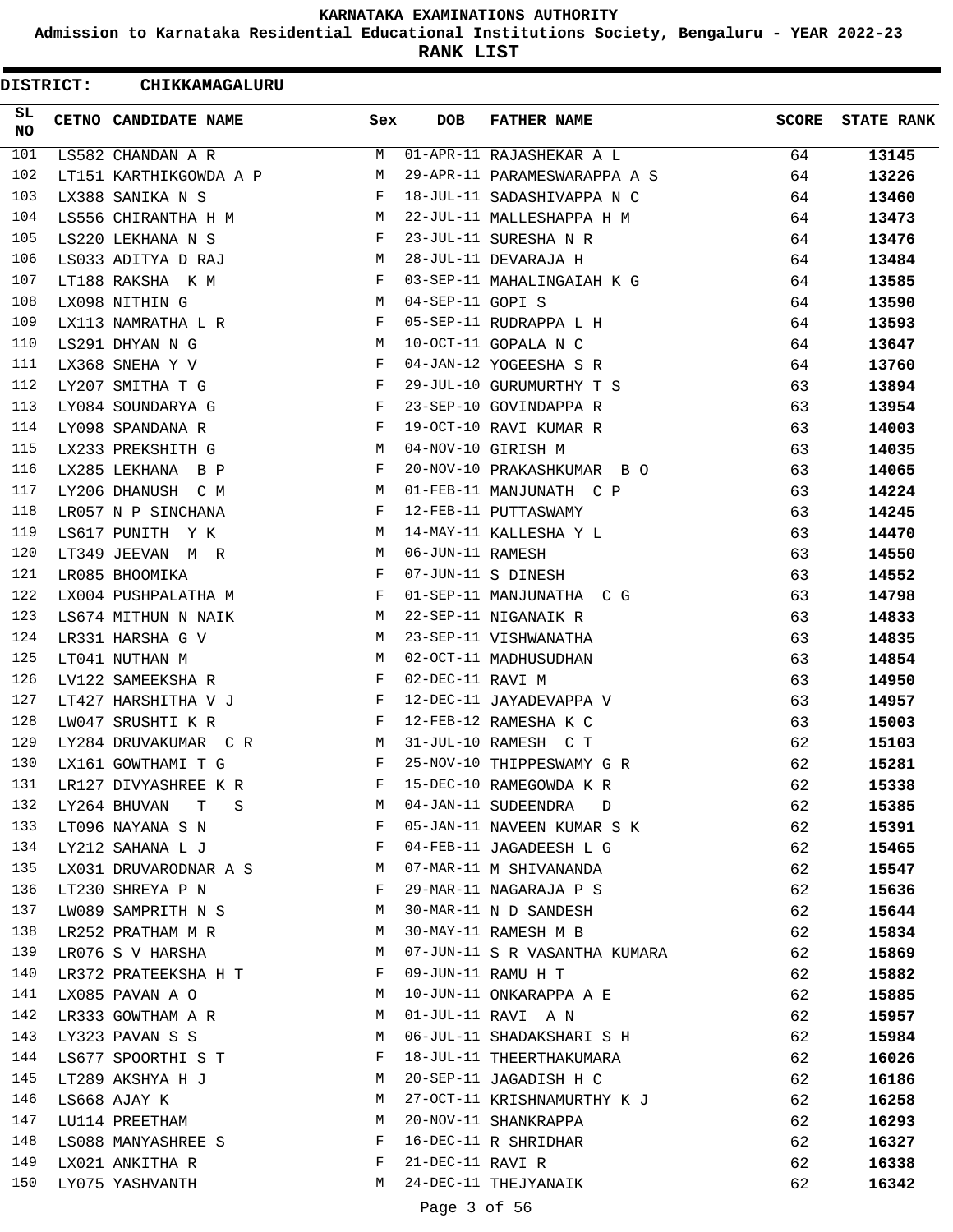**Admission to Karnataka Residential Educational Institutions Society, Bengaluru - YEAR 2022-23**

**RANK LIST**

| <b>DISTRICT:</b> | CHIKKAMAGALURU          |     |                   |                              |              |                   |
|------------------|-------------------------|-----|-------------------|------------------------------|--------------|-------------------|
| SL<br>NO.        | CETNO CANDIDATE NAME    | Sex | <b>DOB</b>        | <b>FATHER NAME</b>           | <b>SCORE</b> | <b>STATE RANK</b> |
| 151              | LW107 ADVI H M          | F   |                   | 19-FEB-12 MAHENDRA H V       | 62           | 16364             |
| 152              | LT449 YASHASHWINI G R   | F   |                   | 12-MAY-10 RAGHU G S          | 61           | 16443             |
| 153              | LY074 DIGANTH T S       | М   | 31-OCT-10 SURESH  |                              | 61           | 16627             |
| 154              | LR215 SAMARTH GOWDA T P | М   | 23-DEC-10 PRAHLAD |                              | 61           | 16734             |
| 155              | LX197 MANORANJAN        | M   |                   | 27-DEC-10 GANGADHAR          | 61           | 16744             |
| 156              | LS346 PRITHAM A T A T   | M   |                   | 30-DEC-10 THIPPESH           | 61           | 16751             |
| 157              | LY024 MANOGNA S SHANKAR | F   |                   | 21-JAN-11 SHANKAR S K        | 61           | 16814             |
| 158              | LT059 YOGESH H R        | М   | 30-JAN-11 RAVI H  |                              | 61           | 16837             |
| 159              | LT108 DHANUSH C Y       | М   |                   | 05-MAR-11 YOGARAJA           | 61           | 16924             |
| 160              | LT205 SANJANA H M       | F   |                   | 31-MAR-11 MALLIKARJUNA H M   | 61           | 17018             |
| 161              | LX080 SWARUPA B V       | F   |                   | 15-APR-11 VENAKATESH B H     | 61           | 17079             |
| 162              | LX051 THRISHA U         | F   |                   | 19-APR-11 UMESHAPPA S S      | 61           | 17085             |
| 163              | LS296 BHUVAN M          | М   |                   | 23-APR-11 MANJA NAIK B       | 61           | 17099             |
| 164              | LW100 DHANYA U          | F   |                   | 20-MAY-11 UMESHA J D         | 61           | 17193             |
| 165              | LS240 HAMSARAJ<br>M M   | М   |                   | 05-JUN-11 MARULASIDDAPPA M P | 61           | 17254             |
| 166              | LS267 JEEVITHA J V      | F   |                   | 18-JUN-11 VEDAMURTHY J R     | 61           | 17294             |
| 167              | LS609 MANILA V          | F   |                   | 04-JUL-11 VENKATESH V B      | 61           | 17356             |
| 168              | LV071 PRAGATHI          | F   | 08-JUL-11 DINESH  |                              | 61           | 17374             |
| 169              | LX087 NANDAN K S        | М   |                   | 11-JUL-11 SWAMY K M          | 61           | 17381             |
| 170              | LX054 T S YOGEESH       | M   |                   | 13-JUL-11 S N SATHISH        | 61           | 17390             |
| 171              | LX024 VIKAS S M         | M   |                   | 26-JUL-11 MARISWAMY S S      | 61           | 17435             |
| 172              | LV046 SUPRADHA          | F   |                   | 15-AUG-11 SANDEEPA           | 61           | 17505             |
| 173              | LV154 SAMPRITH M D      | М   | 29-AUG-11 DARMESH |                              | 61           | 17549             |
| 174              | LR405 SMITHA B N        | F   | 10-SEP-11 NAGESH  |                              | 61           | 17580             |
| 175              | LY287 TRIVENI D B D     | F   |                   | 21-SEP-11 DEVENDRAPPA        | 61           | 17607             |
| 176              | LS042 VYSHNAVI R        | F   |                   | 29-SEP-11 RAVIKUMAR T G      | 61           | 17621             |
| 177              | LR351 ROHAN L           | М   |                   | 18-NOV-11 LAKSHMANA          | 61           | 17719             |
| 178              | LS021 RASHMI DM         | F   |                   | 24-NOV-11 MANJUNATH DM       | 61           | 17729             |
| 179              | LT219 JEEVAN S K        | М   |                   | 15-OCT-10 KUMAR S M          | 60           | 18027             |
| 180              | LS510 RAJANI S P        | F   |                   | 01-DEC-10 PRABHAKARA         | 60           | 18133             |
| 181              | LS501 NISHANTH L S      | M   |                   | 23-DEC-10 SUNKAPPA           | 60           | 18164             |
| 182              | LT210 HARSHA N M        | M   |                   | 24-DEC-10 MANJUNATHA N N     | 60           | 18168             |
| 183              | LS592 HRUTHIK G P       | M   |                   | 20-JAN-11 PRASANNA G S       | 60           | 18248             |
| 184              | LR370 YASHWANTH M D     | M   |                   | 29-JAN-11 DINESH M N         | 60           | 18267             |
| 185              | LW008 AMAY N N          | M   |                   | 04-FEB-11 NAVEEN KUMAR       | 60           | 18277             |
| 186              | LW058 NUTHANA M         | F   |                   | 08-FEB-11 MANJUNATHA K N     | 60           | 18288             |
| 187              | LV001 INCHARA K C       | F   |                   | 12-FEB-11 CHANDRASHEKAR K R  | 60           | 18304             |
| 188              | LT442 BHAKTHI N GOWDA   | F   |                   | 28-FEB-11 NAVEENKUMAR Y C    | 60           | 18341             |
| 189              | LW062 APEKSHA S         | F   |                   | 08-MAR-11 SHREEDHAR K V      | 60           | 18372             |
| 190              | LT312 NAVYA H V         | F   |                   | 24-MAR-11 VEERABHADRAPPA H K | 60           | 18423             |
| 191              | LS418 DEEPAK M R        | M   |                   | 01-APR-11 RANGASWAMY M H     | 60           | 18443             |
| 192              | LY096 HARSHINI          | F   |                   | 09-MAY-11 GOPINATHA M        | 60           | 18598             |
| 193              | LR001 SANJAY E S        | M   |                   | 14-MAY-11 SURESH E B         | 60           | 18620             |
| 194              | LS339 KANCHANA          | F   |                   | 05-JUN-11 BASAVARAJU B R     | 60           | 18702             |
| 195              | LW001 PRATHIKSHA D M    | F   |                   | 08-JUL-11 MAHESHA D R        | 60           | 18836             |
| 196              | LT352 ROHINI B S        | F   |                   | 05-AUG-11 SRIDHARA B         | 60           | 18933             |
| 197              | LT421 THEJU H M         | M   |                   | 03-SEP-11 MAILARAPPA H M     | 60           | 19021             |
| 198              | LR294 THANUSHREE        | F   | 28-OCT-11 SATHISH |                              | 60           | 19144             |
| 199              | LV049 CHIRANTHAN C J    | M   |                   | 25-NOV-11 JAGANATH H N       | 60           | 19201             |
| 200              | LS127 NITHIN M          | М   |                   | 25-NOV-11 MANJUNATHA H L     | 60           | 19202             |
|                  |                         |     | Page 4 of 56      |                              |              |                   |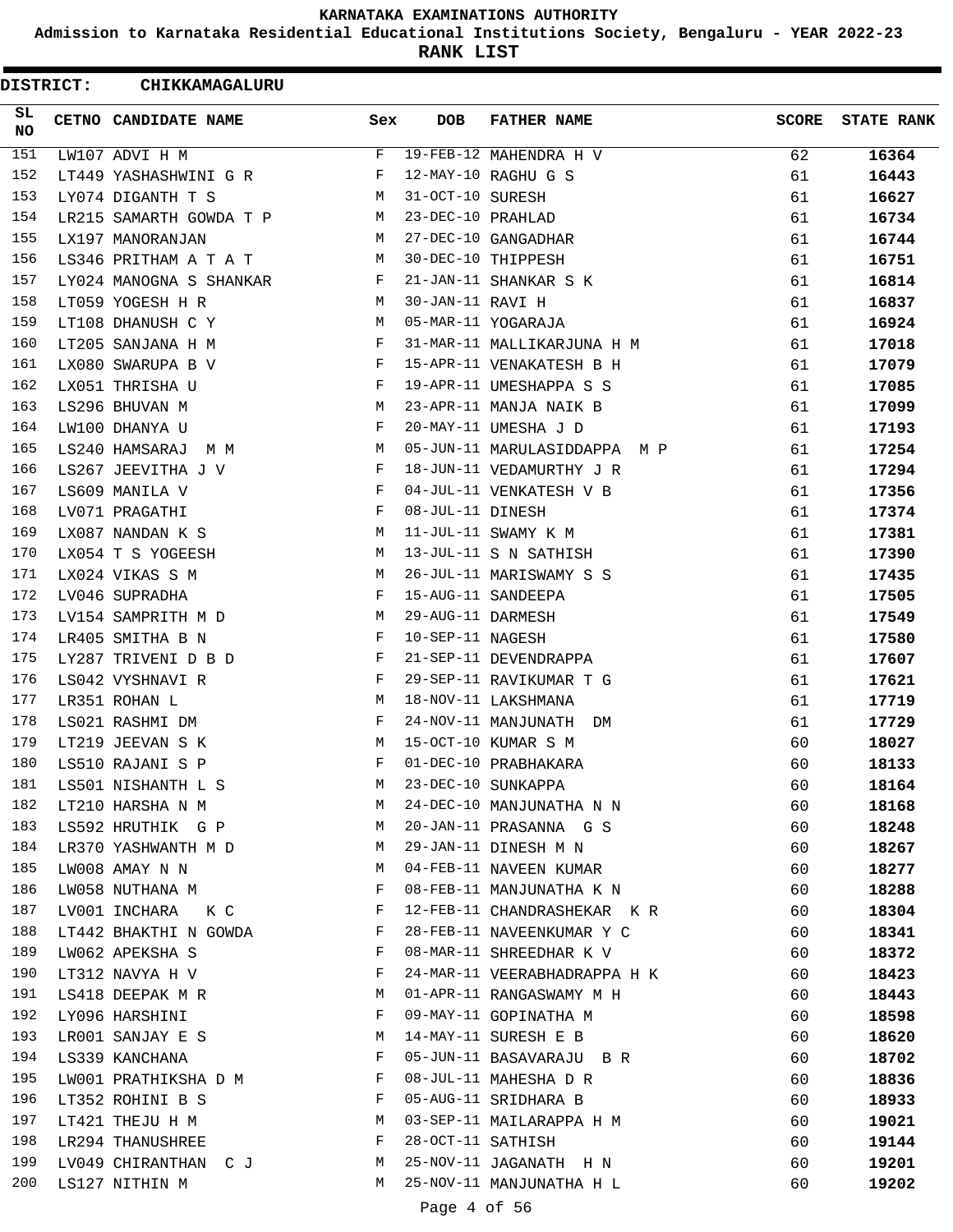**Admission to Karnataka Residential Educational Institutions Society, Bengaluru - YEAR 2022-23**

**RANK LIST**

| <b>DISTRICT:</b> | CHIKKAMAGALURU         |                                         |                   |                               |              |                   |
|------------------|------------------------|-----------------------------------------|-------------------|-------------------------------|--------------|-------------------|
| SL.<br>NO.       | CETNO CANDIDATE NAME   | Sex                                     | <b>DOB</b>        | <b>FATHER NAME</b>            | <b>SCORE</b> | <b>STATE RANK</b> |
| 201              | LR103 SATHVIKA B S     | F                                       |                   | 25-DEC-11 SHIVAKUMAR B P      | 60           | 19247             |
| 202              | LY204 YASHVANTH SAGARA | М                                       |                   | 20-JAN-12 PRABAKARA           | 60           | 19259             |
| 203              | LR208 PRAJWAL S K      | M                                       |                   | 24-APR-10 KADREGOWDA          | 59           | 19341             |
| 204              | LX201 UMA A M          | F                                       |                   | 08-JUL-10 MALLIKARJUNA S      | 59           | 19384             |
| 205              | LX028 LIKITH G P       | М                                       |                   | 17-DEC-10 PARAMESHWARAPPA G T | 59           | 19656             |
| 206              | LS075 KRUPA P N        | F                                       |                   | 18-JAN-11 NIJAGUNA M          | 59           | 19742             |
| 207              | LW113 SUDARSHAN        | M                                       |                   | 19-JAN-11 ASHOK R             | 59           | 19747             |
| 208              | LX172 HARSHA D S       | M                                       |                   | 11-FEB-11 SHIVARAJ D C        | 59           | 19812             |
| 209              | LS092 PRAJWAL          | М                                       |                   | 24-APR-11 SHRINIVASA          | 59           | 20067             |
| 210              | LX279 SHUBHA C P       | F                                       |                   | 19-JUN-11 PUTTAPPA M          | 59           | 20295             |
| 211              | LU121 SANVI            | F                                       |                   | 02-JUL-11 MANJUNATH           | 59           | 20358             |
| 212              | LY273 VISHNU           | М                                       |                   | 26-JUL-11 RANGASWAMY L E      | 59           | 20451             |
| 213              | LT407 THANUJA B S      | F                                       |                   | 28-JUL-11 SHASHIKUMAR B S     | 59           | 20463             |
| 214              | LT319 UMADEVI          | F                                       | 22-AUG-11 ANNAPPA |                               | 59           | 20552             |
| 215              | LS374 NETHRA N R       | F                                       |                   | 06-SEP-11 RAGHU N C           | 59           | 20593             |
| 216              | LY030 GOUTHAM R        | М                                       |                   | 10-SEP-11 RAJAPPA B           | 59           | 20609             |
| 217              | LT093 SUMA G M         | F                                       |                   | 13-SEP-11 MANJUNATHA G H      | 59           | 20614             |
| 218              | LX100 THEJASWINI G S   | F                                       |                   | 22-DEC-11 SHEKHARAPPA G E     | 59           | 20820             |
| 219              | LR226 PRATHIK G U      | M                                       |                   | 03-FEB-12 UMESHA G S          | 59           | 20855             |
| 220              | LR268 SINCHANA C M     | F                                       |                   | 15-FEB-10 MOHANKUMAR          | 58           | 20923             |
| 221              | LR391 CHIRAG A V       | M                                       |                   | 06-JUN-10 VIRUPAKSHA A        | 58           | 20954             |
| 222              | LT167 USHA C M         | F                                       |                   | 10-AUG-10 MAHESHWARAPPA K     | 58           | 20997             |
| 223              | LW036 AKSHARA B M      | F                                       |                   | 22-MAR-11 B D MAHESH          | 58           | 21549             |
| 224              | LR015 DIGANTH K N      | M                                       |                   | 05-APR-11 NAGARAJA            | 58           | 21613             |
| 225              | LY259 NAVYASHREE H L   | F                                       |                   | 20-APR-11 LOKESHAPPA H B      | 58           | 21682             |
| 226              | LU027 VIKAS T S        | М                                       |                   | 05-MAY-11 SHREENIVASA         | 58           | 21751             |
| 227              | LX269 DARSHAN T M      | M                                       |                   | 28-MAY-11 H V MANJUNATHA RAO  | 58           | 21838             |
| 228              | LU022 ANUSHRRE J U     | F                                       | 01-JUN-11 UMESHA  |                               | 58           | 21854             |
| 229              | LS608 DEEPAK           | M                                       | 16-JUN-11 JAYANNA |                               | 58           | 21928             |
| 230              | LX206 MANASHREE S M    | F                                       |                   | 05-JUL-11 MANJAPPA R          | 58           | 22003             |
| 231              | LS412 VISHWAS R S      | М                                       |                   | 26-JUL-11 RAMESH C T          | 58           | 22094             |
| 232              | LS692 SRUSHTI K        | F                                       |                   | 16-AUG-11 KANTHARAJU R        | 58           | 22176             |
| 233              | LS598 NISARGA Y        | and the state of the Party of the Party |                   | 05-SEP-11 YOGISH KUMAR P      | 58           | 22234             |
| 234              | LS442 CHINMAYI B T     | $\mathbf{F}$                            |                   | 15-SEP-11 THYAGARAJU B C      | 58           | 22261             |
| 235              | LV142 SNEHA            | F                                       |                   | 21-SEP-11 SADASHIVA S         | 58           | 22274             |
| 236              | LS653 MANYA C M        | F                                       |                   | 26-SEP-11 MARULASIDDAPPA C H  | 58           | 22291             |
| 237              | LY143 HITHASHRI G K    | F                                       |                   | 20-OCT-11 KALLAPPA G H        | 58           | 22343             |
| 238              | LW085 POOJA A          | F                                       |                   | 21-NOV-11 ANANDA M            | 58           | 22403             |
| 239              | LW012 THARUN K         | M                                       |                   | 22-DEC-11 N KUMARA            | 58           | 22462             |
| 240              | LS238 SPURTHY SH       | F                                       |                   | 30-DEC-11 HEMANTH KUMAR       | 58           | 22475             |
| 241              | LW038 NITHIN A         | <b>M</b>                                |                   | 19-JAN-12 ANNAPPA SWAMY M     | 58           | 22490             |
| 242              | LX387 BHAVANA S K      | F                                       |                   | 14-OCT-10 KESHAVAMURTHI S G   | 57           | 22755             |
| 243              | LS441 THEJU D M        | M                                       |                   | 04-DEC-10 MANJAPPA D M        | 57           | 22880             |
| 244              | LY227 VINAYA KUMAR S C | M                                       |                   | 13-DEC-10 CHANDRAPPA S        | 57           | 22906             |
| 245              | LS372 DHANUSH K R      | M                                       |                   | 01-FEB-11 RAMESHAPPA K R      | 57           | 23068             |
| 246              | LS647 PAVITHRA M K     | F                                       | 21-MAR-11 KUMARA  |                               | 57           | 23222             |
| 247              | LT098 BHARATH Y U      | М                                       |                   | 26-MAR-11 UMESHA Y V          | 57           | 23247             |
| 248              | LU112 SHREYA           | F                                       |                   | 13-APR-11 SATHISHA            | 57           | 23314             |
| 249              | LW017 LAVANYA M G      | $\mathbf{F}$ and $\mathbf{F}$           |                   | 10-MAY-11 MANJUNATH S         | 57           | 23439             |
| 250              | LX033 S SAMIKSHA       | F                                       |                   | 23-MAY-11 SATHYANARAYANA G    | 57           | 23490             |
|                  |                        |                                         | Page 5 of 56      |                               |              |                   |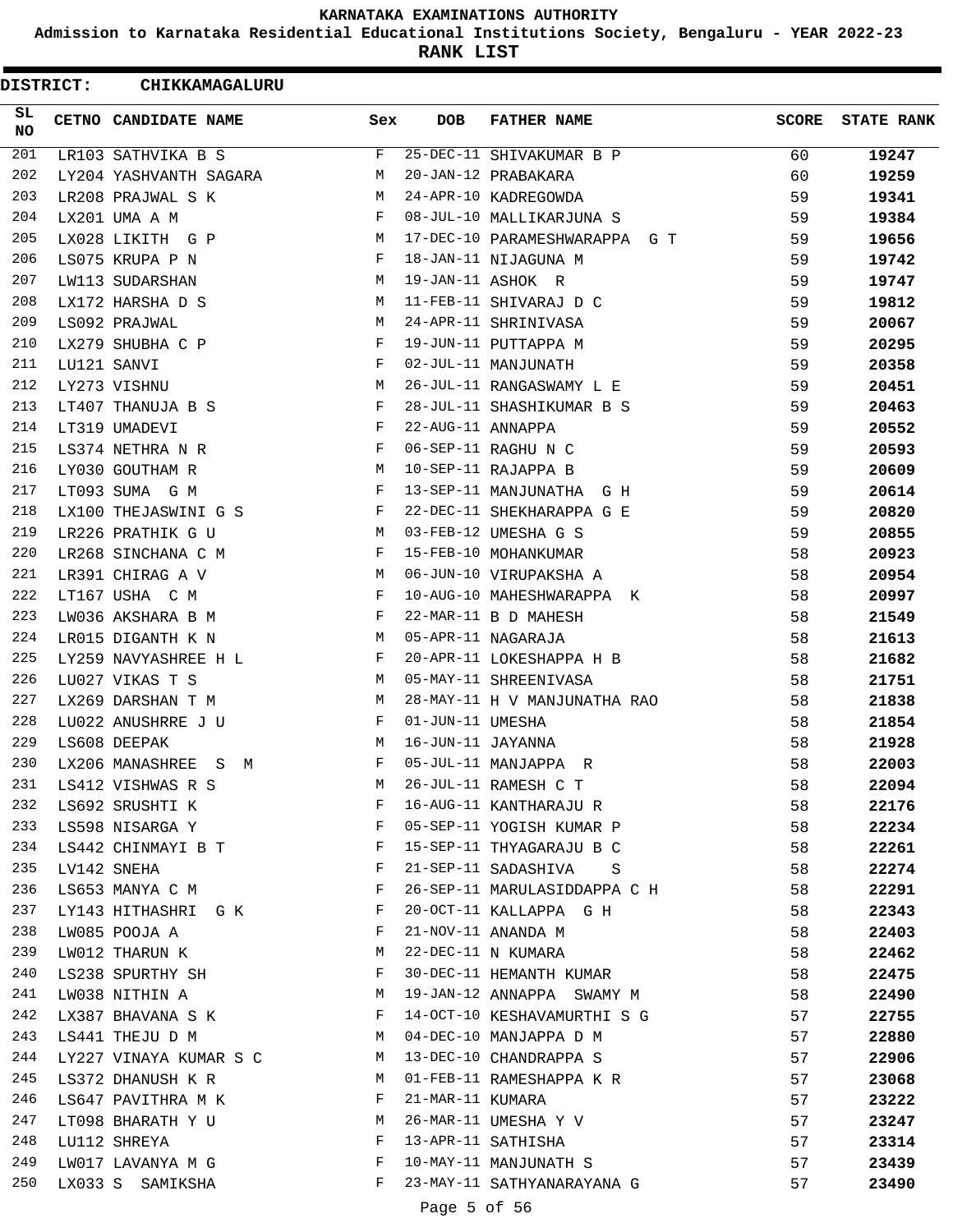**Admission to Karnataka Residential Educational Institutions Society, Bengaluru - YEAR 2022-23**

**RANK LIST**

 $\blacksquare$ 

| SL.<br>CETNO CANDIDATE NAME<br>Sex<br><b>DOB</b><br><b>FATHER NAME</b><br><b>SCORE</b><br>NO.<br>251<br>23-MAY-11 DIVAKARA M B<br>F<br>57<br>23492<br>LX010 SHOBHA D<br>252<br>29-MAY-11 RAVIKUMAR Y C<br>57<br>LS590 BHAGYA Y R<br>F<br>23511<br>253<br>LS543 SHOBHA C A<br>F<br>20-JUN-11 ANANDAPPA H B<br>57<br>23620<br>254<br>LS057 ANIRUD J<br>М<br>15-JUL-11 JAYARAMA M<br>57<br>23731<br>255<br>LU092 KARTHIK H S<br>М<br>18-JUL-11 SRINGESHWARA H G<br>57<br>23747<br>256<br>LS685 TANUSHREE HK<br>F<br>07-AUG-11 KOTRESHAPPA HN<br>57<br>23837<br>257<br>LT232 SHRUSTI N L<br>F<br>20-AUG-11 LOKESH N K<br>57<br>23902<br>258<br>28-SEP-11 NINGARAJU L<br>LS573 PRANAMYA N<br>F<br>57<br>24015<br>259<br>08-OCT-11 AMARESH<br>LY243 SANJU B A<br>М<br>57<br>24044<br>260<br>18-OCT-11 RAVISH<br>LX009 TARUN K R<br>М<br>57<br>24081<br>261<br>LS298 MEGHANA H Y<br>F<br>23-OCT-11 YOGISH<br>57<br>24097<br>262<br>LT032 SHREYA C S<br>F<br>07-NOV-11 SIDDAPPA C J<br>57<br>24130<br>263<br>LR330 ANU H M<br>F<br>11-NOV-11 MANJUNATH H T<br>57<br>24140<br>264<br>11-NOV-11 MANJUNATHA S<br>LW063 SANCHITHA M<br>F<br>57<br>24146<br>265<br>LT016 AMRUTHA KL<br>F<br>12-NOV-11 LOKESH KK<br>57<br>24149<br>266<br>LS076 PREETHAM N Y<br>М<br>21-NOV-11 YOGEESHAPPA N R<br>57<br>24176<br>267<br>LR399 MANVITH B S<br>16-DEC-11 SUDEEP KUMAR B M<br>57<br>24219<br>М<br>268<br>LW016 GOWTHAM G<br>М<br>26-DEC-11 GURUMURTHY K E<br>57<br>24232<br>269<br>LS196 LAVANYA T<br>F<br>03-JAN-12 THIPPESH D C<br>57<br>24246<br>270<br>LY338 SPOORTHI N K<br>F<br>27-JAN-12 KRISHNAPPA N T<br>57<br>24257<br>271<br>LR045 SUPRIYA H G<br>F<br>22-FEB-12 GAJENDRA K R<br>57<br>24266<br>272<br>07-JAN-10 JAGADISH M N<br>LT164 PREETHI M J<br>F<br>56<br>24315<br>273<br>LT240 ABISHEK ACHARYA S P<br>01-SEP-10 PARAMESHA CHARE V<br>56<br>24446<br>M<br>274<br>06-DEC-10 RAMESH<br>LX379 AMRUTHA<br>F<br>56<br>24664<br>R<br>G<br>275<br>10-DEC-10 MANJUNATHA K P<br>LS333 SANJANA K M<br>F<br>56<br>24677<br>276<br>15-DEC-10 MANJUNATH H S<br>LS663 SHASWATHI H M<br>F<br>56<br>24689<br>277<br>18-DEC-10 PRABHU T S<br>56<br>24691<br>LY267 LOHITH T P<br>M<br>278<br>21-DEC-10 SURESH H M<br>LW094 ABHIJNANA S<br>F<br>56<br>24699<br>279<br>28-JAN-11 PRASANNA E<br>LX069 TARUN V P<br>M<br>56<br>24835<br>280<br>$_{\rm F}$<br>18-FEB-11 PARVATHA<br>LR368 SHURSTHI<br>56<br>24908<br>281<br>07-MAR-11 ASHOKA<br>F<br>24965<br>LS561 CHANDANA H A<br>56<br>282<br>20-MAR-11 LOKESH G<br>M<br>56<br>LS551 PRAJWAL D L<br>25015<br>283<br>LV134 BHAVISH S<br>M<br>28-MAR-11 SHREENIVASA<br>56<br>25045<br>284<br>10-APR-11 GANGADHER S T<br>LT271 KHUSHI G<br>F<br>56<br>25118<br>285<br>LT263 HRITHIK RAJU<br>11-APR-11 RAJU M B<br>56<br>25126<br>M<br>286<br>30-APR-11 SHIVAKUMAR<br>56<br>LR067 SHILPA M S<br>F<br>25214<br>287<br>07-MAY-11 NAGARAJ H G<br>LX371 VISHRUTH HN<br>М<br>56<br>25247<br>288<br>20-MAY-11 RAVI K B<br>LV084 ANVITHA BR<br>F<br>56<br>25291<br>289<br>26-MAY-11 MANJUNATH M<br>56<br>25319<br>LS530 M VISHWANATH<br>M<br>290<br>LT124 TANU S R<br>F<br>24-JUN-11 RAVI S P<br>56<br>25465<br>291<br>LW023 DHANYASHREE S<br>F<br>11-AUG-11 SHIVAKUMAR<br>56<br>25669<br>292<br>28-AUG-11 MALLIKARJUNA B L<br>LT111 DEEPAK B M<br>М<br>56<br>25731<br>293<br>LV032 APSARA P N<br>F<br>02-SEP-11 P R NAGESH<br>56<br>25748<br>294<br>56<br>LT376 JEEVAN H R<br>М<br>09-SEP-11 RUDRAPPA H C<br>25779<br>295<br>LS176 YUVARANI M M<br>F<br>02-OCT-11 MANJUNATHA SHETTY<br>56<br>25856<br>296<br>28-OCT-11 AVINASH M<br>LR029 ABHIVRUDH M A<br>M<br>56<br>25928<br>297<br>LY239 SAMYUKTHA T C<br>F<br>29-OCT-11 CHANDRASHEKAR T S S<br>56<br>25933<br>298<br>LS591 LIKITHA A G<br>F<br>05-NOV-11 GANGADHARAMURTHY H M<br>56<br>25950<br>299<br>24-NOV-11 THIMEGOWDA<br>LR360 RASHMI<br>F<br>56<br>26008<br>300<br>19-DEC-11 RAMESH<br>F<br>56<br>LX294 RAMYA R<br>26063 | <b>DISTRICT:</b> | CHIKKAMAGALURU |  |  |                   |
|--------------------------------------------------------------------------------------------------------------------------------------------------------------------------------------------------------------------------------------------------------------------------------------------------------------------------------------------------------------------------------------------------------------------------------------------------------------------------------------------------------------------------------------------------------------------------------------------------------------------------------------------------------------------------------------------------------------------------------------------------------------------------------------------------------------------------------------------------------------------------------------------------------------------------------------------------------------------------------------------------------------------------------------------------------------------------------------------------------------------------------------------------------------------------------------------------------------------------------------------------------------------------------------------------------------------------------------------------------------------------------------------------------------------------------------------------------------------------------------------------------------------------------------------------------------------------------------------------------------------------------------------------------------------------------------------------------------------------------------------------------------------------------------------------------------------------------------------------------------------------------------------------------------------------------------------------------------------------------------------------------------------------------------------------------------------------------------------------------------------------------------------------------------------------------------------------------------------------------------------------------------------------------------------------------------------------------------------------------------------------------------------------------------------------------------------------------------------------------------------------------------------------------------------------------------------------------------------------------------------------------------------------------------------------------------------------------------------------------------------------------------------------------------------------------------------------------------------------------------------------------------------------------------------------------------------------------------------------------------------------------------------------------------------------------------------------------------------------------------------------------------------------------------------------------------------------------------------------------------------------------------------------------------------------------------------------------------------------------------------------------------------------------------------------------------------------------------------------------------------------------------------------------------------------------------------------------------------------------------------------------------------------------------------------------------------------------------------------------------------------------------------------------------------------------------------------------------------------------------------------------------------------------|------------------|----------------|--|--|-------------------|
|                                                                                                                                                                                                                                                                                                                                                                                                                                                                                                                                                                                                                                                                                                                                                                                                                                                                                                                                                                                                                                                                                                                                                                                                                                                                                                                                                                                                                                                                                                                                                                                                                                                                                                                                                                                                                                                                                                                                                                                                                                                                                                                                                                                                                                                                                                                                                                                                                                                                                                                                                                                                                                                                                                                                                                                                                                                                                                                                                                                                                                                                                                                                                                                                                                                                                                                                                                                                                                                                                                                                                                                                                                                                                                                                                                                                                                                                                                        |                  |                |  |  | <b>STATE RANK</b> |
|                                                                                                                                                                                                                                                                                                                                                                                                                                                                                                                                                                                                                                                                                                                                                                                                                                                                                                                                                                                                                                                                                                                                                                                                                                                                                                                                                                                                                                                                                                                                                                                                                                                                                                                                                                                                                                                                                                                                                                                                                                                                                                                                                                                                                                                                                                                                                                                                                                                                                                                                                                                                                                                                                                                                                                                                                                                                                                                                                                                                                                                                                                                                                                                                                                                                                                                                                                                                                                                                                                                                                                                                                                                                                                                                                                                                                                                                                                        |                  |                |  |  |                   |
|                                                                                                                                                                                                                                                                                                                                                                                                                                                                                                                                                                                                                                                                                                                                                                                                                                                                                                                                                                                                                                                                                                                                                                                                                                                                                                                                                                                                                                                                                                                                                                                                                                                                                                                                                                                                                                                                                                                                                                                                                                                                                                                                                                                                                                                                                                                                                                                                                                                                                                                                                                                                                                                                                                                                                                                                                                                                                                                                                                                                                                                                                                                                                                                                                                                                                                                                                                                                                                                                                                                                                                                                                                                                                                                                                                                                                                                                                                        |                  |                |  |  |                   |
|                                                                                                                                                                                                                                                                                                                                                                                                                                                                                                                                                                                                                                                                                                                                                                                                                                                                                                                                                                                                                                                                                                                                                                                                                                                                                                                                                                                                                                                                                                                                                                                                                                                                                                                                                                                                                                                                                                                                                                                                                                                                                                                                                                                                                                                                                                                                                                                                                                                                                                                                                                                                                                                                                                                                                                                                                                                                                                                                                                                                                                                                                                                                                                                                                                                                                                                                                                                                                                                                                                                                                                                                                                                                                                                                                                                                                                                                                                        |                  |                |  |  |                   |
|                                                                                                                                                                                                                                                                                                                                                                                                                                                                                                                                                                                                                                                                                                                                                                                                                                                                                                                                                                                                                                                                                                                                                                                                                                                                                                                                                                                                                                                                                                                                                                                                                                                                                                                                                                                                                                                                                                                                                                                                                                                                                                                                                                                                                                                                                                                                                                                                                                                                                                                                                                                                                                                                                                                                                                                                                                                                                                                                                                                                                                                                                                                                                                                                                                                                                                                                                                                                                                                                                                                                                                                                                                                                                                                                                                                                                                                                                                        |                  |                |  |  |                   |
|                                                                                                                                                                                                                                                                                                                                                                                                                                                                                                                                                                                                                                                                                                                                                                                                                                                                                                                                                                                                                                                                                                                                                                                                                                                                                                                                                                                                                                                                                                                                                                                                                                                                                                                                                                                                                                                                                                                                                                                                                                                                                                                                                                                                                                                                                                                                                                                                                                                                                                                                                                                                                                                                                                                                                                                                                                                                                                                                                                                                                                                                                                                                                                                                                                                                                                                                                                                                                                                                                                                                                                                                                                                                                                                                                                                                                                                                                                        |                  |                |  |  |                   |
|                                                                                                                                                                                                                                                                                                                                                                                                                                                                                                                                                                                                                                                                                                                                                                                                                                                                                                                                                                                                                                                                                                                                                                                                                                                                                                                                                                                                                                                                                                                                                                                                                                                                                                                                                                                                                                                                                                                                                                                                                                                                                                                                                                                                                                                                                                                                                                                                                                                                                                                                                                                                                                                                                                                                                                                                                                                                                                                                                                                                                                                                                                                                                                                                                                                                                                                                                                                                                                                                                                                                                                                                                                                                                                                                                                                                                                                                                                        |                  |                |  |  |                   |
|                                                                                                                                                                                                                                                                                                                                                                                                                                                                                                                                                                                                                                                                                                                                                                                                                                                                                                                                                                                                                                                                                                                                                                                                                                                                                                                                                                                                                                                                                                                                                                                                                                                                                                                                                                                                                                                                                                                                                                                                                                                                                                                                                                                                                                                                                                                                                                                                                                                                                                                                                                                                                                                                                                                                                                                                                                                                                                                                                                                                                                                                                                                                                                                                                                                                                                                                                                                                                                                                                                                                                                                                                                                                                                                                                                                                                                                                                                        |                  |                |  |  |                   |
|                                                                                                                                                                                                                                                                                                                                                                                                                                                                                                                                                                                                                                                                                                                                                                                                                                                                                                                                                                                                                                                                                                                                                                                                                                                                                                                                                                                                                                                                                                                                                                                                                                                                                                                                                                                                                                                                                                                                                                                                                                                                                                                                                                                                                                                                                                                                                                                                                                                                                                                                                                                                                                                                                                                                                                                                                                                                                                                                                                                                                                                                                                                                                                                                                                                                                                                                                                                                                                                                                                                                                                                                                                                                                                                                                                                                                                                                                                        |                  |                |  |  |                   |
|                                                                                                                                                                                                                                                                                                                                                                                                                                                                                                                                                                                                                                                                                                                                                                                                                                                                                                                                                                                                                                                                                                                                                                                                                                                                                                                                                                                                                                                                                                                                                                                                                                                                                                                                                                                                                                                                                                                                                                                                                                                                                                                                                                                                                                                                                                                                                                                                                                                                                                                                                                                                                                                                                                                                                                                                                                                                                                                                                                                                                                                                                                                                                                                                                                                                                                                                                                                                                                                                                                                                                                                                                                                                                                                                                                                                                                                                                                        |                  |                |  |  |                   |
|                                                                                                                                                                                                                                                                                                                                                                                                                                                                                                                                                                                                                                                                                                                                                                                                                                                                                                                                                                                                                                                                                                                                                                                                                                                                                                                                                                                                                                                                                                                                                                                                                                                                                                                                                                                                                                                                                                                                                                                                                                                                                                                                                                                                                                                                                                                                                                                                                                                                                                                                                                                                                                                                                                                                                                                                                                                                                                                                                                                                                                                                                                                                                                                                                                                                                                                                                                                                                                                                                                                                                                                                                                                                                                                                                                                                                                                                                                        |                  |                |  |  |                   |
|                                                                                                                                                                                                                                                                                                                                                                                                                                                                                                                                                                                                                                                                                                                                                                                                                                                                                                                                                                                                                                                                                                                                                                                                                                                                                                                                                                                                                                                                                                                                                                                                                                                                                                                                                                                                                                                                                                                                                                                                                                                                                                                                                                                                                                                                                                                                                                                                                                                                                                                                                                                                                                                                                                                                                                                                                                                                                                                                                                                                                                                                                                                                                                                                                                                                                                                                                                                                                                                                                                                                                                                                                                                                                                                                                                                                                                                                                                        |                  |                |  |  |                   |
|                                                                                                                                                                                                                                                                                                                                                                                                                                                                                                                                                                                                                                                                                                                                                                                                                                                                                                                                                                                                                                                                                                                                                                                                                                                                                                                                                                                                                                                                                                                                                                                                                                                                                                                                                                                                                                                                                                                                                                                                                                                                                                                                                                                                                                                                                                                                                                                                                                                                                                                                                                                                                                                                                                                                                                                                                                                                                                                                                                                                                                                                                                                                                                                                                                                                                                                                                                                                                                                                                                                                                                                                                                                                                                                                                                                                                                                                                                        |                  |                |  |  |                   |
|                                                                                                                                                                                                                                                                                                                                                                                                                                                                                                                                                                                                                                                                                                                                                                                                                                                                                                                                                                                                                                                                                                                                                                                                                                                                                                                                                                                                                                                                                                                                                                                                                                                                                                                                                                                                                                                                                                                                                                                                                                                                                                                                                                                                                                                                                                                                                                                                                                                                                                                                                                                                                                                                                                                                                                                                                                                                                                                                                                                                                                                                                                                                                                                                                                                                                                                                                                                                                                                                                                                                                                                                                                                                                                                                                                                                                                                                                                        |                  |                |  |  |                   |
|                                                                                                                                                                                                                                                                                                                                                                                                                                                                                                                                                                                                                                                                                                                                                                                                                                                                                                                                                                                                                                                                                                                                                                                                                                                                                                                                                                                                                                                                                                                                                                                                                                                                                                                                                                                                                                                                                                                                                                                                                                                                                                                                                                                                                                                                                                                                                                                                                                                                                                                                                                                                                                                                                                                                                                                                                                                                                                                                                                                                                                                                                                                                                                                                                                                                                                                                                                                                                                                                                                                                                                                                                                                                                                                                                                                                                                                                                                        |                  |                |  |  |                   |
|                                                                                                                                                                                                                                                                                                                                                                                                                                                                                                                                                                                                                                                                                                                                                                                                                                                                                                                                                                                                                                                                                                                                                                                                                                                                                                                                                                                                                                                                                                                                                                                                                                                                                                                                                                                                                                                                                                                                                                                                                                                                                                                                                                                                                                                                                                                                                                                                                                                                                                                                                                                                                                                                                                                                                                                                                                                                                                                                                                                                                                                                                                                                                                                                                                                                                                                                                                                                                                                                                                                                                                                                                                                                                                                                                                                                                                                                                                        |                  |                |  |  |                   |
|                                                                                                                                                                                                                                                                                                                                                                                                                                                                                                                                                                                                                                                                                                                                                                                                                                                                                                                                                                                                                                                                                                                                                                                                                                                                                                                                                                                                                                                                                                                                                                                                                                                                                                                                                                                                                                                                                                                                                                                                                                                                                                                                                                                                                                                                                                                                                                                                                                                                                                                                                                                                                                                                                                                                                                                                                                                                                                                                                                                                                                                                                                                                                                                                                                                                                                                                                                                                                                                                                                                                                                                                                                                                                                                                                                                                                                                                                                        |                  |                |  |  |                   |
|                                                                                                                                                                                                                                                                                                                                                                                                                                                                                                                                                                                                                                                                                                                                                                                                                                                                                                                                                                                                                                                                                                                                                                                                                                                                                                                                                                                                                                                                                                                                                                                                                                                                                                                                                                                                                                                                                                                                                                                                                                                                                                                                                                                                                                                                                                                                                                                                                                                                                                                                                                                                                                                                                                                                                                                                                                                                                                                                                                                                                                                                                                                                                                                                                                                                                                                                                                                                                                                                                                                                                                                                                                                                                                                                                                                                                                                                                                        |                  |                |  |  |                   |
|                                                                                                                                                                                                                                                                                                                                                                                                                                                                                                                                                                                                                                                                                                                                                                                                                                                                                                                                                                                                                                                                                                                                                                                                                                                                                                                                                                                                                                                                                                                                                                                                                                                                                                                                                                                                                                                                                                                                                                                                                                                                                                                                                                                                                                                                                                                                                                                                                                                                                                                                                                                                                                                                                                                                                                                                                                                                                                                                                                                                                                                                                                                                                                                                                                                                                                                                                                                                                                                                                                                                                                                                                                                                                                                                                                                                                                                                                                        |                  |                |  |  |                   |
|                                                                                                                                                                                                                                                                                                                                                                                                                                                                                                                                                                                                                                                                                                                                                                                                                                                                                                                                                                                                                                                                                                                                                                                                                                                                                                                                                                                                                                                                                                                                                                                                                                                                                                                                                                                                                                                                                                                                                                                                                                                                                                                                                                                                                                                                                                                                                                                                                                                                                                                                                                                                                                                                                                                                                                                                                                                                                                                                                                                                                                                                                                                                                                                                                                                                                                                                                                                                                                                                                                                                                                                                                                                                                                                                                                                                                                                                                                        |                  |                |  |  |                   |
|                                                                                                                                                                                                                                                                                                                                                                                                                                                                                                                                                                                                                                                                                                                                                                                                                                                                                                                                                                                                                                                                                                                                                                                                                                                                                                                                                                                                                                                                                                                                                                                                                                                                                                                                                                                                                                                                                                                                                                                                                                                                                                                                                                                                                                                                                                                                                                                                                                                                                                                                                                                                                                                                                                                                                                                                                                                                                                                                                                                                                                                                                                                                                                                                                                                                                                                                                                                                                                                                                                                                                                                                                                                                                                                                                                                                                                                                                                        |                  |                |  |  |                   |
|                                                                                                                                                                                                                                                                                                                                                                                                                                                                                                                                                                                                                                                                                                                                                                                                                                                                                                                                                                                                                                                                                                                                                                                                                                                                                                                                                                                                                                                                                                                                                                                                                                                                                                                                                                                                                                                                                                                                                                                                                                                                                                                                                                                                                                                                                                                                                                                                                                                                                                                                                                                                                                                                                                                                                                                                                                                                                                                                                                                                                                                                                                                                                                                                                                                                                                                                                                                                                                                                                                                                                                                                                                                                                                                                                                                                                                                                                                        |                  |                |  |  |                   |
|                                                                                                                                                                                                                                                                                                                                                                                                                                                                                                                                                                                                                                                                                                                                                                                                                                                                                                                                                                                                                                                                                                                                                                                                                                                                                                                                                                                                                                                                                                                                                                                                                                                                                                                                                                                                                                                                                                                                                                                                                                                                                                                                                                                                                                                                                                                                                                                                                                                                                                                                                                                                                                                                                                                                                                                                                                                                                                                                                                                                                                                                                                                                                                                                                                                                                                                                                                                                                                                                                                                                                                                                                                                                                                                                                                                                                                                                                                        |                  |                |  |  |                   |
|                                                                                                                                                                                                                                                                                                                                                                                                                                                                                                                                                                                                                                                                                                                                                                                                                                                                                                                                                                                                                                                                                                                                                                                                                                                                                                                                                                                                                                                                                                                                                                                                                                                                                                                                                                                                                                                                                                                                                                                                                                                                                                                                                                                                                                                                                                                                                                                                                                                                                                                                                                                                                                                                                                                                                                                                                                                                                                                                                                                                                                                                                                                                                                                                                                                                                                                                                                                                                                                                                                                                                                                                                                                                                                                                                                                                                                                                                                        |                  |                |  |  |                   |
|                                                                                                                                                                                                                                                                                                                                                                                                                                                                                                                                                                                                                                                                                                                                                                                                                                                                                                                                                                                                                                                                                                                                                                                                                                                                                                                                                                                                                                                                                                                                                                                                                                                                                                                                                                                                                                                                                                                                                                                                                                                                                                                                                                                                                                                                                                                                                                                                                                                                                                                                                                                                                                                                                                                                                                                                                                                                                                                                                                                                                                                                                                                                                                                                                                                                                                                                                                                                                                                                                                                                                                                                                                                                                                                                                                                                                                                                                                        |                  |                |  |  |                   |
|                                                                                                                                                                                                                                                                                                                                                                                                                                                                                                                                                                                                                                                                                                                                                                                                                                                                                                                                                                                                                                                                                                                                                                                                                                                                                                                                                                                                                                                                                                                                                                                                                                                                                                                                                                                                                                                                                                                                                                                                                                                                                                                                                                                                                                                                                                                                                                                                                                                                                                                                                                                                                                                                                                                                                                                                                                                                                                                                                                                                                                                                                                                                                                                                                                                                                                                                                                                                                                                                                                                                                                                                                                                                                                                                                                                                                                                                                                        |                  |                |  |  |                   |
|                                                                                                                                                                                                                                                                                                                                                                                                                                                                                                                                                                                                                                                                                                                                                                                                                                                                                                                                                                                                                                                                                                                                                                                                                                                                                                                                                                                                                                                                                                                                                                                                                                                                                                                                                                                                                                                                                                                                                                                                                                                                                                                                                                                                                                                                                                                                                                                                                                                                                                                                                                                                                                                                                                                                                                                                                                                                                                                                                                                                                                                                                                                                                                                                                                                                                                                                                                                                                                                                                                                                                                                                                                                                                                                                                                                                                                                                                                        |                  |                |  |  |                   |
|                                                                                                                                                                                                                                                                                                                                                                                                                                                                                                                                                                                                                                                                                                                                                                                                                                                                                                                                                                                                                                                                                                                                                                                                                                                                                                                                                                                                                                                                                                                                                                                                                                                                                                                                                                                                                                                                                                                                                                                                                                                                                                                                                                                                                                                                                                                                                                                                                                                                                                                                                                                                                                                                                                                                                                                                                                                                                                                                                                                                                                                                                                                                                                                                                                                                                                                                                                                                                                                                                                                                                                                                                                                                                                                                                                                                                                                                                                        |                  |                |  |  |                   |
|                                                                                                                                                                                                                                                                                                                                                                                                                                                                                                                                                                                                                                                                                                                                                                                                                                                                                                                                                                                                                                                                                                                                                                                                                                                                                                                                                                                                                                                                                                                                                                                                                                                                                                                                                                                                                                                                                                                                                                                                                                                                                                                                                                                                                                                                                                                                                                                                                                                                                                                                                                                                                                                                                                                                                                                                                                                                                                                                                                                                                                                                                                                                                                                                                                                                                                                                                                                                                                                                                                                                                                                                                                                                                                                                                                                                                                                                                                        |                  |                |  |  |                   |
|                                                                                                                                                                                                                                                                                                                                                                                                                                                                                                                                                                                                                                                                                                                                                                                                                                                                                                                                                                                                                                                                                                                                                                                                                                                                                                                                                                                                                                                                                                                                                                                                                                                                                                                                                                                                                                                                                                                                                                                                                                                                                                                                                                                                                                                                                                                                                                                                                                                                                                                                                                                                                                                                                                                                                                                                                                                                                                                                                                                                                                                                                                                                                                                                                                                                                                                                                                                                                                                                                                                                                                                                                                                                                                                                                                                                                                                                                                        |                  |                |  |  |                   |
|                                                                                                                                                                                                                                                                                                                                                                                                                                                                                                                                                                                                                                                                                                                                                                                                                                                                                                                                                                                                                                                                                                                                                                                                                                                                                                                                                                                                                                                                                                                                                                                                                                                                                                                                                                                                                                                                                                                                                                                                                                                                                                                                                                                                                                                                                                                                                                                                                                                                                                                                                                                                                                                                                                                                                                                                                                                                                                                                                                                                                                                                                                                                                                                                                                                                                                                                                                                                                                                                                                                                                                                                                                                                                                                                                                                                                                                                                                        |                  |                |  |  |                   |
|                                                                                                                                                                                                                                                                                                                                                                                                                                                                                                                                                                                                                                                                                                                                                                                                                                                                                                                                                                                                                                                                                                                                                                                                                                                                                                                                                                                                                                                                                                                                                                                                                                                                                                                                                                                                                                                                                                                                                                                                                                                                                                                                                                                                                                                                                                                                                                                                                                                                                                                                                                                                                                                                                                                                                                                                                                                                                                                                                                                                                                                                                                                                                                                                                                                                                                                                                                                                                                                                                                                                                                                                                                                                                                                                                                                                                                                                                                        |                  |                |  |  |                   |
|                                                                                                                                                                                                                                                                                                                                                                                                                                                                                                                                                                                                                                                                                                                                                                                                                                                                                                                                                                                                                                                                                                                                                                                                                                                                                                                                                                                                                                                                                                                                                                                                                                                                                                                                                                                                                                                                                                                                                                                                                                                                                                                                                                                                                                                                                                                                                                                                                                                                                                                                                                                                                                                                                                                                                                                                                                                                                                                                                                                                                                                                                                                                                                                                                                                                                                                                                                                                                                                                                                                                                                                                                                                                                                                                                                                                                                                                                                        |                  |                |  |  |                   |
|                                                                                                                                                                                                                                                                                                                                                                                                                                                                                                                                                                                                                                                                                                                                                                                                                                                                                                                                                                                                                                                                                                                                                                                                                                                                                                                                                                                                                                                                                                                                                                                                                                                                                                                                                                                                                                                                                                                                                                                                                                                                                                                                                                                                                                                                                                                                                                                                                                                                                                                                                                                                                                                                                                                                                                                                                                                                                                                                                                                                                                                                                                                                                                                                                                                                                                                                                                                                                                                                                                                                                                                                                                                                                                                                                                                                                                                                                                        |                  |                |  |  |                   |
|                                                                                                                                                                                                                                                                                                                                                                                                                                                                                                                                                                                                                                                                                                                                                                                                                                                                                                                                                                                                                                                                                                                                                                                                                                                                                                                                                                                                                                                                                                                                                                                                                                                                                                                                                                                                                                                                                                                                                                                                                                                                                                                                                                                                                                                                                                                                                                                                                                                                                                                                                                                                                                                                                                                                                                                                                                                                                                                                                                                                                                                                                                                                                                                                                                                                                                                                                                                                                                                                                                                                                                                                                                                                                                                                                                                                                                                                                                        |                  |                |  |  |                   |
|                                                                                                                                                                                                                                                                                                                                                                                                                                                                                                                                                                                                                                                                                                                                                                                                                                                                                                                                                                                                                                                                                                                                                                                                                                                                                                                                                                                                                                                                                                                                                                                                                                                                                                                                                                                                                                                                                                                                                                                                                                                                                                                                                                                                                                                                                                                                                                                                                                                                                                                                                                                                                                                                                                                                                                                                                                                                                                                                                                                                                                                                                                                                                                                                                                                                                                                                                                                                                                                                                                                                                                                                                                                                                                                                                                                                                                                                                                        |                  |                |  |  |                   |
|                                                                                                                                                                                                                                                                                                                                                                                                                                                                                                                                                                                                                                                                                                                                                                                                                                                                                                                                                                                                                                                                                                                                                                                                                                                                                                                                                                                                                                                                                                                                                                                                                                                                                                                                                                                                                                                                                                                                                                                                                                                                                                                                                                                                                                                                                                                                                                                                                                                                                                                                                                                                                                                                                                                                                                                                                                                                                                                                                                                                                                                                                                                                                                                                                                                                                                                                                                                                                                                                                                                                                                                                                                                                                                                                                                                                                                                                                                        |                  |                |  |  |                   |
|                                                                                                                                                                                                                                                                                                                                                                                                                                                                                                                                                                                                                                                                                                                                                                                                                                                                                                                                                                                                                                                                                                                                                                                                                                                                                                                                                                                                                                                                                                                                                                                                                                                                                                                                                                                                                                                                                                                                                                                                                                                                                                                                                                                                                                                                                                                                                                                                                                                                                                                                                                                                                                                                                                                                                                                                                                                                                                                                                                                                                                                                                                                                                                                                                                                                                                                                                                                                                                                                                                                                                                                                                                                                                                                                                                                                                                                                                                        |                  |                |  |  |                   |
|                                                                                                                                                                                                                                                                                                                                                                                                                                                                                                                                                                                                                                                                                                                                                                                                                                                                                                                                                                                                                                                                                                                                                                                                                                                                                                                                                                                                                                                                                                                                                                                                                                                                                                                                                                                                                                                                                                                                                                                                                                                                                                                                                                                                                                                                                                                                                                                                                                                                                                                                                                                                                                                                                                                                                                                                                                                                                                                                                                                                                                                                                                                                                                                                                                                                                                                                                                                                                                                                                                                                                                                                                                                                                                                                                                                                                                                                                                        |                  |                |  |  |                   |
|                                                                                                                                                                                                                                                                                                                                                                                                                                                                                                                                                                                                                                                                                                                                                                                                                                                                                                                                                                                                                                                                                                                                                                                                                                                                                                                                                                                                                                                                                                                                                                                                                                                                                                                                                                                                                                                                                                                                                                                                                                                                                                                                                                                                                                                                                                                                                                                                                                                                                                                                                                                                                                                                                                                                                                                                                                                                                                                                                                                                                                                                                                                                                                                                                                                                                                                                                                                                                                                                                                                                                                                                                                                                                                                                                                                                                                                                                                        |                  |                |  |  |                   |
|                                                                                                                                                                                                                                                                                                                                                                                                                                                                                                                                                                                                                                                                                                                                                                                                                                                                                                                                                                                                                                                                                                                                                                                                                                                                                                                                                                                                                                                                                                                                                                                                                                                                                                                                                                                                                                                                                                                                                                                                                                                                                                                                                                                                                                                                                                                                                                                                                                                                                                                                                                                                                                                                                                                                                                                                                                                                                                                                                                                                                                                                                                                                                                                                                                                                                                                                                                                                                                                                                                                                                                                                                                                                                                                                                                                                                                                                                                        |                  |                |  |  |                   |
|                                                                                                                                                                                                                                                                                                                                                                                                                                                                                                                                                                                                                                                                                                                                                                                                                                                                                                                                                                                                                                                                                                                                                                                                                                                                                                                                                                                                                                                                                                                                                                                                                                                                                                                                                                                                                                                                                                                                                                                                                                                                                                                                                                                                                                                                                                                                                                                                                                                                                                                                                                                                                                                                                                                                                                                                                                                                                                                                                                                                                                                                                                                                                                                                                                                                                                                                                                                                                                                                                                                                                                                                                                                                                                                                                                                                                                                                                                        |                  |                |  |  |                   |
|                                                                                                                                                                                                                                                                                                                                                                                                                                                                                                                                                                                                                                                                                                                                                                                                                                                                                                                                                                                                                                                                                                                                                                                                                                                                                                                                                                                                                                                                                                                                                                                                                                                                                                                                                                                                                                                                                                                                                                                                                                                                                                                                                                                                                                                                                                                                                                                                                                                                                                                                                                                                                                                                                                                                                                                                                                                                                                                                                                                                                                                                                                                                                                                                                                                                                                                                                                                                                                                                                                                                                                                                                                                                                                                                                                                                                                                                                                        |                  |                |  |  |                   |
|                                                                                                                                                                                                                                                                                                                                                                                                                                                                                                                                                                                                                                                                                                                                                                                                                                                                                                                                                                                                                                                                                                                                                                                                                                                                                                                                                                                                                                                                                                                                                                                                                                                                                                                                                                                                                                                                                                                                                                                                                                                                                                                                                                                                                                                                                                                                                                                                                                                                                                                                                                                                                                                                                                                                                                                                                                                                                                                                                                                                                                                                                                                                                                                                                                                                                                                                                                                                                                                                                                                                                                                                                                                                                                                                                                                                                                                                                                        |                  |                |  |  |                   |
|                                                                                                                                                                                                                                                                                                                                                                                                                                                                                                                                                                                                                                                                                                                                                                                                                                                                                                                                                                                                                                                                                                                                                                                                                                                                                                                                                                                                                                                                                                                                                                                                                                                                                                                                                                                                                                                                                                                                                                                                                                                                                                                                                                                                                                                                                                                                                                                                                                                                                                                                                                                                                                                                                                                                                                                                                                                                                                                                                                                                                                                                                                                                                                                                                                                                                                                                                                                                                                                                                                                                                                                                                                                                                                                                                                                                                                                                                                        |                  |                |  |  |                   |
|                                                                                                                                                                                                                                                                                                                                                                                                                                                                                                                                                                                                                                                                                                                                                                                                                                                                                                                                                                                                                                                                                                                                                                                                                                                                                                                                                                                                                                                                                                                                                                                                                                                                                                                                                                                                                                                                                                                                                                                                                                                                                                                                                                                                                                                                                                                                                                                                                                                                                                                                                                                                                                                                                                                                                                                                                                                                                                                                                                                                                                                                                                                                                                                                                                                                                                                                                                                                                                                                                                                                                                                                                                                                                                                                                                                                                                                                                                        |                  |                |  |  |                   |
|                                                                                                                                                                                                                                                                                                                                                                                                                                                                                                                                                                                                                                                                                                                                                                                                                                                                                                                                                                                                                                                                                                                                                                                                                                                                                                                                                                                                                                                                                                                                                                                                                                                                                                                                                                                                                                                                                                                                                                                                                                                                                                                                                                                                                                                                                                                                                                                                                                                                                                                                                                                                                                                                                                                                                                                                                                                                                                                                                                                                                                                                                                                                                                                                                                                                                                                                                                                                                                                                                                                                                                                                                                                                                                                                                                                                                                                                                                        |                  |                |  |  |                   |
|                                                                                                                                                                                                                                                                                                                                                                                                                                                                                                                                                                                                                                                                                                                                                                                                                                                                                                                                                                                                                                                                                                                                                                                                                                                                                                                                                                                                                                                                                                                                                                                                                                                                                                                                                                                                                                                                                                                                                                                                                                                                                                                                                                                                                                                                                                                                                                                                                                                                                                                                                                                                                                                                                                                                                                                                                                                                                                                                                                                                                                                                                                                                                                                                                                                                                                                                                                                                                                                                                                                                                                                                                                                                                                                                                                                                                                                                                                        |                  |                |  |  |                   |
|                                                                                                                                                                                                                                                                                                                                                                                                                                                                                                                                                                                                                                                                                                                                                                                                                                                                                                                                                                                                                                                                                                                                                                                                                                                                                                                                                                                                                                                                                                                                                                                                                                                                                                                                                                                                                                                                                                                                                                                                                                                                                                                                                                                                                                                                                                                                                                                                                                                                                                                                                                                                                                                                                                                                                                                                                                                                                                                                                                                                                                                                                                                                                                                                                                                                                                                                                                                                                                                                                                                                                                                                                                                                                                                                                                                                                                                                                                        |                  |                |  |  |                   |
|                                                                                                                                                                                                                                                                                                                                                                                                                                                                                                                                                                                                                                                                                                                                                                                                                                                                                                                                                                                                                                                                                                                                                                                                                                                                                                                                                                                                                                                                                                                                                                                                                                                                                                                                                                                                                                                                                                                                                                                                                                                                                                                                                                                                                                                                                                                                                                                                                                                                                                                                                                                                                                                                                                                                                                                                                                                                                                                                                                                                                                                                                                                                                                                                                                                                                                                                                                                                                                                                                                                                                                                                                                                                                                                                                                                                                                                                                                        |                  |                |  |  |                   |
|                                                                                                                                                                                                                                                                                                                                                                                                                                                                                                                                                                                                                                                                                                                                                                                                                                                                                                                                                                                                                                                                                                                                                                                                                                                                                                                                                                                                                                                                                                                                                                                                                                                                                                                                                                                                                                                                                                                                                                                                                                                                                                                                                                                                                                                                                                                                                                                                                                                                                                                                                                                                                                                                                                                                                                                                                                                                                                                                                                                                                                                                                                                                                                                                                                                                                                                                                                                                                                                                                                                                                                                                                                                                                                                                                                                                                                                                                                        |                  |                |  |  |                   |

# Page 6 of 56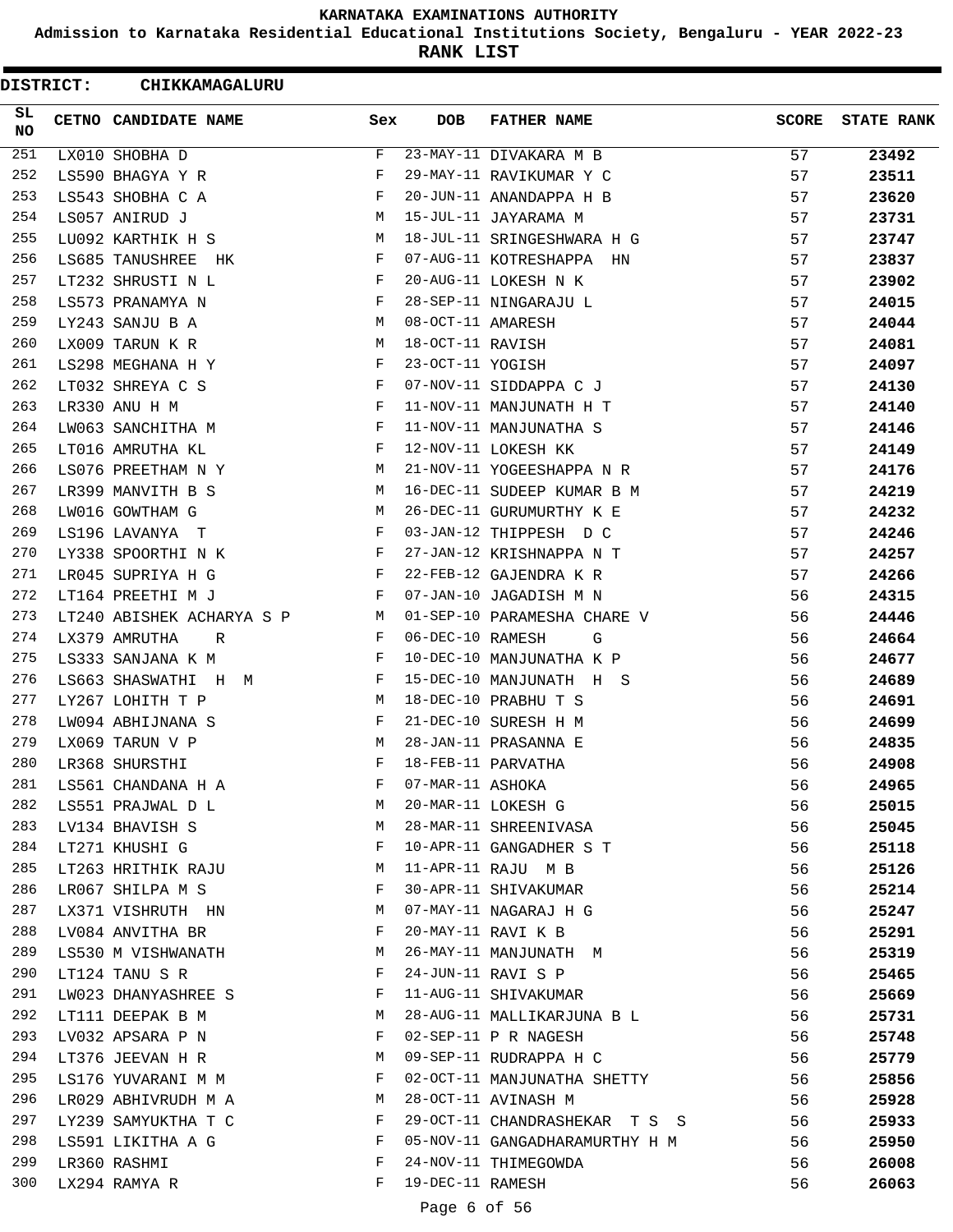**Admission to Karnataka Residential Educational Institutions Society, Bengaluru - YEAR 2022-23**

**RANK LIST**

| <b>DISTRICT:</b> | CHIKKAMAGALURU                |     |                   |                             |              |                   |
|------------------|-------------------------------|-----|-------------------|-----------------------------|--------------|-------------------|
| SL.<br>NO.       | CETNO CANDIDATE NAME          | Sex | <b>DOB</b>        | <b>FATHER NAME</b>          | <b>SCORE</b> | <b>STATE RANK</b> |
| 301              | LR317 SATHVIK M S             | М   |                   | 18-JAN-12 SURENDRA S        | 56           | 26100             |
| 302              | LX026 SAMITHA S               | F   |                   | 26-AUG-10 SRINIVAS          | 55           | 26306             |
| 303              | LU123 SEVANTHI G A            | F   |                   | 26-AUG-10 ACHCHUTHA GOWDA   | 55           | 26308             |
| 304              | LS295 NAYANA S R              | F   |                   | 06-SEP-10 RANGASWAMI S S    | 55           | 26322             |
| 305              | LX274 SNEHA G C               | F   |                   | 20-SEP-10 CHANNABASAPPA G C | 55           | 26348             |
| 306              | LY025 MOHITH B T              | M   |                   | 07-OCT-10 THONTADHARAYA B P | 55           | 26383             |
| 307              | LX299 VINUTHA D A             | F   |                   | 20-DEC-10 ASHOKKUMAR D M    | 55           | 26576             |
| 308              | LS290 PREETHI M D             | F   |                   | 29-DEC-10 DINEESHA H R      | 55           | 26602             |
| 309              | LT001 MEGHANA N               | F   |                   | 22-JAN-11 NAGARAJA R        | 55           | 26697             |
| 310              | LS655 SINCHANA P V            | F   |                   | 05-FEB-11 VASANTHAKUMARA    | 55           | 26749             |
| 311              | LT033 AISHWARYA P S           | F   |                   | 18-FEB-11 SATHISH P S       | 55           | 26792             |
| 312              | LT116 PANKAJNAIK D            | М   |                   | 21-FEB-11 DEVRAJNAIK        | 55           | 26805             |
| 313              | LY145 BHAVANA N K             | F   |                   | 28-FEB-11 KUMARAPPA N B     | 55           | 26825             |
| 314              | LS239 RAMYA S H               | F   |                   | 01-MAR-11 HANUMANTHAPPA     | 55           | 26829             |
| 315              | LS152 POOJA H T               | F   |                   | 03-MAR-11 THIMMAIAH         | 55           | 26838             |
| 316              | LT023 BHOOMIKA B              | F   |                   | 27-MAR-11 BANDAPPA          | 55           | 26953             |
| 317              | LS016 ABHI S                  | М   |                   | 06-APR-11 SATHEESHA         | 55           | 26997             |
| 318              | LV022 NITHIN H N              | М   | 07-APR-11 NAVEEN  | H N                         | 55           | 27007             |
| 319              | LX333 MITHUN NAIKY S          | М   |                   | 14-APR-11 SURESHANAIK       | 55           | 27046             |
| 320              | LV114 DIVYDARSHINI            | F   | 29-APR-11 NAGARAJ |                             | 55           | 27107             |
| 321              | LT268 INCHARA A               | F   |                   | 05-MAY-11 ANANDA R          | 55           | 27139             |
| 322              | LR270 KAVANA B A              | F   |                   | 07-MAY-11 ASHOK KUMAR B M   | 55           | 27156             |
| 323              | LR276 HITHESH D H             | М   | 10-MAY-11 HEMARAJ |                             | 55           | 27181             |
| 324              | LW115 ABHIRAM H Y             | M   |                   | 13-MAY-11 YOGENDRA H S      | 55           | 27189             |
| 325              | LW054 S A SANVIKA             | F   |                   | 19-MAY-11 ANUP KUMAR        | 55           | 27227             |
| 326              | LX045 JEEVITHA<br>т<br>$\Box$ | F   |                   | 21-MAY-11 BASAVARAJU T R    | 55           | 27237             |
| 327              | LT223 L M JEEVITHA            | F   |                   | 21-MAY-11 LINGA MURTHI Y P  | 55           | 27238             |
| 328              | LT433 SHWETHA G H             | F   |                   | 22-MAY-11 HANUMANTHAPPA G H | 55           | 27241             |
| 329              | LY324 PRIYASHREE R            | F   |                   | 27-MAY-11 RAMESH K H        | 55           | 27261             |
| 330              | LY316 KEERTHANASHRI P         | F   |                   | 03-JUN-11 PRADEEPA N        | 55           | 27303             |
| 331              | LR077 NIVEDITHA S V           | F   |                   | 16-JUN-11 VENKATESHA P      | 55           | 27373             |
| 332              | LU103 YASHAS M M              | M   |                   | 16-JUN-11 MANJUNATHA        | 55           | 27374             |
| 333              | LT338 CHANDAN M S             | М   |                   | 25-JUN-11 SATISH M R        | 55           | 27408             |
| 334              | LY121 AISHWARYA B K           | F   |                   | 06-JUL-11 KUMARA B S        | 55           | 27457             |
| 335              | LT420 HARSHITHA Y O           | F   |                   | 21-JUL-11 ONKARAPPA         | 55           | 27525             |
| 336              | LY043 CHETHAN M K             | M   |                   | 22-JUL-11 KANTHARAJU M S    | 55           | 27529             |
| 337              | LT346 MEGHANA A               | F   |                   | 01-AUG-11 ANANDA KUMAR      | 55           | 27579             |
| 338              | LT406 SAMARTHA T M            | M   |                   | 20-AUG-11 MOHAN KUMAR T N   | 55           | 27657             |
| 339              | LR273 LAVANYA D Y             | F   |                   | 22-AUG-11 YOGESHA D G       | 55           | 27662             |
| 340              | LS428 VARSHA M                | F   |                   | 19-SEP-11 MARUTHI N N       | 55           | 27745             |
| 341              | LU053 SUMANTHA A T            | M   |                   | 17-OCT-11 THIMMAPPA         | 55           | 27842             |
| 342              | LR232 THANMAYA G C            | F   |                   | 21-DEC-11 R CHANDRU         | 55           | 28000             |
| 343              | LV056 JNANAVI S K             | F   |                   | 03-JAN-12 KESHAWAMURTHY S H | 55           | 28028             |
| 344              | LY040 YUVARAJ S               | М   |                   | 20-JAN-12 T SHIVAKUMAR      | 55           | 28041             |
| 345              | LX369 DEVIKA G A              | F   | 28-JAN-12 ASHOKA  |                             | 55           | 28047             |
| 346              | LW093 DEEKSHA M               | F   |                   | 01-FEB-12 MANJUNATHA        | 55           | 28050             |
| 347              | LR092 SREEVISHNU L R          | M   |                   | 08-APR-12 RAVIKUMAR L S     | 55           | 28068             |
| 348              | LR312 PUNEETH K C             | M   |                   | 25-MAR-10 CHANDREGOWDA      | 54           | 28142             |
| 349              | LW073 SAMARTH K K             | M   |                   | 10-APR-10 KRISHNAMURTHY K T | 54           | 28151             |
| 350              | LX202 YASHAS R                | M   | 26-JUN-10 RAVI H  |                             | 54           | 28195             |
|                  |                               |     |                   |                             |              |                   |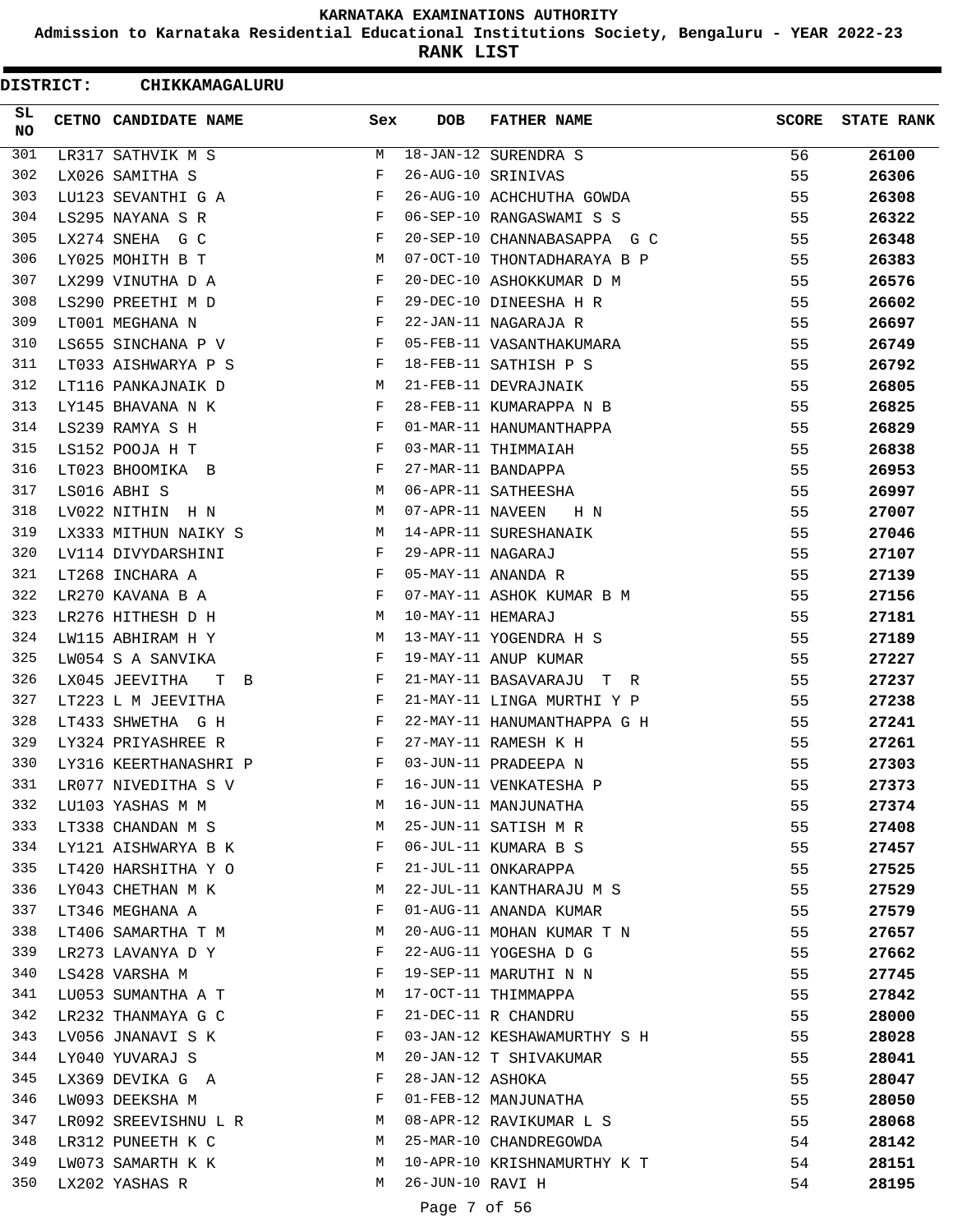**Admission to Karnataka Residential Educational Institutions Society, Bengaluru - YEAR 2022-23**

**RANK LIST**

| <b>DISTRICT:</b> | CHIKKAMAGALURU                               |     |                   |                              |              |                   |
|------------------|----------------------------------------------|-----|-------------------|------------------------------|--------------|-------------------|
| SL.<br>NO.       | CETNO CANDIDATE NAME                         | Sex | <b>DOB</b>        | <b>FATHER NAME</b>           | <b>SCORE</b> | <b>STATE RANK</b> |
| 351              | LS327 DEEPAK M                               | M   |                   | 26-AUG-10 MANJAPPA M         | 54           | 28259             |
| 352              | LS035 PRUTHVIRAJ N S                         | M   |                   | 08-OCT-10 SHIVAMURTHI N T    | 54           | 28338             |
| 353              | LR008 AKUL B M                               | M   | 13-OCT-10 MANJU   |                              | 54           | 28352             |
| 354              | LY189 DARSHAN Y S                            | М   |                   | 20-OCT-10 SOMASHEKAR Y B     | 54           | 28369             |
| 355              | LT265 CHANDANA V C                           | F   |                   | 22-OCT-10 CHANDRASHEKAR H    | 54           | 28375             |
| 356              | LS684 CHANDANA C B                           | F   |                   | 19-NOV-10 BASAVARAJ<br>C K   | 54           | 28434             |
| 357              | LT142 HARSHADA                               | F   | 24-DEC-10 RAJU S  |                              | 54           | 28551             |
| 358              | LR081 ANKITHA C K                            | F   | 06-JAN-11 KIRAN K |                              | 54           | 28597             |
| 359              | LR037 SAMANVI D I                            | F   |                   | 07-JAN-11 INDRESH D R        | 54           | 28601             |
| 360              | LS252 BINDHU<br>SHREE H B                    | F   |                   | 30-JAN-11 BASAVARAJ H        | 54           | 28680             |
| 361              | LS472 M V MALIKARJUNNA SWAMI                 | M   |                   | 01-FEB-11 VASANTHA KUMAR M E | 54           | 28688             |
| 362              | LX212 YASHAS D M                             | M   |                   | 13-FEB-11 MANJUNATH          | 54           | 28732             |
| 363              | LS460 HARSHA N G                             | M   |                   | 18-FEB-11 GAJENDRA           | 54           | 28752             |
| 364              | LS601 TEJAS G                                | M   |                   | 23-MAR-11 GIRISH D G         | 54           | 28904             |
| 365              | LU011 ANVITHA S V                            | F   |                   | 29-MAR-11 VASANTHA KUMAR S   | 54           | 28931             |
| 366              | LS516 RAMYA A N                              | F   |                   | 01-APR-11 NAGARAJA A O       | 54           | 28957             |
| 367              | LT114 YASHWANTH N S                          | M   |                   | 21-APR-11 SURESH N K         | 54           | 29070             |
| 368              | LX073 YASHWANTH S R                          | М   |                   | 21-APR-11 RAVESH S U         | 54           | 29071             |
| 369              | LS323 GOWTHAM M V                            | М   |                   | 27-APR-11 VEERABHADRAPPA M   | 54           | 29108             |
| 370              | LY092 KEERTHI R                              | F   | 07-MAY-11 RAMESH  |                              | 54           | 29168             |
| 371              | LS547 POOJA K N                              | F   |                   | 13-MAY-11 NATARAJ K T        | 54           | 29197             |
| 372              | LX109 T NANDAN                               | M   |                   | 18-MAY-11 R THIPPESHA        | 54           | 29218             |
| 373              | LX318 SHARVANI                               | F   |                   | 23-JUN-11 RAVISH KUMAR B R   | 54           | 29423             |
| 374              | LS400 GOWTHAM NAIKA M K<br><b>Example 18</b> |     |                   | 01-JUL-11 T KUMARANAIKA      | 54           | 29457             |
| 375              | LS681 DRUTHI CK                              | F   |                   | 22-JUL-11 KUMAR CM           | 54           | 29597             |
| 376              | LY242 OBLESH N                               | M   |                   | 26-JUL-11 NARASIMHAPPA       | 54           | 29617             |
| 377              | LT288 MANISH M S                             | M   |                   | 01-AUG-11 SHESHIKUMAR M R    | 54           | 29650             |
| 378              | LY322 U S LAKSHMI                            | F   |                   | 02-AUG-11 SHREEDHARA O       | 54           | 29662             |
| 379              | LT412 PUNEETH S S                            | M   |                   | 04-AUG-11 SHIVAKUMARA S R    | 54           | 29669             |
| 380              | LS426 MALLIKARJUNA M S                       | M   |                   | 05-AUG-11 SHEKHARAPPA        | 54           | 29675             |
| 381              | LS070 MADAN G L                              | M   | 10-AUG-11 LOKESHA |                              | 54           | 29704             |
| 382              | LX139 AJAYA R                                | М   |                   | 16-AUG-11 RANGAPPA           | 54           | 29722             |
| 383              | LT429 PUNYASHREE K R                         | F   |                   | 31-AUG-11 RAVIKUMAR K        | 54           | 29786             |
| 384              | LR324 SUPRIYA                                | F   | 02-SEP-11 ASHOKA  |                              | 54           | 29800             |
| 385              | LX034 BHARGAVI C                             | F   |                   | 07-SEP-11 CHANDRASHEKAR      | 54           | 29811             |
| 386              | LV029 ANUSHRI R                              | F   | 13-SEP-11 RAVI    |                              | 54           | 29841             |
| 387              | LT110 CHETHAN Y R                            | М   |                   | 16-SEP-11 RANGANATHA         | 54           | 29855             |
| 388              | LX210 TEJASWINI M                            | F   |                   | 30-SEP-11 MANJUNATHA M       | 54           | 29895             |
| 389              | LY007 SPOORTHI B                             | F   |                   | 10-OCT-11 BASAVARAJAPPA      | 54           | 29927             |
| 390              | LT350 MUTTURAJ                               | М   |                   | 20-OCT-11 ANJINAPPA K P      | 54           | 29965             |
| 391              | LT088 SHARATH N                              | М   |                   | 02-NOV-11 LATE NAGARAJU N    | 54           | 30007             |
| 392              | LS128 KANCHANADEVI R E                       | F   |                   | 06-NOV-11 ESHWAR R H         | 54           | 30016             |
| 393              | LY049 JHANSI DRUVA T P                       | M   |                   | 07-NOV-11 PARASHURAMA H      | 54           | 30020             |
| 394              | LR385 CHIRANTH L Y                           | М   |                   | 17-NOV-11 YOGESHA L Y        | 54           | 30048             |
| 395              | LW082 MANOJ S                                | М   | 18-NOV-11 SHIVAJI |                              | 54           | 30053             |
| 396              | LS242 AMRUTHA G U                            | F   |                   | 12-DEC-11 UMASHA G M         | 54           | 30115             |
| 397              | LR066 PRATHIKSHA H B                         | F   |                   | 12-DEC-11 BHADRESH H N       | 54           | 30119             |
| 398              | LS223 HEMANTHA K J                           | M   |                   | 23-DEC-11 JAYANNA K M        | 54           | 30135             |
| 399              | LY238 BRUNDA N M                             | F   |                   | 24-DEC-11 MANJUNATH N B      | 54           | 30138             |
| 400              | LR349 LIKHITHA                               | F   | 30-DEC-11 ARUN    |                              | 54           | 30145             |
|                  |                                              |     |                   |                              |              |                   |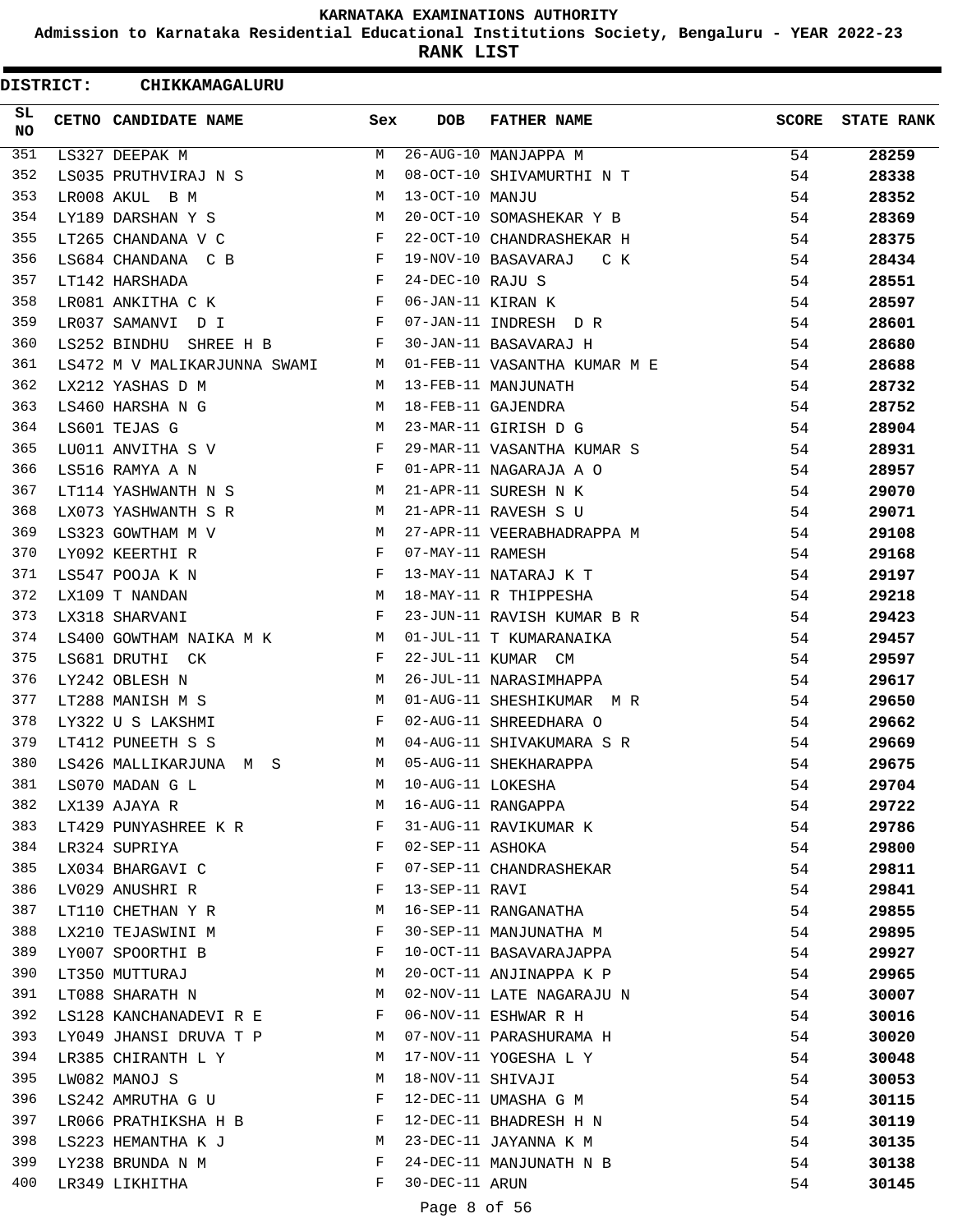**Admission to Karnataka Residential Educational Institutions Society, Bengaluru - YEAR 2022-23**

**RANK LIST**

ı

| SL<br>CETNO CANDIDATE NAME<br><b>DOB</b><br><b>FATHER NAME</b><br>SCORE<br>Sex<br><b>NO</b><br>401<br>06-MAY-10 KRISHNA NAIKA<br>LT150 DEEKSHITH K<br>M<br>53<br>30315<br>402<br>$_{\rm F}$<br>13-OCT-10 K KRISHNAMURTHY<br>53<br>30525<br>LT018 H K BANUPRIYA<br>403<br>21-OCT-10 KUMAR NAIKA<br>53<br>LT081 KARTHIK NAIKA K K M<br>30549<br>404<br>05-NOV-10 MANJUNATHA<br>LS230 RANJITHA<br>$\mathbf{F}$<br>53<br>30587<br>405<br>01-DEC-10 KANTHARAJ S O<br>LU059 POORVIKA S K<br>$\mathbf{F}$<br>53<br>30658<br>406<br>$\mathbf{F}$<br>06-DEC-10 RANGASWAMY<br>53<br>LX039 BANUPRIYA K R<br>30674<br>407<br>13-DEC-10 GOPALA H P<br>LV083 SANVIKA H G<br>F<br>53<br>30694<br>408<br>19-DEC-10 B V SHIVA KUMAR<br>LT233 B S VINAY<br>М<br>53<br>30716<br>409<br>25-JAN-11 JAGADEESHA<br>LY132 POORNIMA C J<br>F<br>53<br>30855<br>410<br>F<br>25-JAN-11 SHASHIDHAR M J<br>53<br>LS046 PRATHIKSHA M S<br>30856<br>411<br><b>M</b><br>03-FEB-11 RAVI M<br>53<br>LS392 GANESH R<br>30895<br>412<br>LV170 VIGNESH D KOTYAN<br>03-FEB-11 DINAKAR POOJARI<br>53<br>M<br>30897<br>413<br>LS077 RAHUL Y R<br>M<br>13-FEB-11 RAMESH Y P<br>53<br>30938<br>414<br>08-MAR-11 BABU<br>LU122 SHREYAS B<br>M<br>53<br>31048<br>415<br>LR282 MANYA SL<br>$\mathbf{F}$<br>15-MAR-11 LOHITHA S S<br>53<br>31079<br>416<br>LS620 THEERTHAPRASAD N J M<br>23-MAR-11 JAGADISH N R<br>53<br>31122<br>417<br>LT415 NAVYA M A<br>$\mathbf{F}$<br>24-MAR-11 LATE ASHOK M S<br>53<br>31124<br>418<br>M<br>31-MAR-11 CHANDRASHEKARAPPA S T<br>LX207 SUJAN C<br>53<br>31161<br>419<br>03-APR-11 MANOHARA AT<br>53<br>31173<br>LS411 DUSHYANTH MANOHARA<br>M<br>420<br>LY021 LEKHANA V<br>$\mathbf{F}$<br>06-APR-11 VASANTHAKUMAR<br>53<br>31181<br>421<br><b>Example 19</b><br>13-APR-11 NANDEESHA<br>LW018 J N DEEKSHA<br>53<br>31207<br>422<br>19-APR-11 ANADHA MURTHY M P<br>F<br>53<br>LS635 RAKSHA M A<br>31239<br>423<br>LY163 THULASI R U<br>$\mathbf{F}$ and $\mathbf{F}$ and $\mathbf{F}$<br>19-APR-11 UMESH T R<br>53<br>31240<br>424<br>LX293 NIKHIL Y<br>М<br>25-APR-11 YALLAPPA H N<br>53<br>31272<br>425<br>08-MAY-11 REVANNA S N<br>LX380 KAVANA S R<br>F<br>53<br>31346<br>426<br>LR050 KRUTI<br>$_{\rm F}$<br>18-MAY-11 BASAVARAJU<br>53<br>31406<br>427<br>25-MAY-11 CHANDRASHEKHAR H A<br>53<br>LR069 SANJAY K C<br>M<br>31450<br>428<br>F<br>27-MAY-11 CHANDRESH B M<br>LV064 DHANYSHREE B C<br>53<br>31458<br>429<br>07-JUN-11 RAJU N T<br>LS477 MANOJ N R<br>М<br>53<br>31531<br>430<br>13-JUN-11 KUMAR S<br>LY008 TILAK G K<br>M<br>53<br>31575<br>431<br>20-JUN-11 NATARAJA<br>31615<br>LS569 SUSHANTH N<br>M<br>53<br>432<br>21-JUN-11 UMESH K<br>F<br>53<br>31616<br>LW069 ANANYA K U<br>433<br>27-JUN-11 KRISHNA T R<br>53<br>LY285 ANUSHKA T K<br>F<br>31642<br>434<br>F<br>01-JUL-11 LAKKU<br>53<br>LS012 KEERTHI<br>31659<br>435<br>02-JUL-11 CHANDRASHEKARAPPA B N<br>LX020 ANKITHA B C<br>F<br>53<br>31665<br>436<br>10-JUL-11 CHIKKAIAH<br>LU007 DARSHAN C<br>М<br>53<br>31705<br>437<br>19-JUL-11 VASANTHAKUMARA<br>53<br>LT056 SMITA N V<br>F<br>31752<br>438<br>12-AUG-11 RAVI C<br>LX061 JEEVAN R<br>М<br>53<br>31872<br>439<br>53<br>31-AUG-11 NAGARAJANAIK<br>LT418 PRAJWALNAIK N<br>M<br>31945<br>440<br>LS624 AKSHAY K K<br>05-SEP-11 KUMARASHETTY K D<br>53<br>M<br>31965<br>441<br>$\mathbf{F}$<br>07-SEP-11 MALLIKARJUNA<br>53<br>31974<br>LX133 ANJU VM<br>442<br>$\mathbf{F}$<br>24-SEP-11 VENKATESH<br>53<br>LV132 VARSHITHA K V<br>32038<br>443<br>06-OCT-11 GOPALA<br>53<br>LW117 DASHAMITHA<br>$\mathbf{F}$<br>32083<br>444<br>14-OCT-11 MALATESHAPPA<br>LT335 LAKSHMI Y M<br>F<br>53<br>32120<br>445<br>27-OCT-11 RANGANATHA H N<br>53<br>LX225 ANKITHA H R<br>F<br>32159<br>446<br>28-OCT-11 MURTHY T B<br>М<br>53<br>LT213 BHARATH T M<br>32161<br>447<br>07-NOV-11 E B GIRISHA<br>53<br>32185<br>LR073 E G DURGAPRASAD<br>M<br>448<br>08-NOV-11 JAYARAM<br>F<br>53<br>LR210 CHANDANA N J<br>32188<br>449<br>15-NOV-11 LAVA H H<br>LS294 KUBERA H L<br>53<br>М<br>32223<br>450<br>13-DEC-11 RAVEENDRA G P<br>F<br>LT231 HAMSINI G R<br>53<br>32295 | <b>DISTRICT:</b> | CHIKKAMAGALURU |  |  |                   |
|----------------------------------------------------------------------------------------------------------------------------------------------------------------------------------------------------------------------------------------------------------------------------------------------------------------------------------------------------------------------------------------------------------------------------------------------------------------------------------------------------------------------------------------------------------------------------------------------------------------------------------------------------------------------------------------------------------------------------------------------------------------------------------------------------------------------------------------------------------------------------------------------------------------------------------------------------------------------------------------------------------------------------------------------------------------------------------------------------------------------------------------------------------------------------------------------------------------------------------------------------------------------------------------------------------------------------------------------------------------------------------------------------------------------------------------------------------------------------------------------------------------------------------------------------------------------------------------------------------------------------------------------------------------------------------------------------------------------------------------------------------------------------------------------------------------------------------------------------------------------------------------------------------------------------------------------------------------------------------------------------------------------------------------------------------------------------------------------------------------------------------------------------------------------------------------------------------------------------------------------------------------------------------------------------------------------------------------------------------------------------------------------------------------------------------------------------------------------------------------------------------------------------------------------------------------------------------------------------------------------------------------------------------------------------------------------------------------------------------------------------------------------------------------------------------------------------------------------------------------------------------------------------------------------------------------------------------------------------------------------------------------------------------------------------------------------------------------------------------------------------------------------------------------------------------------------------------------------------------------------------------------------------------------------------------------------------------------------------------------------------------------------------------------------------------------------------------------------------------------------------------------------------------------------------------------------------------------------------------------------------------------------------------------------------------------------------------------------------------------------------------------------------------------------------------------------------------------------------------------------------------------------------------------------------------------------------------------------------------------------------------------------------------------------------------------------------------|------------------|----------------|--|--|-------------------|
|                                                                                                                                                                                                                                                                                                                                                                                                                                                                                                                                                                                                                                                                                                                                                                                                                                                                                                                                                                                                                                                                                                                                                                                                                                                                                                                                                                                                                                                                                                                                                                                                                                                                                                                                                                                                                                                                                                                                                                                                                                                                                                                                                                                                                                                                                                                                                                                                                                                                                                                                                                                                                                                                                                                                                                                                                                                                                                                                                                                                                                                                                                                                                                                                                                                                                                                                                                                                                                                                                                                                                                                                                                                                                                                                                                                                                                                                                                                                                                                                                                                                                  |                  |                |  |  | <b>STATE RANK</b> |
|                                                                                                                                                                                                                                                                                                                                                                                                                                                                                                                                                                                                                                                                                                                                                                                                                                                                                                                                                                                                                                                                                                                                                                                                                                                                                                                                                                                                                                                                                                                                                                                                                                                                                                                                                                                                                                                                                                                                                                                                                                                                                                                                                                                                                                                                                                                                                                                                                                                                                                                                                                                                                                                                                                                                                                                                                                                                                                                                                                                                                                                                                                                                                                                                                                                                                                                                                                                                                                                                                                                                                                                                                                                                                                                                                                                                                                                                                                                                                                                                                                                                                  |                  |                |  |  |                   |
|                                                                                                                                                                                                                                                                                                                                                                                                                                                                                                                                                                                                                                                                                                                                                                                                                                                                                                                                                                                                                                                                                                                                                                                                                                                                                                                                                                                                                                                                                                                                                                                                                                                                                                                                                                                                                                                                                                                                                                                                                                                                                                                                                                                                                                                                                                                                                                                                                                                                                                                                                                                                                                                                                                                                                                                                                                                                                                                                                                                                                                                                                                                                                                                                                                                                                                                                                                                                                                                                                                                                                                                                                                                                                                                                                                                                                                                                                                                                                                                                                                                                                  |                  |                |  |  |                   |
|                                                                                                                                                                                                                                                                                                                                                                                                                                                                                                                                                                                                                                                                                                                                                                                                                                                                                                                                                                                                                                                                                                                                                                                                                                                                                                                                                                                                                                                                                                                                                                                                                                                                                                                                                                                                                                                                                                                                                                                                                                                                                                                                                                                                                                                                                                                                                                                                                                                                                                                                                                                                                                                                                                                                                                                                                                                                                                                                                                                                                                                                                                                                                                                                                                                                                                                                                                                                                                                                                                                                                                                                                                                                                                                                                                                                                                                                                                                                                                                                                                                                                  |                  |                |  |  |                   |
|                                                                                                                                                                                                                                                                                                                                                                                                                                                                                                                                                                                                                                                                                                                                                                                                                                                                                                                                                                                                                                                                                                                                                                                                                                                                                                                                                                                                                                                                                                                                                                                                                                                                                                                                                                                                                                                                                                                                                                                                                                                                                                                                                                                                                                                                                                                                                                                                                                                                                                                                                                                                                                                                                                                                                                                                                                                                                                                                                                                                                                                                                                                                                                                                                                                                                                                                                                                                                                                                                                                                                                                                                                                                                                                                                                                                                                                                                                                                                                                                                                                                                  |                  |                |  |  |                   |
|                                                                                                                                                                                                                                                                                                                                                                                                                                                                                                                                                                                                                                                                                                                                                                                                                                                                                                                                                                                                                                                                                                                                                                                                                                                                                                                                                                                                                                                                                                                                                                                                                                                                                                                                                                                                                                                                                                                                                                                                                                                                                                                                                                                                                                                                                                                                                                                                                                                                                                                                                                                                                                                                                                                                                                                                                                                                                                                                                                                                                                                                                                                                                                                                                                                                                                                                                                                                                                                                                                                                                                                                                                                                                                                                                                                                                                                                                                                                                                                                                                                                                  |                  |                |  |  |                   |
|                                                                                                                                                                                                                                                                                                                                                                                                                                                                                                                                                                                                                                                                                                                                                                                                                                                                                                                                                                                                                                                                                                                                                                                                                                                                                                                                                                                                                                                                                                                                                                                                                                                                                                                                                                                                                                                                                                                                                                                                                                                                                                                                                                                                                                                                                                                                                                                                                                                                                                                                                                                                                                                                                                                                                                                                                                                                                                                                                                                                                                                                                                                                                                                                                                                                                                                                                                                                                                                                                                                                                                                                                                                                                                                                                                                                                                                                                                                                                                                                                                                                                  |                  |                |  |  |                   |
|                                                                                                                                                                                                                                                                                                                                                                                                                                                                                                                                                                                                                                                                                                                                                                                                                                                                                                                                                                                                                                                                                                                                                                                                                                                                                                                                                                                                                                                                                                                                                                                                                                                                                                                                                                                                                                                                                                                                                                                                                                                                                                                                                                                                                                                                                                                                                                                                                                                                                                                                                                                                                                                                                                                                                                                                                                                                                                                                                                                                                                                                                                                                                                                                                                                                                                                                                                                                                                                                                                                                                                                                                                                                                                                                                                                                                                                                                                                                                                                                                                                                                  |                  |                |  |  |                   |
|                                                                                                                                                                                                                                                                                                                                                                                                                                                                                                                                                                                                                                                                                                                                                                                                                                                                                                                                                                                                                                                                                                                                                                                                                                                                                                                                                                                                                                                                                                                                                                                                                                                                                                                                                                                                                                                                                                                                                                                                                                                                                                                                                                                                                                                                                                                                                                                                                                                                                                                                                                                                                                                                                                                                                                                                                                                                                                                                                                                                                                                                                                                                                                                                                                                                                                                                                                                                                                                                                                                                                                                                                                                                                                                                                                                                                                                                                                                                                                                                                                                                                  |                  |                |  |  |                   |
|                                                                                                                                                                                                                                                                                                                                                                                                                                                                                                                                                                                                                                                                                                                                                                                                                                                                                                                                                                                                                                                                                                                                                                                                                                                                                                                                                                                                                                                                                                                                                                                                                                                                                                                                                                                                                                                                                                                                                                                                                                                                                                                                                                                                                                                                                                                                                                                                                                                                                                                                                                                                                                                                                                                                                                                                                                                                                                                                                                                                                                                                                                                                                                                                                                                                                                                                                                                                                                                                                                                                                                                                                                                                                                                                                                                                                                                                                                                                                                                                                                                                                  |                  |                |  |  |                   |
|                                                                                                                                                                                                                                                                                                                                                                                                                                                                                                                                                                                                                                                                                                                                                                                                                                                                                                                                                                                                                                                                                                                                                                                                                                                                                                                                                                                                                                                                                                                                                                                                                                                                                                                                                                                                                                                                                                                                                                                                                                                                                                                                                                                                                                                                                                                                                                                                                                                                                                                                                                                                                                                                                                                                                                                                                                                                                                                                                                                                                                                                                                                                                                                                                                                                                                                                                                                                                                                                                                                                                                                                                                                                                                                                                                                                                                                                                                                                                                                                                                                                                  |                  |                |  |  |                   |
|                                                                                                                                                                                                                                                                                                                                                                                                                                                                                                                                                                                                                                                                                                                                                                                                                                                                                                                                                                                                                                                                                                                                                                                                                                                                                                                                                                                                                                                                                                                                                                                                                                                                                                                                                                                                                                                                                                                                                                                                                                                                                                                                                                                                                                                                                                                                                                                                                                                                                                                                                                                                                                                                                                                                                                                                                                                                                                                                                                                                                                                                                                                                                                                                                                                                                                                                                                                                                                                                                                                                                                                                                                                                                                                                                                                                                                                                                                                                                                                                                                                                                  |                  |                |  |  |                   |
|                                                                                                                                                                                                                                                                                                                                                                                                                                                                                                                                                                                                                                                                                                                                                                                                                                                                                                                                                                                                                                                                                                                                                                                                                                                                                                                                                                                                                                                                                                                                                                                                                                                                                                                                                                                                                                                                                                                                                                                                                                                                                                                                                                                                                                                                                                                                                                                                                                                                                                                                                                                                                                                                                                                                                                                                                                                                                                                                                                                                                                                                                                                                                                                                                                                                                                                                                                                                                                                                                                                                                                                                                                                                                                                                                                                                                                                                                                                                                                                                                                                                                  |                  |                |  |  |                   |
|                                                                                                                                                                                                                                                                                                                                                                                                                                                                                                                                                                                                                                                                                                                                                                                                                                                                                                                                                                                                                                                                                                                                                                                                                                                                                                                                                                                                                                                                                                                                                                                                                                                                                                                                                                                                                                                                                                                                                                                                                                                                                                                                                                                                                                                                                                                                                                                                                                                                                                                                                                                                                                                                                                                                                                                                                                                                                                                                                                                                                                                                                                                                                                                                                                                                                                                                                                                                                                                                                                                                                                                                                                                                                                                                                                                                                                                                                                                                                                                                                                                                                  |                  |                |  |  |                   |
|                                                                                                                                                                                                                                                                                                                                                                                                                                                                                                                                                                                                                                                                                                                                                                                                                                                                                                                                                                                                                                                                                                                                                                                                                                                                                                                                                                                                                                                                                                                                                                                                                                                                                                                                                                                                                                                                                                                                                                                                                                                                                                                                                                                                                                                                                                                                                                                                                                                                                                                                                                                                                                                                                                                                                                                                                                                                                                                                                                                                                                                                                                                                                                                                                                                                                                                                                                                                                                                                                                                                                                                                                                                                                                                                                                                                                                                                                                                                                                                                                                                                                  |                  |                |  |  |                   |
|                                                                                                                                                                                                                                                                                                                                                                                                                                                                                                                                                                                                                                                                                                                                                                                                                                                                                                                                                                                                                                                                                                                                                                                                                                                                                                                                                                                                                                                                                                                                                                                                                                                                                                                                                                                                                                                                                                                                                                                                                                                                                                                                                                                                                                                                                                                                                                                                                                                                                                                                                                                                                                                                                                                                                                                                                                                                                                                                                                                                                                                                                                                                                                                                                                                                                                                                                                                                                                                                                                                                                                                                                                                                                                                                                                                                                                                                                                                                                                                                                                                                                  |                  |                |  |  |                   |
|                                                                                                                                                                                                                                                                                                                                                                                                                                                                                                                                                                                                                                                                                                                                                                                                                                                                                                                                                                                                                                                                                                                                                                                                                                                                                                                                                                                                                                                                                                                                                                                                                                                                                                                                                                                                                                                                                                                                                                                                                                                                                                                                                                                                                                                                                                                                                                                                                                                                                                                                                                                                                                                                                                                                                                                                                                                                                                                                                                                                                                                                                                                                                                                                                                                                                                                                                                                                                                                                                                                                                                                                                                                                                                                                                                                                                                                                                                                                                                                                                                                                                  |                  |                |  |  |                   |
|                                                                                                                                                                                                                                                                                                                                                                                                                                                                                                                                                                                                                                                                                                                                                                                                                                                                                                                                                                                                                                                                                                                                                                                                                                                                                                                                                                                                                                                                                                                                                                                                                                                                                                                                                                                                                                                                                                                                                                                                                                                                                                                                                                                                                                                                                                                                                                                                                                                                                                                                                                                                                                                                                                                                                                                                                                                                                                                                                                                                                                                                                                                                                                                                                                                                                                                                                                                                                                                                                                                                                                                                                                                                                                                                                                                                                                                                                                                                                                                                                                                                                  |                  |                |  |  |                   |
|                                                                                                                                                                                                                                                                                                                                                                                                                                                                                                                                                                                                                                                                                                                                                                                                                                                                                                                                                                                                                                                                                                                                                                                                                                                                                                                                                                                                                                                                                                                                                                                                                                                                                                                                                                                                                                                                                                                                                                                                                                                                                                                                                                                                                                                                                                                                                                                                                                                                                                                                                                                                                                                                                                                                                                                                                                                                                                                                                                                                                                                                                                                                                                                                                                                                                                                                                                                                                                                                                                                                                                                                                                                                                                                                                                                                                                                                                                                                                                                                                                                                                  |                  |                |  |  |                   |
|                                                                                                                                                                                                                                                                                                                                                                                                                                                                                                                                                                                                                                                                                                                                                                                                                                                                                                                                                                                                                                                                                                                                                                                                                                                                                                                                                                                                                                                                                                                                                                                                                                                                                                                                                                                                                                                                                                                                                                                                                                                                                                                                                                                                                                                                                                                                                                                                                                                                                                                                                                                                                                                                                                                                                                                                                                                                                                                                                                                                                                                                                                                                                                                                                                                                                                                                                                                                                                                                                                                                                                                                                                                                                                                                                                                                                                                                                                                                                                                                                                                                                  |                  |                |  |  |                   |
|                                                                                                                                                                                                                                                                                                                                                                                                                                                                                                                                                                                                                                                                                                                                                                                                                                                                                                                                                                                                                                                                                                                                                                                                                                                                                                                                                                                                                                                                                                                                                                                                                                                                                                                                                                                                                                                                                                                                                                                                                                                                                                                                                                                                                                                                                                                                                                                                                                                                                                                                                                                                                                                                                                                                                                                                                                                                                                                                                                                                                                                                                                                                                                                                                                                                                                                                                                                                                                                                                                                                                                                                                                                                                                                                                                                                                                                                                                                                                                                                                                                                                  |                  |                |  |  |                   |
|                                                                                                                                                                                                                                                                                                                                                                                                                                                                                                                                                                                                                                                                                                                                                                                                                                                                                                                                                                                                                                                                                                                                                                                                                                                                                                                                                                                                                                                                                                                                                                                                                                                                                                                                                                                                                                                                                                                                                                                                                                                                                                                                                                                                                                                                                                                                                                                                                                                                                                                                                                                                                                                                                                                                                                                                                                                                                                                                                                                                                                                                                                                                                                                                                                                                                                                                                                                                                                                                                                                                                                                                                                                                                                                                                                                                                                                                                                                                                                                                                                                                                  |                  |                |  |  |                   |
|                                                                                                                                                                                                                                                                                                                                                                                                                                                                                                                                                                                                                                                                                                                                                                                                                                                                                                                                                                                                                                                                                                                                                                                                                                                                                                                                                                                                                                                                                                                                                                                                                                                                                                                                                                                                                                                                                                                                                                                                                                                                                                                                                                                                                                                                                                                                                                                                                                                                                                                                                                                                                                                                                                                                                                                                                                                                                                                                                                                                                                                                                                                                                                                                                                                                                                                                                                                                                                                                                                                                                                                                                                                                                                                                                                                                                                                                                                                                                                                                                                                                                  |                  |                |  |  |                   |
|                                                                                                                                                                                                                                                                                                                                                                                                                                                                                                                                                                                                                                                                                                                                                                                                                                                                                                                                                                                                                                                                                                                                                                                                                                                                                                                                                                                                                                                                                                                                                                                                                                                                                                                                                                                                                                                                                                                                                                                                                                                                                                                                                                                                                                                                                                                                                                                                                                                                                                                                                                                                                                                                                                                                                                                                                                                                                                                                                                                                                                                                                                                                                                                                                                                                                                                                                                                                                                                                                                                                                                                                                                                                                                                                                                                                                                                                                                                                                                                                                                                                                  |                  |                |  |  |                   |
|                                                                                                                                                                                                                                                                                                                                                                                                                                                                                                                                                                                                                                                                                                                                                                                                                                                                                                                                                                                                                                                                                                                                                                                                                                                                                                                                                                                                                                                                                                                                                                                                                                                                                                                                                                                                                                                                                                                                                                                                                                                                                                                                                                                                                                                                                                                                                                                                                                                                                                                                                                                                                                                                                                                                                                                                                                                                                                                                                                                                                                                                                                                                                                                                                                                                                                                                                                                                                                                                                                                                                                                                                                                                                                                                                                                                                                                                                                                                                                                                                                                                                  |                  |                |  |  |                   |
|                                                                                                                                                                                                                                                                                                                                                                                                                                                                                                                                                                                                                                                                                                                                                                                                                                                                                                                                                                                                                                                                                                                                                                                                                                                                                                                                                                                                                                                                                                                                                                                                                                                                                                                                                                                                                                                                                                                                                                                                                                                                                                                                                                                                                                                                                                                                                                                                                                                                                                                                                                                                                                                                                                                                                                                                                                                                                                                                                                                                                                                                                                                                                                                                                                                                                                                                                                                                                                                                                                                                                                                                                                                                                                                                                                                                                                                                                                                                                                                                                                                                                  |                  |                |  |  |                   |
|                                                                                                                                                                                                                                                                                                                                                                                                                                                                                                                                                                                                                                                                                                                                                                                                                                                                                                                                                                                                                                                                                                                                                                                                                                                                                                                                                                                                                                                                                                                                                                                                                                                                                                                                                                                                                                                                                                                                                                                                                                                                                                                                                                                                                                                                                                                                                                                                                                                                                                                                                                                                                                                                                                                                                                                                                                                                                                                                                                                                                                                                                                                                                                                                                                                                                                                                                                                                                                                                                                                                                                                                                                                                                                                                                                                                                                                                                                                                                                                                                                                                                  |                  |                |  |  |                   |
|                                                                                                                                                                                                                                                                                                                                                                                                                                                                                                                                                                                                                                                                                                                                                                                                                                                                                                                                                                                                                                                                                                                                                                                                                                                                                                                                                                                                                                                                                                                                                                                                                                                                                                                                                                                                                                                                                                                                                                                                                                                                                                                                                                                                                                                                                                                                                                                                                                                                                                                                                                                                                                                                                                                                                                                                                                                                                                                                                                                                                                                                                                                                                                                                                                                                                                                                                                                                                                                                                                                                                                                                                                                                                                                                                                                                                                                                                                                                                                                                                                                                                  |                  |                |  |  |                   |
|                                                                                                                                                                                                                                                                                                                                                                                                                                                                                                                                                                                                                                                                                                                                                                                                                                                                                                                                                                                                                                                                                                                                                                                                                                                                                                                                                                                                                                                                                                                                                                                                                                                                                                                                                                                                                                                                                                                                                                                                                                                                                                                                                                                                                                                                                                                                                                                                                                                                                                                                                                                                                                                                                                                                                                                                                                                                                                                                                                                                                                                                                                                                                                                                                                                                                                                                                                                                                                                                                                                                                                                                                                                                                                                                                                                                                                                                                                                                                                                                                                                                                  |                  |                |  |  |                   |
|                                                                                                                                                                                                                                                                                                                                                                                                                                                                                                                                                                                                                                                                                                                                                                                                                                                                                                                                                                                                                                                                                                                                                                                                                                                                                                                                                                                                                                                                                                                                                                                                                                                                                                                                                                                                                                                                                                                                                                                                                                                                                                                                                                                                                                                                                                                                                                                                                                                                                                                                                                                                                                                                                                                                                                                                                                                                                                                                                                                                                                                                                                                                                                                                                                                                                                                                                                                                                                                                                                                                                                                                                                                                                                                                                                                                                                                                                                                                                                                                                                                                                  |                  |                |  |  |                   |
|                                                                                                                                                                                                                                                                                                                                                                                                                                                                                                                                                                                                                                                                                                                                                                                                                                                                                                                                                                                                                                                                                                                                                                                                                                                                                                                                                                                                                                                                                                                                                                                                                                                                                                                                                                                                                                                                                                                                                                                                                                                                                                                                                                                                                                                                                                                                                                                                                                                                                                                                                                                                                                                                                                                                                                                                                                                                                                                                                                                                                                                                                                                                                                                                                                                                                                                                                                                                                                                                                                                                                                                                                                                                                                                                                                                                                                                                                                                                                                                                                                                                                  |                  |                |  |  |                   |
|                                                                                                                                                                                                                                                                                                                                                                                                                                                                                                                                                                                                                                                                                                                                                                                                                                                                                                                                                                                                                                                                                                                                                                                                                                                                                                                                                                                                                                                                                                                                                                                                                                                                                                                                                                                                                                                                                                                                                                                                                                                                                                                                                                                                                                                                                                                                                                                                                                                                                                                                                                                                                                                                                                                                                                                                                                                                                                                                                                                                                                                                                                                                                                                                                                                                                                                                                                                                                                                                                                                                                                                                                                                                                                                                                                                                                                                                                                                                                                                                                                                                                  |                  |                |  |  |                   |
|                                                                                                                                                                                                                                                                                                                                                                                                                                                                                                                                                                                                                                                                                                                                                                                                                                                                                                                                                                                                                                                                                                                                                                                                                                                                                                                                                                                                                                                                                                                                                                                                                                                                                                                                                                                                                                                                                                                                                                                                                                                                                                                                                                                                                                                                                                                                                                                                                                                                                                                                                                                                                                                                                                                                                                                                                                                                                                                                                                                                                                                                                                                                                                                                                                                                                                                                                                                                                                                                                                                                                                                                                                                                                                                                                                                                                                                                                                                                                                                                                                                                                  |                  |                |  |  |                   |
|                                                                                                                                                                                                                                                                                                                                                                                                                                                                                                                                                                                                                                                                                                                                                                                                                                                                                                                                                                                                                                                                                                                                                                                                                                                                                                                                                                                                                                                                                                                                                                                                                                                                                                                                                                                                                                                                                                                                                                                                                                                                                                                                                                                                                                                                                                                                                                                                                                                                                                                                                                                                                                                                                                                                                                                                                                                                                                                                                                                                                                                                                                                                                                                                                                                                                                                                                                                                                                                                                                                                                                                                                                                                                                                                                                                                                                                                                                                                                                                                                                                                                  |                  |                |  |  |                   |
|                                                                                                                                                                                                                                                                                                                                                                                                                                                                                                                                                                                                                                                                                                                                                                                                                                                                                                                                                                                                                                                                                                                                                                                                                                                                                                                                                                                                                                                                                                                                                                                                                                                                                                                                                                                                                                                                                                                                                                                                                                                                                                                                                                                                                                                                                                                                                                                                                                                                                                                                                                                                                                                                                                                                                                                                                                                                                                                                                                                                                                                                                                                                                                                                                                                                                                                                                                                                                                                                                                                                                                                                                                                                                                                                                                                                                                                                                                                                                                                                                                                                                  |                  |                |  |  |                   |
|                                                                                                                                                                                                                                                                                                                                                                                                                                                                                                                                                                                                                                                                                                                                                                                                                                                                                                                                                                                                                                                                                                                                                                                                                                                                                                                                                                                                                                                                                                                                                                                                                                                                                                                                                                                                                                                                                                                                                                                                                                                                                                                                                                                                                                                                                                                                                                                                                                                                                                                                                                                                                                                                                                                                                                                                                                                                                                                                                                                                                                                                                                                                                                                                                                                                                                                                                                                                                                                                                                                                                                                                                                                                                                                                                                                                                                                                                                                                                                                                                                                                                  |                  |                |  |  |                   |
|                                                                                                                                                                                                                                                                                                                                                                                                                                                                                                                                                                                                                                                                                                                                                                                                                                                                                                                                                                                                                                                                                                                                                                                                                                                                                                                                                                                                                                                                                                                                                                                                                                                                                                                                                                                                                                                                                                                                                                                                                                                                                                                                                                                                                                                                                                                                                                                                                                                                                                                                                                                                                                                                                                                                                                                                                                                                                                                                                                                                                                                                                                                                                                                                                                                                                                                                                                                                                                                                                                                                                                                                                                                                                                                                                                                                                                                                                                                                                                                                                                                                                  |                  |                |  |  |                   |
|                                                                                                                                                                                                                                                                                                                                                                                                                                                                                                                                                                                                                                                                                                                                                                                                                                                                                                                                                                                                                                                                                                                                                                                                                                                                                                                                                                                                                                                                                                                                                                                                                                                                                                                                                                                                                                                                                                                                                                                                                                                                                                                                                                                                                                                                                                                                                                                                                                                                                                                                                                                                                                                                                                                                                                                                                                                                                                                                                                                                                                                                                                                                                                                                                                                                                                                                                                                                                                                                                                                                                                                                                                                                                                                                                                                                                                                                                                                                                                                                                                                                                  |                  |                |  |  |                   |
|                                                                                                                                                                                                                                                                                                                                                                                                                                                                                                                                                                                                                                                                                                                                                                                                                                                                                                                                                                                                                                                                                                                                                                                                                                                                                                                                                                                                                                                                                                                                                                                                                                                                                                                                                                                                                                                                                                                                                                                                                                                                                                                                                                                                                                                                                                                                                                                                                                                                                                                                                                                                                                                                                                                                                                                                                                                                                                                                                                                                                                                                                                                                                                                                                                                                                                                                                                                                                                                                                                                                                                                                                                                                                                                                                                                                                                                                                                                                                                                                                                                                                  |                  |                |  |  |                   |
|                                                                                                                                                                                                                                                                                                                                                                                                                                                                                                                                                                                                                                                                                                                                                                                                                                                                                                                                                                                                                                                                                                                                                                                                                                                                                                                                                                                                                                                                                                                                                                                                                                                                                                                                                                                                                                                                                                                                                                                                                                                                                                                                                                                                                                                                                                                                                                                                                                                                                                                                                                                                                                                                                                                                                                                                                                                                                                                                                                                                                                                                                                                                                                                                                                                                                                                                                                                                                                                                                                                                                                                                                                                                                                                                                                                                                                                                                                                                                                                                                                                                                  |                  |                |  |  |                   |
|                                                                                                                                                                                                                                                                                                                                                                                                                                                                                                                                                                                                                                                                                                                                                                                                                                                                                                                                                                                                                                                                                                                                                                                                                                                                                                                                                                                                                                                                                                                                                                                                                                                                                                                                                                                                                                                                                                                                                                                                                                                                                                                                                                                                                                                                                                                                                                                                                                                                                                                                                                                                                                                                                                                                                                                                                                                                                                                                                                                                                                                                                                                                                                                                                                                                                                                                                                                                                                                                                                                                                                                                                                                                                                                                                                                                                                                                                                                                                                                                                                                                                  |                  |                |  |  |                   |
|                                                                                                                                                                                                                                                                                                                                                                                                                                                                                                                                                                                                                                                                                                                                                                                                                                                                                                                                                                                                                                                                                                                                                                                                                                                                                                                                                                                                                                                                                                                                                                                                                                                                                                                                                                                                                                                                                                                                                                                                                                                                                                                                                                                                                                                                                                                                                                                                                                                                                                                                                                                                                                                                                                                                                                                                                                                                                                                                                                                                                                                                                                                                                                                                                                                                                                                                                                                                                                                                                                                                                                                                                                                                                                                                                                                                                                                                                                                                                                                                                                                                                  |                  |                |  |  |                   |
|                                                                                                                                                                                                                                                                                                                                                                                                                                                                                                                                                                                                                                                                                                                                                                                                                                                                                                                                                                                                                                                                                                                                                                                                                                                                                                                                                                                                                                                                                                                                                                                                                                                                                                                                                                                                                                                                                                                                                                                                                                                                                                                                                                                                                                                                                                                                                                                                                                                                                                                                                                                                                                                                                                                                                                                                                                                                                                                                                                                                                                                                                                                                                                                                                                                                                                                                                                                                                                                                                                                                                                                                                                                                                                                                                                                                                                                                                                                                                                                                                                                                                  |                  |                |  |  |                   |
|                                                                                                                                                                                                                                                                                                                                                                                                                                                                                                                                                                                                                                                                                                                                                                                                                                                                                                                                                                                                                                                                                                                                                                                                                                                                                                                                                                                                                                                                                                                                                                                                                                                                                                                                                                                                                                                                                                                                                                                                                                                                                                                                                                                                                                                                                                                                                                                                                                                                                                                                                                                                                                                                                                                                                                                                                                                                                                                                                                                                                                                                                                                                                                                                                                                                                                                                                                                                                                                                                                                                                                                                                                                                                                                                                                                                                                                                                                                                                                                                                                                                                  |                  |                |  |  |                   |
|                                                                                                                                                                                                                                                                                                                                                                                                                                                                                                                                                                                                                                                                                                                                                                                                                                                                                                                                                                                                                                                                                                                                                                                                                                                                                                                                                                                                                                                                                                                                                                                                                                                                                                                                                                                                                                                                                                                                                                                                                                                                                                                                                                                                                                                                                                                                                                                                                                                                                                                                                                                                                                                                                                                                                                                                                                                                                                                                                                                                                                                                                                                                                                                                                                                                                                                                                                                                                                                                                                                                                                                                                                                                                                                                                                                                                                                                                                                                                                                                                                                                                  |                  |                |  |  |                   |
|                                                                                                                                                                                                                                                                                                                                                                                                                                                                                                                                                                                                                                                                                                                                                                                                                                                                                                                                                                                                                                                                                                                                                                                                                                                                                                                                                                                                                                                                                                                                                                                                                                                                                                                                                                                                                                                                                                                                                                                                                                                                                                                                                                                                                                                                                                                                                                                                                                                                                                                                                                                                                                                                                                                                                                                                                                                                                                                                                                                                                                                                                                                                                                                                                                                                                                                                                                                                                                                                                                                                                                                                                                                                                                                                                                                                                                                                                                                                                                                                                                                                                  |                  |                |  |  |                   |
|                                                                                                                                                                                                                                                                                                                                                                                                                                                                                                                                                                                                                                                                                                                                                                                                                                                                                                                                                                                                                                                                                                                                                                                                                                                                                                                                                                                                                                                                                                                                                                                                                                                                                                                                                                                                                                                                                                                                                                                                                                                                                                                                                                                                                                                                                                                                                                                                                                                                                                                                                                                                                                                                                                                                                                                                                                                                                                                                                                                                                                                                                                                                                                                                                                                                                                                                                                                                                                                                                                                                                                                                                                                                                                                                                                                                                                                                                                                                                                                                                                                                                  |                  |                |  |  |                   |
|                                                                                                                                                                                                                                                                                                                                                                                                                                                                                                                                                                                                                                                                                                                                                                                                                                                                                                                                                                                                                                                                                                                                                                                                                                                                                                                                                                                                                                                                                                                                                                                                                                                                                                                                                                                                                                                                                                                                                                                                                                                                                                                                                                                                                                                                                                                                                                                                                                                                                                                                                                                                                                                                                                                                                                                                                                                                                                                                                                                                                                                                                                                                                                                                                                                                                                                                                                                                                                                                                                                                                                                                                                                                                                                                                                                                                                                                                                                                                                                                                                                                                  |                  |                |  |  |                   |
|                                                                                                                                                                                                                                                                                                                                                                                                                                                                                                                                                                                                                                                                                                                                                                                                                                                                                                                                                                                                                                                                                                                                                                                                                                                                                                                                                                                                                                                                                                                                                                                                                                                                                                                                                                                                                                                                                                                                                                                                                                                                                                                                                                                                                                                                                                                                                                                                                                                                                                                                                                                                                                                                                                                                                                                                                                                                                                                                                                                                                                                                                                                                                                                                                                                                                                                                                                                                                                                                                                                                                                                                                                                                                                                                                                                                                                                                                                                                                                                                                                                                                  |                  |                |  |  |                   |
|                                                                                                                                                                                                                                                                                                                                                                                                                                                                                                                                                                                                                                                                                                                                                                                                                                                                                                                                                                                                                                                                                                                                                                                                                                                                                                                                                                                                                                                                                                                                                                                                                                                                                                                                                                                                                                                                                                                                                                                                                                                                                                                                                                                                                                                                                                                                                                                                                                                                                                                                                                                                                                                                                                                                                                                                                                                                                                                                                                                                                                                                                                                                                                                                                                                                                                                                                                                                                                                                                                                                                                                                                                                                                                                                                                                                                                                                                                                                                                                                                                                                                  |                  |                |  |  |                   |
| Page 9 of 56                                                                                                                                                                                                                                                                                                                                                                                                                                                                                                                                                                                                                                                                                                                                                                                                                                                                                                                                                                                                                                                                                                                                                                                                                                                                                                                                                                                                                                                                                                                                                                                                                                                                                                                                                                                                                                                                                                                                                                                                                                                                                                                                                                                                                                                                                                                                                                                                                                                                                                                                                                                                                                                                                                                                                                                                                                                                                                                                                                                                                                                                                                                                                                                                                                                                                                                                                                                                                                                                                                                                                                                                                                                                                                                                                                                                                                                                                                                                                                                                                                                                     |                  |                |  |  |                   |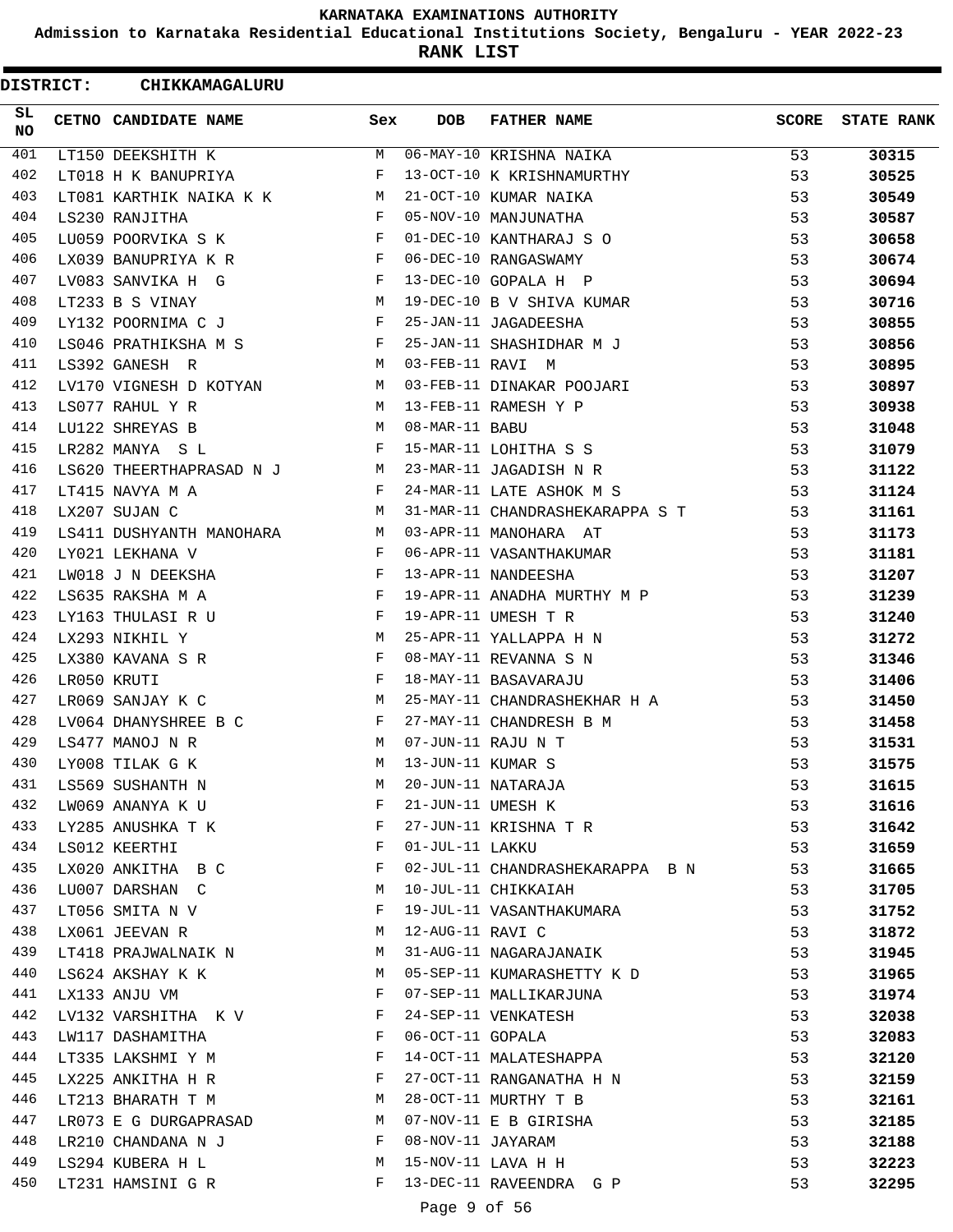**Admission to Karnataka Residential Educational Institutions Society, Bengaluru - YEAR 2022-23**

**RANK LIST**

ı

| <b>DISTRICT:</b> | CHIKKAMAGALURU               |                               |                   |                                  |       |                   |
|------------------|------------------------------|-------------------------------|-------------------|----------------------------------|-------|-------------------|
| SL<br><b>NO</b>  | CETNO CANDIDATE NAME         | Sex                           | <b>DOB</b>        | <b>FATHER NAME</b>               | SCORE | <b>STATE RANK</b> |
| 451              | LX264 THARUN B Y             | M                             |                   | 21-DEC-11 B S YOGARAJAPPA        | 53    | 32316             |
| 452              | LS630 SAKSHI M               | F                             |                   | 27-DEC-11 MADUSUDHAN M           | 53    | 32327             |
| 453              | LT410 LIKHITH K G            | М                             |                   | 03-JAN-12 GANGADHARA K S         | 53    | 32345             |
| 454              | LW025 SRUJAN V               | M                             |                   | 26-FEB-12 VISHWANATHA H S        | 53    | 32373             |
| 455              | LS625 SUIL MK                | M                             | 01-DEC-09 KALSH   |                                  | 52    | 32408             |
| 456              | LX236 BHUVANA N D            | F                             |                   | 09-MAR-10 DHAKSHINA MURTHY S     | 52    | 32448             |
| 457              | LR380 ANITHA                 | F                             |                   | 07-JUL-10 GANGADHARA             | 52    | 32512             |
| 458              | LX165 AMITH J C              | М                             |                   | 04-AUG-10 CHANNAPPA              | 52    | 32543             |
| 459              | LX055 RAMYA D M              | $\mathbf{F}$                  |                   | 02-DEC-10 MAHESHWARAPPA D M      | 52    | 32805             |
| 460              | LT324 M SNEHA                | $\mathbf{F}$                  |                   | 14-DEC-10 MALLIKARJUNA           | 52    | 32835             |
| 461              | LS373 TANUSHRI H P           | $\mathbf{F}$                  |                   | 30-DEC-10 PRASANNA KUMAR H S     | 52    | 32902             |
| 462              | LU044 SHRUNGADITHYA M R M    |                               |                   | 02-FEB-11 RAVI M P               | 52    | 33046             |
| 463              | LY122 DARSHINI G M           | F                             |                   | 06-FEB-11 MOUNESHACHAR G S G. S  | 52    | 33064             |
| 464              | LW057 CHETHANA N U           | F                             | 06-MAR-11 UMESHA  |                                  | 52    | 33174             |
| 465              | LT214 CHANDANA M             | $\mathbf{F}$                  |                   | 07-MAR-11 MANJUNATHA             | 52    | 33184             |
| 466              | LV057 VARSHITH N U           | M                             | 12-MAR-11 UMESHA  |                                  | 52    | 33216             |
| 467              | LX144 MALLIKARJUNA SWAMY M   |                               |                   | 17-MAR-11 GIRISH H B             | 52    | 33235             |
| 468              | LT249 CHANDANA C S           | $\mathbf{F}$                  |                   | 01-MAY-11 SHEKARAPPA C T         | 52    | 33472             |
| 469              | LS356 PRAJWAL H M            | M                             |                   | 04-MAY-11 MANJAPPA H R           | 52    | 33496             |
| 470              | LS053 VIVEK B S NIVAS        | M                             |                   | 05-MAY-11 B R SHRINIVAS MURTHY R | 52    | 33504             |
| 471              | LT152 VARUNA N K             | M                             |                   | 06-MAY-11 NARASIMHAMURTY         | 52    | 33508             |
| 472              | LS312 SOUNDARYA              | $_{\rm F}$                    | 17-MAY-11 KANTESH |                                  | 52    | 33555             |
| 473              | LT106 JAHNAVI M B            | $\mathbf{F}$                  | 24-MAY-11 MAHESH  |                                  | 52    | 33597             |
| 474              | LW109 SOUPARNIKA D S         | F                             |                   | 28-MAY-11 SUDHEER KUMAR D G      | 52    | 33616             |
| 475              | LY017 SURYA C M              | М                             |                   | 01-JUN-11 MANJUNATHA             | 52    | 33651             |
| 476              | LS480 BHUVAN H               | М                             |                   | 16-JUN-11 HALESH C               | 52    | 33739             |
| 477              | LS002 DIGANTH A S            | М                             |                   | 16-JUN-11 SATHISHA A B           | 52    | 33740             |
| 478              | LR113 DILEEP A A             | M                             | 17-JUN-11 ANNAPPA |                                  | 52    | 33748             |
| 479              | LU077 RAMYA K R              | F                             |                   | 29-JUN-11 RAGHAVENDRA            | 52    | 33827             |
| 480              | LS383 H S MANVITH            | M                             |                   | 05-JUL-11 SRINIVAS H N           | 52    | 33860             |
| 481              | LR046 SRUSHTI G              | F                             |                   | 06-JUL-11 GANESH NAIK            | 52    | 33879             |
| 482              | LS466 MOKSHA H Y             | F                             |                   | 15-JUL-11 YOGEESH H G            | 52    | 33921             |
| 483              | <b>M</b><br>LS326 YATHIRAJ B |                               |                   | 09-AUG-11 ANNAPPA C C            | 52    | 34053             |
| 484              | LV067 SUJITH H K             | M                             |                   | 16-AUG-11 H K KRISHNA            | 52    | 34095             |
| 485              | LR244 PAVANI C               | $\mathbb F$                   |                   | 26-SEP-11 CHANDREGOWDA           | 52    | 34298             |
| 486              | LR241 TARUN K R M            |                               |                   | 30-SEP-11 RAVICHANDRA K P        | 52    | 34311             |
| 487              | LY305 TARUNYA B              | $\mathbf{F}$                  |                   | 30-SEP-11 BASAVRAJA B S          | 52    | 34312             |
| 488              | LW051 PRAVEEN KUMAR S M      |                               |                   | 09-OCT-11 SADANANDA              | 52    | 34340             |
| 489              | LV055 DEEKSHA                | $\mathbf{F}$                  |                   | 12-OCT-11 DYAVAPPA H K           | 52    | 34347             |
| 490              | LR401 VARSHINI B A           | F                             |                   | 16-OCT-11 ASHOKA B B             | 52    | 34362             |
| 491              | LU065 H PREETHI              | $\mathbf{F}$ and $\mathbf{F}$ |                   | 28-OCT-11 HARISHA M              | 52    | 34398             |
| 492              |                              | M                             |                   | 31-OCT-11 HANUMANTHAPPA B        |       |                   |
| 493              | LS513 YOGESH H               |                               |                   |                                  | 52    | 34416             |
|                  | LY198 KIRAN S                | M                             |                   | 14-NOV-11 SHANMUKHA R N          | 52    | 34453             |
| 494              | LY304 MOHANA RAJ S K M       | M                             |                   | 20-NOV-11 KRISHNAMURTHI S B      | 52    | 34472             |
| 495              | LS640 GANESH V J             |                               |                   | 01-DEC-11 JAYANNA                | 52    | 34516             |
| 496              | LT446 CHAITHANYA D C         | $\mathbf{F}$                  |                   | 06-DEC-11 CHANDRASHEKARAPPA D B  | 52    | 34529             |
| 497              | LT083 LIKHITH BELLI B M M    |                               |                   | 08-DEC-11 MALLESHAPPA B K        | 52    | 34539             |
| 498              | LW046 SAVITHRI V             | F                             | 22-OCT-10 VITAL   |                                  | 51    | 35002             |
| 499              | LR373 B SUJAY                | M                             |                   | 04-NOV-10 BHASKAR M P            | 51    | 35037             |
| 500              | LY346 ANUSHA T S             | F                             |                   | 21-NOV-10 SHIVAMURTHY T H        | 51    | 35098             |
|                  |                              |                               | Page 10 of 56     |                                  |       |                   |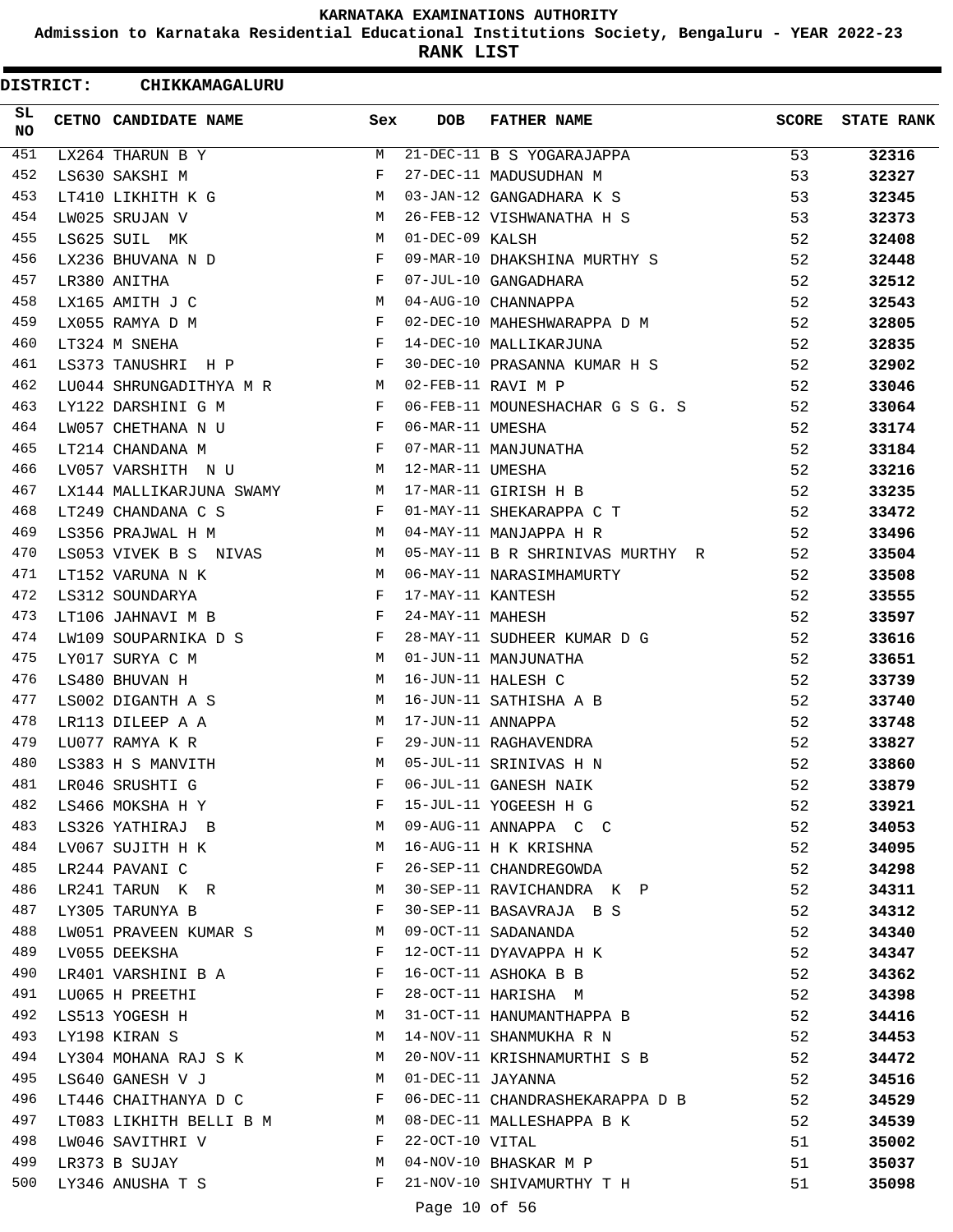**Admission to Karnataka Residential Educational Institutions Society, Bengaluru - YEAR 2022-23**

**RANK LIST**

| <b>DISTRICT:</b> | CHIKKAMAGALURU          |            |                   |                               |              |                   |
|------------------|-------------------------|------------|-------------------|-------------------------------|--------------|-------------------|
| SL<br><b>NO</b>  | CETNO CANDIDATE NAME    | Sex        | <b>DOB</b>        | <b>FATHER NAME</b>            | <b>SCORE</b> | <b>STATE RANK</b> |
| 501              | LV039 PRIYANKA C K      | F          | 01-DEC-10 KALLESH |                               | 51           | 35127             |
| 502              | LT014 ANJALI T          | F          |                   | 19-DEC-10 THIPPESHA           | 51           | 35184             |
| 503              | LR421 SHRAVYA D P       | F          |                   | 24-DEC-10 PRAMOD GOWDA D S    | 51           | 35198             |
| 504              | LX252 RENUKAPRASAD N    | М          |                   | 03-JAN-11 NAGARAJAPPA T       | 51           | 35254             |
| 505              | LT154 KUSHAL<br>C N     | M          |                   | 10-FEB-11 NAGESHAPPA C G      | 51           | 35390             |
| 506              | LU109 RUTVIK B S        | М          |                   | 15-FEB-11 SATISH B L          | 51           | 35413             |
| 507              | LR266 DEEKSHITHA        | $_{\rm F}$ |                   | 04-APR-11 HULIGOWDA           | 51           | 35651             |
| 508              | LS293 CHETHAN           | M          |                   | 07-APR-11 LATE MANJUNATHA L H | 51           | 35672             |
| 509              | LT076 ANITHA C K        | F          |                   | 22-APR-11 KANTHARAJU C T      | 51           | 35753             |
| 510              | LY034 BHAVANA S R       | F          |                   | 23-APR-11 RAVIKUMAR S M       | 51           | 35758             |
| 511              | LY118 DHAVAN JAIN L D   | M          |                   | 01-MAY-11 DEVARAJ H O         | 51           | 35800             |
| 512              | LS024 LOCHAN KUMAR V A  | M          |                   | 03-MAY-11 VINAY KUMAR C G     | 51           | 35810             |
| 513              | LS562 YASHWANTH P V     | M          | 10-MAY-11 VIJAY N |                               | 51           | 35842             |
| 514              | LT007 SAMANTH M         | М          |                   | 15-MAY-11 MOHAN KUMAR         | 51           | 35869             |
| 515              | LT444 KAVERI K          | F          |                   | 03-JUN-11 K G KUMARAPPA       | 51           | 35983             |
| 516              | LT180 MANOJ N M         | М          |                   | 09-JUN-11 MARULASIDDA N S     | 51           | 36030             |
| 517              | LV045 SAHANYA           | $_{\rm F}$ | 12-JUN-11 MAHESH  |                               | 51           | 36050             |
| 518              | LY148 GANAVI S          | F          |                   | 20-JUN-11 SOMAPPA P           | 51           | 36106             |
| 519              | LT399 GOKULNAIKA M K    | М          |                   | 01-JUL-11 T KUMARNAIKA        | 51           | 36167             |
| 520              | LT012 PRAKRUTHI A       | F          |                   | 07-JUL-11 ABHILASH            | 51           | 36212             |
| 521              | LT030 KAVYA P N         | F          |                   | 09-JUL-11 NINGAPPA P M        | 51           | 36225             |
| 522              | LT431 PAVAN             | М          | 11-JUL-11 SURESHA |                               | 51           | 36231             |
| 523              | LY298 KAVERI<br>KP      | F          |                   | 16-JUL-11 PUTTA SWAMI         | 51           | 36263             |
| 524              | LT386 SHRINIDHI S M     | F          |                   | 16-JUL-11 MANJUNATHA P        | 51           | 36267             |
| 525              | LS696 JEEVAN C B        | М          |                   | 28-JUL-11 BASAVARAJ C K       | 51           | 36349             |
| 526              | LR082 SAHANA<br>AR      | F          |                   | 30-JUL-11 RUDRAGOWDA AK       | 51           | 36363             |
| 527              | LT128 MEGHANA C R       | F          | 01-AUG-11 RAJAPPA |                               | 51           | 36375             |
| 528              | LU048 DHANUSH H B       | М          | 05-SEP-11 BOBAIAH |                               | 51           | 36539             |
| 529              | LT298 PRATEEK A K       | M          |                   | 26-OCT-11 ANILKUMAR K S       | 51           | 36737             |
| 530              | LX076 GANESH H N        | M          |                   | 04-NOV-11 NIJAGUNA H.G        | 51           | 36762             |
| 531              | LR196 VIJAY KUMAR V K   | М          |                   | 12-NOV-11 KRISHNAMURTHY       | 51           | 36795             |
| 532              | LY013 MADHUMITHA U      | F          | 20-NOV-11 UMESH S |                               | 51           | 36827             |
| 533              | LS386 PRIYANKA K C      | F          |                   | 20-NOV-11 CHANNABASAVAIAH     | 51           | 36829             |
| 534              | LY274 PRAJWAL S         | M          |                   | 22-NOV-11 SHRINIVAS S H       | 51           | 36838             |
| 535              | LW034 ISIRI S           | F          |                   | 05-DEC-11 SUNDARESHA B        | 51           | 36881             |
| 536              | LR179 MANYA K B         | F          |                   | 16-DEC-11 BEEREGOWDA K S      | 51           | 36918             |
| 537              | LX221 DEEKSHA H V       | F          |                   | 30-DEC-11 VEDAMURTHI H K      | 51           | 36942             |
| 538              | LW030 G Y SOWMYA        | F          |                   | 22-FEB-12 G M YOGISHA         | 51           | 36991             |
| 539              | LW050 K U ESHWARA       | М          |                   | 27-MAR-12 UMAMAHESHA          | 51           | 36998             |
| 540              | LS306 TAMANNASHREE W    | F          |                   | 21-AUG-10 WILSON V            | 50           | 37181             |
| 541              | LY247 MONISHA G R       | F          |                   | 05-OCT-10 G S RAJASHEKHARA    | 50           | 37265             |
| 542              | LS289 NAVYA C           | F          |                   | 12-OCT-10 CHANDRAPPA G        | 50           | 37291             |
| 543              | LS138 BHOOMIKA M        | F          |                   | 17-NOV-10 MALLIKARJUNA M E    | 50           | 37408             |
| 544              | LS486 HEMA S            | F          |                   | 25-DEC-10 SHASHIDHARA R       | 50           | 37517             |
| 545              | LS433 RAKESH R          | М          | 29-DEC-10 RAVI A  |                               | 50           | 37537             |
| 546              | LU009 SHREEMA K S       | F          |                   | 05-JAN-11 SUNISH V            | 50           | 37595             |
| 547              | LS664 TEJASWINI BAI B P | F          |                   | 10-JAN-11 PUTTARAJA NAIK      | 50           | 37615             |
| 548              | LY217 JEEVAN<br>S       | М          |                   | 01-FEB-11 SUNDARESHA S        | 50           | 37691             |
| 549              | LS432 SUSHMA            | F          |                   | 12-FEB-11 MANJUNATHA          | 50           | 37740             |
| 550              | LV109 ANJALI S          | F          | 15-FEB-11 SURESHA |                               | 50           | 37752             |
|                  |                         |            | Page 11 of 56     |                               |              |                   |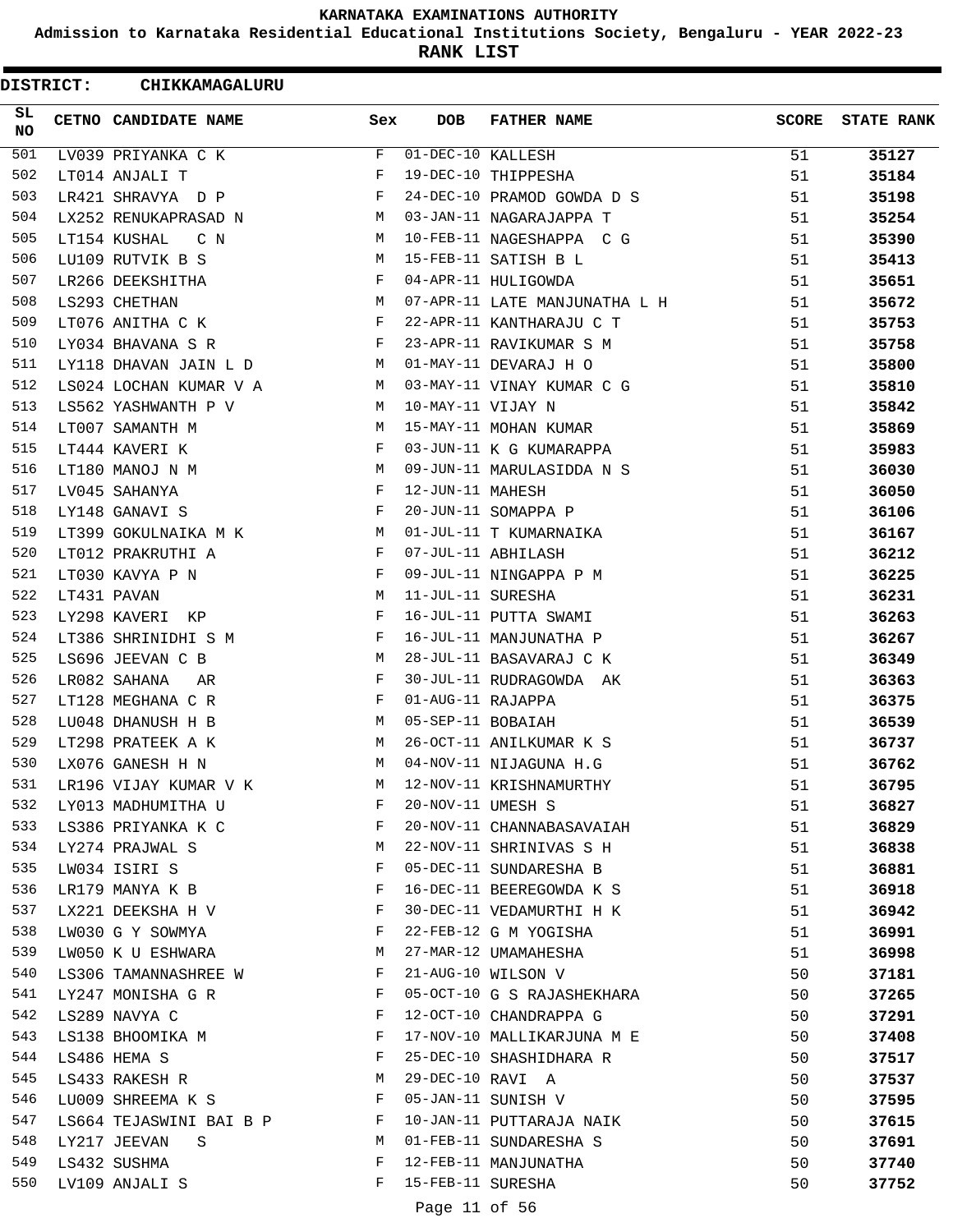**Admission to Karnataka Residential Educational Institutions Society, Bengaluru - YEAR 2022-23**

**RANK LIST**

 $\blacksquare$ 

| <b>DISTRICT:</b> | CHIKKAMAGALURU         |     |                   |                              |              |                   |
|------------------|------------------------|-----|-------------------|------------------------------|--------------|-------------------|
| SL<br>NO.        | CETNO CANDIDATE NAME   | Sex | <b>DOB</b>        | <b>FATHER NAME</b>           | <b>SCORE</b> | <b>STATE RANK</b> |
| 551              | LY220 HRUTHVIK T P     | М   |                   | 16-FEB-11 PRAKASH T K        | 50           | 37757             |
| 552              | LS318 PRERANA G M      | F   |                   | 21-FEB-11 MALLAPPA G B       | 50           | 37776             |
| 553              | LS299 GAGANA C R       | F   | 02-MAR-11 RAVI S  |                              | 50           | 37807             |
| 554              | LT331 VARSHINI HM      | F   |                   | 13-MAR-11 MANJUNATHA HS      | 50           | 37864             |
| 555              | LR121 THANU B L        | F   |                   | 23-MAR-11 LAVAKUMAR B E      | 50           | 37928             |
| 556              | LS548 NANDINI BAI      | F   |                   | 25-MAR-11 NAVEEN KUMARA      | 50           | 37941             |
| 557              | LR164 VIDHYA B C       | F   |                   | 31-MAR-11 CHANDRASHEKAR      | 50           | 37973             |
| 558              | LS414 ABHISHEK S       | М   |                   | 07-APR-11 SANTHOSH D G       | 50           | 38004             |
| 559              | LY061 CHAYAPATHI S P   | М   |                   | 11-APR-11 PURANDARAPPA S H   | 50           | 38031             |
| 560              | LY146 SANJANA H R      | F   |                   | 29-APR-11 RAJASHEKHARAIAHA S | 50           | 38136             |
| 561              | LV086 UMITH D M        | М   | 04-MAY-11 MAHESH  |                              | 50           | 38166             |
| 562              | LW077 R SHREYAS        | М   |                   | 08-MAY-11 RAGHU KUMAR        | 50           | 38189             |
| 563              | LX008 HARSHITHA S S    | F   |                   | 09-MAY-11 SHIVA KUMAR S M    | 50           | 38194             |
| 564              | LY072 PREETHAM G V     | М   |                   | 16-MAY-11 VASANTH KUMAR      | 50           | 38225             |
| 565              | LX268 SANGEETHA P NAIK | F   |                   | 27-MAY-11 PARMESHWRAPPA T    | 50           | 38283             |
| 566              | LT138 KRUTHIKA S       | F   |                   | 29-MAY-11 SHIVA MURTHY R     | 50           | 38300             |
| 567              | LU033 MANVI M          | F   |                   | 29-MAY-11 MAHABALESHWARA     | 50           | 38302             |
| 568              | LS158 GEETHA S K       | F   |                   | 20-JUN-11 KARIYAPPA          | 50           | 38433             |
| 569              | LY018 TANUSHA          | F   |                   | 24-JUN-11 GANGADHAR          | 50           | 38465             |
| 570              | LX217 MANOJ S M        | М   | 05-JUL-11 MAYURA  |                              | 50           | 38541             |
| 571              | LT405 MANYA C P        | F   |                   | 06-JUL-11 PRASHANTH C R      | 50           | 38548             |
| 572              | LW035 SAMITH K V       | М   |                   | 14-JUL-11 K M VIJAY KUMAR    | 50           | 38591             |
| 573              | LX011 JEEVAN N O       | М   |                   | 15-JUL-11 ONKARAPPA N R      | 50           | 38596             |
| 574              | LY214 H A MALLIKARJUNA | М   |                   | 15-AUG-11 ASHOK H M          | 50           | 38762             |
| 575              | LT120 CHARITH D        | М   |                   | 18-AUG-11 DINESH N           | 50           | 38778             |
| 576              | LS618 RACHANA K M      | F   |                   | 02-SEP-11 MAHENDRA K M       | 50           | 38847             |
| 577              | LT140 B K SIRI         | F   |                   | 05-SEP-11 KALLESH RAO        | 50           | 38857             |
| 578              | LS427 CHINTHANA P U    | F   |                   | 12-OCT-11 UMESHA P S         | 50           | 39011             |
| 579              | LY097 LEKHANA M        | F   | 14-OCT-11 V MOHAN |                              | 50           | 39013             |
| 580              | LX058 KOMAL K          | M   |                   | 19-OCT-11 KARISIDDYA         | 50           | 39036             |
| 581              | LS507 HEMALATHA        | F   |                   | 20-OCT-11 SHEKHAR K          | 50           | 39039             |
| 582              | LS330 POORVIKA G N     | F   |                   | 25-OCT-11 NAGARAJU G R       | 50           | 39062             |
| 583              | LS420 BINDU Y K        | F   |                   | 09-NOV-11 KALLESHAPPA        | 50           | 39113             |
| 584              | LS390 POORNIMA         | F   |                   | 22-NOV-11 H R THIMMAPPA      | 50           | 39171             |
| 585              | LW070 THANMAY C R      | M   |                   | 24-NOV-11 RAMAKANTH          | 50           | 39177             |
| 586              | LR153 JANAVI B L       | F   |                   | 26-DEC-11 LAKSHMEGOWDA B C   | 50           | 39253             |
| 587              | LV041 PRARTHANA P K    | F   |                   | 26-DEC-11 KALLESH P R        | 50           | 39255             |
| 588              | LT436 LOHITH G R       | М   |                   | 30-JAN-12 RANGASWAMY         | 50           | 39302             |
| 589              | LX174 SUMAN G M        | М   |                   | 21-MAR-12 MANJUNATH B V      | 50           | 39326             |
| 590              | LS579 INCHANA P S      | F   |                   | 13-DEC-12 SUDHAKARA P E      | 50           | 39355             |
| 591              | LT366 RAKESH V M       | М   |                   | 04-AUG-10 MAHESHWARAPPA      | 49           | 39561             |
| 592              | LR206 BHOOMIKA C S     | F   |                   | 21-AUG-10 SHIVAKUMAR C N     | 49           | 39583             |
| 593              | LR149 USHA K V         | F   |                   | 28-SEP-10 VIJAY KUMAR        | 49           | 39662             |
| 594              | LT334 DEEKSHITHA       | F   |                   | 21-OCT-10 JAYABHOVI          | 49           | 39732             |
| 595              | LR228 APEKSHA K        | F   |                   | 25-OCT-10 KUMARA J K         | 49           | 39751             |
| 596              | LT286 MANOJ N S        | М   |                   | 01-NOV-10 SRINIVAS N         | 49           | 39779             |
| 597              | LS277 SHREYAS S S      | М   |                   | 12-NOV-10 S M SOMASHEKHARA   | 49           | 39815             |
| 598              | LT430 DILEEPA N T      | M   |                   | 03-DEC-10 THAMMAIAH          | 49           | 39879             |
| 599              | LT242 BHUVAN K O       | М   |                   | 09-DEC-10 ONKARAPPA          | 49           | 39894             |
| 600              | LT374 BRUNDA P M       | F   |                   | 03-JAN-11 MALLIKARJUNA P R   | 49           | 40017             |
|                  |                        |     |                   |                              |              |                   |

Page 12 of 56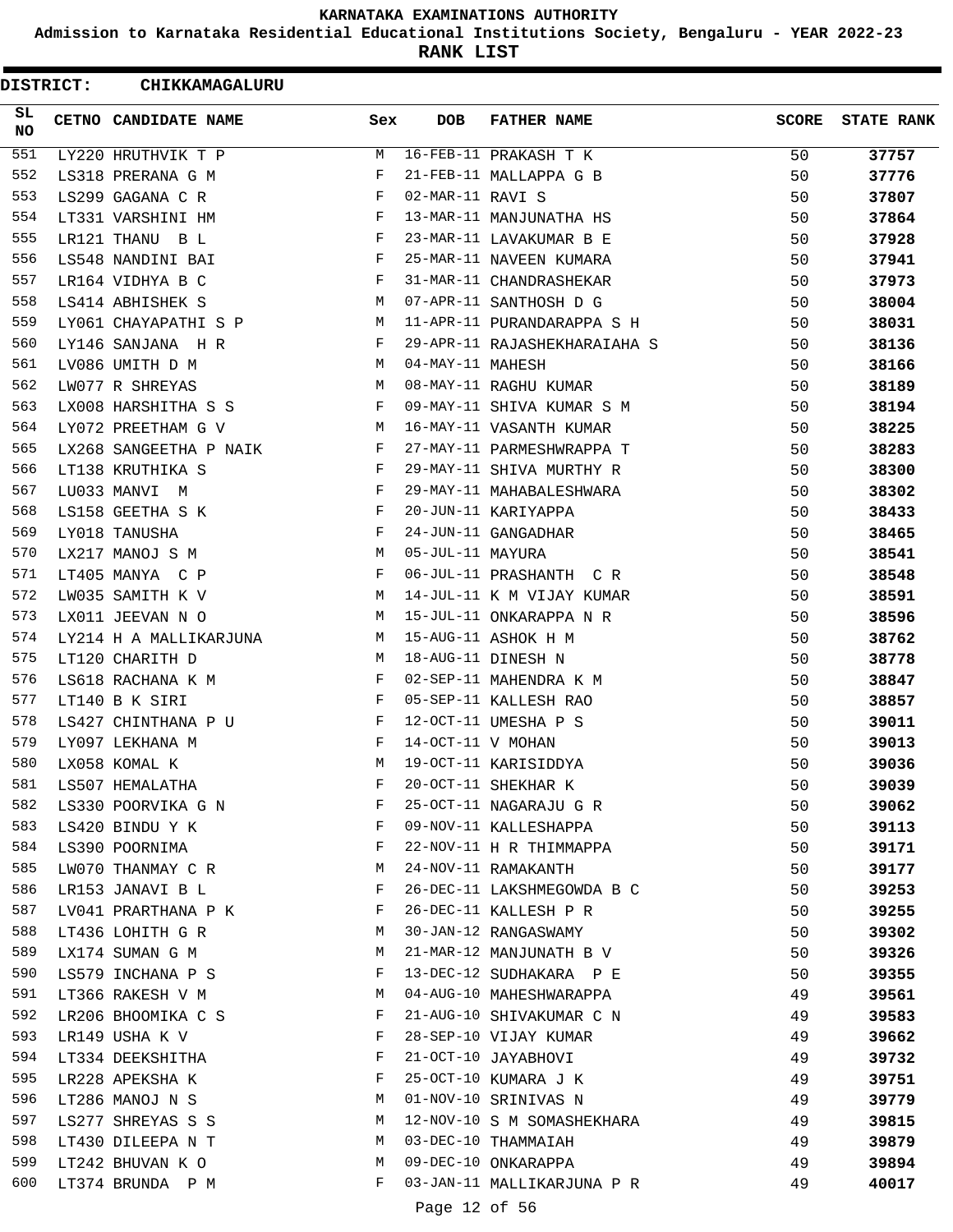**Admission to Karnataka Residential Educational Institutions Society, Bengaluru - YEAR 2022-23**

**RANK LIST**

ı

| <b>DISTRICT:</b> | CHIKKAMAGALURU                |     |                  |                                |              |                   |
|------------------|-------------------------------|-----|------------------|--------------------------------|--------------|-------------------|
| SL<br><b>NO</b>  | CETNO CANDIDATE NAME          | Sex | <b>DOB</b>       | <b>FATHER NAME</b>             | <b>SCORE</b> | <b>STATE RANK</b> |
| 601              | LY209 NISHANTH M S            | M   |                  | 29-JAN-11 SRINIVASA G          | 49           | 40128             |
| 602              | LS673 SHREYAS P NAIKA         | M   |                  | 04-FEB-11 PARAMESH NAIKA       | 49           | 40149             |
| 603              | LS308 VIDYASHREE G G          | F   |                  | 10-FEB-11 GURUMURTHY G T       | 49           | 40175             |
| 604              | LT372 MANOJ D                 | M   |                  | 19-FEB-11 DHARMARAJ K          | 49           | 40212             |
| 605              | LT388 NANDISH ARADHYA B P     | M   |                  | 20-APR-11 PANDITHARADHYA B V   | 49           | 40539             |
| 606              | LV003 APEKSHA                 | F   |                  | 26-APR-11 VIJENDRA KC          | 49           | 40563             |
| 607              | LS089 DEVAKI K G              | F   |                  | 30-APR-11 GANGADHARA K H       | 49           | 40587             |
| 608              | LY226 ANKITHA C P             | F   |                  | 05-MAY-11 PRASHANTH            | 49           | 40613             |
| 609              | LV105 ADVITH T G              | М   |                  | 14-MAY-11 GELLESH T V          | 49           | 40671             |
| 610              | LY162 POORVIKA L              | F   |                  | 14-MAY-11 LAKSHMAN M K         | 49           | 40674             |
| 611              | LX310 PRAGATHI BM             | F   |                  | 15-MAY-11 MALLIKARJUN          | 49           | 40680             |
| 612              | LS322 DEEPAK K S              | М   |                  | 27-MAY-11 SOMASHEKAR GOWDA K N | 49           | 40760             |
| 613              | LR147 TANUSHREE G             | F   | 27-MAY-11 GOPALA |                                | 49           | 40763             |
| 614              | LW021 A V BALAJI              | M   | 02-JUN-11 ANANDA |                                | 49           | 40808             |
| 615              | LW026 JAYANTH J               | M   |                  | 08-JUN-11 JAYAKUMAR            | 49           | 40846             |
| 616              | LR089 ARPITHA K H             | F   |                  | 24-JUN-11 HOOVAPPA             | 49           | 40960             |
| 617              | LT353 DEVIKA B R              | F   |                  | 24-JUN-11 RAGHU G R            | 49           | 40962             |
| 618              | LT039 DEVIKA H R              | F   |                  | 24-JUN-11 H RAMESH             | 49           | 40963             |
| 619              | LY182 MITHUN                  | М   |                  | 25-JUL-11 HEMANAIK             | 49           | 41154             |
| 620              | LX027 KUMARA U                | M   |                  | 28-JUL-11 UMESHA R             | 49           | 41176             |
| 621              | LV020 SAMRUD D S              | M   | 11-AUG-11 SURESH |                                | 49           | 41270             |
| 622              | LT068 KRISHNA NANDA GOWDA G K | M   |                  | 24-AUG-11 KRISHNAPPA G         | 49           | 41327             |
| 623              | LY282 MEGHANA V               | F   |                  | 30-AUG-11 VIJAYAKUMARA V       | 49           | 41362             |
| 624              | LU038 DHANUSH B G             | M   | 07-SEP-11 GANESH |                                | 49           | 41394             |
| 625              | LS249 LOHITH J M              | M   |                  | 17-SEP-11 MANJAPPA             | 49           | 41440             |
| 626              | LR146 ROHITH KUMAR V K        | M   | 30-SEP-11 KUMAR  |                                | 49           | 41487             |
| 627              | LV052 ANKITHA                 | F   |                  | 17-OCT-11 HAREESHA             | 49           | 41548             |
| 628              | LS654 SIDDARTHA T M           | М   |                  | 19-OCT-11 MAHESH S             | 49           | 41562             |
| 629              | LY240 YASAVANTH B S           | М   |                  | 30-OCT-11 SOMANNA B E          | 49           | 41611             |
| 630              | LR267 KOUSHIK H D             | M   |                  | 02-NOV-11 DINESHKUMAR          | 49           | 41617             |
| 631              | LR285 DAKSH T R               | М   |                  | 07-NOV-11 RAGHAVENDRA T D      | 49           | 41635             |
| 632              | LT163 LOKESH K M              | M   |                  | 10-NOV-11 MANJUNATHA K S       | 49           | 41645             |
| 633              | LX185 JEEVAN B S              | М   |                  | 29-NOV-11 SANTOSHA B R         | 49           | 41713             |
| 634              | LR031 GANAVI M                | F   |                  | 01-DEC-11 MANJUNATHA M V       | 49           | 41719             |
| 635              | LT379 CHAITHANYA A            | F   |                  | 06-DEC-11 ASHOK KUMAR M        | 49           | 41735             |
| 636              | LS599 HARSHITH H M            | M   |                  | 13-DEC-11 MANJUNATHA H S       | 49           | 41750             |
| 637              | LX245 VARSHA S                | F   |                  | 15-DEC-11 SRINIVAS S N         | 49           | 41760             |
| 638              | LT330 MAMATHA B M             | F   | 17-DEC-11 MANJA  |                                | 49           | 41763             |
| 639              | LU097 SPOORTHI KK             | F   |                  | 01-APR-12 KRISHNAMURTHY KM     | 49           | 41868             |
| 640              | LX127 GANAVI KK               | F   |                  | 13-MAR-10 KANTARAJ             | 48           | 41962             |
| 641              | LS023 MANU CG                 | F   |                  | 16-JUN-10 GOVINDAPPA S         | 48           | 42024             |
| 642              | LS371 JEEVAN Y J              | M   |                  | 28-JUN-10 JAYANNA Y C          | 48           | 42038             |
| 643              | LY054 NAVEENA K B             | M   |                  | 14-SEP-10 BASAVRAJAPPA K Y     | 48           | 42156             |
| 644              | LT133 MALLIKARJUNA P          | M   |                  | 05-OCT-10 PRASANNA M           | 48           | 42204             |
| 645              | LR030 CHARAN V B              | М   |                  | 18-OCT-10 BASAVEGOWDA V C      | 48           | 42237             |
| 646              | LY248 SAMARTH T M             | М   |                  | 19-OCT-10 MANJUNATH            | 48           | 42241             |
| 647              | LU107 SUDARSHAN B M           | M   |                  | 11-NOV-10 MANJUNATHA           | 48           | 42329             |
| 648              | LY009 GOWTHAM R               | M   |                  | 13-NOV-10 RAVANAIAH            | 48           | 42333             |
| 649              | LX176 SAHANA T S              | F   |                  | 15-NOV-10 SHIVARAJ             | 48           | 42343             |
| 650              | LX290 LIKITHA S V             | F   |                  | 20-NOV-10 VASATHA S            | 48           | 42362             |
|                  |                               |     | Page 13 of 56    |                                |              |                   |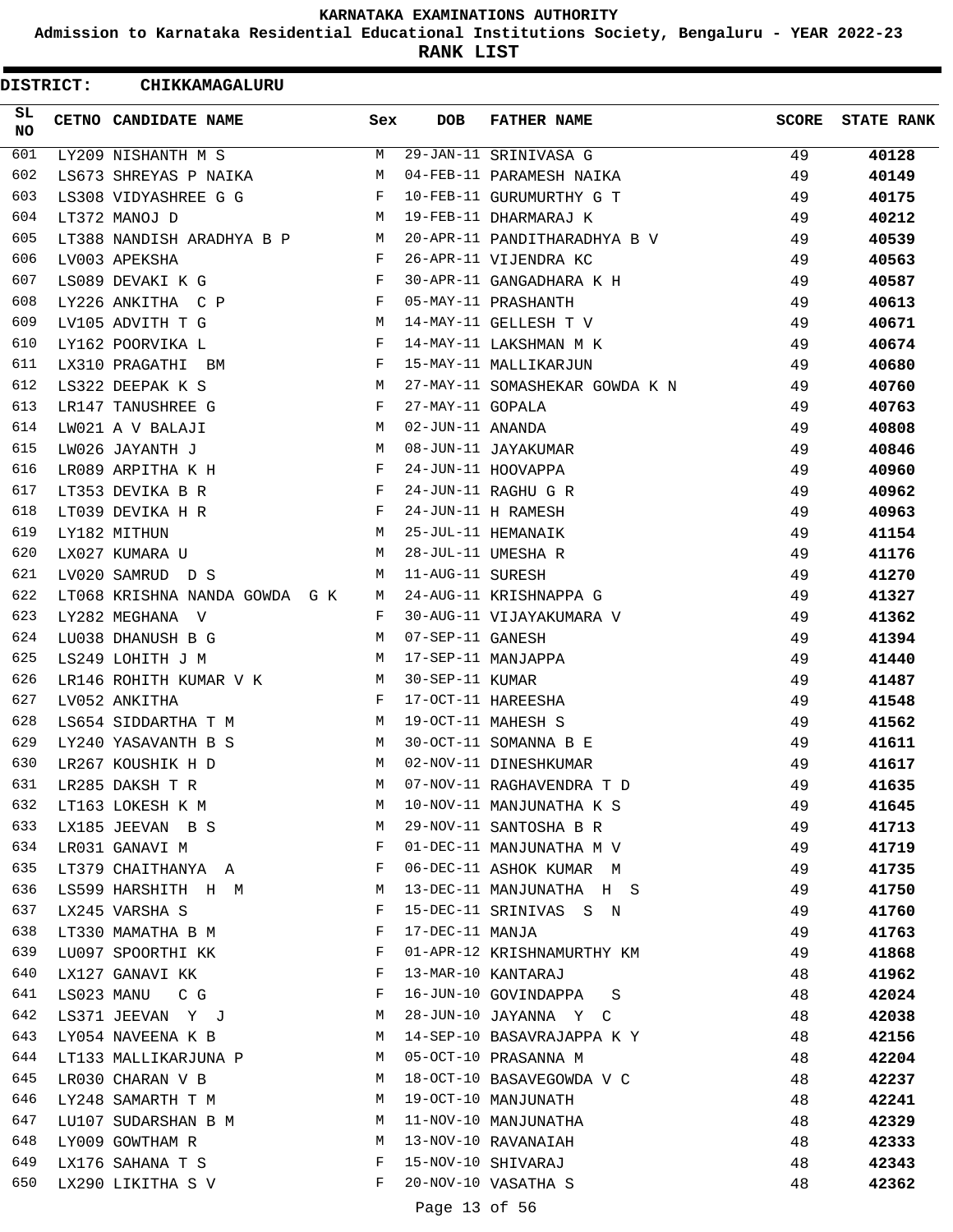**Admission to Karnataka Residential Educational Institutions Society, Bengaluru - YEAR 2022-23**

**RANK LIST**

ı

|                 | <b>DISTRICT:</b> | CHIKKAMAGALURU           |              |                   |                            |              |                   |
|-----------------|------------------|--------------------------|--------------|-------------------|----------------------------|--------------|-------------------|
| SL<br><b>NO</b> |                  | CETNO CANDIDATE NAME     | Sex          | <b>DOB</b>        | <b>FATHER NAME</b>         | <b>SCORE</b> | <b>STATE RANK</b> |
| 651             |                  | LS648 VIKAS S K          | M            |                   | 22-NOV-10 KANTHARAJU S K   | 48           | 42372             |
| 652             |                  | LT125 SHREE LAKSHMI K S  | F            |                   | 23-NOV-10 SOMASHEKHARA     | 48           | 42373             |
| 653             |                  | LR096 PRIYANKA H C       | F            |                   | 30-NOV-10 CHANDRU H M      | 48           | 42387             |
| 654             |                  | LY358 NITHIN S N         | М            |                   | 05-DEC-10 NAGARAJ S C      | 48           | 42402             |
| 655             |                  | LR336 VENKATARAMANA      | М            | 15-DEC-10 APPAIAH |                            | 48           | 42442             |
| 656             |                  | LS385 PAVAN KUMAR H R    | М            |                   | 27-DEC-10 RAMESH H G       | 48           | 42470             |
| 657             |                  | LT234 GAGANA M S         | F            |                   | 06-JAN-11 SUKUMARA         | 48           | 42539             |
| 658             |                  | LS687 CHAITHRA H U       | F            | 12-JAN-11 UMESH   |                            | 48           | 42571             |
| 659             |                  | LU008 SWAROOP V SHETTY   | M            |                   | 29-JAN-11 VIJENDRA SHETTY  | 48           | 42637             |
| 660             |                  | LT049 BHUVANESHWARI V    | F            |                   | 31-JAN-11 VENKATESHA D     | 48           | 42641             |
| 661             |                  | LS250 CHANDU             | М            |                   | 27-FEB-11 KRISHNAPPA       | 48           | 42765             |
| 662             |                  | LT176 VIKAS M K          | М            |                   | 11-MAR-11 KALLESHAPPA M C  | 48           | 42827             |
| 663             |                  | LS508 ANUSHA B M         | F            |                   | 17-MAR-11 MANJUNATHA B     | 48           | 42855             |
| 664             |                  | LY265 TANISHKA NAYAR S   | F            |                   | 18-MAR-11 SANTHOSH NAYAR   | 48           | 42865             |
| 665             |                  | LT004 ROHAN R            | М            |                   | 21-MAR-11 RAMESH B L       | 48           | 42880             |
| 666             |                  | LS052 THANU SHREE        | F            |                   | 23-MAR-11 CHANDREGOWDA G E | 48           | 42901             |
| 667             |                  | LS658 BHARATH G M        | M            |                   | 28-MAR-11 MURTHY G R       | 48           | 42928             |
| 668             |                  | LV072 PRAKRUTHI M        | F            |                   | 28-MAR-11 MANJUNATH M S    | 48           | 42932             |
| 669             |                  | LV073 VARSHINI G P       | F            |                   | 09-APR-11 PARAMESH         | 48           | 43016             |
| 670             |                  | LS103 MADHAN R           | М            |                   | 14-APR-11 RAJAPPA H        | 48           | 43045             |
| 671             |                  | LX377 ANUSHA T R         | F            |                   | 22-APR-11 RAVIKUMAR T K    | 48           | 43083             |
| 672             |                  | LX229 MEGHANA H K        | F            |                   | 02-MAY-11 KALLESHAPPA      | 48           | 43138             |
| 673             |                  | LV130 KRUTHIKA G         | F            | 07-MAY-11 GANESH  |                            | 48           | 43160             |
| 674             |                  | LS361 YADUNANDAN T M     | М            |                   | 19-MAY-11 MURALIDHAR C     | 48           | 43239             |
| 675             |                  | LT051 BHAVANI B N        | F            |                   | 20-MAY-11 NAGARAJ H        | 48           | 43241             |
| 676             |                  | LY352 SAIAD JOOFA        | F            |                   | 21-MAY-11 SAIAD SAYPULLA   | 48           | 43256             |
| 677             |                  | LS123 MOHAN A M          | М            |                   | 09-JUN-11 MALLIKARJUNA     | 48           |                   |
| 678             |                  | LT147 SPURTHY            | F            |                   | 10-JUN-11 PANDURANGA       | 48           | 43381             |
| 679             |                  |                          | F            |                   | 11-JUN-11 MANJANAIK        |              | 43393             |
|                 |                  | LT236 NISARGA            |              | 12-JUN-11 MOUNESH |                            | 48           | 43398             |
| 680             |                  | LV144 MANJUNATHA K M     | М            |                   |                            | 48           | 43405             |
| 681             |                  | LR207 NANDAN N R         | M            | 14-JUN-11 RAVI R  |                            | 48           | 43418             |
| 682             |                  | LS247 DHANYA P           | F            |                   | 17-JUN-11 PRAKASHA         | 48           | 43441             |
| 683             |                  | LY161 SINCHANA S D       | F            |                   | 21-JUN-11 DANANJAYA S G    | 48           | 43475             |
| 684             |                  | LR392 SANJAY             | М            | 23-JUN-11 SATHISH |                            | 48           | 43487             |
| 685             |                  | LR047 MANYA D            | F            | 06-JUL-11 DINESH  |                            | 48           | 43561             |
| 686             |                  | LS266 PRAKRUTHI S T      | $-F$         |                   | 13-JUL-11 THIMMEGOWDA S R  | 48           | 43615             |
| 687             |                  | LY302 SANIKA S           | F            |                   | 28-JUL-11 SATHISH K        | 48           | 43712             |
| 688             |                  | LS233 ANUSHA H R         | F            | 30-JUL-11 RAGHU C |                            | 48           | 43715             |
| 689             |                  | LR350 MANVITHA K M       | F            |                   | 01-AUG-11 MALLESHAPPA K R  | 48           | 43730             |
| 690             |                  | LS511 RITHEESH KUMAR Y S | M            |                   | 05-AUG-11 SATHISH Y R      | 48           | 43759             |
| 691             |                  | LS505 G K THARUN         | М            |                   | 07-AUG-11 KALLESH G N      | 48           | 43768             |
| 692             |                  | LT094 PRAGNA K R         | F            |                   | 21-AUG-11 RAVIKUMAR        | 48           | 43859             |
| 693             |                  | LV058 PRAKRUTHI TR       | F            | 24-AUG-11 RAMAIAH |                            | 48           | 43871             |
| 694             |                  | LX156 DEEKSHA T B        | $\mathbf{F}$ |                   | 28-AUG-11 BYRESH T R       | 48           | 43891             |
| 695             |                  | LY106 SINCHANA S         | F            |                   | 29-AUG-11 SHANTHAKUMAR K S | 48           | 43898             |
| 696             |                  | LT272 NIKHIL N S         | М            |                   | 01-SEP-11 SIDDAPPA N K     | 48           | 43908             |
| 697             |                  | LX312 TARUN S T          | M            |                   | 03-SEP-11 THIMMEGOWDA S L  | 48           | 43921             |
| 698             |                  | LR346 SHUBHASHREE K T    | F            |                   | 09-SEP-11 THOTAPPA         | 48           | 43940             |
| 699             |                  | LS169 SHASHANK S A       | М            |                   | 10-SEP-11 ANJANAPPA S N    | 48           | 43947             |
| 700             |                  | LX079 CHANDU C T         | М            |                   | 13-SEP-11 THIPESHAPPA      | 48           | 43955             |
|                 |                  |                          |              | Page 14 of 56     |                            |              |                   |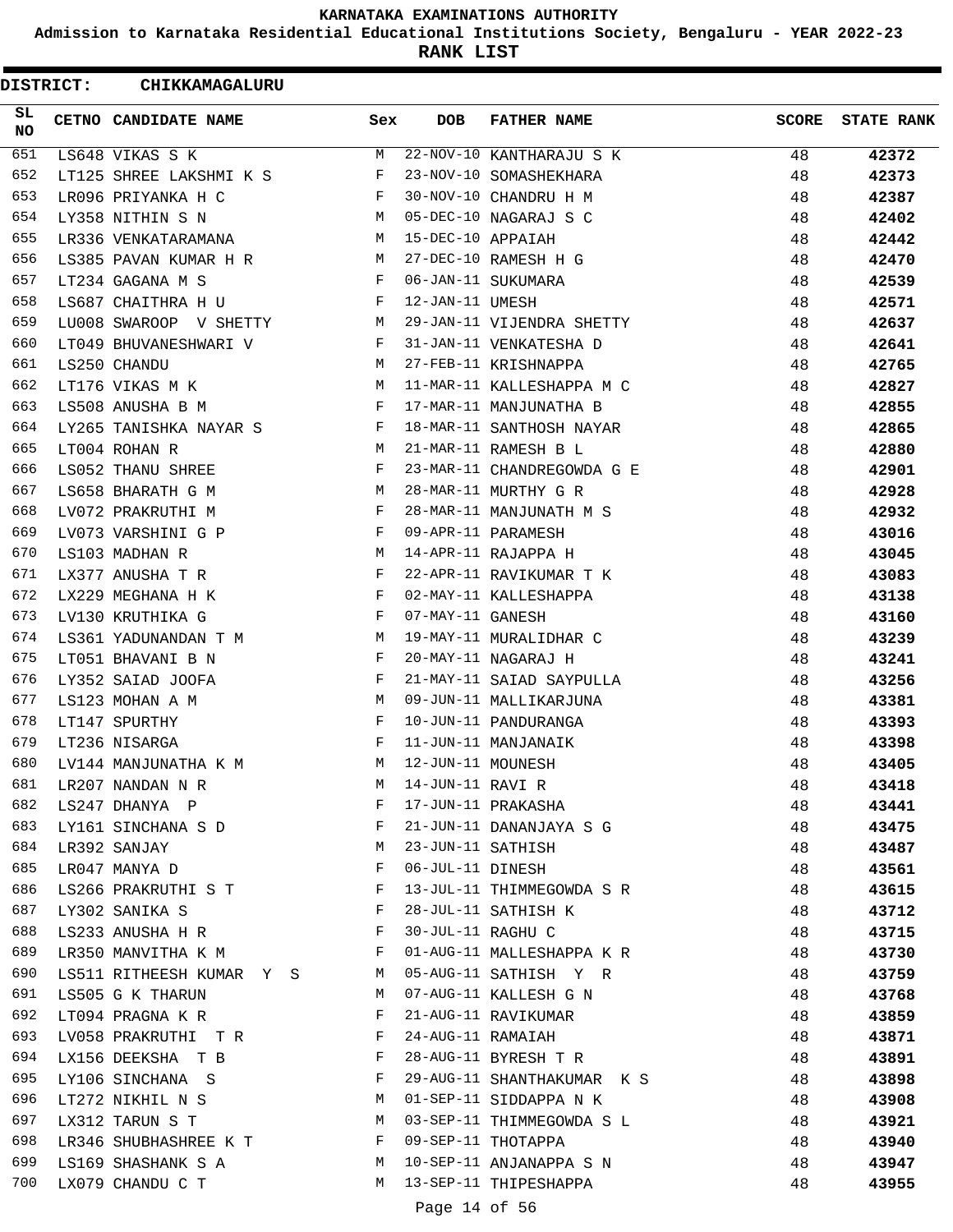**Admission to Karnataka Residential Educational Institutions Society, Bengaluru - YEAR 2022-23**

**RANK LIST**

ı

| <b>DISTRICT:</b> | CHIKKAMAGALURU                                                                 |                                                |                   |                                                |              |                   |
|------------------|--------------------------------------------------------------------------------|------------------------------------------------|-------------------|------------------------------------------------|--------------|-------------------|
| SL<br><b>NO</b>  | CETNO CANDIDATE NAME                                                           | Sex                                            | <b>DOB</b>        | <b>FATHER NAME</b>                             | <b>SCORE</b> | <b>STATE RANK</b> |
| 701              | LT409 CHAITANYA S K                                                            | F                                              |                   | 14-SEP-11 KANTHARAJU S N                       | 48           | 43962             |
| 702              | LT389 AKSHATHA P                                                               | F                                              |                   | 23-SEP-11 PRAKASH K                            | 48           | 44007             |
| 703              | LV098 ROSHAN                                                                   | М                                              |                   | 30-SEP-11 NARAYANA D S                         | 48           | 44039             |
| 704              | LS219 CHINMAYI M NAIK                                                          | F                                              |                   | 12-OCT-11 MANJA NAIK K                         | 48           | 44092             |
| 705              | LS342 AISHWARYA K J                                                            | F                                              |                   | 15-OCT-11 JAGADEESH K G                        | 48           | 44103             |
| 706              | LT171 VARALAKSHMI N L                                                          | F                                              |                   | 16-OCT-11 LAKKANNA N K                         | 48           | 44111             |
| 707              | LR342 MANU B S                                                                 | M                                              |                   | 23-OCT-11 SHIVANANDA                           | 48           | 44139             |
| 708              | LT019 M Y TANUSHREE                                                            | F                                              |                   | 26-OCT-11 M R YOGESH                           | 48           | 44148             |
| 709              | LR355 BENAK D DEVANGA                                                          | M                                              |                   | 01-NOV-11 DHANAPAL B G                         | 48           | 44167             |
| 710              | LY194 JAYAPRAKASH S B                                                          | М                                              |                   | 03-NOV-11 BASAVARAJU S R                       | 48           | 44173             |
| 711              | LR417 INDRESH KS                                                               | M                                              |                   | 11-NOV-11 SHANMUKHAPPASHETTI KR                | 48           | 44200             |
| 712              | LR099 MADAN S M                                                                | M                                              |                   | 20-NOV-11 MAHESH S N                           | 48           | 44236             |
| 713              | LS453 NANDITHA R                                                               | F                                              | 25-NOV-11 RAMESHA |                                                | 48           | 44260             |
| 714              | LT211 YASHAVANTHA N R                                                          | M                                              | 04-DEC-11 RAMESH  |                                                | 48           | 44291             |
| 715              | LS264 CHETHAN C V                                                              | M                                              |                   | 06-DEC-11 VISHWANATHA C                        | 48           | 44294             |
| 716              | LX362 DHANRAJ                                                                  | M                                              |                   | 25-DEC-11 RUDRANAIK                            | 48           | 44337             |
| 717              | LV172 MOKSHITH K M                                                             | М                                              |                   | 14-JAN-12 MALATHESH                            | 48           | 44380             |
| 718              | LY180 HARISHA M L                                                              | M                                              |                   | 19-JAN-12 LOKESHA T                            | 48           | 44382             |
| 719              | LX121 SPANDANA B T                                                             | F                                              |                   | 20-JAN-12 THIPPESH                             | 48           | 44383             |
| 720              | LT060 BHUVAN L NAIK                                                            | M                                              |                   | 21-JAN-12 LOHITH T                             | 48           | 44384             |
| 721              | LR132 PUNITH H S                                                               | М                                              |                   | 10-FEB-10 SURENDRA                             | 47           | 44498             |
| 722              | LS155 ULLAS N M                                                                | M                                              |                   | 10-MAY-10 MALLIKARJUN M S                      | 47           | 44543             |
| 723              | LY256 MADHUSUDAN S                                                             | M                                              |                   | 07-SEP-10 S SHIVAKUMAR                         | 47           | 44665             |
| 724              | LX243 LEKHANA G R                                                              | F                                              |                   | 27-SEP-10 KUMARAPPA                            | 47           | 44703             |
| 725              | LX001 LOUKHIK A                                                                | М                                              |                   | 17-OCT-10 ANAND KUMAR G                        | 47           | 44761             |
| 726              | LT169 KALLESH S S                                                              | M                                              |                   | 18-OCT-10 SATHISH S C                          | 47           | 44765             |
| 727              | LS157 MALLIKSHETTY C R                                                         | M                                              |                   | 26-OCT-10 RAMESH C V                           | 47           | 44790             |
| 728              | LR033 HAMSA S N                                                                | F                                              |                   | 29-OCT-10 NARASIMHAMURTHY S R                  | 47           | 44797             |
| 729              | LV164 SAANIKA S R                                                              | F                                              |                   | 20-DEC-10 RAGHU S H                            | 47           | 44979             |
| 730              | LW053 NAYAN A P                                                                | M                                              |                   | 03-JAN-11 PRABHAKAR                            | 47           | 45056             |
| 731              | LR002 SHAMANTH S E                                                             | М                                              | 18-JAN-11 ERANNA  |                                                | 47           | 45113             |
| 732              | LY166 GIRESH C                                                                 | M                                              |                   | 03-FEB-11 CHELVARAJ                            | 47           | 45183             |
| 733              | LY046 MITHUNGS M                                                               |                                                |                   | 18-FEB-11 SHIVAMURTHAIAH G V                   | 47           | 45248             |
| 734              | LR278 PREETHAM P                                                               | M                                              |                   | 22-FEB-11 PRABHAKARA                           | 47           | 45267             |
| 735              | LY002 YASHU H J                                                                | $\mathbf{F}$                                   | 27-FEB-11 JAYAPPA |                                                | 47           | 45288             |
| 736              | LY234 B SHRUNGARA<br>$\mathbf{F}$ and the set of the set of the $\mathbf{F}$   |                                                |                   | 02-MAR-11 BABU B G                             | 47           | 45298             |
| 737              | LT361 CHARANRAJ C H M                                                          |                                                |                   | 08-MAR-11 HALAPPA C V                          | 47           | 45335             |
| 738              | LW104 SAMPRITHA K P                                                            | F                                              |                   | 11-MAR-11 PRASHANTH                            | 47           | 45359             |
| 739              | $\mathbf{F}$ and $\mathbf{F}$ are the set of $\mathbf{F}$<br>LR279 DEEKSHA S N |                                                |                   | 15-MAR-11 NAGARAJU S R                         | 47           | 45383             |
| 740              | <b>Experimental Service Service</b><br>LT416 SPOORTHI N M                      |                                                |                   | 24-MAR-11 MANJUNATHA N H                       | 47           | 45447             |
| 741              | LT397 GOWTHAM BELAGERE A G M                                                   |                                                |                   | 30-MAR-11 GIRIDHARA T                          | 47           | 45480             |
| 742              | LS208 SINCHANA C S                                                             | F                                              |                   | 07-APR-11 SURESH H C                           | 47           | 45527             |
| 743              |                                                                                |                                                |                   |                                                |              |                   |
| 744              | LX146 HAMSAPRIYA T N F<br><b>M</b>                                             |                                                |                   | 12-APR-11 NAVEEN B N<br>15-APR-11 DEVARAJU M M | 47           | 45552             |
| 745              | LR293 MOHITH M D                                                               |                                                |                   |                                                | 47           | 45574             |
| 746              | LT165 REVU DHALAVAI B Y M                                                      |                                                |                   | 19-APR-11 YOGISH DHALAVAI                      | 47           | 45600             |
|                  | LY199 JAYASURYA N A                                                            | M                                              | 25-APR-11 ANNAPPA |                                                | 47           | 45637             |
| 747              | LS652 THEJASHWINI N G                                                          | F                                              |                   | 17-MAY-11 GANGADHARAIAH C G                    | 47           | 45788             |
| 748              | LS387 TANUSHREE<br>M                                                           | $\mathbf{F}$ and $\mathbf{F}$ and $\mathbf{F}$ |                   | 19-MAY-11 ASHOKA G M                           | 47           | 45797             |
| 749              | LT238 YASHWANTH T L                                                            |                                                |                   | 19-MAY-11 LOKESH T R                           | 47           | 45800             |
| 750              | LR227 DEEKSHITHA D                                                             | $\mathbf{F}$                                   |                   | 26-MAY-11 DHARMEGOWDA                          | 47           | 45834             |
|                  |                                                                                |                                                | Page 15 of 56     |                                                |              |                   |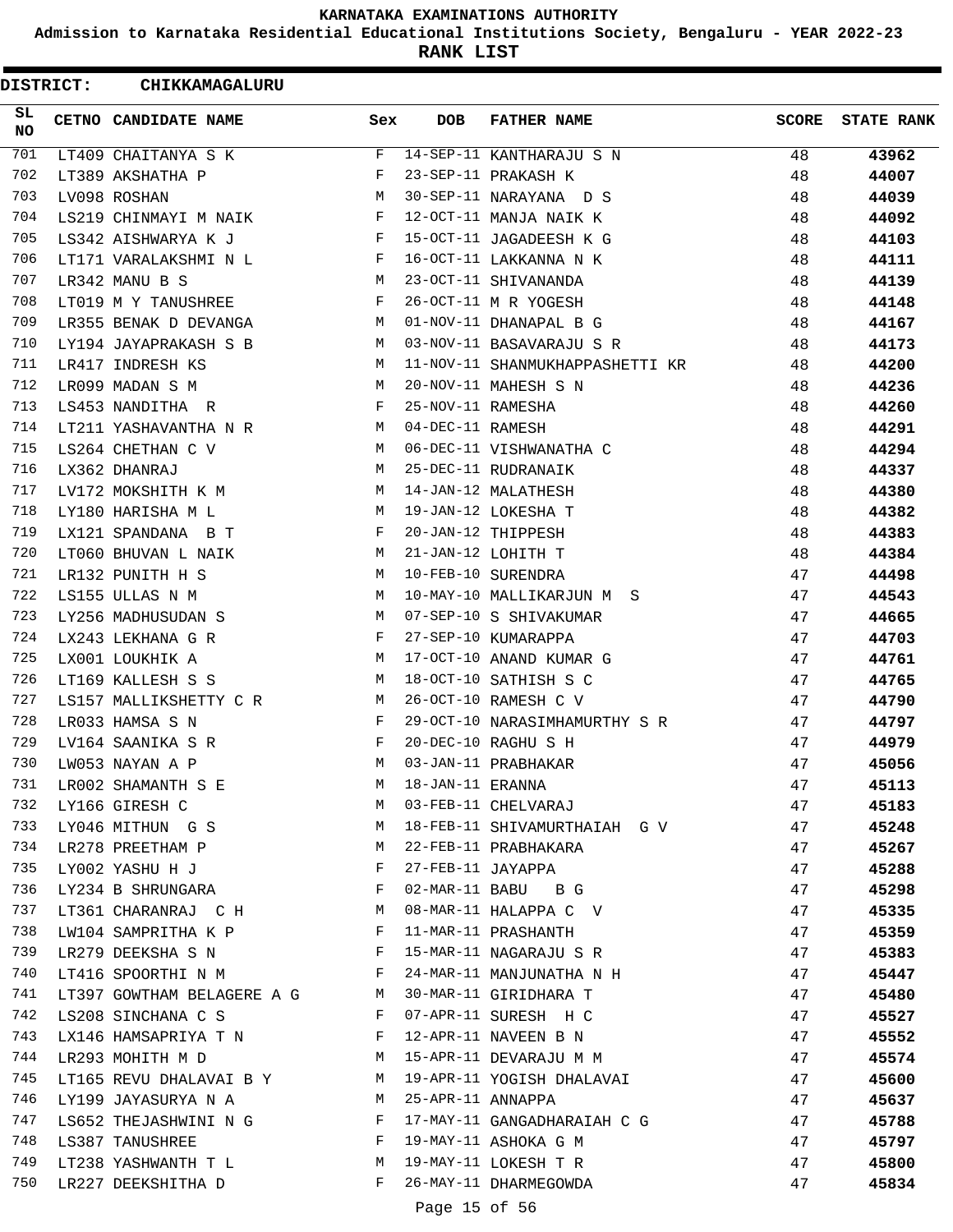**Admission to Karnataka Residential Educational Institutions Society, Bengaluru - YEAR 2022-23**

**RANK LIST**

 $\blacksquare$ 

| <b>DISTRICT:</b> | CHIKKAMAGALURU            |     |                   |                                |              |                   |
|------------------|---------------------------|-----|-------------------|--------------------------------|--------------|-------------------|
| SL<br>NO.        | CETNO CANDIDATE NAME      | Sex | <b>DOB</b>        | <b>FATHER NAME</b>             | <b>SCORE</b> | <b>STATE RANK</b> |
| 751              | LS171 CHANDANA M L        | F   |                   | 28-MAY-11 S M L RAJU           | 47           | 45848             |
| 752              | LU135 SRIRAM              | M   |                   | 07-JUN-11 SRINIVASA            | 47           | 45937             |
| 753              | LR062 GOWTHAM N V         | M   |                   | 20-JUN-11 VENKATESH            | 47           | 46021             |
| 754              | LS115 NEELAKANTA B U      | M   |                   | 04-JUL-11 UMESH B T            | 47           | 46121             |
| 755              | LY019 MEGHANA G R         | F   |                   | 05-JUL-11 RANGASWAMY G K       | 47           | 46128             |
| 756              | LX187 TARUN S             | M   |                   | 09-JUL-11 SHRIDHAR M           | 47           | 46165             |
| 757              | LX331 KUSHI V D           | F   |                   | 17-JUL-11 DAYANAND V E         | 47           | 46210             |
| 758              | LY035 GOWTAMI K S         | F   |                   | 18-JUL-11 SURESH K M           | 47           | 46220             |
| 759              | LS656 SANJANA K           | F   |                   | 18-JUL-11 KALLESH A S          | 47           | 46227             |
| 760              | LS450 YASHVANTH C         | М   |                   | 08-AUG-11 CHANDRASHEKAR P      | 47           | 46365             |
| 761              | LW084 ABHIJNA G           | F   | 10-AUG-11 GOPI    |                                | 47           | 46370             |
| 762              | LS531 AMULYA H T          | F   |                   | 28-AUG-11 THIMAPPA H H         | 47           | 46447             |
| 763              | LT201 GOWTHAM J M         | М   |                   | 18-SEP-11 MYLARAPPA H          | 47           | 46557             |
| 764              | LT202 KEERTHANA B M       | F   |                   | 20-SEP-11 MAHESHWARAPPA        | 47           | 46569             |
| 765              | LT277 SRUSHTI R           | F   | 30-SEP-11 RAJU N  |                                | 47           | 46609             |
| 766              | LS186 CHANDANA H P        | F   |                   | 12-OCT-11 PARAMESHWARA S M     | 47           | 46651             |
| 767              | LS271 LIKHITH K P         | М   |                   | 14-OCT-11 PUTTASWAMY K N       | 47           | 46662             |
| 768              | LR214 DEEPIKA DR          | F   |                   | 18-NOV-11 RAJE GOWDA DS        | 47           | 46798             |
| 769              | LR032 PREETHAM G D        | М   |                   | 18-NOV-11 DINESH G D           | 47           | 46802             |
| 770              | LS170 DHARANESH K S       | M   |                   | 21-NOV-11 SHIVAMURTHY K M      | 47           | 46814             |
| 771              | LR322 CHETAN B S          | M   |                   | 02-DEC-11 SHIVANNA             | 47           | 46860             |
| 772              | LR258 JEEVITHA K J        | F   |                   | 12-DEC-11 JAGADEESH K S        | 47           | 46904             |
| 773              | LY249 KOWSALYA B M        | F   |                   | 12-DEC-11 MALLIKARJUNA NAIK    | 47           | 46905             |
| 774              | LT295 YASHAVANTH S        | М   |                   | 24-DEC-11 SHRINIVASAMURTHY H T | 47           | 46941             |
| 775              | LX215 ABHISHEK M          | М   |                   | 30-DEC-11 MANJUNATH N          | 47           | 46954             |
| 776              | LY275 THRISHA T S         | F   |                   | 01-JAN-12 SRINIVAS T K         | 47           | 46973             |
| 777              | LY218 SRUSTI H U          | F   |                   | 19-JAN-12 UMAPATI H B          | 47           | 46994             |
| 778              | LS584 LIKHITHKUMAR<br>H K | M   |                   | 13-MAY-10 KUMARSWAMY H R       | 46           | 47182             |
| 779              | LS275 HARSHITH G R        | M   | 13-JUL-10 RAGHU T |                                | 46           | 47233             |
| 780              | LT369 NIRANJANARADHYA B R | M   |                   | 17-AUG-10 RUDRARADHYA          | 46           | 47278             |
| 781              | LS568 VIDYA V             | F   |                   | 16-SEP-10 VEERABHADRAPPA H R   | 46           | 47344             |
| 782              | LS122 K SINDHU            | F   |                   | 16-OCT-10 KUMAREGOWDHA         | 46           | 47411             |
| 783              | LX059 MITHUN G N          | M   |                   | 01-NOV-10 NANJUNDAPPA G E      | 46           | 47458             |
| 784              | LS627 BHUVAN G R          | M   |                   | 10-NOV-10 RAJAPPA G S          | 46           | 47490             |
| 785              | LS167 SRUSHTI H K         | F   |                   | 18-NOV-10 KRUSHNAMURTHY        | 46           | 47518             |
| 786              | LR049 MANOJ M N           | M   |                   | 28-NOV-10 NINGARAJU            | 46           | 47562             |
| 787              | LX234 PRARTHANA T K       | F   |                   | 30-NOV-10 KRISHNAMURTHY        | 46           | 47568             |
| 788              | LS504 BHUVAN S M          | M   |                   | 08-DEC-10 MANJUNATHA S R       | 46           | 47594             |
| 789              | LS604 SYED FHARAN         | М   |                   | 09-DEC-10 SYED JAVEED          | 46           | 47602             |
| 790              | LX203 PRAJWAL A           | М   | 21-DEC-10 ASHOKA  |                                | 46           | 47652             |
| 791              | LY255 K S GIRISH          | M   |                   | 07-JAN-11 SANTHOSH K M         | 46           | 47756             |
| 792              | LR021 PRUTHVI S H         | М   |                   | 20-JAN-11 HANUMANTHEGOWDA      | 46           | 47832             |
| 793              | LY293 PARIMALA            | F   |                   | 24-JAN-11 PRABHAKARA J P       | 46           | 47848             |
| 794              | LX143 SANJANA R           | F   | 04-FEB-11 RAVI M  |                                | 46           | 47894             |
| 795              | LS660 MANOJ M L           | M   |                   | 19-FEB-11 LOHITHNAIK M B       | 46           | 47964             |
| 796              | LY155 S T TANVITHA        | F   |                   | 23-FEB-11 THEERTHESHA          | 46           | 47996             |
| 797              | LX014 AKASH D             | M   | 25-FEB-11 DEVANNA |                                | 46           | 48001             |
| 798              | LX038 SINCHANA A V        | F   |                   | 17-MAR-11 VENKHATESH A K       | 46           | 48130             |
| 799              | LS475 YASHWANTHA B V      | M   |                   | 25-MAR-11 VASANTH KUMAR B N    | 46           | 48184             |
| 800              | LW097 SAMYAMA             | F   |                   | 30-MAR-11 SHANTHARAJ           | 46           | 48216             |
|                  |                           |     |                   |                                |              |                   |

Page 16 of 56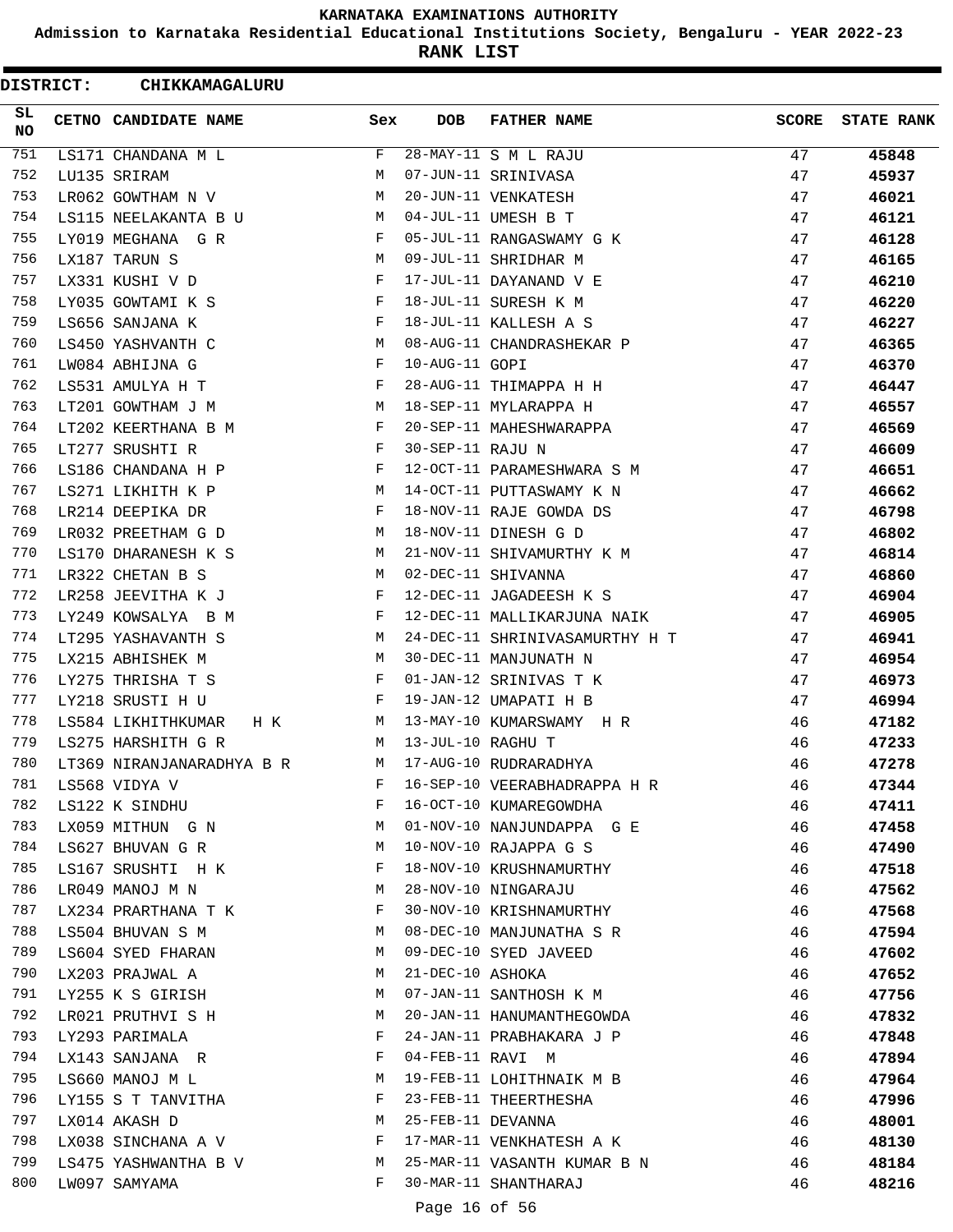**Admission to Karnataka Residential Educational Institutions Society, Bengaluru - YEAR 2022-23**

**RANK LIST**

| <b>DISTRICT:</b> | CHIKKAMAGALURU                           |              |                   |                                                 |              |                   |
|------------------|------------------------------------------|--------------|-------------------|-------------------------------------------------|--------------|-------------------|
| SL.<br>NO.       | CETNO CANDIDATE NAME                     | Sex          | <b>DOB</b>        | <b>FATHER NAME</b>                              | <b>SCORE</b> | <b>STATE RANK</b> |
| 801              | LW027 MANISH N M                         | M            |                   | 09-APR-11 MAHENDRA N R                          | 46           | 48273             |
| 802              | LS610 HARSHITHA H N                      | F            |                   | 12-APR-11 NARASHIMA MURTHY T                    | 46           | 48290             |
| 803              | LX105 TARUN M                            | М            |                   | 18-APR-11 MANJUNATHA                            | 46           | 48325             |
| 804              | LR311 B K KAVANA                         | F            |                   | 19-APR-11 KARIYANNA                             | 46           | 48326             |
| 805              | LS518 SANGEETHA G S                      | F            |                   | 30-APR-11 SHREENIVASA G N                       | 46           | 48401             |
| 806              | LR408 B J LOHITH                         | M            |                   | 04-MAY-11 B S JAYANNA                           | 46           | 48425             |
| 807              | LX030 SANAVI A R                         | F            |                   | 08-MAY-11 A RAMESH                              | 46           | 48451             |
| 808              | LT303 PRAVEEN KUMAR R                    | M            |                   | 13-MAY-11 RAJASHEKAR                            | 46           | 48484             |
| 809              | LS211 PREETHI P                          | F            |                   | 15-MAY-11 PRASANNA T R                          | 46           | 48501             |
| 810              | LY277 SINCHANA S G                       | F            |                   | 17-MAY-11 GIRISH C                              | 46           | 48516             |
| 811              | LS616 DHANALAKSHMI M U                   | F            |                   | 20-MAY-11 UMESH A C                             | 46           | 48536             |
| 812              | LS586 GAGANA P G                         | F            |                   | 24-MAY-11 LATE GIRISHA<br>Ρ                     | 46           | 48567             |
| 813              | LS497 SAHANA B L                         | F            |                   | 24-MAY-11 LOKESH R                              | 46           | 48573             |
| 814              | LW071 PRANAM KUMAR L                     | M            |                   | 26-MAY-11 LOKESH N                              | 46           | 48583             |
| 815              | LY062 LAVANYA G R                        | F            | 29-MAY-11 RAMAPPA |                                                 | 46           | 48603             |
| 816              | LS034 KISHOR C S                         | M            |                   | 04-JUN-11 SHRINIVASA H G                        | 46           | 48660             |
| 817              | LR337 SANIKA H S                         | F            |                   | 06-JUN-11 SIDDAIYA                              | 46           | 48671             |
| 818              | LR194 BRUNDA B A                         | F            |                   | 18-JUN-11 ANILKUMAR                             | 46           | 48753             |
| 819              | LX346 JEEVAN S K                         | М            |                   | 18-JUN-11 KUMARAPPA K C                         | 46           | 48755             |
| 820              | LY190 INDRAJITH M K                      | M            |                   | 27-JUN-11 KUMARAPPA H                           | 46           | 48823             |
| 821              | LS160 VARSHINI C K                       | F            |                   | 29-JUN-11 KUMAR C G                             | 46           | 48843             |
| 822              | LS224 HEMANTHKUMAR V G                   | М            |                   | 10-JUL-11 GIRISH V M                            | 46           | 48922             |
| 823              | LX344 SANJAY S K                         | M            |                   | 10-JUL-11 KUMARA S C                            | 46           | 48925             |
| 824              | LT332 DEELIP H S                         | M            |                   | 15-JUL-11 SURESH H R                            | 46           | 48955             |
| 825              | LR131 KEERTHI B S                        | F            | 27-JUL-11 SOMANNA |                                                 | 46           | 49044             |
| 826              | LT455 AMRUTHA J                          | F            | 01-AUG-11 JAYANNA |                                                 | 46           | 49063             |
| 827              | LY210 NAYANA MS                          | F            |                   | 08-AUG-11 SHANTAMURTY MS                        | 46           | 49107             |
| 828              | LT441 YATHISHA R                         | M            |                   | 12-AUG-11 RANGAPPA D                            | 46           | 49139             |
| 829              | LR105 NISHMITHA R                        | F            | 16-AUG-11 RAJU    |                                                 | 46           | 49157             |
| 830              | LS350 MARUTHI PRASAD M A                 | M            | 26-AUG-11 ANNAPPA |                                                 | 46           | 49214             |
| 831              | LY307 SINCHANA RM                        | F            |                   | 28-AUG-11 MANJAPPA                              | 46           | 49227             |
| 832              | LT341 NITHEESH B O                       | M            |                   | 04-SEP-11 ONKARAPPA B P                         | 46           | 49265             |
| 833              | $M_{\odot}$<br>LX219 AMITH NAIK          |              |                   | 15-SEP-11 HONNA NAIK                            | 46           | 49322             |
| 834              |                                          | F            |                   | 17-SEP-11 MAHESHA D K                           |              |                   |
| 835              | LR177 LAVANYA D M<br>LS311 GOWATHAMI H J |              |                   |                                                 | 46           | 49344             |
| 836              |                                          | $\mathbf{F}$ |                   | 21-SEP-11 JAYA SWAMI H N                        | 46           | 49356             |
| 837              | M <sub>1</sub><br>LX157 O M MITHUN       | F            |                   | 24-SEP-11 ONKARASWAMY K G<br>03-OCT-11 PUTTAPPA | 46           | 49369             |
| 838              | LT101 YASHODA S P                        |              |                   | 06-OCT-11 ANANDAPPA                             | 46           | 49406             |
|                  | LT378 SHREE LAKSHMI C A F                |              |                   |                                                 | 46           | 49415             |
| 839              | LS058 LIKHITHA S K                       | F            |                   | 14-OCT-11 KANTHA RAJ                            | 46           | 49448             |
| 840              | LU101 SHANYA J R                         | F            | 16-OCT-11 RAMESHA |                                                 | 46           | 49458             |
| 841              | LY095 LAVANYA B                          | $\mathbf{F}$ |                   | 07-DEC-11 BASAVARAJ NAIK                        | 46           | 49647             |
| 842              | LW105 VISHVA G                           | M            |                   | 10-DEC-11 GOPALA G                              | 46           | 49663             |
| 843              | LR009 JEEVITHA                           | F            |                   | 19-FEB-12 YADAVENDRA A Y                        | 46           | 49791             |
| 844              | LW075 PRUTHVI S D                        | F            |                   | 09-MAR-12 DINESH S                              | 46           | 49799             |
| 845              | LY055 SARIKA H                           | F            |                   | 14-MAR-12 HARISH NAIKA M                        | 46           | 49801             |
| 846              | LY225 PRAKRUTI                           | F            |                   | 06-APR-12 DEVENDRA N                            | 46           | 49813             |
| 847              | LR259 RAHUL R GOWDA                      | M            |                   | 07-FEB-10 RAVEENDRA B B                         | 45           | 49900             |
| 848              | LS086 PAVAN KUMAR K C                    | M            |                   | 26-APR-10 CHANDRASHEKAR K M                     | 45           | 49943             |
| 849              | LW060 BINI P V                           | F            |                   | 15-MAY-10 VARKI P V                             | 45           | 49950             |
| 850              | LT281 DEEKSHA M P                        | F            |                   | 20-MAY-10 RAJAPPA M B P                         | 45           | 49958             |

Page 17 of 56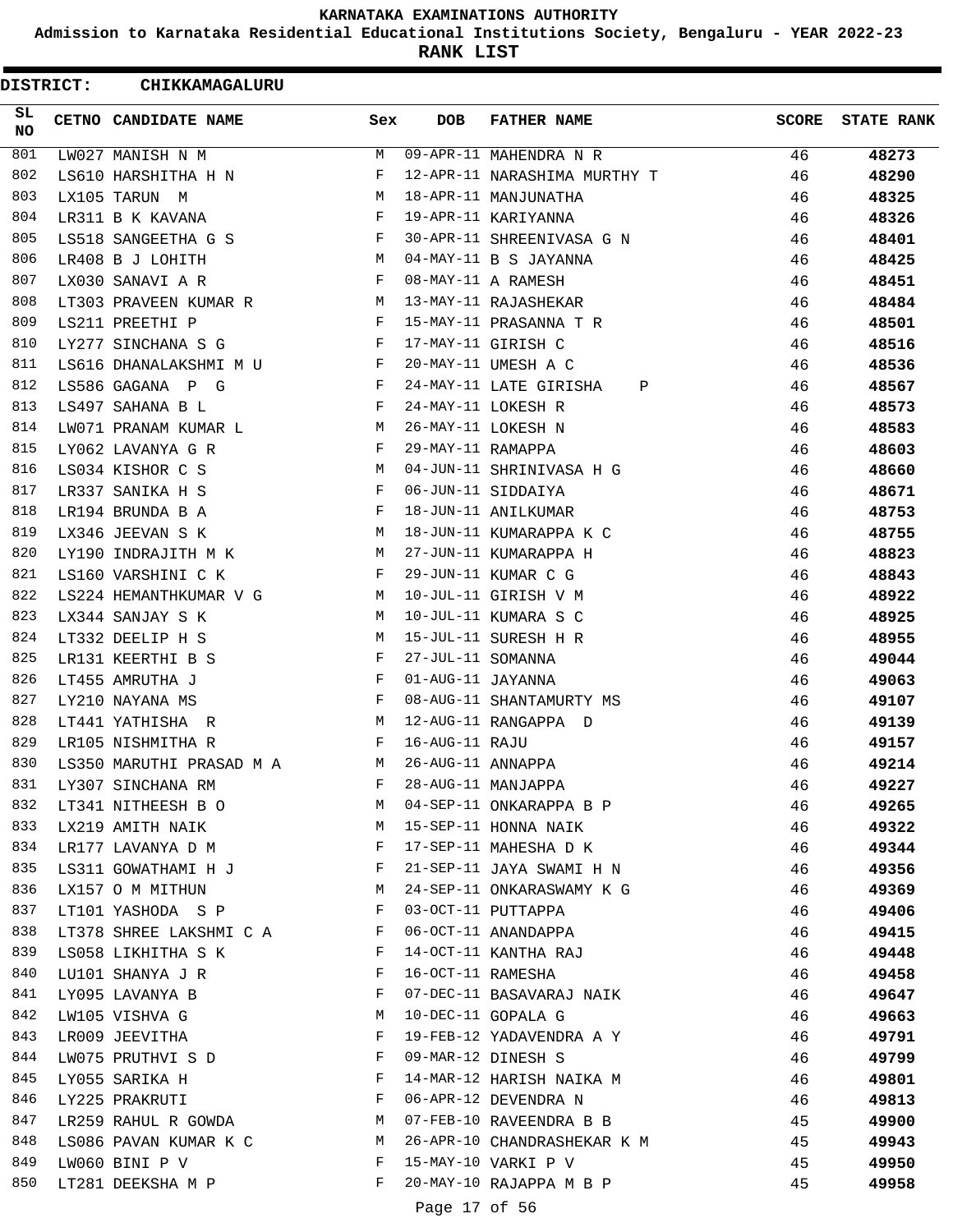**Admission to Karnataka Residential Educational Institutions Society, Bengaluru - YEAR 2022-23**

**RANK LIST**

| <b>DISTRICT:</b> |  | CHIKKAMAGALURU                   |     |                  |                                 |              |                   |
|------------------|--|----------------------------------|-----|------------------|---------------------------------|--------------|-------------------|
| SL<br><b>NO</b>  |  | CETNO CANDIDATE NAME             | Sex | <b>DOB</b>       | <b>FATHER NAME</b>              | <b>SCORE</b> | <b>STATE RANK</b> |
| 851              |  | LU126 GANESH VIRESH DODDAVASANAD | М   |                  | 24-DEC-10 VIRESH DODDAVASANAD   | 45           | 50502             |
| 852              |  | LT170 PUNITH M M                 | M   |                  | 28-DEC-10 MARULAPPA M B         | 45           | 50521             |
| 853              |  | LS546 BIMBITHA V                 | F   |                  | 02-FEB-11 VENUKUMAR M           | 45           | 50718             |
| 854              |  | LX220 HARSHA T P                 | М   |                  | 16-FEB-11 PRAKASH T K           | 45           | 50780             |
| 855              |  | LT182 PUNITH GOWDA J M           | М   |                  | 21-FEB-11 MANJAPPA              | 45           | 50809             |
| 856              |  | LR126 THANMAYI C M               | F   |                  | 24-FEB-11 MALLIKARJUNA C A      | 45           | 50836             |
| 857              |  | LX106 RACHANA U                  | F   |                  | 03-MAR-11 UMESH G L             | 45           | 50880             |
| 858              |  | LX366 SANVITHA<br>V              | F   |                  | 04-MAR-11 VEDAKUMAR<br>T –<br>V | 45           | 50883             |
| 859              |  | LY023 KIRAN S R                  | М   |                  | 12-MAR-11 S R RAJU              | 45           | 50930             |
| 860              |  | LX052 VISMITHA S                 | F   |                  | 22-MAR-11 SRINIVASA N           | 45           | 50988             |
| 861              |  | LT126 YASHAS H N                 | М   |                  | 25-MAR-11 NAGARAJ B P           | 45           | 51010             |
| 862              |  | LS229 JEEVAN H L                 | М   |                  | 29-MAR-11 LOKESHA H M           | 45           | 51036             |
| 863              |  | LX043 SHASHANK B R               | М   |                  | 29-MAR-11 RUDHRANAIK            | 45           | 51039             |
| 864              |  | LW013 SWAPNA                     | F   |                  | 31-MAR-11 PRASHANTH             | 45           | 51054             |
| 865              |  | LS633 HARSHA N S                 | М   |                  | 11-APR-11 SRINIVASA N N         | 45           | 51122             |
| 866              |  | LX162 L R MITHILESH              | М   |                  | 14-APR-11 G V RAMAKRISHNA       | 45           | 51143             |
| 867              |  | LY014 B M POOJA                  | F   |                  | 18-APR-11 MANJAPPA              | 45           | 51163             |
| 868              |  | LU061 NUTHANAKUMARI G K          | F   |                  | 21-APR-11 KEMPEGOWDA            | 45           | 51193             |
| 869              |  | LS345 CHANDANA B L               | F   |                  | 01-MAY-11 LOKESH B K            | 45           | 51256             |
| 870              |  | LY169 SUMAN HR                   | М   |                  | 10-MAY-11 RAVI H N              | 45           | 51329             |
| 871              |  | LU003 BHUVAN R                   | М   |                  | 25-MAY-11 RAGHAVENDRA KAMATH    | 45           | 51422             |
| 872              |  | LT380 DEEKSHITH B S              | М   |                  | 27-MAY-11 SURESH B M            | 45           | 51443             |
| 873              |  | LX044 VIDYA T P                  | F   |                  | 02-JUN-11 PRAHALADA             | 45           | 51490             |
| 874              |  | LT044 GIRISH R                   | М   | 03-JUN-11 RAMU R |                                 | 45           | 51491             |
| 875              |  | LS325 PRUTHVIN S G               | М   |                  | 11-JUN-11 GAJENDRA              | 45           | 51563             |
| 876              |  | LS331 RENUKA K                   | М   |                  | 15-JUN-11 KANTHARAJA            | 45           | 51600             |
| 877              |  | LR243 BALAKRISHNA H J            | M   |                  | 16-JUN-11 JAYANNA H R           | 45           | 51606             |
| 878              |  | LX291 SWAMY G C                  | М   |                  | 21-JUN-11 CHANNABASAPPA         | 45           | 51653             |
| 879              |  | LR055 SINCHANA B S               | F   |                  | 22-JUN-11 SOMASHEKHAR B K       | 45           | 51660             |
| 880              |  | LR139 CHETHAN KUMAR K            | M   |                  | 25-JUN-11 KUMARASWAMY           | 45           | 51674             |
| 881              |  | LR142 CHETHAN G M                | М   | 26-JUN-11 MAHESH |                                 | 45           | 51682             |
| 882              |  | LS090 INCHARA L A                | F   |                  | 28-JUN-11 ANNAIAH H             | 45           | 51697             |
| 883              |  | LX067 ULLAS B R                  | M   |                  | 28-JUN-11 RAGHU B               | 45           | 51702             |
| 884              |  | LY286 KAVYA B                    | F   |                  | 30-JUN-11 BASAVARAJ T S         | 45           | 51713             |
| 885              |  | LR165 CHAYARANI KR               | F   |                  | 01-JUL-11 RAMESH K              | 45           | 51720             |
| 886              |  | LR409 SHIVAKUMAR K B             | М   |                  | 16-JUL-11 BASAVARAJU K M        | 45           | 51830             |
| 887              |  | LX275 GOWTHAMI B S               | F   |                  | 18-JUL-11 SATHISH B T           | 45           | 51840             |
| 888              |  | LX122 SINCHANA R K               | F   |                  | 19-JUL-11 RAVANAPPA H T         | 45           | 51854             |
| 889              |  | LU074 DHANUSH S V                | М   |                  | 23-JUL-11 VINAY KUMAR           | 45           | 51883             |
| 890              |  | LS491 VIKAS K R                  | М   |                  | 26-JUL-11 RUDRESH K G           | 45           | 51909             |
| 891              |  | LS419 KUSUMA H R                 | F   |                  | 29-JUL-11 RAJAPPA H S           | 45           | 51928             |
| 892              |  | LT411 PRIYANKA M                 | F   |                  | 01-AUG-11 MALIYAPPA S           | 45           | 51943             |
| 893              |  | LS194 PALLAVI R M                | F   |                  | 03-AUG-11 MOHANKUMAR R S        | 45           | 51959             |
| 894              |  | LS246 DEEPAK KUMAR H M           | M   |                  | 28-AUG-11 MALIKARJUNA H D       | 45           | 52102             |
| 895              |  | LS207 TANUJA<br>UL               | F   | 03-SEP-11 LOKESH |                                 | 45           | 52137             |
| 896              |  | LS588 DISHA S NAIK               | F   |                  | 10-OCT-11 SHASHIKUMAR NAIK      | 45           | 52315             |
| 897              |  | LT218 B D VARSHA                 | F   |                  | 19-OCT-11 B S DHANANJAYAMURTHY  | 45           | 52354             |
| 898              |  | LT344 DEEPASHRI B N              | F   |                  | 22-OCT-11 NAGARAJA B T          | 45           | 52369             |
| 899              |  | LV129 PALLAVI                    | F   |                  | 24-OCT-11 GIRISH B D            | 45           | 52382             |
| 900              |  | LR315 POORVIKA D K               | F   |                  | 24-OCT-11 KARIGOWDA             | 45           | 52383             |
|                  |  |                                  |     | Page 18 of 56    |                                 |              |                   |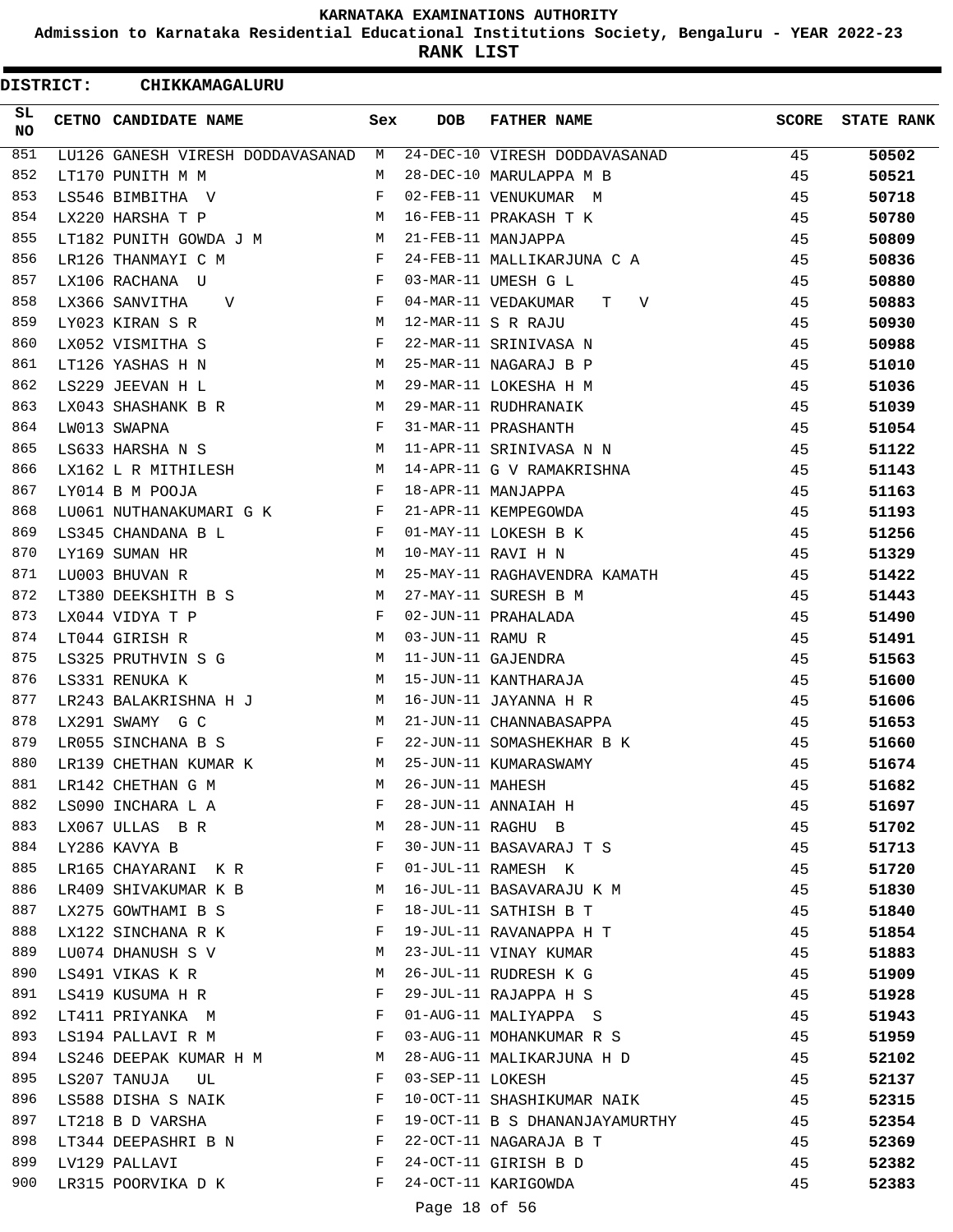**Admission to Karnataka Residential Educational Institutions Society, Bengaluru - YEAR 2022-23**

**RANK LIST**

| <b>DISTRICT:</b> | CHIKKAMAGALURU                        |          |                   |                                 |              |                   |
|------------------|---------------------------------------|----------|-------------------|---------------------------------|--------------|-------------------|
| SL.<br>NO.       | CETNO CANDIDATE NAME                  | Sex      | <b>DOB</b>        | <b>FATHER NAME</b>              | <b>SCORE</b> | <b>STATE RANK</b> |
| 901              | LS245 LATHAMANI K M                   | F        |                   | 09-NOV-11 MANJUNATHA K N        | 45           | 52470             |
| 902              | LR420 HEMALATHA K R                   | F        |                   | 17-NOV-11 RAMESH K B            | 45           | 52511             |
| 903              | LU057 K R JEEVITHA                    | F        | 29-NOV-11 RAVI    |                                 | 45           | 52572             |
| 904              | LW014 KARTHIK M                       | М        |                   | 01-DEC-11 MANJUNATHA            | 45           | 52578             |
| 905              | LS079 EKANTH G R                      | M        |                   | 09-DEC-11 RUDRARADYA            | 45           | 52605             |
| 906              | LS629 SANVI M                         | F        |                   | 27-DEC-11 MADUSUDHANA M         | 45           | 52665             |
| 907              | LW039 RAMYA G                         | F        | 16-JAN-12 GOVINDA |                                 | 45           | 52716             |
| 908              | LW101 MAITHRI S                       | F        |                   | 14-APR-12 SUNDARESHA            | 45           | 52770             |
| 909              | LV146 RASWANTH N                      | M        | 25-OCT-09 NAGAPPA |                                 | 44           | 52807             |
| 910              | LU058 VIJAY KUMAR M                   | M        |                   | 02-DEC-09 MANJAPPA              | 44           | 52817             |
| 911              | LS310 GANESH SIDDAPPA<br>HIREKURUBARA | М        |                   | 28-JAN-10 SIDDAPPA HIREKURUBARA | 44           | 52852             |
| 912              | LX088 DHANYA A                        | F        |                   | 25-MAR-10 ANJANAPPA             | 44           | 52888             |
| 913              | LS593 LAVANYA K P                     | F        |                   | 25-SEP-10 PUTTAPPA              | 44           | 53121             |
| 914              | LS512 AJAY KUMAR D                    | М        |                   | 25-OCT-10 DEVENDRA R            | 44           | 53215             |
| 915              | LS447 PRATHAM P                       | M        |                   | 25-OCT-10 PRASANNA B S          | 44           | 53218             |
| 916              | LS638 YOGITHA P S                     | F        |                   | 09-NOV-10 SHANMUKHA P V         | 44           | 53260             |
| 917              | LT061 MADAN R N                       | M        |                   | 28-NOV-10 NAGARAJU              | 44           | 53329             |
| 918              | LS093 SANJAY R                        | М        |                   | 27-DEC-10 RANGASWAMY            | 44           | 53459             |
| 919              | LX116 MARUTHI S                       | М        |                   | 01-FEB-11 SHEKARAPPA H          | 44           | 53652             |
| 920              | LS148 BHARATH                         | M        |                   | 17-FEB-11 LATE KUMARA           | 44           | 53721             |
| 921              | LY073 RANJANMURTHY SR                 | М        |                   | 22-FEB-11 RAMESHMURTHY S K      | 44           | 53751             |
| 922              | LT274 HANSIKA B PRABHU                | F        |                   | 15-MAR-11 BHUVANESH PRABHU      | 44           | 53874             |
| 923              | LR280 RAKSHA S N                      | F        |                   | 15-MAR-11 NAGARAJU S R          | 44           | 53878             |
| 924              | LW022 DIVYASHREE M                    | F        |                   | 27-MAR-11 MANJUNATHA            | 44           | 53959             |
| 925              | LR169 GAGANA                          | F        |                   | 30-MAR-11 GOPALA KRISHNA        | 44           | 53993             |
| 926              | LS437 KARTHIKA C                      | М        |                   | 31-MAR-11 CHALLUVA              | 44           | 54000             |
| 927              | LV110 LAVANYA B K                     | F        | 06-APR-11 KUMARA  |                                 | 44           | 54037             |
| 928              | LY278 ARPITHA R                       | F        |                   | 07-APR-11 RAVINAIK              | 44           | 54050             |
| 929              | LS552 VIDHYASHREE M P                 | F        |                   | 08-APR-11 PRAKASH M V           | 44           | 54060             |
| 930              | LY069 ARPITHA V                       | F        |                   | 11-APR-11 VENKATESHA H C        | 44           | 54081             |
| 931              | LW059 NIKITHA H G                     | F        |                   | 14-APR-11 GIRISHA K C           | 44           | 54112             |
| 932              | LT408 PRIYANKA P S                    | F        |                   | 16-APR-11 SHIVAKUMAR P R        | 44           | 54120             |
| 933              | LS032 DIVYASHREE K S                  | F        |                   | 19-APR-11 SRINIVAS BHOVI        | 44           | 54135             |
| 934              | LS278 B D SHASHANK                    | M        |                   | 26-APR-11 B M DIVAKARA          | 44           | 54177             |
| 935              | LR155 SANYA B S                       | F        |                   | 28-APR-11 SAMPATH B R           | 44           | 54197             |
| 936              | LX150 PRUTHVI N                       | M        |                   | 10-MAY-11 NAGARAJU              | 44           | 54298             |
| 937              | LU026 RAKSHITHA                       | F        | 14-MAY-11 SUBRAYA |                                 | 44           | 54333             |
| 938              | LY141 JANAVI S D                      | F        |                   | 22-MAY-11 SRINIVAS              | 44           | 54379             |
| 939              | LR410 CHETHAN S M                     | M        | 29-MAY-11 MALLESH |                                 | 44           | 54432             |
| 940              | LR220 SATHVIKA B K                    | F        | 02-JUN-11 KUMARA  |                                 | 44           | 54493             |
| 941              | LX239 KEERTHANA A                     | F        |                   | 05-JUN-11 ARAVINDHA S           | 44           | 54520             |
| 942              | LX223 SHREYA T M                      | F        |                   | 06-JUN-11 MALLIKARJUNA          | 44           | 54528             |
| 943              | LR404 RANJAN GOWDA H G                | <b>M</b> |                   | 12-JUN-11 GANESH H C            | 44           | 54572             |
| 944              | LR334 SHAMANTH S                      | M        |                   | 19-JUN-11 SURESH N R            | 44           | 54630             |
| 945              | LU106 SAMARTHA H M                    | М        |                   | 23-JUN-11 MANJUNATHA H S        | 44           | 54658             |
| 946              | LR245 DHANUSHA                        | F        |                   | 25-JUN-11 DARMAEGOWDA           | 44           | 54671             |
| 947              | LS539 AISHWARYA                       | F        |                   | 28-JUN-11 MANJUNATH             | 44           | 54689             |
| 948              | LT160 AMULYA R                        | F        |                   | 28-JUN-11 RAGHUNATHANAYAKA      | 44           | 54692             |
| 949              | LS143 KAVANA K L                      | F        |                   | 01-JUL-11 LOKESHAPPA            | 44           | 54719             |
|                  |                                       |          |                   |                                 |              |                   |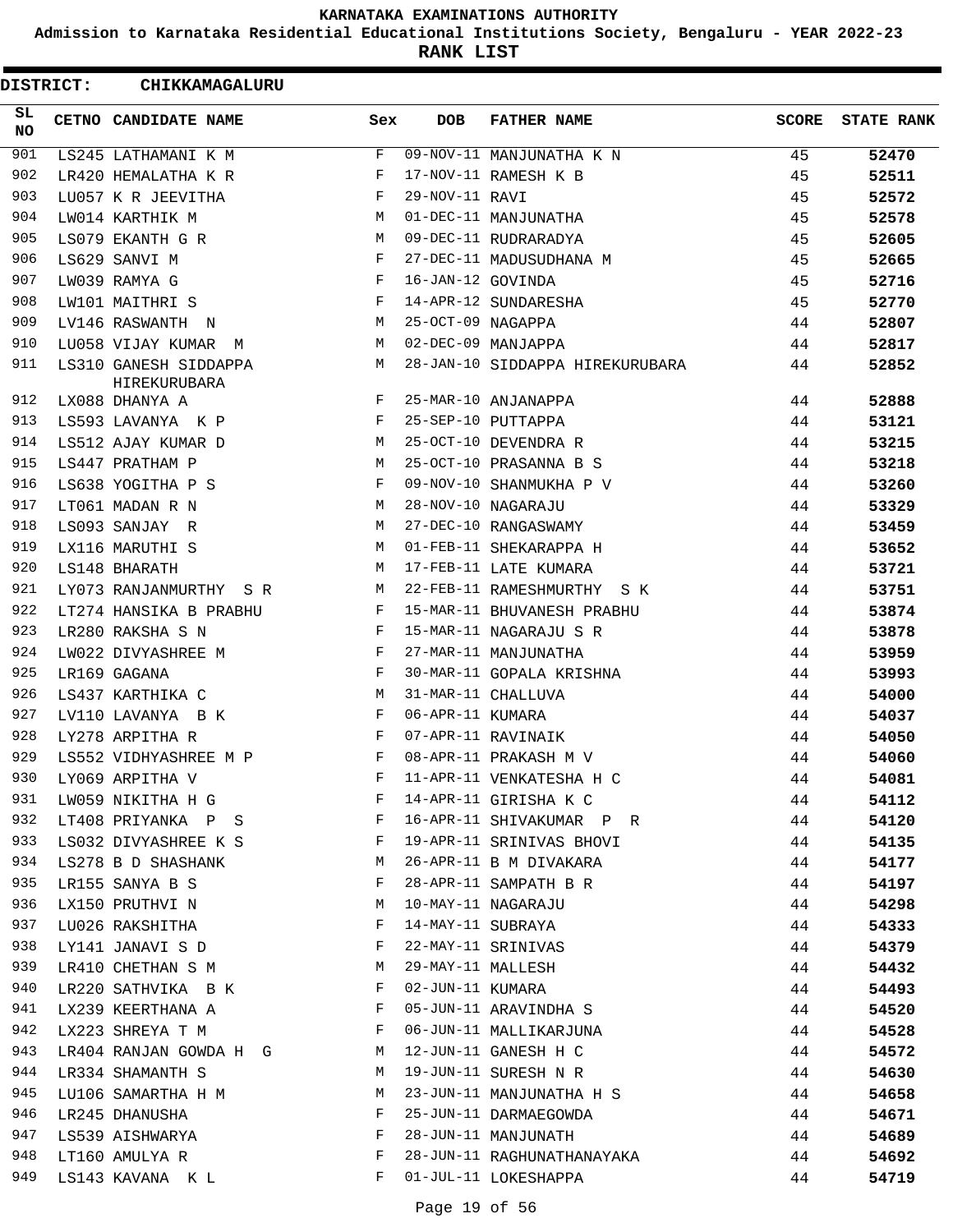**Admission to Karnataka Residential Educational Institutions Society, Bengaluru - YEAR 2022-23**

**RANK LIST**

| <b>DISTRICT:</b> | CHIKKAMAGALURU                                 |              |                   |                              |              |                   |
|------------------|------------------------------------------------|--------------|-------------------|------------------------------|--------------|-------------------|
| SL<br>NO         | CETNO CANDIDATE NAME                           | Sex          | <b>DOB</b>        | <b>FATHER NAME</b>           | <b>SCORE</b> | <b>STATE RANK</b> |
| 950              | LR166 RATHAN B G                               | M            |                   | 08-JUL-11 GIRISHA B S        | 44           | 54776             |
| 951              | LX018 SUSHMITHA                                | F            | 18-JUL-11 YOGESHA |                              | 44           | 54854             |
| 952              | LT177 SRINIVASA K                              | M            |                   | 06-AUG-11 KANTHARAJU Y R     | 44           | 54992             |
| 953              | LT055 THANUSHREE                               | $\mathbf{F}$ |                   | 07-AUG-11 RAGHAVENDRA        | 44           | 55000             |
| 954              | LV054 DHARMITHA M G                            | F            |                   | 16-AUG-11 GIRISH M C         | 44           | 55063             |
| 955              | LX118 CHANDHAN T K M                           |              | 28-AUG-11 KUMAR S |                              | 44           | 55135             |
| 956              | LR260 ANJALI                                   | F            |                   | 29-AUG-11 SUNDRESH           | 44           | 55140             |
| 957              | LS303 MANASA                                   | F            |                   | 29-AUG-11 SOMASHEKAR         | 44           | 55143             |
| 958              | LS119 ULLASA NAIK A M                          | M            |                   | 18-SEP-11 MURTHY NAIK        | 44           | 55255             |
| 959              | LY347 MANYA R                                  | F            |                   | 26-SEP-11 RAVIKUMAR H A      | 44           | 55287             |
| 960              | LY333 GAGANASHREE<br>A                         | F            |                   | 18-OCT-11 ANNAPPANAIK        | 44           | 55406             |
| 961              | LU052 DEEPTHI S                                | F            | 24-OCT-11 SATISHA |                              | 44           | 55442             |
| 962              | LT375 DEEKSHITH K M                            | M            |                   | 07-NOV-11 MAHESH G           | 44           | 55508             |
| 963              | LX186 PREETI N S                               | F            |                   | 11-NOV-11 SOMANAGOWDA        | 44           | 55524             |
| 964              | LR205 PRAJNA<br>JS                             | F            |                   | 03-DEC-11 SATHISH J M        | 44           | 55622             |
| 965              | LR134 MANVITH S P                              | М            |                   | 16-DEC-11 PRASANNA S N       | 44           | 55675             |
| 966              | LU041 SAKSHI                                   | F            |                   | 19-DEC-11 CHENNAPPA          | 44           | 55687             |
| 967              | LV089 MADAN M K                                | M            |                   | 08-MAR-10 KODANDAMURTHY      | 43           | 55907             |
| 968              | LS403 ADITYA G K                               | M            |                   | 21-MAR-10 KADAPPA G S        | 43           | 55913             |
| 969              | LS197 BHUMIKA V                                | $\mathbf{F}$ |                   | 15-APR-10 CHANDRASHEKAR V    | 43           | 55934             |
| 970              | LV097 KRUTHIK Y                                | M            |                   | 21-JUN-10 YOGESH GOWDA       | 43           | 56001             |
| 971              | LX134 HARSHAVARDHANA D                         | M            |                   | 08-AUG-10 DINESH T D         | 43           | 56068             |
| 972              | LU125 SANTHRUPTHI V                            | F            |                   | 24-OCT-10 VASANTH K SHETTY   | 43           | 56258             |
| 973              | LY216 ROHAN G S                                | M            |                   | 04-NOV-10 SOMASHEKARAPPA G S | 43           | 56303             |
| 974              | LR158 HEMANTH KUMAR L                          | M            |                   | 26-NOV-10 LAVA KUMAR R       | 43           | 56386             |
| 975              | LV126 PRATHAM                                  | M            | 29-NOV-10 RAVI    |                              | 43           | 56398             |
| 976              | LV002 NIKSHEP GOWDA D S                        | M            |                   | 05-DEC-10 SOMESH D R         | 43           | 56417             |
| 977              | LT127 KANCHANA G                               | $\mathbf{F}$ |                   | 11-DEC-10 GOVINDAPPA         | 43           | 56449             |
| 978              | LT095 KAILASH NAYAK H                          | М            |                   | 15-DEC-10 HALAPA NAIK        | 43           | 56460             |
| 979              | LY052 C A KAVITHA                              | F            |                   | 22-DEC-10 ANJAN KUMAR        | 43           | 56485             |
| 980              | LY297 RAJASHEKARA G                            | M            |                   | 23-DEC-10 GIRIYAPPA S T      | 43           | 56492             |
| 981              | LR250 CHANDAN H C                              | M            |                   | 19-JAN-11 CHANDRASHEKAR      | 43           | 56629             |
| 982              | LV050 RAKSHA H D                               | F            |                   | 26-JAN-11 DINESH H N         | 43           | 56656             |
| 983              | LS514 SINCHANA K E                             | F            |                   | 05-FEB-11 EREGOWDA           | 43           | 56702             |
| 984              | LX357 UDAY N S                                 | M            |                   | 12-FEB-11 SATHISHA N P       | 43           | 56741             |
| 985              | LV093 ADITHYA SR                               | M            |                   | 20-FEB-11 RAVI S R           | 43           | 56789             |
| 986              | LS126 SHYLA                                    | F            |                   | 02-MAR-11 KALLESHAPPA M G    | 43           | 56852             |
| 987              | LS234 DEEPA H D                                | F            |                   | 06-MAR-11 DHANENDRA H E      | 43           | 56872             |
| 988              | LS529 VINUTHA C I<br>and the state of the Fig. |              |                   | 12-MAR-11 JAYAPPA CK         | 43           | 56921             |
| 989              | LT356 SPANDANA B V                             | $\mathbf{F}$ | 19-MAR-11 VIJAY   |                              | 43           | 56969             |
| 990              | LX159 PALLAVI S K                              | F            |                   | 20-MAR-11 KRISHNAMURTHY      | 43           | 56976             |
| 991              | LR056 CHAITHRA D                               | F            |                   | 05-APR-11 DINESH B G         | 43           | 57101             |
| 992              | LT452 KAVANA K S                               | F            |                   | 09-APR-11 SHANKARAPPA        | 43           | 57135             |
| 993              | LR328 N PREETHI                                | F            | 18-APR-11 NAGESHA |                              | 43           | 57196             |
| 994              | LX370 AMRUTHA G V                              | F            |                   | 20-APR-11 GOVINDAPPA G       | 43           | 57208             |
| 995              | LS448 SHALINI C S                              | F            |                   | 25-APR-11 SIDDAYYA C R       | 43           | 57257             |
| 996              | LS509 GIRISH B J                               | M            |                   | 26-APR-11 JAYANNA G K        | 43           | 57259             |
| 997              | LY345 DEEKSHITHA B                             | F            |                   | 29-APR-11 BHOJARAJU M P      | 43           | 57274             |
| 998              | LX343 DEEKSHA                                  | F            |                   | 01-MAY-11 NIMBYANAIK         | 43           | 57285             |
| 999              | LY041 VANDANA M                                | F            |                   | 05-MAY-11 MOHANKUMAR         | 43           | 57322             |
|                  |                                                |              | Page 20 of 56     |                              |              |                   |
|                  |                                                |              |                   |                              |              |                   |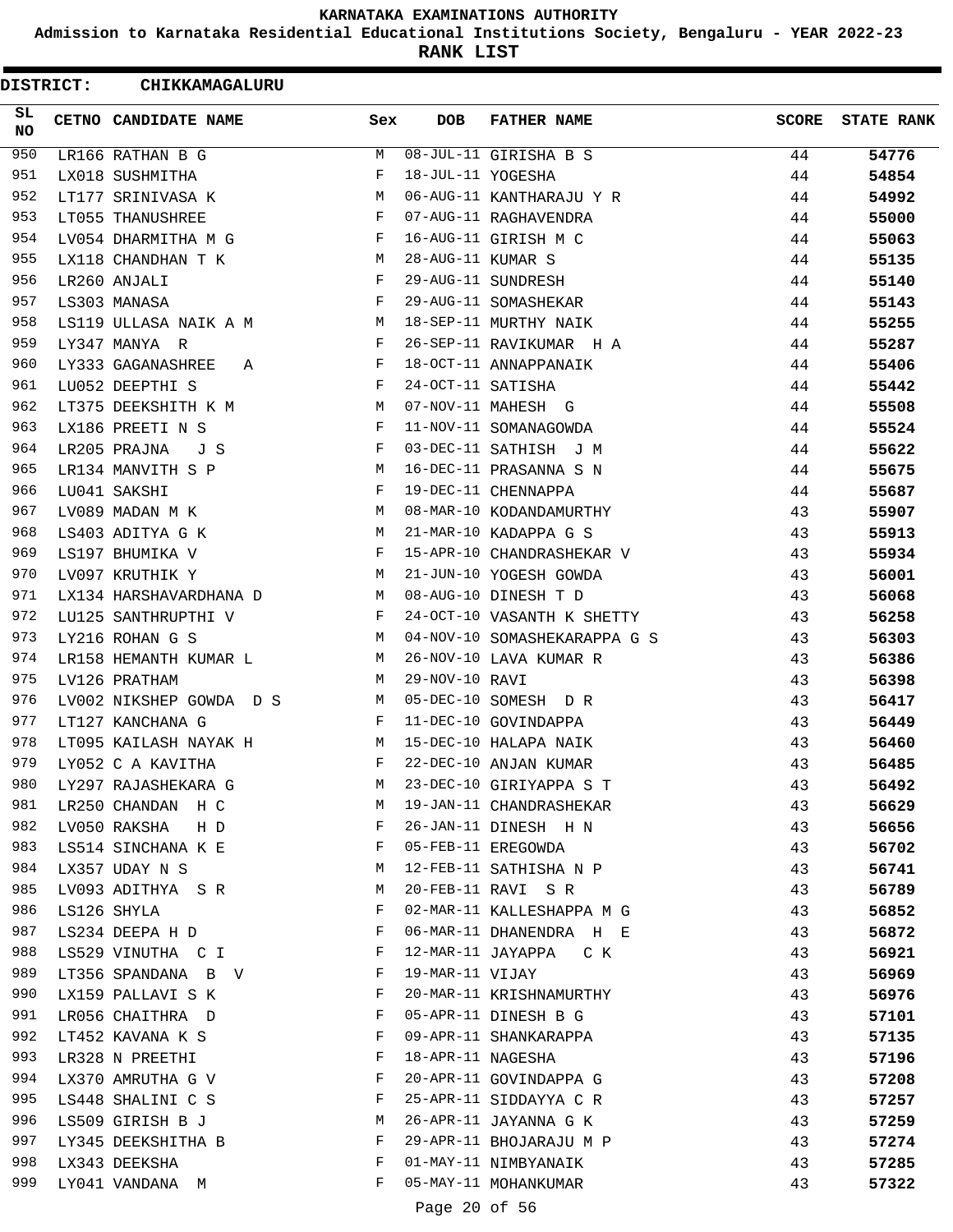**Admission to Karnataka Residential Educational Institutions Society, Bengaluru - YEAR 2022-23**

**RANK LIST**

| <b>DISTRICT:</b> | CHIKKAMAGALURU                               |            |                   |                                                |              |                   |
|------------------|----------------------------------------------|------------|-------------------|------------------------------------------------|--------------|-------------------|
| SL.<br><b>NO</b> | CETNO CANDIDATE NAME                         | Sex        | <b>DOB</b>        | <b>FATHER NAME</b>                             | <b>SCORE</b> | <b>STATE RANK</b> |
| 1000             | LS503 B M HARSHITHA                          | F          |                   | 10-MAY-11 B K MANJUNATH                        | 43           | 57344             |
| 1001             | LR296 JYOTHI                                 | F          | 11-MAY-11 KUMAR   |                                                | 43           | 57356             |
| 1002             | LT072 POOJA<br>Υ                             | F          | 14-MAY-11 YOGESHA |                                                | 43           | 57377             |
| 1003             | LR274 PRAKRUTHI H M                          | F          | 14-MAY-11 MANJU   |                                                | 43           | 57381             |
| 1004             | LY300 PURVI D S                              | F          |                   | 14-MAY-11 DHARANENDRA D S                      | 43           | 57383             |
| 1005             | LT006 JENU SHREE K S                         | F          |                   | 30-MAY-11 SATISH K C                           | 43           | 57485             |
| 1006             | LS078 INCHARA BK                             | F          |                   | 31-MAY-11 KRISHNA MURTY                        | 43           | 57492             |
| 1007             | LS304 SHASHI N                               | F          |                   | 10-JUN-11 NARAYANAMURTHY                       | 43           | 57602             |
| 1008             | LU035 ARPITA R                               | F          | 16-JUN-11 RAVI    |                                                | 43           | 57643             |
| 1009             | LU004 HANI V R                               | F          |                   | 16-JUN-11 RAGHAVENDRA V Y                      | 43           | 57646             |
| 1010             | LW090 HARSHA H M                             | M          |                   | 27-JUN-11 MAHESH H K                           | 43           | 57729             |
| 1011             | LY165 B S DARSHAN                            | M          |                   | 04-JUL-11 SATHISH B B                          | 43           | 57785             |
| 1012             | LR209 SANIKA H N                             | F          |                   | 18-JUL-11 NAGARAJA                             | 43           | 57917             |
| 1013             | LU117 NITHIN V C                             | М          | 23-JUL-11 ANNAPPA |                                                | 43           | 57956             |
| 1014             | LU085 MANJULA S                              | F          |                   | 31-JUL-11 SHESHAPPA NAYKA                      | 43           | 58015             |
| 1015             | LR116 THANISHA                               | F          |                   | 07-AUG-11 CHANDRASHEKHARA                      | 43           | 58068             |
| 1016             | LU069 MITHA N                                | F          |                   | 14-AUG-11 NAGARAJA                             | 43           | 58103             |
| 1017             | LY187 CHARANA RAMANGOUDA<br><b>BHANTANUR</b> | F          |                   | 18-AUG-11 RAMANGOUDA SANGANAGOUDA<br>BHANTANUR | 43           | 58127             |
| 1018             | LR369 SMITHA                                 | F          | 20-AUG-11 RAVI    |                                                | 43           | 58146             |
| 1019             | LS358 LEELA K P                              | $_{\rm F}$ |                   | 21-AUG-11 PALAKSHA K R                         | 43           | 58151             |
| 1020             | LX126 SHREYA S                               | F          | 25-AUG-11 SANJU   |                                                | 43           | 58185             |
| 1021             | LU072 ROOPINI                                | F          |                   | 28-AUG-11 CHANDRASHEKARA                       | 43           | 58208             |
| 1022             | LT340 TEJU Y P                               | M          |                   | 03-SEP-11 PRASANNA Y M                         | 43           | 58247             |
| 1023             | LT414 VIDHYA K K                             | F          |                   | 06-SEP-11 KANTHARAJU K R                       | 43           | 58268             |
| 1024             | LU042 CHANDU                                 | F          | 12-SEP-11 ANNAPPA |                                                | 43           | 58298             |
| 1025             | LS329 CHETHAN KUMAR Y G                      | M          |                   | 16-SEP-11 GOVINDAPPA T                         | 43           | 58321             |
| 1026             | LT447 VARSHINI C R                           | F          |                   | 19-SEP-11 RAMESHNAYKA C R                      | 43           | 58334             |
| 1027             | LS069 KISHOR L M                             | М          |                   | 21-SEP-11 MANJUNATHA L N                       | 43           | 58343             |
| 1028             | LY028 BRUNDA GIRISH D G                      | F          |                   | 03-OCT-11 GIRISH D P                           | 43           | 58392             |
| 1029             | LS349 GAANAVI NM                             |            |                   | 07-OCT-11 MADHUKUMARA                          | 43           | 58409             |
| 1030             | LX084 SHEELA H S                             | F          |                   | 10-OCT-11 SURESH H K                           | 43           | 58434             |
| 1031             | LT367 CHANDAN J                              | М          | 12-OCT-11 JAYANNA |                                                | 43           | 58439             |
| 1032             | LW096 UPEKSHA                                | F          | 15-OCT-11 REMESH  |                                                | 43           | 58458             |
| 1033             | LS359 SRUSTHI S N                            | F          | 16-OCT-11 NAGARAJ |                                                | 43           | 58460             |
| 1034             | LU066 SHASHWATH                              | М          |                   | 22-OCT-11 SHRINGESHWARA                        | 43           | 58486             |
| 1035             | LT381 NAVANEETHA R                           | F          |                   | 29-OCT-11 RAVINDRA                             | 43           | 58515             |
| 1036             | LT130 BHARGAVA H D                           | М          |                   | 31-OCT-11 DEVARAJU L                           | 43           | 58519             |
| 1037             | LT189 BHOOMIKA H R                           | F          |                   | 01-NOV-11 RANGASWAMY H C                       | 43           | 58526             |
| 1038             | LX214 JHOTHI A R                             | F          |                   | 02-NOV-11 RAGHU P M                            | 43           | 58537             |
|                  | 1039 LW080 MANASA HM                         | F          |                   | 11-NOV-11 MAHESHA H D                          | 43           | 58581             |
| 1040             | LT425 INDU S                                 | F          | 17-NOV-11 SATHISH |                                                | 43           | 58606             |
| 1041             | LY108 SHRAVANI J P                           | F          |                   | 21-NOV-11 PRAKASH H R                          | 43           | 58618             |
| 1042             | LW067 THANUSHREE                             | F          | 24-NOV-11 MANOJ   |                                                | 43           | 58634             |
| 1043             | LY112 HARSHITHA C                            | F          |                   | 26-NOV-11 CHANDRAPPA                           | 43           | 58642             |
|                  | 1044 LS645 DANUSHREE                         | F          | 29-NOV-11 KUMAR   |                                                | 43           | 58654             |
| 1045             | LY038 EKADHANTHA M                           | М          |                   | 29-NOV-11 MANJUNATH G K                        | 43           | 58655             |
| 1046             | LS682 SHYLU                                  | F          | 30-NOV-11 GOVINDA |                                                | 43           | 58661             |
| 1047             | LR143 RAHUL                                  | М          |                   | 02-DEC-11 PUTTASWAMY                           | 43           | 58672             |
|                  | 1048 LX093 DEEKSHITH U S                     | М          |                   | 15-DEC-11 SANTHOSH S                           | 43           | 58725             |
|                  |                                              |            |                   |                                                |              |                   |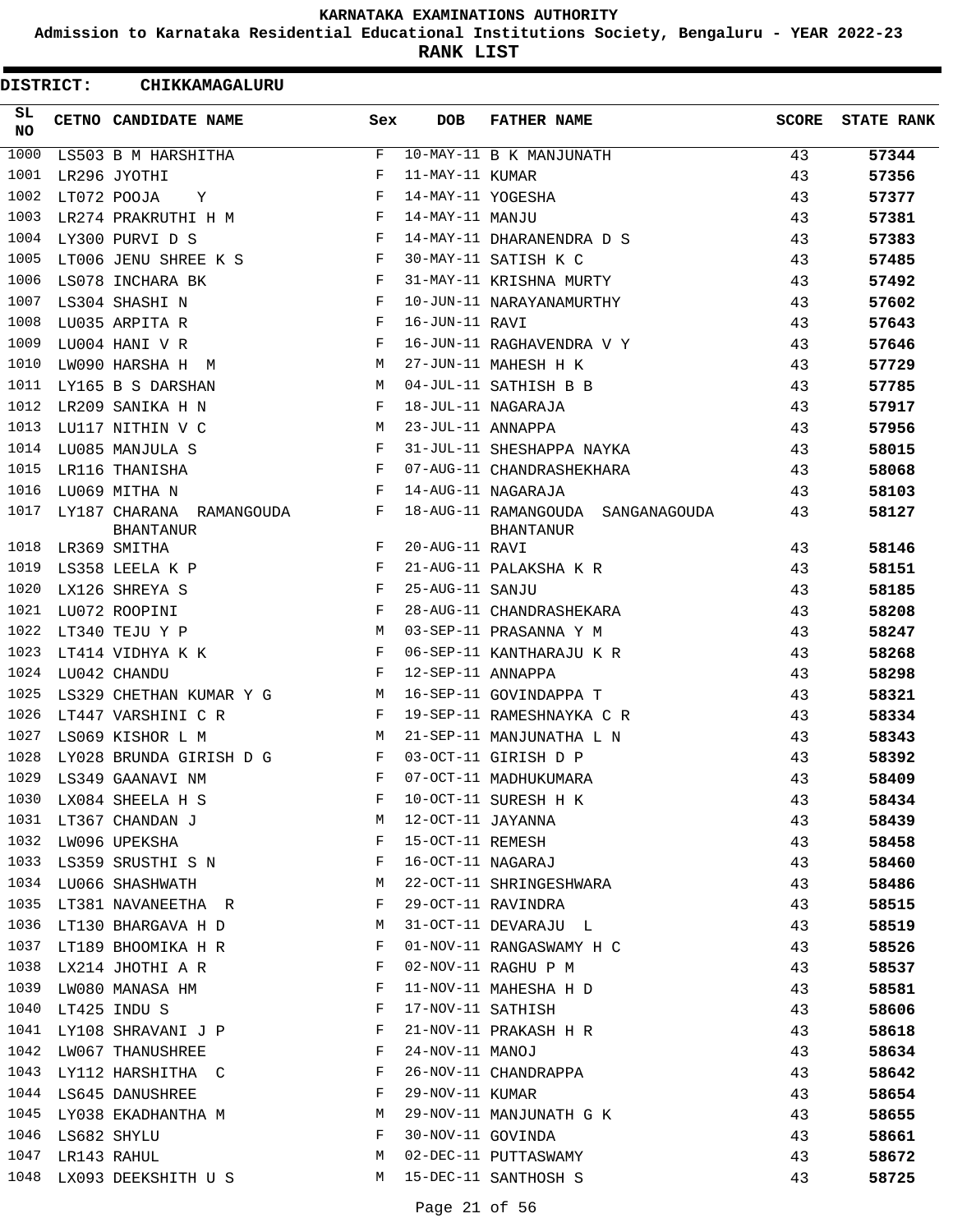**Admission to Karnataka Residential Educational Institutions Society, Bengaluru - YEAR 2022-23**

**RANK LIST**

ı

| <b>DISTRICT:</b> | CHIKKAMAGALURU                     |              |                   |                               |              |                   |
|------------------|------------------------------------|--------------|-------------------|-------------------------------|--------------|-------------------|
| SL.<br>NO        | CETNO CANDIDATE NAME               | Sex          | <b>DOB</b>        | <b>FATHER NAME</b>            | <b>SCORE</b> | <b>STATE RANK</b> |
| 1049             | LV165 AMRUTHA K R                  | F            |                   | 17-DEC-11 RAMESHA D           | 43           | 58733             |
| 1050             | LT422 NAYANA L R                   | F            | 22-DEC-11 RAMAIAH |                               | 43           | 58744             |
| 1051             | LR307 SOWMYA H S                   | F            |                   | 23-DEC-11 SURESHA H R         | 43           | 58751             |
| 1052             | LS026 CHANDANA B M                 | F            |                   | 02-JAN-12 MOHAN KUMAR B V     | 43           | 58787             |
| 1053             | LT290 MITHUN G S                   | М            |                   | 02-JAN-12 SOMASHEKHAR G C     | 43           | 58789             |
| 1054             | LX089 LOHITHA K R                  | M            |                   | 04-JAN-12 RAVIKUMAR           | 43           | 58796             |
| 1055             | LU056 ARPITHA H K                  | F            |                   | 28-FEB-12 HANUMANTHAPPA L K   | 43           | 58839             |
| 1056             | LW116 SANDYA S                     | F            |                   | 17-APR-12 C SUBRAMANI         | 43           | 58862             |
| 1057             | LY269 APOORVA SR                   | F            |                   | 17-JUL-09 RAMALINGAPPA S B    | 42           | 58885             |
| 1058             | LR162 SUSHMITHA K P                | $\mathbf{F}$ |                   | 28-JUL-10 PRAKASH K T         | 42           | 59119             |
| 1059             | LV135 SAMEEKSHA                    | F            |                   | 29-JUL-10 VASANTH K R         | 42           | 59121             |
| 1060             | LW052 SRUJAN G                     | M            |                   | 18-OCT-10 GIRISH K N          | 42           | 59339             |
| 1061             | LS464 VINAY M O                    | M            |                   | 26-OCT-10 ONKARAPPA<br>M B    | 42           | 59370             |
| 1062             | LR004 AMITH H N                    | M            |                   | 27-OCT-10 NANJUNDA            | 42           | 59374             |
| 1063             | LS347 NARASIMHA M K                | M            |                   | 31-OCT-10 KEMPARAJU           | 42           | 59389             |
| 1064             | LY330 PRATHAPA GOWDA B T           | M            |                   | 13-NOV-10 THAMMAYYA B S       | 42           | 59450             |
| 1065             | LS471 ANUSHA U R                   | F            |                   | 19-NOV-10 RANGANATHA U T      | 42           | 59471             |
| 1066             | LS107 JEEVAN V                     | M            |                   | 09-JAN-11 VISHWANATH P R      | 42           | 59723             |
| 1067             | LS213 RAVI THEJA N R M             |              |                   | 26-JAN-11 RAMACHANDRA N N     | 42           | 59814             |
| 1068             | LX351 RANJAN T D                   | M            |                   | 27-JAN-11 T H DEVARAJ         | 42           | 59819             |
| 1069             | LY058 BENAK C                      | M            |                   | 01-FEB-11 CHETAN N            | 42           | 59838             |
| 1070             | LY281 JEEVAN D M                   | M            |                   | 02-FEB-11 MANJUNATH           | 42           | 59847             |
| 1071             | LY321 CHITHRASHREE U               | F            |                   | 08-FEB-11 UDAYAKUMAR C        | 42           | 59869             |
| 1072             | LS587 HEMANTH PATEL K U            | M            |                   | 16-FEB-11 UMESHA K H          | 42           | 59910             |
| 1073             | LW040 GAGANA S S                   | F            |                   | 03-MAR-11 SRINIVAS            | 42           | 60003             |
| 1074             | LV104 RATHISH                      | М            | 04-MAR-11 RAVI    |                               | 42           | 60013             |
| 1075             | LU108 SAHANA G B                   | F            |                   | 23-MAR-11 BASAVARAJAPPA G S   | 42           | 60143             |
| 1076             | LT261 THEJASWINI C D               | F            | 23-MAR-11 DILEEP  |                               | 42           | 60147             |
| 1077             | LW108 NIREEKSHA A                  | F            |                   | 26-MAR-11 ANILKUMAR K         | 42           | 60164             |
| 1078             | LS405 JEEVAN M S                   | M            |                   | 28-MAR-11 SATHISH M H         | 42           | 60178             |
| 1079             | LS575 ANUSHREE V R                 | F            | 07-APR-11 RAGHU V |                               | 42           | 60250             |
| 1080             | LT326 CHANDANA R                   | F            |                   | 10-APR-11 RANGANATHA          | 42           | 60268             |
|                  | 1081 LX263 MANASA J                | $\mathbf{F}$ |                   | 15-APR-11 JAYARAMA            | 42           | 60307             |
|                  | 1082 LS465 INCHARA K U             | $\mathbf{F}$ |                   | 19-APR-11 UMESH K T           | 42           | 60339             |
| 1083             | LY050 RAKESH K                     | М            |                   | 19-APR-11 KANTHA NAIK         | 42           | 60341             |
| 1084             | LX078 NAVEEN T M                   | M            |                   | 21-APR-11 MURTHY T S          | 42           | 60352             |
| 1085             | LY042 SANIHA R                     | F            |                   | 03-MAY-11 RAMESH NAYAKA       | 42           | 60434             |
| 1086             | LR111 HEMANTH H M                  | М            |                   | 10-MAY-11 MALLIKARJUNA H N    | 42           | 60491             |
| 1087             | LT034 MOHITH C                     | M            |                   | 12-MAY-11 CHANDU R            | 42           | 60512             |
|                  | 1088 LS212 C K TARUN               | M            |                   | 17-MAY-11 KUMARAPPA H N       | 42           | 60543             |
| 1089             | LW086 BHARATH C                    | M            |                   | 21-MAY-11 CHINNAYYA           | 42           | 60569             |
|                  | 1090 LV096 ANANYA                  | F            | 24-MAY-11 RAMESHA |                               | 42           | 60590             |
| 1091             | LS015 DEEPAK B S                   | М            |                   | 25-MAY-11 SRINIVASA           | 42           | 60601             |
| 1092             | LV026 VINUTHA                      | F            |                   | 29-MAY-11 VINAYAKA V          | 42           | 60628             |
| 1093             | LV143 SUPRITHA                     | F            |                   | 01-JUN-11 SURESHA             | 42           | 60658             |
|                  | 1094 LT328 HARSHITHA P             | F            |                   | 05-JUN-11 PRAKASH B S         | 42           | 60698             |
| 1095             | LT035 MOHITH R S                   | M            |                   | 09-JUN-11 SHADAKSHARI R B     | 42           | 60745             |
|                  | 1096 LY136 YASHODA JANU PATAKARE F |              |                   | 15-JUN-11 JANU BAMMU PATAKARE | 42           | 60796             |
|                  | 1097 LS085 SUNITHA K M             | $\mathbf{F}$ |                   | 21-JUN-11 MANJUNATHA          | 42           | 60841             |
|                  | 1098 LS134 CHANDRASHEKAR K S M     |              |                   | 25-JUN-11 SHIVANNA            | 42           | 60872             |
|                  |                                    |              | Page 22 of 56     |                               |              |                   |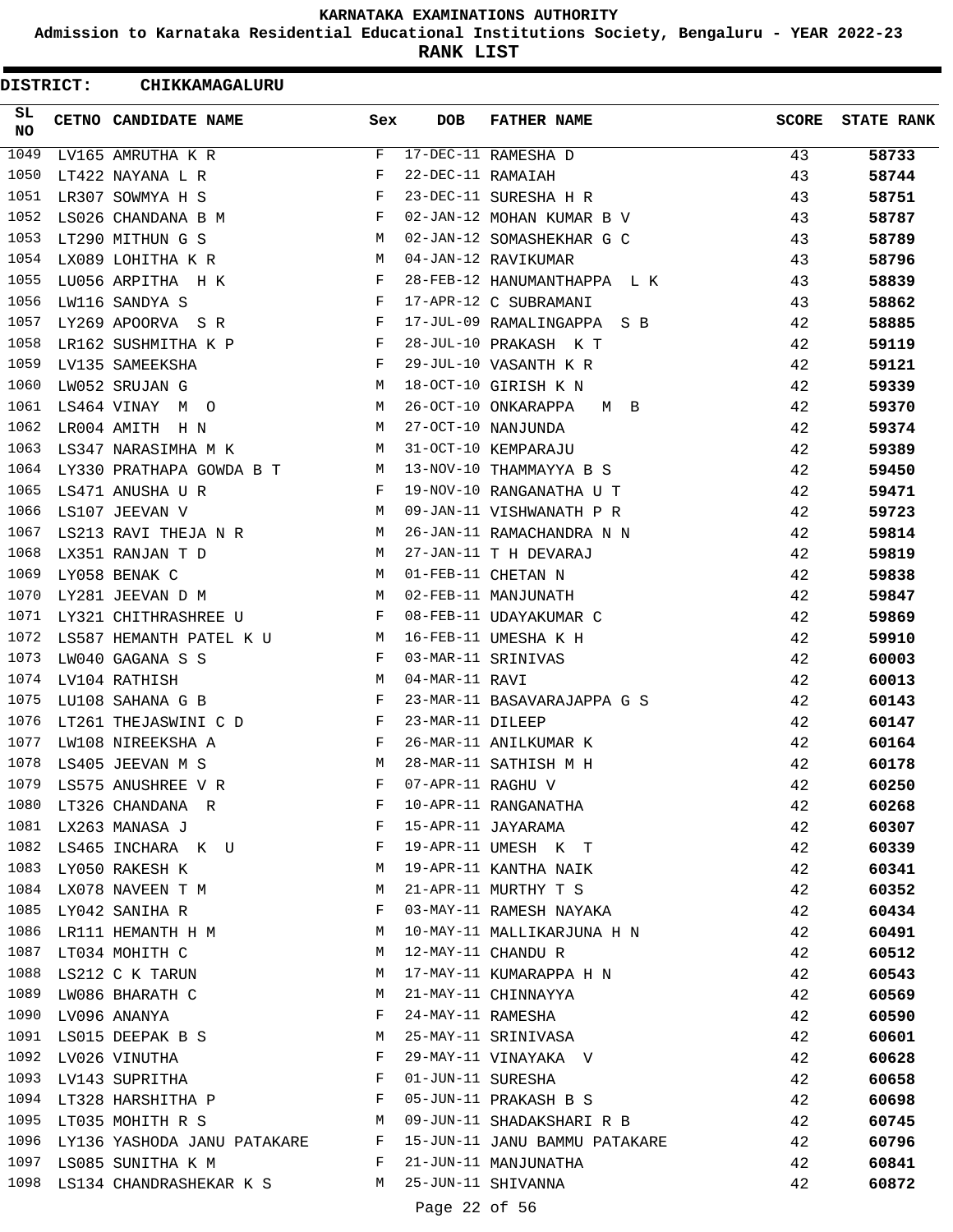**Admission to Karnataka Residential Educational Institutions Society, Bengaluru - YEAR 2022-23**

**RANK LIST**

| DISTRICT: | CHIKKAMAGALURU                                                             |              |                   |                            |              |                   |
|-----------|----------------------------------------------------------------------------|--------------|-------------------|----------------------------|--------------|-------------------|
| SL.<br>NO | CETNO CANDIDATE NAME                                                       | Sex          | <b>DOB</b>        | <b>FATHER NAME</b>         | <b>SCORE</b> | <b>STATE RANK</b> |
| 1099      | LX330 CHANDANA H S                                                         | F            |                   | 01-JUL-11 SHANTHAKUMAR H.S | 42           | 60918             |
| 1100      | LS378 PRATHIK B M                                                          | М            | 07-JUL-11 MAHESHA |                            | 42           | 60974             |
| 1101      | LT443 PRAJWAL M N                                                          | M            |                   | 08-JUL-11 NAGARAJU M R     | 42           | 60982             |
| 1102      | LR074 GAYITHRI B L                                                         | F            |                   | 11-JUL-11 LOKESH B C       | 42           | 61010             |
| 1103      | LT048 YASHVANTH SP                                                         | M            |                   | 13-JUL-11 PARAMESHWARAPPA  | 42           | 61028             |
| 1104      | LW005 RAKSHITHA H V                                                        | F            |                   | 17-JUL-11 VENKTESH H K     | 42           | 61048             |
| 1105      | LR186 ANUSHA                                                               | F            |                   | 25-JUL-11 ESHWARA BHOVI    | 42           | 61103             |
| 1106      | LU062 SAMSKRUTHI H S F                                                     |              | 10-AUG-11 SURESHA |                            | 42           | 61223             |
| 1107      | LS399 BHUVANA R S                                                          | $\mathbf{F}$ | 11-AUG-11 SOMAPPA |                            | 42           | 61227             |
| 1108      | LR191 LOCHANA                                                              | F            | 21-AUG-11 DINESH  |                            | 42           | 61290             |
| 1109      | LR304 VAISHNAVI HS                                                         | F            |                   | 23-AUG-11 SHANKARA HS      | 42           | 61302             |
| 1110      | LV136 SAMRUTH                                                              | M            |                   | 07-SEP-11 HONNAYYA         | 42           | 61407             |
| 1111      | LX286 PAVAN NR                                                             | M            |                   | 09-SEP-11 RAGHU J V        | 42           | 61416             |
| 1112      | LV166 KARTHIK                                                              | M            | 13-OCT-11 KRISHNA |                            | 42           | 61574             |
| 1113      | LX108 UMA K Y                                                              | F            |                   | 13-OCT-11 YOGARAJ K R      | 42           | 61580             |
| 1114      | LR199 MANASA ML                                                            | $\mathbf{F}$ |                   | 22-OCT-11 LAKASHMANA       | 42           | 61613             |
| 1115      | LR374 LIKITH B GOWDA                                                       | M            |                   | 10-NOV-11 BHOJE GOWDA S S  | 42           | 61712             |
| 1116      | LS526 MAMATHA J G                                                          | F            |                   | 13-NOV-11 GANGADHARA       | 42           | 61729             |
| 1117      | LV106 MANVITH KM                                                           | M            |                   | 19-NOV-11 MANJUNATH        | 42           | 61760             |
| 1118      | LX365 NAYANA R                                                             | $\mathbf{F}$ |                   | 25-NOV-11 RANGANATHA H S   | 42           | 61799             |
| 1119      | LW020 KENCHAMMA M M                                                        | F            |                   | 27-NOV-11 MANJUNATHA       | 42           | 61811             |
| 1120      | LT247 JANAVI S R                                                           | F            | 29-NOV-11 RAMESH  |                            | 42           | 61822             |
| 1121      | LR371 POORVI                                                               | F            |                   | 27-JAN-12 VISHWANATH B B   | 42           | 61992             |
| 1122      | LX154 SWAPNA S ACHAR                                                       | $-F$         |                   | 03-FEB-12 SADASHIVA ACHAR  | 42           | 62000             |
| 1123      | LR255 PRABHUDH S NAGAVAR M                                                 |              |                   | 25-FEB-12 SHANKAR M D      | 42           | 62008             |
| 1124      | LS540 AJAY P R                                                             | M            |                   | 07-JUN-10 RAVI P J         | 41           | 62216             |
| 1125      | LS050 CHINMAYI C J                                                         | F            |                   | 02-AUG-10 JAGADEESH C K    | 41           | 62287             |
| 1126      | LR423 BHARATH S G                                                          | M            |                   | 13-OCT-10 GIRISH S R       | 41           | 62503             |
| 1127      | LW088 AKANKSHA M M                                                         | $_{\rm F}$   |                   | 29-OCT-10 MANOHARA M M     | 41           | 62552             |
| 1128      | LY085 DHANU B T                                                            | M            |                   | 18-NOV-10 THONTA DARYA K P | 41           | 62635             |
| 1129      | LY261 HARINI U S                                                           | F            |                   | 25-NOV-10 SHREEDHAR        | 41           | 62666             |
|           | 1130 LS010 BHOOMIKA B K F                                                  |              |                   | 07-DEC-10 KALLESHAPPA M    | 41           | 62712             |
|           | M <sub>N</sub><br>1131 LX103 DHEVARAJA S A                                 |              | 16-DEC-10 ANANDA  |                            | 41           | 62746             |
|           | 1132 LT037 LAKSHMIBAI P H                                                  | F            |                   | 17-DEC-10 HANUMANTHA NAIK  | 41           | 62751             |
| 1133      | LT322 NISARGA N                                                            | F            |                   | 04-JAN-11 NAGARAJA T       | 41           | 62883             |
|           | 1134 LY060 SHILPA                                                          | F            | 06-JAN-11 KUMAR   |                            | 41           | 62897             |
| 1135      | LY303 SMITHA                                                               | F            | 25-JAN-11 ASHOK   |                            | 41           | 62992             |
| 1136      | LR382 BRUNDA H C                                                           | F            |                   | 01-FEB-11 CHANDRA SHEKAR   | 41           | 63025             |
|           | 1137 LR150 RISHANK D U                                                     | M            |                   | 14-FEB-11 UDAYAKUMARA D S  | 41           | 63100             |
|           | 1138 LX386 HEMANTH G R                                                     | M            |                   | 16-FEB-11 RAMALINGAPPA G S | 41           | 63110             |
|           | 1139 LS528 YASHASWINI                                                      | F            |                   | 25-FEB-11 KARIYAPPA        | 41           | 63161             |
| 1140      | LY178 SHREYA T V                                                           | F            |                   | 01-MAR-11 T K VISHWANATHA  | 41           | 63190             |
| 1141      | LS173 GIRISHA K                                                            | M            | 03-MAR-11 KUMARA  |                            | 41           | 63205             |
| 1142      | LS560 GOWTHAMI H S                                                         | F            |                   | 03-MAR-11 SURESH H M       | 41           | 63207             |
|           | 1143 LT336 SAGAR KE                                                        | M            |                   | 04-MAR-11 ESWARAPPA K      | 41           | 63213             |
|           | 1144 LS231 AMRUTHA K R                                                     | F            |                   | 06-MAR-11 RANGASWAMY P     | 41           | 63223             |
| 1145      | LX261 MOHITH T R M                                                         |              |                   | 18-MAR-11 T R RAVIKUMAR    | 41           | 63310             |
|           | $\mathbf{F}$ and $\mathbf{F}$ and $\mathbf{F}$<br>1146 LS614 YASHASWINI CG |              |                   | 25-MAR-11 GANGADHARAPPA CM | 41           | 63368             |
| 1147      | LT199 BARATH KUMAR GJ                                                      | M            |                   | 27-MAR-11 JAGADEESH T      | 41           | 63376             |
| 1148      | LR242 THILAK V M                                                           | M            |                   | 19-APR-11 MANJEGOWDA       | 41           | 63563             |
|           |                                                                            |              |                   |                            |              |                   |
|           |                                                                            |              | Page 23 of 56     |                            |              |                   |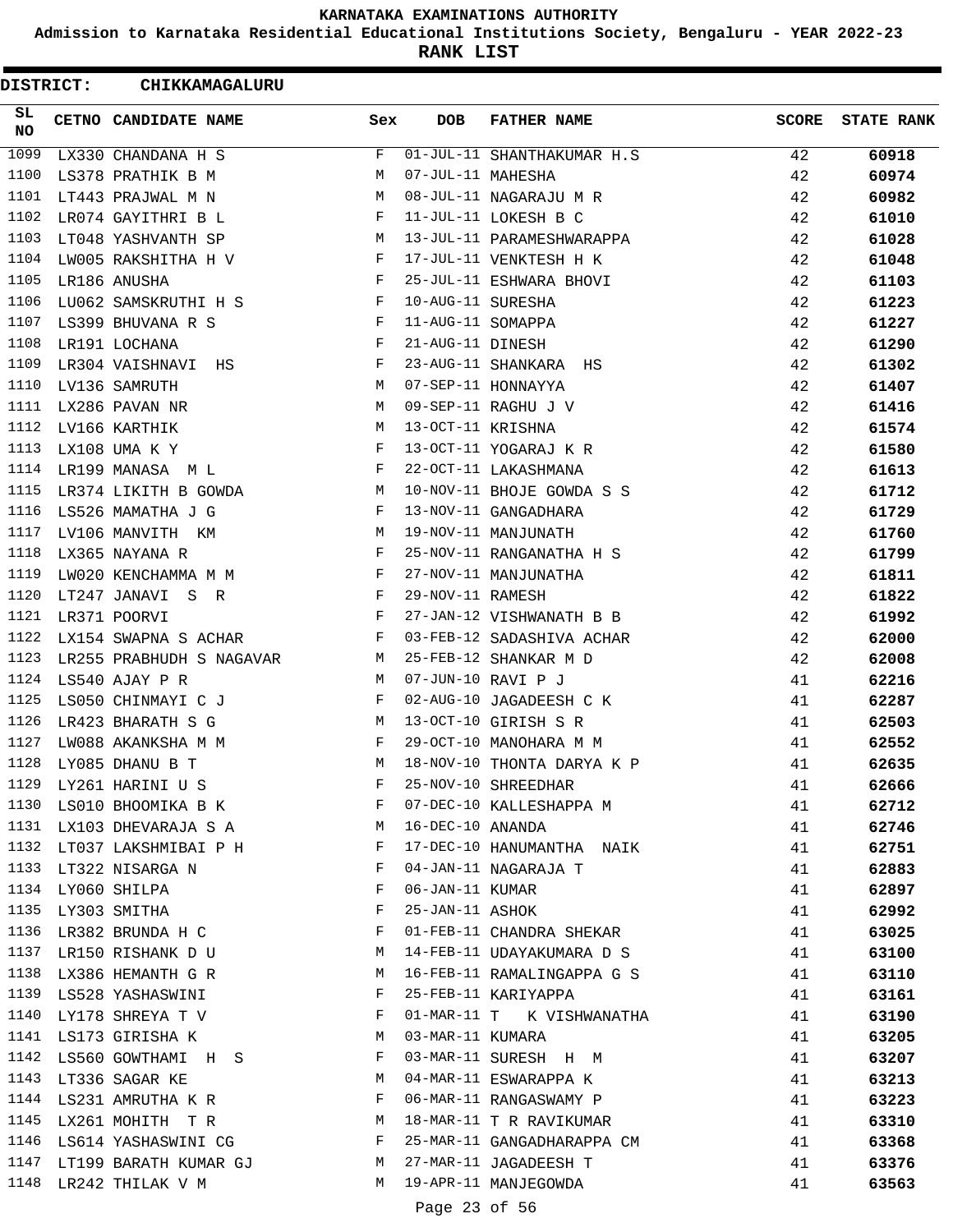**Admission to Karnataka Residential Educational Institutions Society, Bengaluru - YEAR 2022-23**

**RANK LIST**

| DISTRICT: | <b>CHIKKAMAGALURU</b>                                                                                                               |              |                     |                              |              |                   |
|-----------|-------------------------------------------------------------------------------------------------------------------------------------|--------------|---------------------|------------------------------|--------------|-------------------|
| SL.<br>NO | CETNO CANDIDATE NAME                                                                                                                | Sex          | DOB                 | <b>FATHER NAME</b>           | <b>SCORE</b> | <b>STATE RANK</b> |
| 1149      | LX063 SHRUTHI V R                                                                                                                   | F            |                     | 25-APR-11 RAJINIKANTH K      | 41           | 63611             |
| 1150      | LX091 SHASHANK<br>T P                                                                                                               | M            | $29 - APR - 11$ T   | N PARAMESH                   | 41           | 63635             |
| 1151      | LT259 SAROJA S                                                                                                                      | F            |                     | 01-MAY-11 SHEKHARAPPA        | 41           | 63647             |
| 1152      | LS694 BHAVANI P S                                                                                                                   | $\mathbf{F}$ |                     | 03-MAY-11 SHEKHARAPPA P N    | 41           | 63661             |
| 1153      | LR124 MANOJ NG                                                                                                                      | M            |                     | 03-MAY-11 GANGADHARA         | 41           | 63663             |
| 1154      | LY006 KARTHIK H<br>$\mathbf M$                                                                                                      |              |                     | 08-MAY-11 HANUMANTHAPPA K    | 41           | 63698             |
| 1155      | LT243 AJAY K<br><b>M</b>                                                                                                            |              |                     | 09-MAY-11 KRISHNA MURTHY K P | 41           | 63702             |
| 1156      | $\mathbf{F}$<br>LR094 MOULYA                                                                                                        |              |                     | 11-MAY-11 MURULI T           | 41           | 63719             |
| 1157      | M<br>LR014 TEEJAS L R                                                                                                               |              |                     | 17-MAY-11 RAMESH L M         | 41           | 63768             |
| 1158      | LX204 CHITHRASHRI D O F                                                                                                             |              |                     | 29-MAY-11 T ONKARAPPA        | 41           | 63847             |
| 1159      | LV102 D R RAKESH<br>$M_{\odot}$                                                                                                     |              |                     | 03-JUN-11 RAVI D M           | 41           | 63892             |
| 1160      | LX025 KEERTHANA T B                                                                                                                 | $\mathbf{F}$ |                     | 03-JUN-11 BASAVARAJAPPA T S  | 41           | 63895             |
| 1161      | LT038 HARSIKA B                                                                                                                     | F            |                     | 06-JUN-11 BASAVAKUMAR M      | 41           | 63923             |
| 1162      | LY171 GURUKIRAN A S M                                                                                                               |              |                     | 20-JUN-11 SHIVAKUMARA        | 41           | 64058             |
| 1163      | LS344 GOPAL A M                                                                                                                     | M            | 21-JUN-11 MAHESH    |                              | 41           | 64068             |
| 1164      | LR357 SANVITHA H C                                                                                                                  | F            |                     | 21-JUN-11 CHAYAPATHI         | 41           | 64074             |
| 1165      |                                                                                                                                     | M            |                     | 23-JUN-11 SIDDAPPA           | 41           | 64092             |
| 1166      | LT227 PRAJWAL T S<br>LU078 SUJATHA                                                                                                  | F            |                     | 01-JUL-11 SRINIVASA          | 41           | 64160             |
| 1167      | LX255 DHANUSH K P M                                                                                                                 |              | 14-JUL-11 PARAMESH  |                              | 41           | 64282             |
| 1168      | $\mathbf{F}$ and $\mathbf{F}$ and $\mathbf{F}$<br>LW004 RACHITHA H V                                                                |              |                     | 17-JUL-11 VENKTESH H K       | 41           | 64316             |
| 1169      | LV051 THANUSHREE H G                                                                                                                | F            | 18-JUL-11 GOPALA    |                              | 41           | 64326             |
| 1170      | $\mathbf{F}$ and $\mathbf{F}$ and $\mathbf{F}$<br>LS341 CHINMAYI K                                                                  |              |                     | 22-JUL-11 KRISHNAMURTHI T    | 41           | 64344             |
| 1171      | LS189 ANUSHREE S<br>the contract of the contract of the Property of the Property of the Property of the Property of the Property of |              |                     | 23-JUL-11 SOMASHEKAR S R     | 41           | 64356             |
| 1172      | ${\tt LWO43\ AKSHATHA\ A\ L} \hspace{20pt} {\tt F}$                                                                                 |              |                     | 24-JUL-11 LAKSHMANA          | 41           | 64366             |
| 1173      | LT393 POOJA M D                                                                                                                     | F            |                     | 28-JUL-11 DEVARAJU           | 41           | 64403             |
| 1174      | LU019 SOUJANYA                                                                                                                      | F            |                     | 29-JUL-11 SHESHEGOWDA        | 41           | 64416             |
| 1175      | LT258 RAMYA P S<br>and the state of the state of the state of the state of the state of the state of the state of the state of the  |              |                     | 06-AUG-11 SURESHA P E        | 41           | 64466             |
| 1176      | LS084 S B JAYANTH GOWDA M                                                                                                           |              |                     | 12-AUG-11 BOJEGOWDA          | 41           | 64522             |
| 1177      | LR182 SRUJAN H S                                                                                                                    | M            | 16-AUG-11 SURESH    |                              | 41           | 64549             |
| 1178      | LR213 LIKITHA M E                                                                                                                   | F            | 21-AUG-11 ERESH     |                              | 41           | 64588             |
|           | 1179 LS439 PRATHIBHABAI T L                                                                                                         |              |                     | 20-SEP-11 LACHMANAIKA        | 41           | 64770             |
|           | 1180 LR271 HEMANTH KUMAR N R M 24-SEP-11 RAVIKUMAR N P                                                                              |              |                     |                              | 41           | 64793             |
|           | 1181 LR064 NITHIN T H                                                                                                               |              |                     | $M$ 25-SEP-11 HALAPPA T E    | 41           | 64798             |
| 1182      | LY266 SANJAYA P A M 04-OCT-11 ANANDA                                                                                                |              |                     |                              | 41           | 64842             |
| 1183      | LT370 SANJAY J S M                                                                                                                  |              |                     | 08-OCT-11 SHASHIDHARA V H    | 41           | 64865             |
|           | 1184 LT134 MOHAN KUMARA K C M                                                                                                       |              |                     | 23-OCT-11 CHIDANADA N        | 41           | 64945             |
|           | 1185 LT008 BHAVANA M P                                                                                                              | F            |                     | 31-OCT-11 PRAKASH M          | 41           | 64977             |
| 1186      | LX092 DEEPAK R<br><b>M</b>                                                                                                          |              |                     | 01-NOV-11 RAJAPPA H          | 41           | 64983             |
|           | 1187 LU020 JEEVAN M S M 02-NOV-11 SURESH M                                                                                          |              |                     |                              | 41           | 64991             |
|           | 1188 LR036 SHILPA G R $\qquad$ F                                                                                                    |              |                     | 02-NOV-11 RUDRESH G V        | 41           | 64995             |
|           | 1189 LR106 PRAJWAL P                                                                                                                |              | M 14-NOV-11 PRAVEEN |                              | 41           | 65077             |
| 1190      | LY149 NIVEDHITHA S P F 25-NOV-11 PUTTAPPA                                                                                           |              |                     |                              | 41           | 65129             |
|           | 1191 LY262 HEMANTH S M                                                                                                              |              |                     | 28-NOV-11 MANJUNATH S T      | 41           | 65146             |
|           | 1192 LT217 RAKESH S                                                                                                                 | M            |                     | 28-NOV-11 SHEKHARA           | 41           | 65148             |
|           | 1193 LT365 DEEPA K U                                                                                                                | $\mathbf{F}$ |                     | 03-DEC-11 UMESHA K H         | 41           | 65171             |
|           | 1194 LS417 VAISHNAVIBAI B M F                                                                                                       |              |                     | 11-DEC-11 MANJANAIK H P      | 41           | 65205             |
|           | 1195 LX313 MANASA M D<br>$\mathbf{F}$ and the contract of the contract $\mathbf{F}$                                                 |              |                     | 16-DEC-11 DEVARAJA M D       | 41           | 65225             |
|           | 1196 LS452 MEENA KUMARI K<br>F                                                                                                      |              |                     | 16-DEC-11 KUMARAPPA T        | 41           | 65229             |
| 1197      | LY288 CHITHRA C                                                                                                                     | F            |                     | 21-DEC-11 CHANDRASHEKHARA KN | 41           | 65247             |
| 1198      | LT208 SNEHA H                                                                                                                       | $\mathbf{F}$ |                     | 21-DEC-11 HANUMANTHAPPA C    | 41           | 65251             |
|           |                                                                                                                                     |              | Page 24 of 56       |                              |              |                   |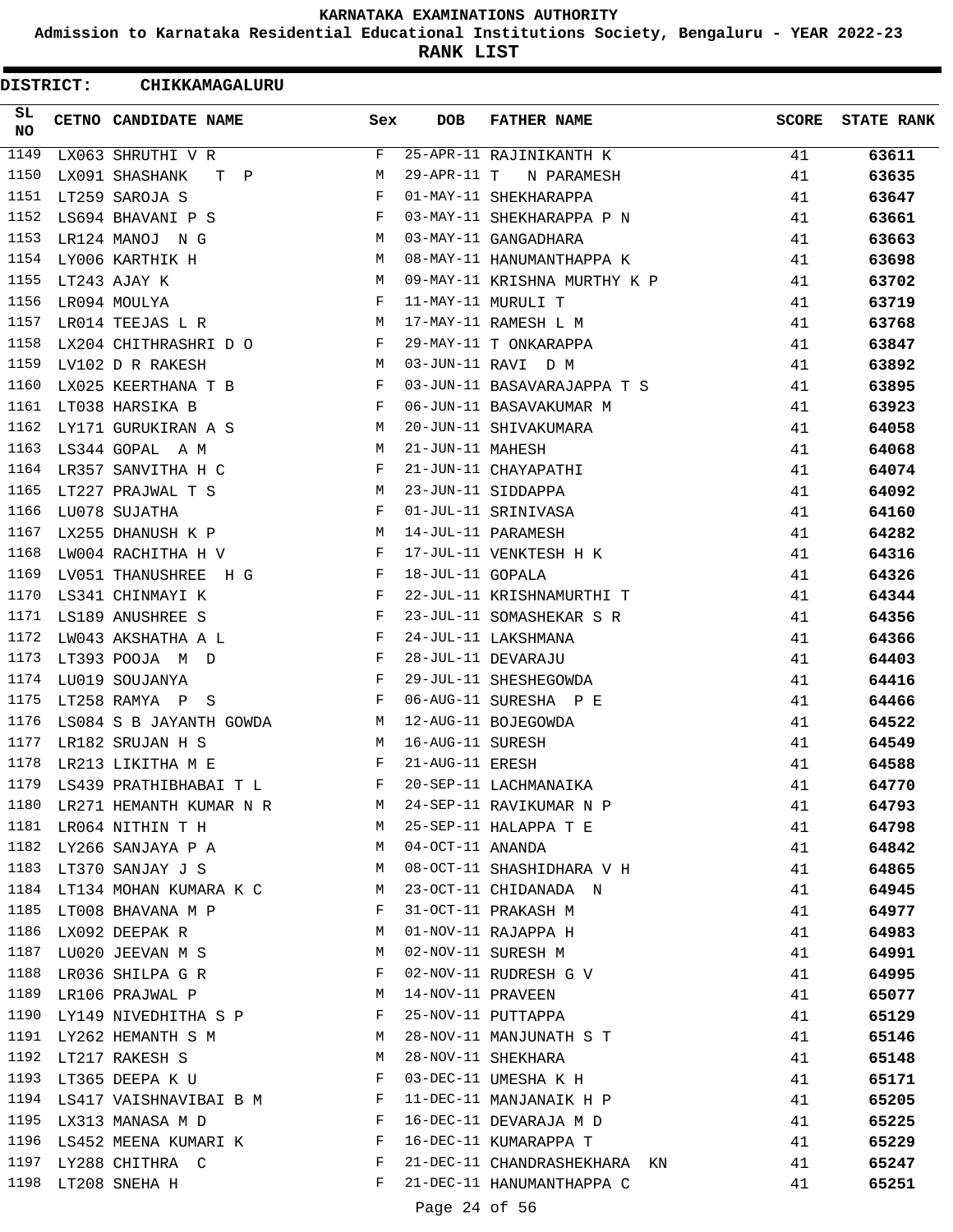**Admission to Karnataka Residential Educational Institutions Society, Bengaluru - YEAR 2022-23**

**RANK LIST**

| DISTRICT:        |             | <b>CHIKKAMAGALURU</b>                                                        |              |                   |                                 |              |                   |
|------------------|-------------|------------------------------------------------------------------------------|--------------|-------------------|---------------------------------|--------------|-------------------|
| SL.<br><b>NO</b> |             | <b>CETNO CANDIDATE NAME</b>                                                  | Sex          | <b>DOB</b>        | <b>FATHER NAME</b>              | <b>SCORE</b> | <b>STATE RANK</b> |
| 1199             |             | LR234 PRASHANTH C R                                                          | М            | 22-DEC-11 RAMESH  |                                 | 41           | 65254             |
| 1200             |             | LS047 ROHAN H C H C                                                          | M            |                   | 01-JAN-12 CHANDRA BOVI BHOVI    | 41           | 65298             |
| 1201             |             | LW110 HOOVESHA D K                                                           | M            |                   | 07-FEB-12 KRISHNAMURTHY         | 41           | 65346             |
| 1202             |             | LY325 ANKITA G T                                                             | $\mathbf{F}$ |                   | 29-FEB-12 TIMMAPPA              | 41           | 65358             |
| 1203             |             | LW098 SINCHANA                                                               | F            |                   | 17-OCT-10 RAJI M V              | 40           | 65861             |
| 1204             |             | LV125 K R ASHWIN                                                             | М            |                   | 05-DEC-10 RAMESH K C            | 40           | 66061             |
| 1205             |             | LX077 MANURAJ S N                                                            | M            |                   | 25-DEC-10 NARAYANASWAMY S M     | 40           | 66150             |
| 1206             |             | LY357 BRUNDA G                                                               | F            | 29-DEC-10 GIRISHA |                                 | 40           | 66167             |
| 1207             |             | LX102 VIKAS T P                                                              | М            |                   | 16-JAN-11 PRASHANTH S           | 40           | 66310             |
| 1208             |             | LR367 SHRAVAN S J                                                            | M            |                   | 03-FEB-11 JAYANNA S P           | 40           | 66420             |
| 1209             |             | LS008 CHETHAN H M                                                            | M            |                   | 09-FEB-11 MALLIKARJUN H S       | 40           | 66441             |
| 1210             |             | LT291 KUSUMANJALI K R<br>$\mathbf{F}$ and $\mathbf{F}$ and $\mathbf{F}$      |              |                   | 15-FEB-11 RAJANIKANTH M S       | 40           | 66477             |
| 1211             | LR115 PAVAN |                                                                              | M            | 20-FEB-11 SHIVU   |                                 | 40           | 66505             |
| 1212             |             | LX284 SNEHA A R                                                              | F            | 21-FEB-11 RENUKA  |                                 | 40           | 66509             |
| 1213             |             | LY233 PRAVEENA S K                                                           | M            | 22-FEB-11 KUMAR S |                                 | 40           | 66515             |
| 1214             |             | LS200 BHARATH K P                                                            | M            |                   | 28-FEB-11 PRABHAKARA            | 40           | 66552             |
| 1215             |             | LT216 HARSHA M N                                                             | M            |                   | 16-MAR-11 NANJUDAPPA M C        | 40           | 66668             |
| 1216             |             | LY252 SUSHMA H M                                                             | F            |                   | 19-MAR-11 MANJAPPA              | 40           | 66694             |
| 1217             |             | $\mathbf{F}$ and $\mathbf{F}$ are the set of $\mathbf{F}$<br>LS554 ARPITHA M |              |                   | 23-MAR-11 MARULAPPA             | 40           | 66723             |
| 1218             |             | LS061 BHOOMIKA K S F                                                         |              |                   | 28-MAR-11 SHASHIKUMAR K C       | 40           | 66751             |
| 1219             |             | LR010 K M MANYA SHREE                                                        | F            |                   | 29-MAR-11 MANJEGOWDA            | 40           | 66758             |
| 1220             |             | LT417 CHINMAYI B S                                                           | F            |                   | 05-APR-11 SATHISHA              | 40           | 66834             |
| 1221             |             | LX086 MANOJ M NAYAKA                                                         | M            |                   | 14-APR-11 MANJANAIK B           | 40           | 66918             |
| 1222             |             | LY326 ROHITH T C                                                             | M            |                   | 18-APR-11 CHANDRASHEKARAPPA T S | 40           | 66945             |
| 1223             |             | LS044 BINDU SHREE H R                                                        | F            |                   | 24-APR-11 RAVI H N              | 40           | 66986             |
| 1224             |             | LS055 MARULASIDDAPPA B S                                                     | M            |                   | 24-APR-11 SURESH B M            | 40           | 66990             |
| 1225             |             | LY114 DHANUSH C M                                                            | M            |                   | 29-APR-11 MALLESHAPPA C H       | 40           | 67023             |
| 1226             |             | LY343 DEEPIKA                                                                | $\mathbf{F}$ |                   | 01-MAY-11 NIMBYANAIK            | 40           | 67039             |
| 1227             |             | LT402 CHAITHRA R                                                             | F            |                   | 02-MAY-11 RAMESH NAIK           | 40           | 67050             |
| 1228             |             | LR090 DEEKSHITH M L                                                          | M            |                   | 09-MAY-11 LOKESH M E            | 40           | 67104             |
| 1229             |             | LS409 HARSHITHA KR                                                           | F            |                   | 09-MAY-11 RAMESH KR             | 40           | 67106             |
| 1230             |             | LY082 MEGHANA ML                                                             | F            |                   | 11-MAY-11 LAKKAPPA              | 40           | 67130             |
|                  |             | 1231 LR264 PREETHAM M S                                                      | М            |                   | 12-MAY-11 SOMASHEKHAR M E       | 40           | 67140             |
| 1232             |             | LR422 GEETHA K G                                                             | F            | 24-MAY-11 GANESHA |                                 | 40           | 67225             |
| 1233             |             | LY332 CHETHAN V NAIK                                                         | M            |                   | 29-MAY-11 VITTALNAIK C          | 40           | 67259             |
| 1234             |             | LS369 LEKHANA B K                                                            | F            |                   | 30-MAY-11 KRISHNAMURTHY B N     | 40           | 67266             |
| 1235             |             | LX326 KUMARI R                                                               | F            |                   | 03-JUN-11 RAJA S A              | 40           | 67316             |
| 1236             |             | LS257 MALATHESHA G                                                           | M            |                   | 04-JUN-11 GUDADAIAH             | 40           | 67324             |
| 1237             |             | LW003 MURULIDHAR D                                                           | M            | 08-JUN-11 DAKAPPA |                                 | 40           | 67372             |
| 1238             |             | LT185 SHRUTHI C R                                                            | F            |                   | 19-JUN-11 RAJU C P              | 40           | 67483             |
|                  |             | 1239 LY090 SANJAY J M                                                        | М            |                   | 20-JUN-11 MANJAPPA J M          | 40           | 67497             |
| 1240             |             | LS495 DEEKSHA S V                                                            | F            |                   | 23-JUN-11 VIRUPAKSHA C S        | 40           | 67521             |
| 1241             |             | LX266 HEMANTHA V S                                                           | M            |                   | 03-JUL-11 SATHISHA R            | 40           | 67627             |
| 1242             |             | LV074 ASHIKA H B                                                             | F            | 05-JUL-11 BASAPPA |                                 | 40           | 67643             |
| 1243             |             | LX124 POORVEEKA U M                                                          | F            |                   | 07-JUL-11 MAHANTHESH G          | 40           | 67669             |
| 1244             |             | LS049 TARUN<br>P R                                                           | M            |                   | 10-JUL-11 RANGAPPA P            | 40           | 67704             |
| 1245             |             | LX068 SINCHANA T M                                                           | F            |                   | 19-JUL-11 MANJUNATH             | 40           | 67772             |
| 1246             |             | LR059 LEKHANA H M                                                            | F            |                   | 24-JUL-11 MANJUNATHA H S        | 40           | 67818             |
| 1247             |             | LW049 HRUTHVIK V                                                             | М            |                   | 30-JUL-11 G VIJENDRA            | 40           | 67870             |
| 1248             |             | LY331 GOUTHAM A                                                              | М            |                   | 13-AUG-11 ANANTHA P             | 40           | 67956             |
|                  |             |                                                                              |              | Page 25 of 56     |                                 |              |                   |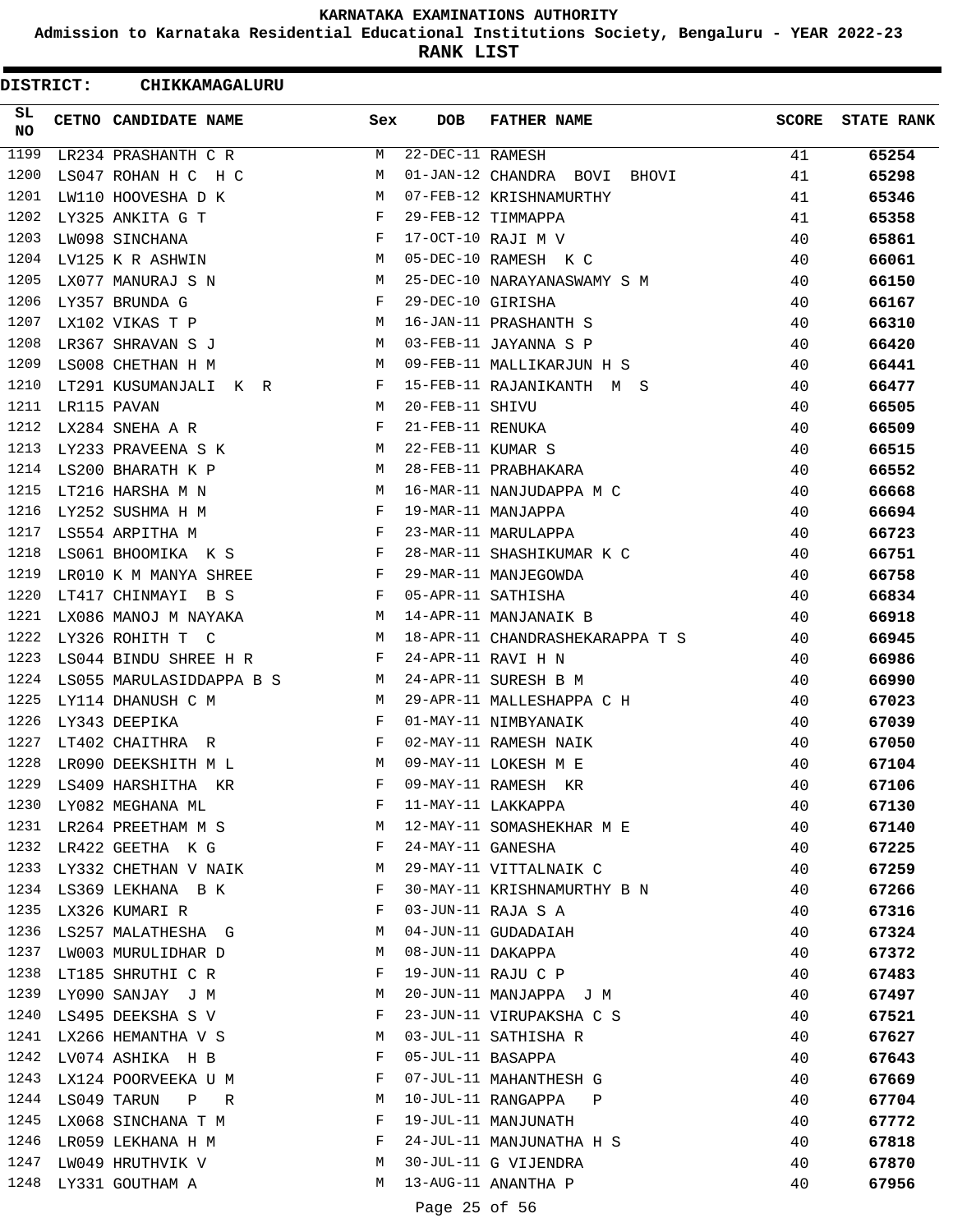**Admission to Karnataka Residential Educational Institutions Society, Bengaluru - YEAR 2022-23**

**RANK LIST**

| DISTRICT: | CHIKKAMAGALURU            |              |                   |                            |              |                   |
|-----------|---------------------------|--------------|-------------------|----------------------------|--------------|-------------------|
| SL<br>NO. | CETNO CANDIDATE NAME      | Sex          | <b>DOB</b>        | <b>FATHER NAME</b>         | <b>SCORE</b> | <b>STATE RANK</b> |
| 1249      | LT314 DEVIKA K            | F            |                   | 17-AUG-11 KARIYAPPA        | 40           | 67988             |
| 1250      | LS332 ANJU L R            | М            |                   | 19-AUG-11 RAMESHA H        | 40           | 67996             |
| 1251      | LV118 PRAJNA H K          | F            |                   | 30-AUG-11 KRISHNA H S      | 40           | 68089             |
| 1252      | LY295 NAGARAJA B E        | M            |                   | 02-SEP-11 ESHWARAIHA B S   | 40           | 68108             |
| 1253      | LT296 LEELAVATHI B H      | F            |                   | 16-SEP-11 HARISH B S       | 40           | 68205             |
| 1254      | LV150 SRISAN S M          | M            |                   | 19-SEP-11 MAHESH S K       | 40           | 68232             |
| 1255      | LU110 DIGANTH P           | M            |                   | 26-SEP-11 PRAVEENA M       | 40           | 68283             |
| 1256      | LT215 DHANYASHREE H L     | F            | 06-OCT-11 LOHITH  |                            | 40           | 68354             |
| 1257      | LS190 GOUTHAM M           | M            |                   | 07-OCT-11 MANJUNATHA M     | 40           | 68367             |
| 1258      | LY026 MANYA B V           | F            |                   | 23-OCT-11 VIJAYKUMAR B G   | 40           | 68467             |
| 1259      | LR072 CHARAN              | M            |                   | 04-NOV-11 PARAMESH         | 40           | 68540             |
| 1260      | LY258 SURAKSHA K C        | F            | 05-NOV-11 CHANDRU |                            | 40           | 68548             |
| 1261      | LT306 DEEKSHITHA Y J      | F            |                   | 07-NOV-11 JAGADESH Y M     | 40           | 68554             |
| 1262      | LR195 MOHANKUMAR<br>NN    | M            |                   | 20-NOV-11 NAGARAJU<br>NS   | 40           | 68624             |
| 1263      | LY174 SPOORTHI S          | F            |                   | 08-DEC-11 SRINIVASA G      | 40           | 68727             |
| 1264      | LY231 NIKHITHA B S        | F            |                   | 23-DEC-11 SHIVARAJ B K     | 40           | 68795             |
| 1265      | LS214 MANJULA P L         | F            | 26-DEC-11 LOKESH  |                            | 40           | 68811             |
| 1266      | LS180 SUJAN G REDDY       | M            |                   | 29-DEC-11 GIRISH HN        | 40           | 68826             |
| 1267      | LR119 VIJETHKUMAR M P     | M            |                   | 30-DEC-11 PRAVEENKUMAR M K | 40           | 68830             |
| 1268      | LS236 LEKHANA S           | F            |                   | 31-DEC-11 SHIVABHOVI       | 40           | 68833             |
| 1269      | LT267 KRUTHIKA C J        | F            |                   | 01-JAN-12 JAGADEESHA C L   | 40           | 68846             |
| 1270      | LR326 ANUSHA P            | $\mathbf{F}$ |                   | 04-JAN-12 PUTTASWAMY       | 40           | 68854             |
| 1271      | LS014 CHAITHANYA K P      | F            |                   | 26-FEB-12 PRAKASH K T      | 40           | 68913             |
| 1272      | LT419 SHWETHA L P         | F            |                   | 24-DEC-12 PUTTAPPA         | 40           | 68951             |
| 1273      | LV060 AJAY R              | М            | 29-MAY-09 RAGHU   |                            | 39           | 68970             |
| 1274      | LT137 SANGEETHA A J       | F            |                   | 17-MAY-10 JAYANNA R        | 39           | 69114             |
| 1275      | LT183 HEMALATHA N V       | F            |                   | 31-OCT-10 VISHWANATHA N T  | 39           | 69475             |
| 1276      | LS019 LIKHITH C           | M            |                   | 20-NOV-10 CHANDRASHEKHAR   | 39           | 69562             |
| 1277      | LX002 RANJITH R           | М            | 21-NOV-10 RAJU    |                            | 39           | 69570             |
| 1278      | LS181 MADHU M             | M            |                   | 26-DEC-10 MAHALINGAPPA M   | 39           | 69704             |
| 1279      | LT027 SIRI H B            | F            |                   | 05-JAN-11 BEEREESH         | 39           | 69831             |
| 1280      | LS649 MURALI D            | М            |                   | 21-JAN-11 DEVARAJU A H     | 39           | 69925             |
| 1281      | LY151 TEJAS K G           | M            |                   | 27-JAN-11 GIRISH K S       | 39           | 69954             |
|           | 1282 LV012 NIRANJAN A S   | M            |                   | 28-JAN-11 SOMASHEKAR A T   | 39           | 69961             |
|           | 1283 LT364 KAVYASHREE B R | F            |                   | 13-FEB-11 RAJAPPA B H      | 39           | 70056             |
| 1284      | LS567 KISHORE H R         | M            |                   | 14-FEB-11 RAGHU H C        | 39           | 70065             |
| 1285      | LV065 PRAJWAL S           | M            |                   | 21-FEB-11 SUDHAKARA        | 39           | 70102             |
|           | 1286 LR348 VIDYASHRI P    | F            |                   | 12-MAR-11 POORNESH         | 39           | 70216             |
|           | 1287 LS650 HARSHA S       | М            |                   | 15-MAR-11 SREENIVASA H C   | 39           | 70233             |
| 1288      | LS056 MITHUN K P          | M            |                   | 18-MAR-11 PRAKASH K A      | 39           | 70264             |
|           | 1289 LS145 PUNITHA        | M            |                   | 20-MAR-11 MOHAN KUMAR      | 39           | 70277             |
|           | 1290 LS533 SHREYAS A J    | M            |                   | 30-MAR-11 JAYANNA A R      | 39           | 70350             |
| 1291      | LT162 DEEPASHREE R H      | F            |                   | 02-APR-11 HALAPPA K        | 39           | 70375             |
| 1292      | LY224 AMULYA H            | F            |                   | 06-APR-11 HALAPPA R        | 39           | 70392             |
| 1293      | LS445 H N VAISHNAVI       | F            |                   | 12-APR-11 NANJUNDAPPA      | 39           | 70439             |
|           | 1294 LY221 RAGHAVA M H    | М            |                   | 15-APR-11 HARISHA M T      | 39           | 70469             |
|           | 1295 LR152 SANDHYA G B    | F            |                   | 28-APR-11 BHARATH KUMAR    | 39           | 70566             |
|           | 1296 LS395 KANCHANA DO    | F            |                   | 07-MAY-11 OMKARMURTHY B    | 39           | 70637             |
|           | 1297 LS594 MANDARA        | F            |                   | 12-MAY-11 DHANAPALANAIK    | 39           | 70676             |
| 1298      | LS174 MOKSITH B T         | M            |                   | 12-MAY-11 THRIMURTHI B S   | 39           | 70677             |
|           |                           |              | Page 26 of 56     |                            |              |                   |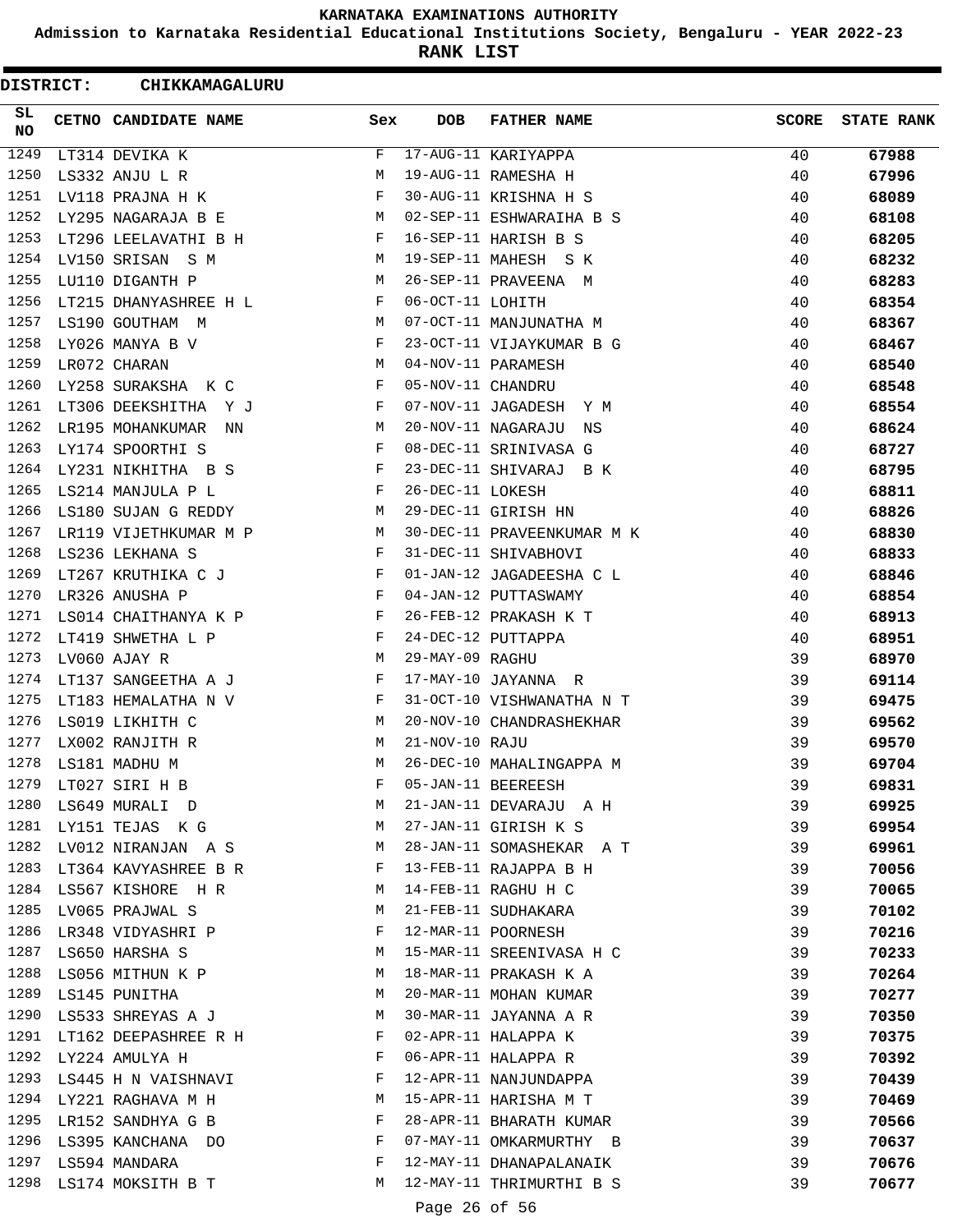**Admission to Karnataka Residential Educational Institutions Society, Bengaluru - YEAR 2022-23**

**RANK LIST**

| <b>DISTRICT:</b> |            | <b>CHIKKAMAGALURU</b>                                             |              |                   |                                                              |              |                   |
|------------------|------------|-------------------------------------------------------------------|--------------|-------------------|--------------------------------------------------------------|--------------|-------------------|
| SL.<br><b>NO</b> |            | <b>CETNO CANDIDATE NAME</b>                                       | Sex          | <b>DOB</b>        | <b>FATHER NAME</b>                                           | <b>SCORE</b> | <b>STATE RANK</b> |
| 1299             |            | LS393 NIKHITHA G R                                                | F            | 17-MAY-11 RAMESHA |                                                              | 39           | 70710             |
| 1300             |            | LT347 PRIYA M P                                                   | F            |                   | 21-MAY-11 PARAMESHAPPA                                       | 39           | 70749             |
| 1301             |            | LS377 MADAN G M                                                   | M            |                   | 07-JUN-11 MANJAPPA G S                                       | 39           | 70933             |
| 1302             |            | LU013 NISHITHA M                                                  | $\mathbf{F}$ |                   | 07-JUN-11 MANJUNATHA                                         | 39           | 70937             |
| 1303             |            | LY059 SHANMUKHA K S                                               | M            |                   | 11-JUN-11 SIDDARAMESHA D                                     | 39           | 70982             |
| 1304             |            | LR185 AKSHATHA D                                                  | F            |                   | 16-JUN-11 DEVARAJA K S                                       | 39           | 71027             |
| 1305             | LS183 DEVI |                                                                   | F            |                   | 25-JUN-11 VISHVANATHA                                        | 39           | 71126             |
| 1306             |            | LT226 NUTHANA TS                                                  | F            |                   | 13-JUL-11 SWAMYNAIK                                          | 39           | 71309             |
| 1307             |            | LY245 DARSHAN L R                                                 | M            |                   | 21-JUL-11 RAVISHANKAR                                        | 39           | 71364             |
| 1308             |            | LS175 AMRUTHA K S                                                 | F            |                   | 25-JUL-11 SRINIVAS K H                                       | 39           | 71393             |
| 1309             |            | LX246 PRAKRUTHI S R                                               | F            |                   | 03-AUG-11 RAVI S T                                           | 39           | 71466             |
| 1310             |            | $\mathbf{F}$ and $\mathbf{F}$ and $\mathbf{F}$<br>LR390 BINDU G R |              |                   | 11-AUG-11 RAMESH P                                           | 39           | 71514             |
|                  |            | 1311 LW029 G S SHIVASHANKAR M                                     |              |                   | 13-AUG-11 S J GAGNGADHAR                                     | 39           | 71535             |
| 1312             |            | LR229 CHANDANA                                                    | F            |                   | 19-AUG-11 PRAKASHA                                           | 39           | 71575             |
| 1313             |            | LX060 HARSHITHA Y S                                               | F            |                   | 26-AUG-11 SHIVANNA NAIK                                      | 39           | 71623             |
| 1314             |            | LR230 HIMA S S                                                    | F            |                   | 27-AUG-11 SURESHA S P                                        | 39           | 71630             |
| 1315             |            | LX382 PAVANA B P                                                  | M            |                   | 01-SEP-11 PRABHUDEV B C                                      | 39           | 71667             |
| 1316             |            | LR040 THANVIKA L                                                  | F            | 02-SEP-11 LOHITH  |                                                              | 39           | 71680             |
| 1317             |            | LS493 BRUNDA J S                                                  | F            |                   | 07-SEP-11 SURESHA J E                                        | 39           | 71709             |
| 1318             |            | LV053 SRUJANA                                                     | M            |                   | 14-SEP-11 MANJUNATHA AM                                      | 39           | 71756             |
| 1319             |            | LW056 H S ANANNYA                                                 | F            |                   | 20-SEP-11 SANDESH H S                                        | 39           | 71790             |
| 1320             |            | LS336 MOHAN B R                                                   | M            |                   | 26-SEP-11 RANGANATH B N                                      | 39           | 71836             |
| 1321             |            | LS499 PRAJWAL N L                                                 | M            |                   | 28-SEP-11 LAKSHMANNACHAR N M                                 | 39           | 71850             |
| 1322             |            | LY328 VATHSALYA K V                                               | F            |                   | 28-SEP-11 VASANTHAKUMAR                                      | 39           | 71854             |
| 1323             |            | LW112 BHUMIKA K V                                                 | F            |                   | 11-OCT-11 VENKATESH K T                                      | 39           | 71925             |
| 1324             |            | LW061 ABITHA T                                                    | F            |                   | 17-OCT-11 THENNARASAN                                        | 39           | 71963             |
| 1325             |            | LS261 SINCHANA R N                                                | F            |                   | 04-NOV-11 NAGARAJAPPA R S                                    | 39           | 72051             |
| 1326             |            | LX309 LAVANYA B                                                   | F            |                   | 09-NOV-11 BASAVARAJU                                         | 39           | 72077             |
| 1327             |            | LS135 K P ULLAS                                                   | M            |                   | 13-NOV-11 PRABHAKARA                                         | 39           | 72092             |
| 1328             |            | LS074 B D DHANUSH                                                 | M            |                   | 27-NOV-11 DEVARAJAPPA                                        | 39           | 72158             |
|                  |            | 1329 LY130 JAGANNATHA L M M                                       |              | 28-NOV-11 MUTTU   |                                                              | 39           | 72162             |
|                  |            |                                                                   |              |                   |                                                              | 39           | 72242             |
|                  |            |                                                                   |              |                   |                                                              | 39           | 72260             |
|                  |            |                                                                   |              |                   |                                                              | 39           | 72347             |
|                  |            | 1333 LX348 BHAGYALAKSHMI BAI H S F                                |              |                   | 22-JAN-12 SURESHNAIK                                         | 39           | 72376             |
|                  |            | $\mathbf{F}$ and $\mathbf{F}$<br>1334 LY044 MONIKA L L            |              |                   | 08-MAR-12 LOHITH KUMAR L B                                   | 39           | 72417             |
|                  |            | 1335 LV059 LASYA M M                                              | F            |                   | 25-MAR-12 MAHESH M R                                         | 39           | 72422             |
|                  |            | 1336 LY128 VARSHITHA F                                            |              |                   | 27-MAR-12 GIRISH NAIK S                                      | 39           | 72424             |
|                  |            | 1337 LS283 HARIPRIYA B C F                                        |              |                   | 26-MAY-12 CHANDRASHEKHAR N 39                                |              | 72443             |
|                  |            | M<br>1338 LX175 HARSHA R                                          |              |                   | 29-JAN-10 RAMACHANDRAPPA                                     | 38           | 72556             |
|                  |            | 1339 LS286 MANOJ N K M 29-MAR-10 KUMARA N R                       |              |                   |                                                              | 38           | 72599             |
|                  |            |                                                                   |              |                   |                                                              |              | 72629             |
|                  |            |                                                                   |              |                   | 1340 LS130 LIKHITH K M M 12-MAY-10 MALLIKARJUNA SWAMI K G 38 |              |                   |
|                  |            | 1341 LS146 DIGANTH NAIKA K R M<br>1342 LT426 VARUN Y R M          |              |                   | 25-JUL-10 RAVI NAIKA S                                       | 38           | 72697             |
|                  |            |                                                                   |              |                   | 05-AUG-10 RANGASWAMY Y R                                     | 38           | 72730             |
|                  |            | 1343 LY091 KEERTHANA V K F                                        |              |                   | 06-AUG-10 KUMAR V M                                          | 38           | 72732             |
|                  |            | 1344 LT047 ROHITH I S                                             |              |                   | M 16-SEP-10 SIDDAPPA                                         | 38           | 72857             |
|                  |            | 1345 LV128 GANDHARVA KM                                           |              |                   | 20-SEP-10 MOHAN BS                                           | 38           | 72864             |
|                  |            | 1346 LS348 SHILPASHRI F                                           |              |                   | 13-NOV-10 NIRANJAN MURTHY                                    | 38           | 73065             |
|                  |            | 1347 LV035 KISHOR AR M                                            |              |                   | 24-NOV-10 REVANNA H                                          | 38           | 73112             |
|                  |            | 1348 LX107 SHNEHA P                                               | F            |                   | 03-JAN-11 PRADEEP T G                                        | 38           | 73354             |
|                  |            |                                                                   |              | Page 27 of 56     |                                                              |              |                   |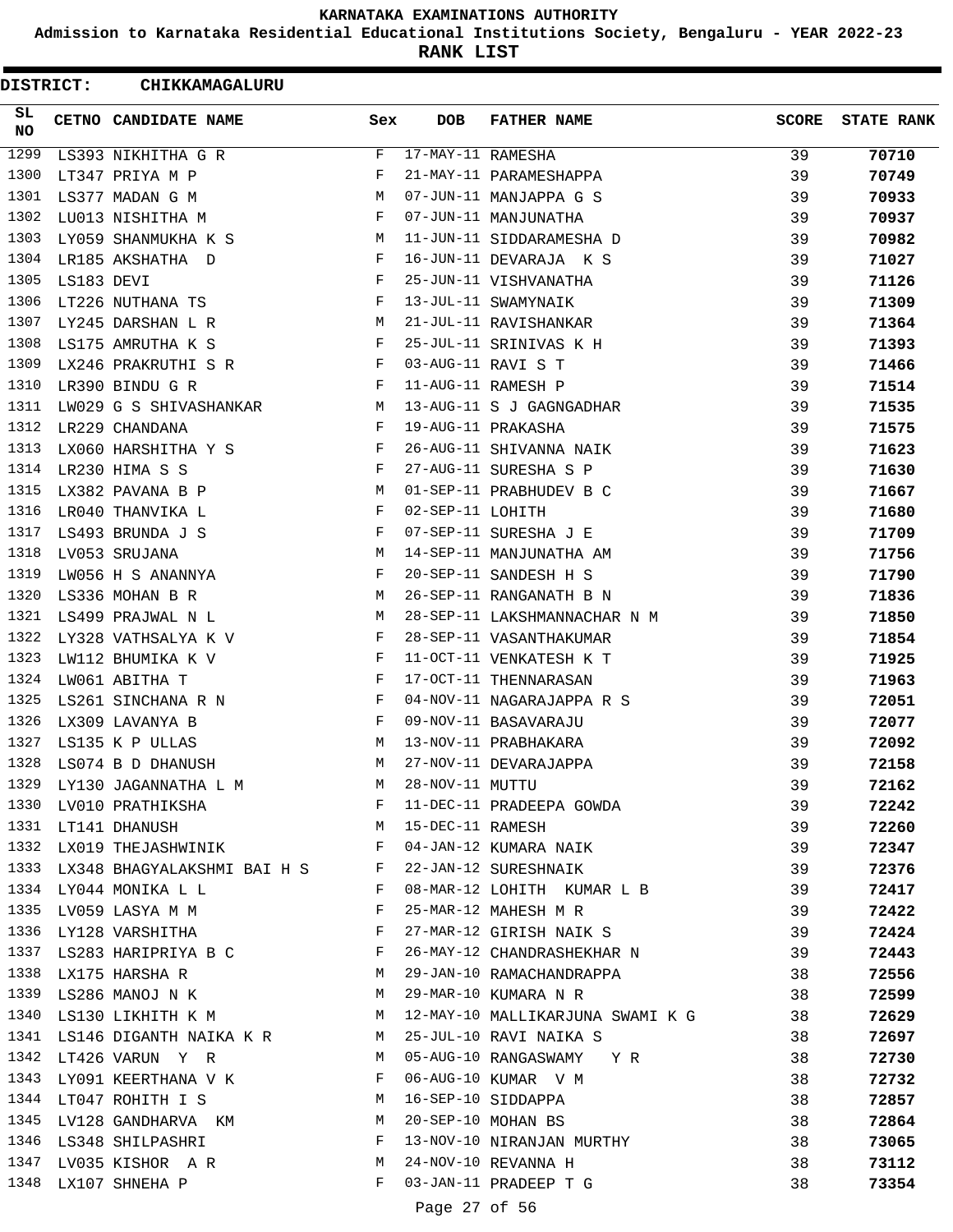**Admission to Karnataka Residential Educational Institutions Society, Bengaluru - YEAR 2022-23**

**RANK LIST**

 $\blacksquare$ 

| <b>DISTRICT:</b> |  | <b>CHIKKAMAGALURU</b>                                                                                                                                                                                                                                  |              |                   |                                          |              |                   |
|------------------|--|--------------------------------------------------------------------------------------------------------------------------------------------------------------------------------------------------------------------------------------------------------|--------------|-------------------|------------------------------------------|--------------|-------------------|
| SL<br>NO         |  | CETNO CANDIDATE NAME                                                                                                                                                                                                                                   | Sex          | <b>DOB</b>        | <b>FATHER NAME</b>                       | <b>SCORE</b> | <b>STATE RANK</b> |
| 1349             |  | LX340 PARIKSHITH ABHIMANYU PS M                                                                                                                                                                                                                        |              |                   | 25-JAN-11 PARAMESHWARAPPA C              | 38           | 73469             |
| 1350             |  | LS679 THEJASWINI D                                                                                                                                                                                                                                     | F            |                   | 28-JAN-11 DEVIKARIYAPPA                  | 38           | 73490             |
| 1351             |  | LT075 SHASHANK A M                                                                                                                                                                                                                                     | M            |                   | 02-FEB-11 MANJUNATHA                     | 38           | 73521             |
| 1352             |  | LS248 P L AKASH                                                                                                                                                                                                                                        | M            |                   | 23-FEB-11 LOKESH P R                     | 38           | 73641             |
| 1353             |  | LS137 NAYANA H V                                                                                                                                                                                                                                       | F            |                   | 25-FEB-11 VASANT NAYAK                   | 38           | 73656             |
| 1354             |  | LS440 RAHUL R                                                                                                                                                                                                                                          | $M_{\odot}$  | 28-FEB-11 RAMESH  |                                          | 38           | 73679             |
| 1355             |  | LY193 BOOMIKA K O                                                                                                                                                                                                                                      | F            |                   | 01-MAR-11 ONKARMURTY K T                 | 38           | 73684             |
| 1356             |  | LY349 SHIVAPRASHADA C M                                                                                                                                                                                                                                |              |                   | 02-MAR-11 CHANDRASHEKARA                 | 38           | 73690             |
| 1357             |  | LX178 G H CHANDANA                                                                                                                                                                                                                                     | $\mathbf{F}$ |                   | 07-MAR-11 HALAPPA G O                    | 38           | 73729             |
| 1358             |  | $\mathbf{F}$ and the set of the set of $\mathbf{F}$ .<br>LS642 CHAITRASHREE D                                                                                                                                                                          |              |                   | 08-MAR-11 DEVARAJ P                      | 38           | 73734             |
| 1359             |  | LS287 LAVANYA M N<br>$\mathbf{F}$ and the set of the set of the set of the set of the set of the set of the set of the set of the set of the set of the set of the set of the set of the set of the set of the set of the set of the set of the set of |              |                   | 09-MAR-11 NAGARAJ M B                    | 38           | 73745             |
| 1360             |  | $\mathbf{F}$ and $\mathbf{F}$<br>LT278 USHA P                                                                                                                                                                                                          |              |                   | 11-MAR-11 PRAKASH H                      | 38           | 73766             |
| 1361             |  | LS256 KAVYA M                                                                                                                                                                                                                                          | $\mathbf{F}$ |                   | 13-MAR-11 MALLESHAPPA                    | 38           | 73786             |
| 1362             |  | LT256 KRUTHIK B V M                                                                                                                                                                                                                                    |              |                   | 14-MAR-11 VENKATESH                      | 38           | 73795             |
| 1363             |  | LT359 SUMA G R<br>$\mathbf{F}$ . The contract of the contract of $\mathbf{F}$ .                                                                                                                                                                        |              | 14-MAR-11 RAMESHA |                                          | 38           | 73802             |
| 1364             |  | LS201 DEEKSHITHA M R F                                                                                                                                                                                                                                 |              | 15-MAR-11 REVANNA |                                          | 38           | 73803             |
| 1365             |  | LX198 SANJU NAIK GOUDRA M                                                                                                                                                                                                                              |              |                   | 26-MAR-11 PUTTA NAIK GOUDRA              | 38           | 73885             |
| 1366             |  | LR071 DIGANTH Y H<br>M <sub>1</sub>                                                                                                                                                                                                                    |              | 02-APR-11 HALAPPA |                                          | 38           | 73930             |
| 1367             |  | LV021 SANIKA H S<br>$\mathbf{F}$ . The contract of the contract of $\mathbf{F}$ , and $\mathbf{F}$                                                                                                                                                     |              |                   | 07-APR-11 SUDHAKARA                      | 38           | 73977             |
| 1368             |  | LR248 ANKITHA T R $F$                                                                                                                                                                                                                                  |              |                   | 11-APR-11 RAMESH T M                     | 38           | 74001             |
| 1369             |  |                                                                                                                                                                                                                                                        | M            |                   | 17-APR-11 JAGANNATH                      | 38           | 74064             |
| 1370             |  | LR412 AKSHARA D L                                                                                                                                                                                                                                      | F            |                   | 20-APR-11 LOKESH D C                     | 38           | 74086             |
| 1371             |  | LV120 JEEVAN K V                                                                                                                                                                                                                                       | M            |                   | 24-APR-11 VENKATESH                      | 38           | 74115             |
| 1372             |  | LV163 KRUTHIKA B L                                                                                                                                                                                                                                     | F            | 25-APR-11 LOKESHA |                                          | 38           | 74127             |
| 1373             |  | LT155 DIVAKARA C H                                                                                                                                                                                                                                     | M            |                   | 28-APR-11 HARISH NAIK                    | 38           | 74146             |
| 1374             |  | LT299 KARTHIK B Y                                                                                                                                                                                                                                      | M            | 06-MAY-11 YOGISH  |                                          | 38           | 74207             |
| 1375             |  | LS225 VARSHINI B V                                                                                                                                                                                                                                     | F            |                   | 06-MAY-11 VIJAYKUMAR                     | 38           | 74212             |
| 1376             |  | LV005 SRUSHTI MS                                                                                                                                                                                                                                       | $\mathbf{F}$ |                   | 13-MAY-11 SUNIL MB                       | 38           | 74270             |
| 1377             |  | LS394 SNEHA C M                                                                                                                                                                                                                                        | $\mathbf{F}$ |                   | 15-MAY-11 MANJUNATHA                     | 38           | 74283             |
| 1378             |  | LX335 PREKSHA P Y                                                                                                                                                                                                                                      | F            |                   | 17-MAY-11 YOGESH P S                     | 38           | 74301             |
|                  |  | 1379 LR263 NANDAKUMARA                                                                                                                                                                                                                                 | M            |                   | 18-MAY-11 NAGARAJU                       | 38           | 74309             |
| 1380             |  | LT320 RAJU K S M                                                                                                                                                                                                                                       |              |                   | 25-MAY-11 SRINIVASA K R                  | 38           | 74371             |
|                  |  | 1381 LY125 HEMANTH B                                                                                                                                                                                                                                   | M            |                   | 19-JUN-11 BETTASWAMY                     | 38           | 74646             |
| 1382             |  | LV108 POOJA M                                                                                                                                                                                                                                          | F            |                   | 24-JUN-11 MANJU HELAVARA                 | 38           | 74706             |
| 1383             |  | LR170 AJAY K H AJAY K H AJAY K H M                                                                                                                                                                                                                     |              |                   | 29-JUN-11 HARISH HARISH HARISH           | 38           | 74751             |
| 1384             |  | LT220 MUTTU B A                                                                                                                                                                                                                                        | M            |                   | 05-JUL-11 ARADYA B E                     | 38           | 74817             |
| 1385             |  | LT354 D S NITHYA                                                                                                                                                                                                                                       | F            | 13-JUL-11 SURESHA |                                          | 38           | 74890             |
| 1386             |  | LW045 SAVITHA M B                                                                                                                                                                                                                                      | F            | 14-JUL-11 BEERU   |                                          | 38           | 74905             |
|                  |  | 1387 LS438 KUSHAL A C<br><b>M</b>                                                                                                                                                                                                                      |              |                   | 28-JUL-11 CHANDRACHAR                    | 38           | 75039             |
| 1388             |  | LT187 PRUTHVIK KUMAR B K M                                                                                                                                                                                                                             |              |                   | 28-JUL-11 KUMAR NAIK B H                 | 38           | 75043             |
|                  |  | 1389 LS001 HARSHITHA H P                                                                                                                                                                                                                               | F            |                   | 01-AUG-11 PARAMESHVARAPPA                | 38           | 75080             |
| 1390             |  | LT099 NAYANA B G                                                                                                                                                                                                                                       | F            |                   | 09-AUG-11 GIRISHA                        | 38           | 75132             |
| 1391             |  | LU068 HITHA N                                                                                                                                                                                                                                          | F            |                   | 14-AUG-11 NAGARAJA                       | 38           | 75168             |
| 1392             |  | LX244 SONA S L                                                                                                                                                                                                                                         | F            |                   | 16-AUG-11 LOHITH S M<br>24-AUG-11 NACFSH | 38           | 75182             |
| 1393             |  | LU046 SAMPRITH K N                                                                                                                                                                                                                                     | M            | 24-AUG-11 NAGESH  |                                          | 38           | 75242             |
| 1394             |  | LS451 HRUTHIK C M                                                                                                                                                                                                                                      | M            |                   | 25-AUG-11 MALLESH NAIK                   | 38           | 75248             |
| 1395             |  | LX152 K R RAHUL                                                                                                                                                                                                                                        | M            |                   | 25-AUG-11 RAVISH K O                     | 38           | 75249             |
| 1396             |  | LX353 PREETHAM T V                                                                                                                                                                                                                                     | M            |                   | 25-AUG-11 T R VISHWANATH                 | 38           | 75252             |
| 1397             |  | LW028 HARSHA A                                                                                                                                                                                                                                         | M            |                   | 27-AUG-11 ANNAPPA S                      | 38           | 75265             |
| 1398             |  | LR394 MANASA                                                                                                                                                                                                                                           | F            | 04-SEP-11 SUNDARA |                                          | 38           | 75321             |
|                  |  |                                                                                                                                                                                                                                                        |              |                   |                                          |              |                   |

Page 28 of 56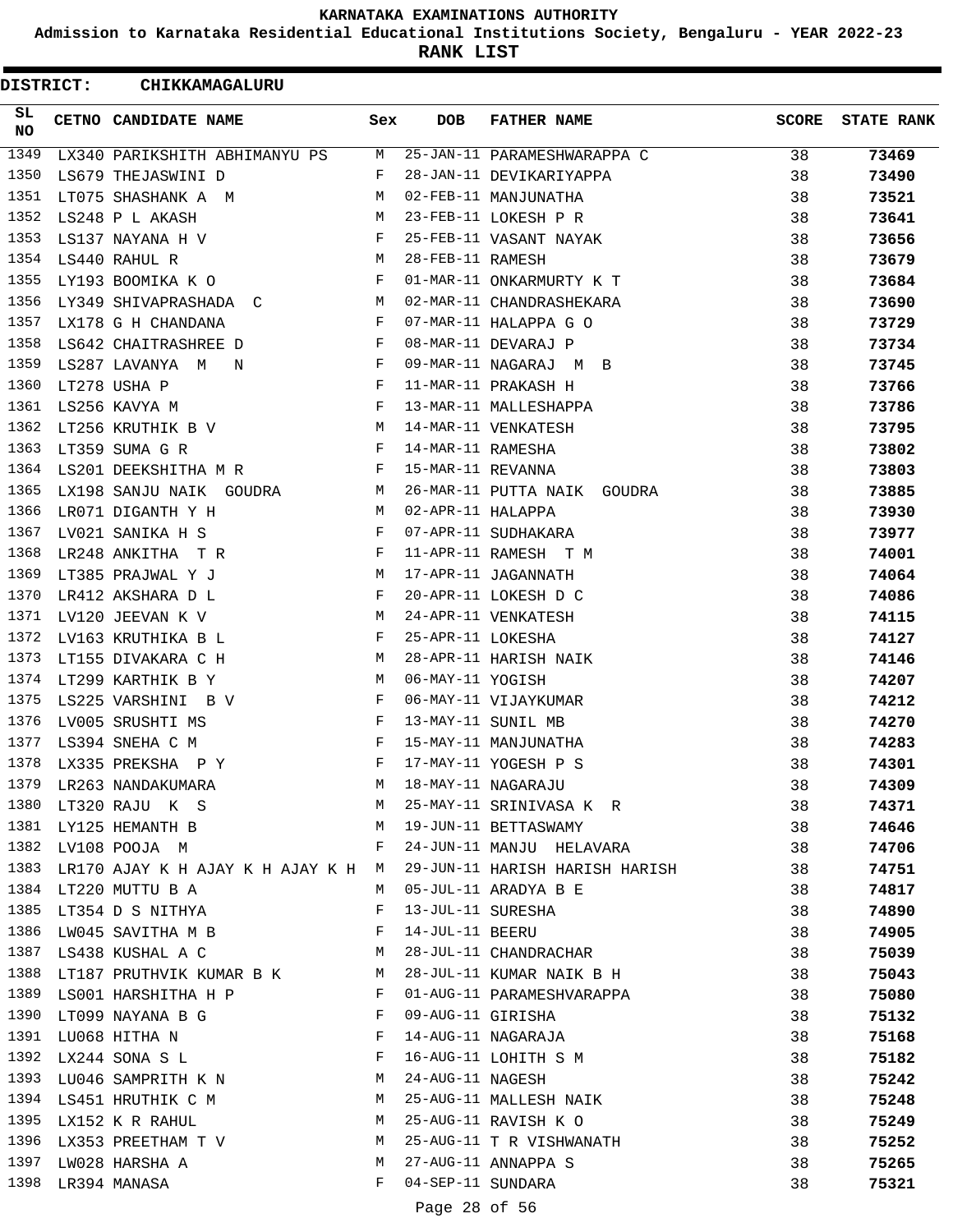**Admission to Karnataka Residential Educational Institutions Society, Bengaluru - YEAR 2022-23**

**RANK LIST**

ı

| <b>DISTRICT:</b> |             | CHIKKAMAGALURU                 |              |                   |                             |              |                   |
|------------------|-------------|--------------------------------|--------------|-------------------|-----------------------------|--------------|-------------------|
| SL.<br><b>NO</b> |             | CETNO CANDIDATE NAME           | Sex          | <b>DOB</b>        | <b>FATHER NAME</b>          | <b>SCORE</b> | <b>STATE RANK</b> |
| 1399             |             | LT196 SRUSHTI B N              | F            |                   | 11-SEP-11 NANJUNDAPPA B C   | 38           | 75369             |
| 1400             |             | LS099 KIRAN                    | М            |                   | 13-SEP-11 NAGARAJU          | 38           | 75381             |
| 1401             |             | LR203 CHANDANA S S             | F            |                   | 14-SEP-11 SHIVAKUMARA       | 38           | 75391             |
| 1402             |             | LY290 NANDAN T N               | M            |                   | 02-OCT-11 NAGESH T P        | 38           | 75503             |
| 1403             |             | LV043 JAYANTH                  | M            |                   | 05-OCT-11 PADMANABHA        | 38           | 75524             |
| 1404             |             | LS102 BASAVARAJU J H           | M            |                   | 18-OCT-11 HANUMANTHAPPA K   | 38           | 75612             |
| 1405             |             | LR187 H L SANIKA               | F            |                   | 01-NOV-11 LAKSHMANA         | 38           | 75699             |
| 1406             |             | LY037 CHANDANA M               | F            |                   | 08-NOV-11 MAHESHWARAPPA V M | 38           | 75745             |
| 1407             |             | LS488 LEKHANA B S              | F            |                   | 11-NOV-11 SURESH B M        | 38           | 75764             |
| 1408             | LU075 NEHA  |                                | F            | 13-NOV-11 PRAKASH |                             | 38           | 75776             |
| 1409             |             | LV007 HAMSIKA                  | F            |                   | 16-NOV-11 RAVIKUMAR         | 38           | 75795             |
| 1410             |             | LR302 SINCHANA H S             | F            |                   | 17-NOV-11 SHANKARA          | 38           | 75810             |
| 1411             |             | LU096 TEJU H R                 | F            |                   | 23-NOV-11 RANGAPPA H D      | 38           | 75844             |
| 1412             |             | LY027 SURYA M                  | М            | 30-NOV-11 MURUGA  |                             | 38           | 75883             |
| 1413             |             | LY110 INCHAR C M               | F            |                   | 09-DEC-11 MALLESH NAIK      | 38           | 75917             |
| 1414             |             | LS613 B K NAMITHA              | F            |                   | 14-DEC-11 KUMARSWAMY D S    | 38           | 75948             |
| 1415             |             | LW010 M HEMA                   | F            |                   | 14-DEC-11 MARIMUTHU         | 38           | 75951             |
| 1416             |             | LR120 VIKHYATHKUMAR M P M      |              |                   | 30-DEC-11 PRAVEENKUMAR M K  | 38           | 76023             |
| 1417             |             | LV047 KUSHI K G                | $\mathbf{F}$ |                   | 07-JAN-12 GIRISH K B        | 38           | 76058             |
| 1418             |             | LY137 ROHITH B                 | M            |                   | 17-JAN-12 BHOJARAJ          | 38           | 76071             |
| 1419             |             | LW087 SRUJAN A                 | M            |                   | 26-JAN-12 ARUN KUMAR NAIK T | 38           | 76081             |
| 1420             |             | LW033 DILEEP R                 | M            |                   | 24-FEB-12 RAJUNAIK          | 38           | 76106             |
| 1421             |             | LX132 THANUSHREE               | F            |                   | 05-MAY-12 MURTHY K P        | 38           | 76144             |
| 1422             |             | LV159 ARYAN M S                | М            |                   | 27-MAR-10 SHIVANNA          | 37           | 76314             |
| 1423             |             | LS360 TANUJA M H               | F            |                   | 19-JUL-10 HANUMANTHAPPA     | 37           | 76465             |
| 1424             |             | LS159 THARUN M                 | M            |                   | 05-NOV-10 MAHESHA H         | 37           | 76809             |
| 1425             |             | LX218 SHREYAS B K              | M            |                   | 13-NOV-10 KUMARAPPA B G     | 37           | 76843             |
| 1426             |             | LS151 JNANESH B S              | M            |                   | 24-NOV-10 SHRINIVAS         | 37           | 76878             |
| 1427             |             | LS532 KEERTHANA BAI            | F            |                   | 24-NOV-10 MANJA NAIKA       | 37           | 76879             |
| 1428             |             | LX168 PRAMODA L M              | M            |                   | 15-DEC-10 MANJUNATHA        | 37           | 76980             |
| 1429             |             | LS523 KALPANA L R              | F            |                   | 21-DEC-10 RANGASWAMY L S    | 37           | 77009             |
|                  |             | 1430 LY318 RITHVIK S R         | M            |                   | 29-DEC-10 RAJU S S          | 37           | 77056             |
|                  |             | 1431 LR070 SANJAY S C          | M            |                   | 08-JAN-11 CHANDRASHEKAR S R | 37           | 77163             |
|                  |             | 1432 LS500 INCHARA H K         | F            |                   | 15-JAN-11 KADREGOWDA        | 37           | 77199             |
| 1433             |             | LY272 SANDESH SV               | M            |                   | 18-JAN-11 VASANTHA R        | 37           | 77215             |
|                  |             | 1434 LT445 RAKSHA M            | F            |                   | 27-JAN-11 N H MALLESHAPPA   | 37           | 77268             |
| 1435             | LV033 SUJAY |                                | М            | 05-FEB-11 RAMESH  |                             | 37           | 77316             |
|                  |             | 1436 LT132 KAVYASHREE A        | F            |                   | 14-FEB-11 ASHOKA S          | 37           | 77359             |
|                  |             | 1437 LU025 ROHITH M            | M            |                   | 22-FEB-11 MANTHESH          | 37           | 77413             |
|                  |             | 1438 LY191 YASHAS T V          | M            |                   | 25-FEB-11 VISHWANATH S      | 37           | 77438             |
|                  |             | 1439 LR306 CHAYA AB            | $\mathbf{F}$ |                   | 05-MAR-11 BHUVANESHA AK     | 37           | 77498             |
|                  |             | 1440 LS478 ARCHANA K G         | F            |                   | 11-MAR-11 GIRISHA K M       | 37           | 77544             |
| 1441             |             | LS555 BHUMIKA G L              | F            |                   | 15-MAR-11 LOHITHESHA        | 37           | 77571             |
| 1442             |             | LS096 SHREYA Y                 | F            |                   | 29-MAR-11 YOGEESHA H G      | 37           | 77686             |
|                  |             | 1443 LS517 ANUSHA D            | F            |                   | 31-MAR-11 T DEVARAJA        | 37           | 77695             |
|                  |             | 1444 LU082 PRUTHWIK            | М            | 11-APR-11 ANNAPPA |                             | 37           | 77819             |
| 1445             |             | LS218 ISHWARYA M               | F            |                   | 13-APR-11 MALLESHAPPA       | 37           | 77827             |
|                  |             | 1446 LX166 BRUNDA N M          | F            |                   | 23-APR-11 MAHESHWARAPPA     | 37           | 77904             |
|                  |             | 1447 LX023 BABY S C            | $\mathbf{F}$ |                   | 24-APR-11 CHAYAKUMAR        | 37           | 77911             |
|                  |             | 1448 LS612 JAGADEESH V NAIKA M |              |                   | 25-APR-11 N VENKATESH NAIKA | 37           | 77924             |
|                  |             |                                |              | Page 29 of 56     |                             |              |                   |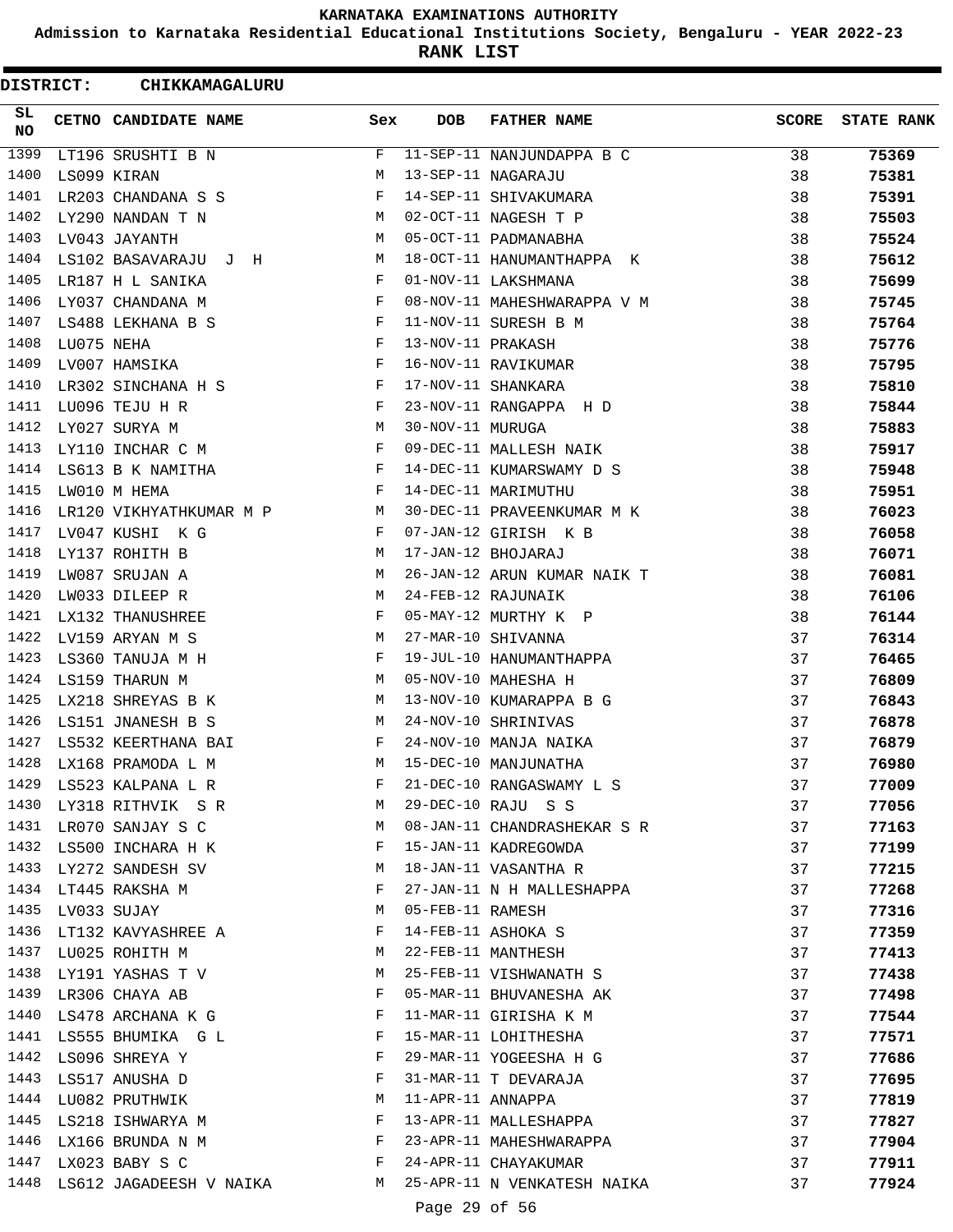**Admission to Karnataka Residential Educational Institutions Society, Bengaluru - YEAR 2022-23**

**RANK LIST**

| <b>DISTRICT:</b> |             | CHIKKAMAGALURU             |                           |                   |                             |              |                   |
|------------------|-------------|----------------------------|---------------------------|-------------------|-----------------------------|--------------|-------------------|
| SL<br>NO.        |             | CETNO CANDIDATE NAME       | Sex                       | <b>DOB</b>        | <b>FATHER NAME</b>          | <b>SCORE</b> | <b>STATE RANK</b> |
| 1449             |             | LS255 GURUPRASAD L C       | М                         |                   | 26-APR-11 CHANDRAPPA        | 37           | 77934             |
| 1450             |             | LS041 DIVYASHREE R M       | F                         |                   | 16-MAY-11 MARULAPPA R M     | 37           | 78102             |
| 1451             |             | LX022 SANJAY M             | М                         |                   | 25-MAY-11 MAHESH NAIK       | 37           | 78172             |
| 1452             |             | LV124 DIVYA<br>R           | F                         | 26-MAY-11 RAJU    |                             | 37           | 78179             |
| 1453             |             | LT264 SOWMYA BAI A S       | F                         |                   | 26-MAY-11 SWAMI NAIK S      | 37           | 78187             |
| 1454             |             | LY334 CHIRUTHAN D S        | M                         |                   | 29-MAY-11 SHEKHAR NAIK      | 37           | 78207             |
| 1455             |             | LY263 GIRIDHARA S P        | M                         |                   | 03-JUN-11 PANDU H K         | 37           | 78280             |
| 1456             |             | LY081 DHANUSH N            | М                         |                   | 23-JUN-11 NANJUNDAPPA K B   | 37           | 78465             |
| 1457             |             | LR314 CHINMAYI N G         | F                         | 24-JUN-11 GOPALA  |                             | 37           | 78474             |
| 1458             |             | LR175 DEEPTHI K M          | F                         |                   | 25-JUN-11 MAHESHA K B       | 37           | 78489             |
| 1459             |             | LS457 CHETHAN Y N          | M                         |                   | 08-JUL-11 NAGARAJAPPA       | 37           | 78609             |
| 1460             |             | LU131 TANMAY A R           | М                         |                   | 10-JUL-11 RAJASHEKARA       | 37           | 78643             |
| 1461             |             | LR114 KRUTHIKA K           | F                         | 18-JUL-11 KUMARA  |                             | 37           | 78716             |
| 1462             |             | LX101 DARSHINI M K         | F                         |                   | 21-JUL-11 KUMAR M D         | 37           | 78744             |
| 1463             |             | LU051 DHIKSHITH            | M                         | 02-AUG-11 RAMESHA |                             | 37           | 78866             |
| 1464             |             | LY020 PALLAVI K R          | F                         |                   | 05-AUG-11 RAVI M S          | 37           | 78894             |
| 1465             |             | LY087 BHUVANESWARI SR      | F                         |                   | 10-AUG-11 RAGHU S M         | 37           | 78931             |
| 1466             |             | LT358 MANDARA B M          | F                         |                   | 11-AUG-11 MADHUKUMAR B V    | 37           | 78940             |
| 1467             |             | LT172 SHARATH T            | М                         |                   | 11-AUG-11 THIMMAPPA T       | 37           | 78941             |
| 1468             |             | LX278 SANJANA N M          | F                         |                   | 12-AUG-11 MANJUNATH N M     | 37           | 78950             |
| 1469             |             | LS037 SHREYAS M B          | M                         |                   | 13-AUG-11 BASAVARAJA M      | 37           | 78958             |
| 1470             |             | LT064 GAGAN V              | М                         |                   | 14-AUG-11 VINAYAKA CC       | 37           | 78959             |
| 1471             | LX298 ULLAS | В                          | М                         |                   | 22-AUG-11 BHEEMARAJA        | 37           | 79045             |
| 1472             |             | LR238 KEERTHANA C D        | F                         | 24-AUG-11 PRADEEP |                             | 37           | 79059             |
| 1473             |             | LR018 MANYA                | F                         | 27-AUG-11 THOTESH |                             | 37           | 79076             |
| 1474             |             | LS221 YASHWANTH R          | M                         |                   | 28-AUG-11 RANGAPPA          | 37           | 79086             |
| 1475             |             | LS644 MAMATHA M            | F                         |                   | 30-AUG-11 MANJUNATHA        | 37           | 79097             |
| 1476             |             | LW007 ADISH K S            | M                         |                   | 10-SEP-11 SATHISH N R       | 37           | 79185             |
| 1477             |             | LX196 NADHITHA S A         | F                         |                   | 10-SEP-11 ANNAPPA S H       | 37           | 79189             |
| 1478             |             | LV123 PRAGATHI<br>B K      | F                         |                   | 14-SEP-11 KUMARA B R        | 37           | 79227             |
| 1479             |             | LY237 CHANDANA S S         | F                         |                   | 15-SEP-11 SIDRAMAPPA        | 37           | 79230             |
| 1480             |             | LR038 B R YASHASWINI       | F                         |                   | 03-OCT-11 RAVI B R          | 37           | 79361             |
|                  |             | 1481 LS456 AMULYA D G      | and the state of the Fig. |                   | 17-OCT-11 GOVINDAPPA        | 37           | 79460             |
|                  |             | 1482 LR297 KARTHIK         | M                         | 19-OCT-11 MURTHY  |                             | 37           | 79477             |
| 1483             |             | LS334 BHAVYASHRI G         | F                         |                   | 21-OCT-11 D GIRISH          | 37           | 79490             |
| 1484             |             | LV137 ARYAN B G            | M                         |                   | 26-OCT-11 GIRISH B R        | 37           | 79524             |
| 1485             |             | LS337 JEEVAN R M           | M                         |                   | 02-NOV-11 MANJUNATH R       | 37           | 79581             |
| 1486             |             | LS375 CHINMAYI G J         | F                         |                   | 08-NOV-11 JAYARAMA          | 37           | 79617             |
|                  |             | 1487 LV076 MOHITHGOWDA B S | M                         |                   | 09-NOV-11 SUNDRESH B L      | 37           | 79629             |
| 1488             |             | LR254 SANWITH              | M                         |                   | 17-NOV-11 KARIYAPPA         | 37           | 79680             |
|                  |             | 1489 LY308 BHUVANESHWARI S | F                         |                   | 29-NOV-11 SHIVA PRAKASH G S | 37           | 79742             |
|                  |             | 1490 LX211 SANJAY B G      | M                         |                   | 03-DEC-11 GIRISH B R        | 37           | 79777             |
|                  |             | 1491 LS690 HARSHA KM       | M                         |                   | 13-DEC-11 MALLESHAPPA       | 37           | 79827             |
| 1492             |             | LX358 BHAVANA S            | F                         |                   | 26-DEC-11 SRINIVAS NAIKA    | 37           | 79868             |
| 1493             |             | LY228 AYISHA BANU          | F                         | 16-APR-12 MUJEEB  |                             | 37           | 80008             |
|                  |             | 1494 LS410 RAVITHEJA A     | M                         |                   | 21-MAY-10 ANANDAPPA H       | 36           | 80245             |
|                  |             | 1495 LS380 NITHIN R M      | M                         |                   | 29-MAY-10 MANJUNATHA R S    | 36           | 80253             |
| 1496             |             | LR221 THARUN M M           | M                         |                   | 22-JUN-10 MANJA BOVI M V    | 36           | 80300             |
|                  |             | 1497 LS364 YASHU C B       | F                         |                   | 15-SEP-10 BASAVARAJAPPA C S | 36           | 80488             |
|                  |             | 1498 LT362 SAGAR C         | M                         |                   | 16-SEP-10 CHANDRASHEKAR H B | 36           | 80491             |
|                  |             |                            |                           | Page 30 of 56     |                             |              |                   |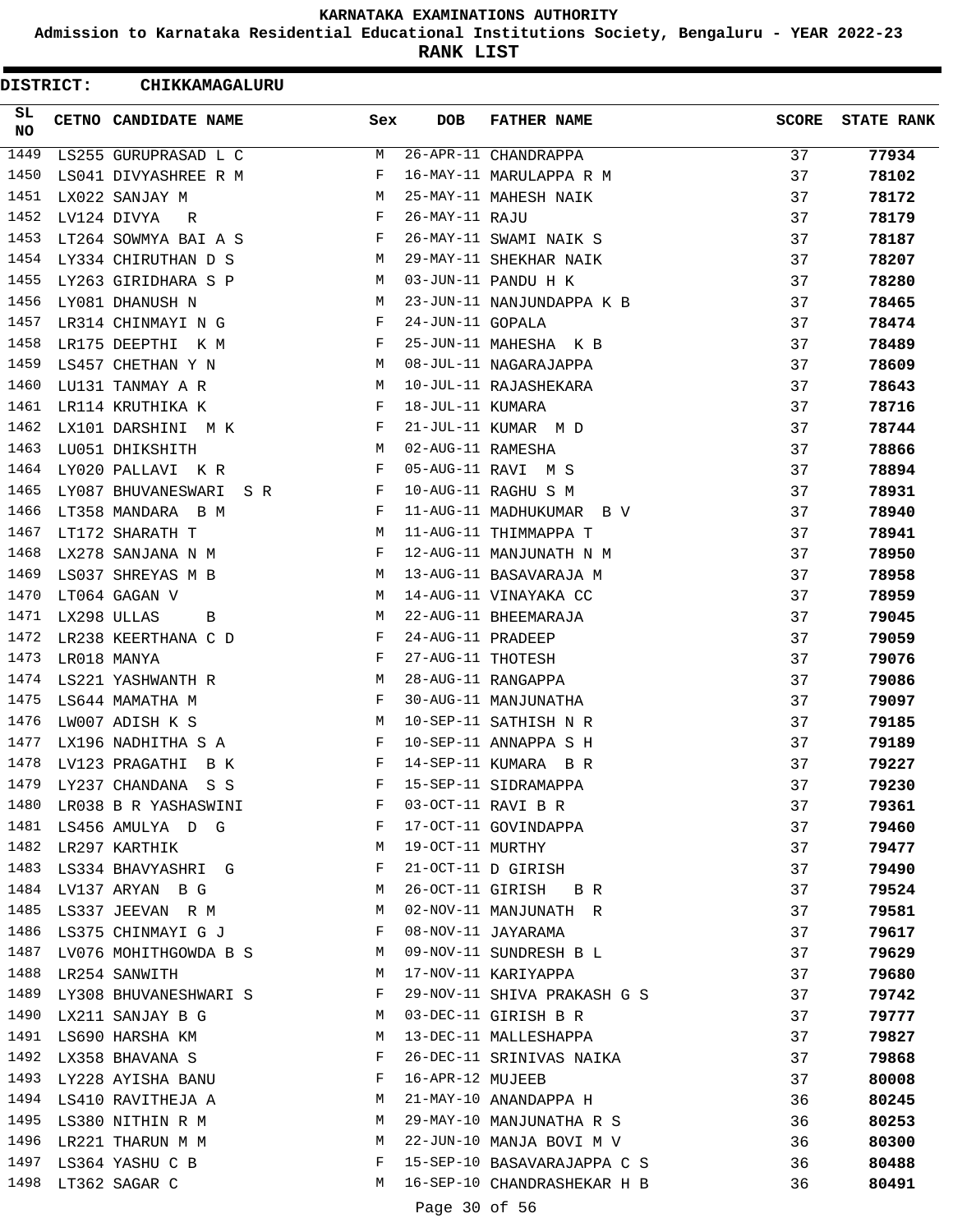**Admission to Karnataka Residential Educational Institutions Society, Bengaluru - YEAR 2022-23**

**RANK LIST**

ı

| <b>DISTRICT:</b> |  | CHIKKAMAGALURU                                      |     |                      |                            |              |                   |
|------------------|--|-----------------------------------------------------|-----|----------------------|----------------------------|--------------|-------------------|
| SL.<br>NO        |  | CETNO CANDIDATE NAME                                | Sex | <b>DOB</b>           | <b>FATHER NAME</b>         | <b>SCORE</b> | <b>STATE RANK</b> |
| 1499             |  | LT316 SAKSHI N R                                    | F   |                      | 21-SEP-10 RAJU N M         | 36           | 80504             |
| 1500             |  | LX189 NAYANA                                        | F   |                      | 07-NOV-10 SHARANAYYA       | 36           | 80699             |
| 1501             |  | LR204 SPANDANA H S                                  | F   |                      | 15-NOV-10 SURESHA H M      | 36           | 80742             |
| 1502             |  | <b>M</b><br>LT413 DEEPAK S C                        |     |                      | 14-DEC-10 CHANABASAPPA     | 36           | 80881             |
| 1503             |  | LR298 MANOJ A M                                     | M   |                      | 25-DEC-10 MOHAN KUMAR A R  | 36           | 80943             |
| 1504             |  | LV018 MANVITH                                       | M   |                      | 25-DEC-10 SATHISH M E      | 36           | 80945             |
| 1505             |  | LT159 SHREESHANTH A M M                             |     |                      | 25-DEC-10 MANJAPPA         | 36           | 80946             |
| 1506             |  | LU002 AMULYA C M                                    | F   |                      | 02-JAN-11 MAHABALA         | 36           | 81024             |
| 1507             |  | LY154 DHANUSHRI B S                                 | F   |                      | 11-JAN-11 SHEKARAPPA B E   | 36           | 81084             |
| 1508             |  |                                                     |     |                      | 13-JAN-11 K R DEVARAJU     | 36           | 81100             |
| 1509             |  | LR339 CHAITRA K D F<br>LS580 RASHMI F               |     | 25-JAN-11 UMESH      |                            | 36           | 81163             |
| 1510             |  | $\mathbf{F}$<br>LV061 ANANYA R                      |     | 04-MAR-11 RAGHU      |                            | 36           | 81405             |
| 1511             |  | LX005 DEEKSHITHA S T F                              |     |                      | 06-MAR-11 TIPPESHAPPA      | 36           | 81427             |
| 1512             |  | LT046 RAHUL D                                       |     | M 07-MAR-11 DEVARAJU |                            | 36           | 81437             |
| 1513             |  | LS265 VIJAYA KUMARA NAIK B M M 11-MAR-11 MANJA NAIK |     |                      |                            | 36           | 81475             |
| 1514             |  | LS269 DHRUVA A                                      | M   | 12-MAR-11 ANNAPPA    |                            | 36           | 81476             |
| 1515             |  | LW006 SHREYAS N S                                   | M   |                      | 14-MAR-11 SATHEESHA        | 36           | 81497             |
| 1516             |  | LV091 YUCHITHA                                      | F   | 25-MAR-11 RAMESH     |                            | 36           | 81590             |
| 1517             |  | $\mathbf{F}$<br>LX032 SANJANA D                     |     |                      | 29-MAR-11 K DHARMAN        | 36           | 81609             |
| 1518             |  | LT260 SINCHANA C R F                                |     |                      | 29-MAR-11 RAMESHA H R      | 36           | 81615             |
| 1519             |  | LU001 SARVA G R                                     | M   |                      | 01-APR-11 RAVI G N         | 36           | 81647             |
| 1520             |  | LT193 LOHITHAKUMARA L M M 05-APR-11 MANJUNATHA      |     |                      |                            | 36           | 81682             |
| 1521             |  | LS101 VINAY H M                                     | M   | 08-APR-11 MAHESH     |                            | 36           | 81712             |
| 1522             |  | LX254 AKASH P                                       | M   |                      | 14-APR-11 PRABHAKAR        | 36           | 81759             |
| 1523             |  | LR160 NIRANJAN H O M                                |     |                      | 20-APR-11 OMKARAMURTHY     | 36           | 81807             |
| 1524             |  | LR061 DINIL KUMAR B A M                             |     | 30-APR-11 ALLAJJA    |                            | 36           | 81893             |
| 1525             |  | LS324 CHAITHRA                                      | F   | 02-MAY-11 KUMARA     |                            | 36           | 81914             |
| 1526             |  | LX182 INDUSHREE                                     | F   |                      | 04-MAY-11 HANUMANTHAPPA    | 36           | 81934             |
| 1527             |  | LS106 VINAY K                                       | M   |                      | 06-MAY-11 KRISHNA MURTHY   | 36           | 81962             |
| 1528             |  | LR201 ANOK G                                        | M   | 08-MAY-11 GANESHA    |                            | 36           | 81973             |
| 1529             |  | LY320 MONIKA YC                                     | F   |                      | 13-MAY-11 CHANDRA NIAK     | 36           | 82022             |
|                  |  | 1530 LT207 TEJASWINI K T                            | F   |                      | 17-MAY-11 THAMMAIAH        | 36           | 82076             |
|                  |  | 1531 LY164 DHARANI                                  | F   | 26-MAY-11 KUMAR      |                            | 36           | 82139             |
|                  |  | 1532 LY301 LOHITH M                                 | М   | 30-MAY-11 MAHESH     |                            | 36           | 82176             |
| 1533             |  | LX184 VINAY R                                       | M   |                      | 02-JUN-11 RAMASWAMY        | 36           | 82221             |
| 1534             |  | LR366 S T MANASA                                    | F   |                      | 03-JUN-11 S N THIRTHAKUMAR | 36           | 82234             |
| 1535             |  | LY011 AKASH B                                       | M   |                      | 06-JUN-11 BHARGESHAPPA B S | 36           | 82265             |
|                  |  | 1536 LS422 BABA FAKRUDDIN                           | M   |                      | 11-JUN-11 CHAND PASHA      | 36           | 82341             |
|                  |  | 1537 LS217 PAVITHRA S N                             | F   |                      | 17-JUN-11 NINGAPPA         | 36           | 82402             |
|                  |  | 1538 LR265 AVIN GOWDA H P                           | M   |                      | 18-JUN-11 PRASANNA H R     | 36           | 82406             |
| 1539             |  | LY036 PAVAN R C                                     | M   |                      | 23-JUN-11 CHANDRAPPA       | 36           | 82479             |
| 1540             |  | LS352 MANU H N                                      | M   |                      | 25-JUN-11 NARASHIMAIAH     | 36           | 82503             |
| 1541             |  | LT086 UMA C G                                       | F   |                      | 28-JUN-11 GANGADHARA C S   | 36           | 82543             |
| 1542             |  | LW081 SANVITH SHETTY                                | M   |                      | 05-JUL-11 PRASHANTH        | 36           | 82617             |
| 1543             |  | LR415 H S MOHITH                                    | M   |                      | 06-JUL-11 SATHISH H B      | 36           | 82623             |
|                  |  | 1544 LR341 KIRTHANA M G                             | F   | 16-JUL-11 GIRISH     |                            | 36           | 82721             |
| 1545             |  | LX262 AKSHATHA S                                    | F   |                      | 25-JUL-11 SIDDAPPA S H     | 36           | 82823             |
|                  |  | 1546 LU095 SPANDANA                                 | F   |                      | 25-JUL-11 KRISHNAMURTHY    | 36           | 82833             |
|                  |  | 1547 LT062 USHA L                                   | F   |                      | 26-JUL-11 LAKSMANA         | 36           | 82844             |
|                  |  | 1548 LS165 PRUTHVI B                                | M   |                      | 05-AUG-11 BASAVARAJU B M   | 36           | 82956             |
|                  |  |                                                     |     | Page 31 of 56        |                            |              |                   |
|                  |  |                                                     |     |                      |                            |              |                   |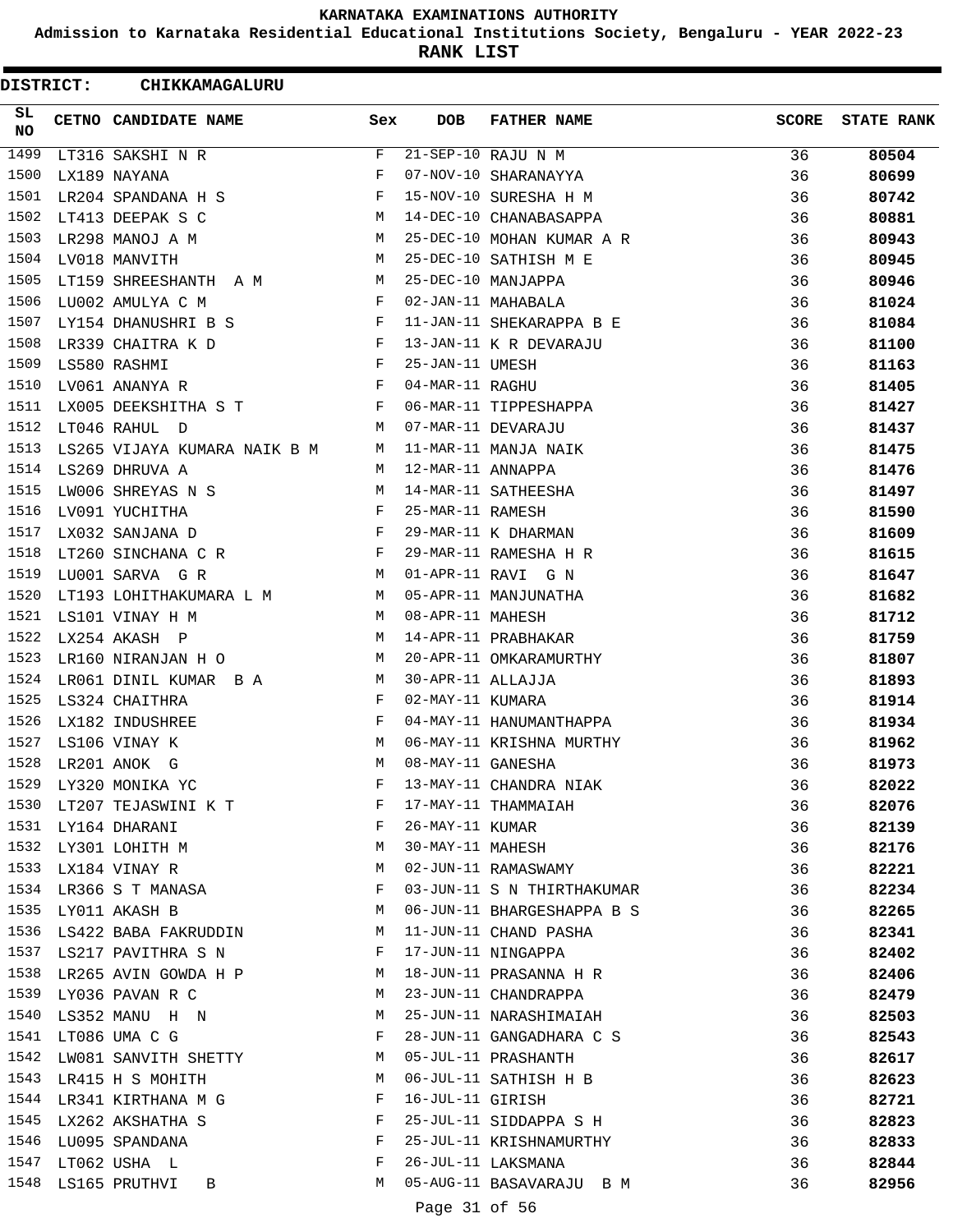**Admission to Karnataka Residential Educational Institutions Society, Bengaluru - YEAR 2022-23**

**RANK LIST**

ı

|              | <b>DISTRICT:</b> | CHIKKAMAGALURU               |            |                   |                              |              |                   |
|--------------|------------------|------------------------------|------------|-------------------|------------------------------|--------------|-------------------|
| SL<br>NO     |                  | CETNO CANDIDATE NAME         | Sex        | <b>DOB</b>        | <b>FATHER NAME</b>           | <b>SCORE</b> | <b>STATE RANK</b> |
| 1549         |                  | LR198 VARSHINI G E           | F          |                   | 09-AUG-11 ESHWAREGOWDA       | 36           | 82986             |
| 1550         |                  | LS241 DEEKSHA B S            | F          |                   | 17-AUG-11 SHASHIDHAR B R     | 36           | 83046             |
| 1551         |                  | LT325 VAISHNAVI B R          | F          |                   | 22-AUG-11 RAMESH B R         | 36           | 83087             |
| 1552         |                  | LY107 VARSHA MJ              | F          |                   | 23-AUG-11 MARUTHI TB         | 36           | 83095             |
| 1553         |                  | LS191 HARSHA J               | М          |                   | 26-AUG-11 JAGADISHA          | 36           | 83116             |
| 1554         |                  | LS623 DEEPTHI C M            | F          |                   | 12-SEP-11 MALLESHAPPA H C    | 36           | 83256             |
| 1555         |                  | LS048 SHWETHA Y R            | F          | 28-SEP-11 RAMESHA |                              | 36           | 83373             |
| 1556         |                  | LY057 PUNITH U               | M          | 29-SEP-11 R UMESH |                              | 36           | 83376             |
| 1557         |                  | LS527 SANDHYA S              | $_{\rm F}$ |                   | 08-OCT-11 SIDDESHA           | 36           | 83434             |
| 1558         |                  | LV101 SHREYA                 | F          | 10-OCT-11 NAGESH  | НS                           | 36           | 83448             |
| 1559         |                  | LY001 VAASTAVI S R           | F          |                   | 17-OCT-11 RUDRESH S B        | 36           | 83493             |
| 1560         |                  | LY071 JEEVAN L T             | M          |                   | 01-NOV-11 THIPPESHA          | 36           | 83601             |
| 1561         |                  | LY102 CHANDAN M              | М          | 07-NOV-11 MANI    |                              | 36           | 83633             |
| 1562         |                  | LT026 PREETHAM C B           | М          |                   | 10-NOV-11 BASAVAKUMAR C M    | 36           | 83663             |
| 1563         |                  | LX345 VAMSHITHA K S          | F          |                   | 12-NOV-11 SURESH NAIK        | 36           | 83680             |
| 1564         |                  | LV075 SHREENIDHI A N         | M          |                   | 15-NOV-11 NAGARAJU A K       | 36           | 83706             |
| 1565         |                  | LY185 TANUSHREE D U          | F          |                   | 24-NOV-11 UMESHA D G         | 36           | 83761             |
| 1566         |                  | LT011 CHETHAN P M            | М          |                   | 06-DEC-11 MANJUNATH P M      | 36           | 83817             |
| 1567         |                  | LS054 MAHALAKSHMI V R        | F          |                   | 16-DEC-11 RANGANATHA         | 36           | 83865             |
| 1568         |                  | LS444 MONIKA                 | F          |                   | 17-DEC-11 PRABHUKUMAR        | 36           | 83872             |
| 1569         |                  | LX074 ISHWARYA T S           | F          |                   | 30-DEC-11 SURESH T C         | 36           | 83937             |
| 1570         |                  | LR291 KIRAN KUMARA           | M          |                   | 01-JAN-12 HONNABHOVI         | 36           | 83961             |
| 1571         |                  | LV006 MANJUNATHA             | М          | 04-MAR-10 MAADA   |                              | 35           | 84181             |
| 1572         |                  | LV081 AMULYA                 | $_{\rm F}$ |                   | 06-OCT-10 RAJASHEKARA        | 35           |                   |
| 1573         |                  |                              | M          |                   | 15-OCT-10 GANESHA K G        |              | 84561             |
| 1574         |                  | LV066 SPARSHITH K G          | F          |                   | 21-DEC-10 RANGASWAMY LS      | 35           | 84613             |
|              |                  | LS524 KAVYA L R              |            |                   |                              | 35           | 84912             |
| 1575<br>1576 |                  | LS506 BHARATH N H            | М          |                   | 04-JAN-11 HANUMANTHAPPA      | 35           | 85045             |
|              |                  | LT245 GANAVI T S             | F          |                   | 05-JAN-11 SIDDESH T C        | 35           | 85057             |
| 1577         |                  | LT239 SHAMANTH P S           | М          |                   | 06-JAN-11 SATHISHA P C       | 35           | 85066             |
| 1578         |                  | LS253 DIVYA D                |            |                   | 08-JAN-11 DAYANADA           | 35           | 85073             |
| 1579         |                  | LT222 SANDHYA H S            | F          |                   | 20-JAN-11 SHIVANNA           | 35           | 85154             |
| 1580         |                  | LX316 PURVI N                | F          |                   | 21-FEB-11 V NINGESHA         | 35           | 85358             |
|              |                  | 1581 LX192 YASHASWINI T V    | F          |                   | 25-FEB-11 VISHWANATH S       | 35           | 85398             |
|              |                  | 1582 LR093 JEEVAN M S        | M          |                   | 28-FEB-11 SHRIDHARA M U      | 35           | 85414             |
|              |                  | 1583 LY271 LAKSHMI D K       | F          |                   | 01-MAR-11 KALLESHAPPA        | 35           | 85419             |
|              |                  | 1584 LX169 SANDHU            | F          |                   | 03-MAR-11 CHANDRAPPA         | 35           | 85440             |
| 1585         |                  | LY104 SUJAN S A              | M          |                   | 05-MAR-11 ANILKUMAR S M      | 35           | 85459             |
| 1586         |                  | LX140 CHAITHRA P             | F          |                   | 08-MAR-11 PRAVEEN KUMAR      | 35           | 85476             |
| 1587         |                  | LY134 MEGHA G N              | F          |                   | 18-MAR-11 NAGARAJA           | 35           | 85574             |
|              |                  | 1588 LV063 PALLAVI K M       | F          |                   | 20-MAR-11 MANJUNATHA         | 35           | 85592             |
|              |                  | 1589 LT244 PRETHAM L M       | M          |                   | 30-MAR-11 MAHESHA L E        | 35           | 85687             |
| 1590         |                  | LR013 SURABHI N E            | F          | 01-APR-11 ESHWARA |                              | 35           | 85708             |
|              |                  | 1591 LX323 CHETHAN KUMAR K M | M          |                   | 05-APR-11 MOHAN KUMAR K M    | 35           | 85738             |
|              |                  | 1592 LV133 SANVI B P         | F          |                   | 09-APR-11 B S PRASANNA KUMAR | 35           | 85778             |
|              |                  | 1593 LS671 HEMANTH S P       | М          |                   | 13-APR-11 PANCHAKSHARI       | 35           | 85817             |
| 1594         |                  | LT029 PRAJWAL G K            | M          |                   | 16-APR-11 KUBERAPPA G R      | 35           | 85849             |
| 1595         |                  | LY254 CHITHRALEKHA K B       | F          |                   | 01-MAY-11 BEERALINGESHA K V  | 35           | 85970             |
|              |                  | 1596 LY246 AISHWARYA H M     | F          |                   | 14-MAY-11 MADHU H S          | 35           | 86100             |
|              |                  | 1597 LX205 NEHA J M          | F          | 18-MAY-11 MOUNESH |                              | 35           | 86132             |
|              |                  | 1598 LV037 TARUN K           | М          |                   | 21-MAY-11 KRISHNAPPA         | 35           | 86159             |
|              |                  |                              |            | Page 32 of 56     |                              |              |                   |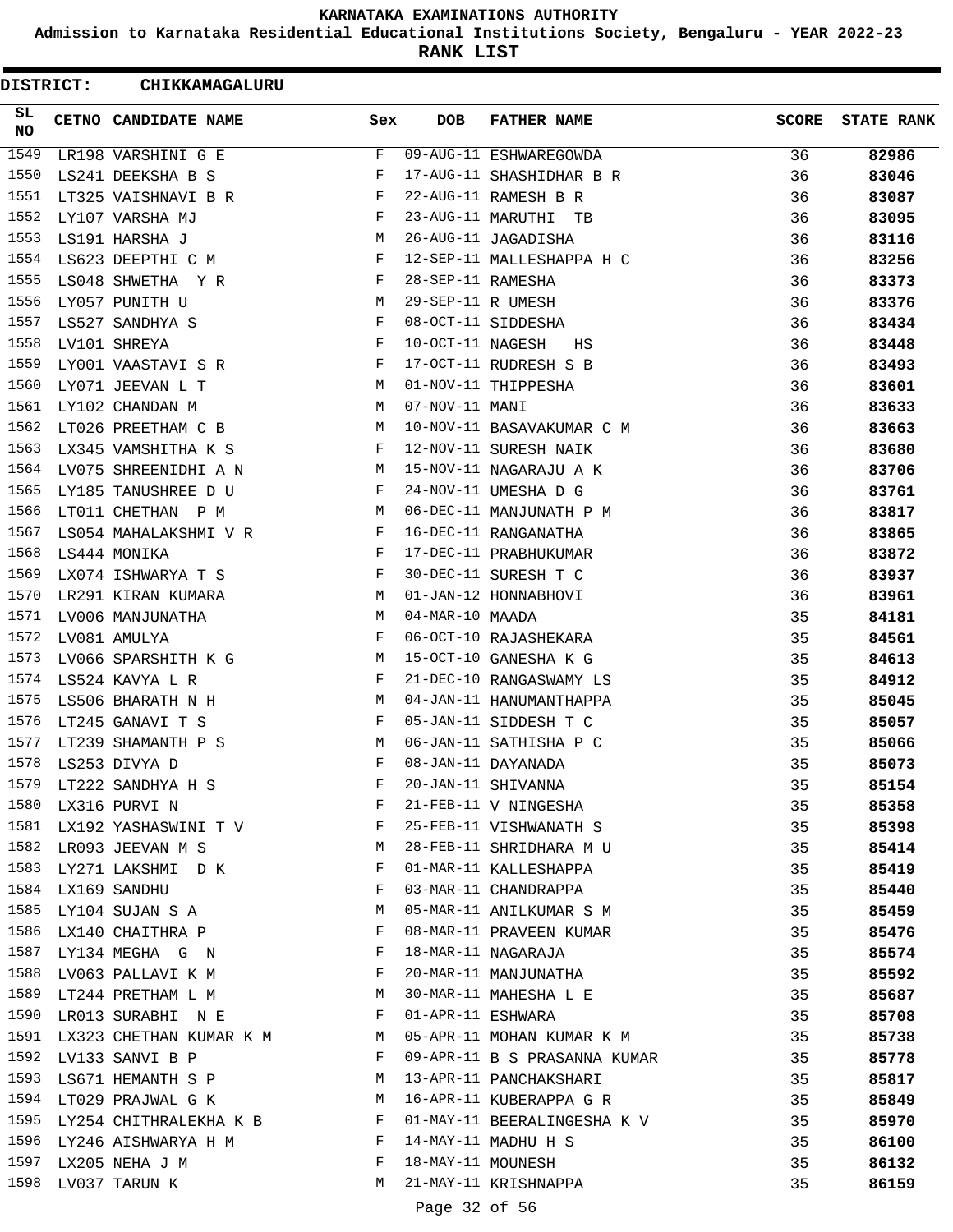**Admission to Karnataka Residential Educational Institutions Society, Bengaluru - YEAR 2022-23**

**RANK LIST**

| <b>DISTRICT:</b> |            | CHIKKAMAGALURU                                                                                                                                                                                                                                     |              |                   |                                 |              |                   |
|------------------|------------|----------------------------------------------------------------------------------------------------------------------------------------------------------------------------------------------------------------------------------------------------|--------------|-------------------|---------------------------------|--------------|-------------------|
| SL<br>NO.        |            | CETNO CANDIDATE NAME                                                                                                                                                                                                                               | Sex          | <b>DOB</b>        | <b>FATHER NAME</b>              | <b>SCORE</b> | <b>STATE RANK</b> |
| 1599             |            | LS367 DEEKSHA B S                                                                                                                                                                                                                                  | F            |                   | 25-MAY-11 SHEKHAR B K           | 35           | 86195             |
| 1600             |            | LT077 M R BHOMIKA                                                                                                                                                                                                                                  | F            |                   | 05-JUN-11 RAJA BOHVI            | 35           | 86347             |
| 1601             |            | LR044 SHREYAS H A                                                                                                                                                                                                                                  | M            |                   | 07-JUN-11 ANNAPPA H D           | 35           | 86376             |
| 1602             |            | LX213 SRUJAN D K                                                                                                                                                                                                                                   | M            | 07-JUN-11 KUMAR   |                                 | 35           | 86378             |
| 1603             |            | LS498 PALLAVI LG                                                                                                                                                                                                                                   | $_{\rm F}$   |                   | 11-JUN-11 GIRISHNAIK            | 35           | 86410             |
| 1604             |            | LS502 B G NAYANA                                                                                                                                                                                                                                   | $\mathbf{F}$ |                   | 14-JUN-11 GANGADHAR V           | 35           | 86433             |
| 1605             |            | LT333 AMULYA H G                                                                                                                                                                                                                                   | $\mathbf{F}$ |                   | 29-JUN-11 JAGADEESH             | 35           | 86582             |
| 1606             |            | LS637 LIKITH KUMAR M S M                                                                                                                                                                                                                           |              |                   | 30-JUN-11 SRINIVAS              | 35           | 86606             |
| 1607             |            | LT058 RAHUL K R<br><b>N</b>                                                                                                                                                                                                                        |              | 09-JUL-11 RAVISHA |                                 | 35           | 86725             |
| 1608             |            | LR281 NAVYASHREE C                                                                                                                                                                                                                                 | F            |                   | 12-JUL-11 CHANDRASHEKHARA       | 35           | 86763             |
| 1609             |            | LT197 BHOMIKA S G                                                                                                                                                                                                                                  | $\mathbf{F}$ |                   | 15-JUL-11 GOVINDAPPA            | 35           | 86792             |
| 1610             |            | LS280 PRAJWAL K B<br><b>M</b>                                                                                                                                                                                                                      |              |                   | 16-JUL-11 BHAGESH K E           | 35           | 86806             |
| 1611             |            | LT339 DEV C                                                                                                                                                                                                                                        | M            |                   | 21-JUL-11 CHANDRA SHEKAR M      | 35           | 86869             |
| 1612             |            | LY029 SANIYA J                                                                                                                                                                                                                                     | $\mathbf{F}$ |                   | 22-JUL-11 JAKEER HUSSAIN        | 35           | 86888             |
| 1613             |            | LV011 SANDHYA K C                                                                                                                                                                                                                                  | $_{\rm F}$   |                   | 24-JUL-11 CHANNAKESHAVA K B     | 35           | 86901             |
| 1614             |            | LR065 PRAJWAL K T                                                                                                                                                                                                                                  | М            |                   | 25-JUL-11 THIMMEGOWDA           | 35           | 86908             |
| 1615             |            | LT313 PREKSHAKA BAI                                                                                                                                                                                                                                | F            |                   | 07-AUG-11 MUNIYA NAIK           | 35           | 87020             |
| 1616             |            | LY150 THEJAS A                                                                                                                                                                                                                                     | M            | 08-AUG-11 ANKAYYA |                                 | 35           | 87033             |
| 1617             |            | LX012 SIDDESH G R                                                                                                                                                                                                                                  | M            |                   | 15-AUG-11 RUDHRAIAH             | 35           | 87093             |
| 1618             |            | LR290 S B DIVYA                                                                                                                                                                                                                                    | F            |                   | 17-AUG-11 S K BASAVARAJU        | 35           | 87113             |
| 1619             |            | <b>M</b><br>LR313 VINOD N H                                                                                                                                                                                                                        |              |                   | 23-AUG-11 HIRIYANNA GOWDA N T   | 35           | 87188             |
| 1620             | LX267 VANI |                                                                                                                                                                                                                                                    | $\mathbf{F}$ |                   | 24-AUG-11 CHANDRASHEKARAPPA     | 35           | 87194             |
| 1621             |            | LR161 SHREYAS C H                                                                                                                                                                                                                                  | M            |                   | 25-AUG-11 HARISH C N            | 35           | 87201             |
| 1622             |            | LY111 THEJAS D S                                                                                                                                                                                                                                   | M            | 02-SEP-11 SWAMI   |                                 | 35           | 87255             |
| 1623             |            | LV031 SHASHANK C H                                                                                                                                                                                                                                 | M            |                   | 09-SEP-11 HARISH KUMAR S        | 35           | 87314             |
| 1624             |            | LX065 ARCHANA G                                                                                                                                                                                                                                    | F            | 11-SEP-11 GNANESH |                                 | 35           | 87327             |
| 1625             |            | LS004 RANGANATHA SWAMY J D                                                                                                                                                                                                                         | <b>M</b>     |                   | 14-SEP-11 DHARANESHA KUMARA J O | 35           | 87354             |
| 1626             |            | LS226 SINDHU L M                                                                                                                                                                                                                                   | F            |                   | 14-SEP-11 MANJUNATHA L          | 35           | 87355             |
| 1627             |            | LY065 LAVANYA K<br><b>Example 2</b>                                                                                                                                                                                                                |              |                   | 16-SEP-11 KALESHAPPA T N        | 35           | 87368             |
| 1628             |            | <b>M</b><br>LS476 VARUNSAGAR N K                                                                                                                                                                                                                   |              |                   | 19-SEP-11 KALMARUDAPPA N N      | 35           | 87387             |
|                  |            | 1629 LS362 VINUTHA R GOWDA                                                                                                                                                                                                                         | F            |                   | 19-SEP-11 RUTHISH GOWDA T       | 35           | 87391             |
| 1630             |            | LR192 MOULYA K L<br>the contract of the contract of the Property of the Property of the Property of the Property of the Property of the Property of the Property of the Property of the Property of the Property of the Property of the Property o |              |                   | 29-SEP-11 LINGARAJU K A         | 35           | 87459             |
|                  |            | 1631 LR364 BHARATH K M                                                                                                                                                                                                                             |              |                   | 04-OCT-11 MURTHE GOWDA          | 35           | 87487             |
|                  |            | 1632 LS179 DARSHAN H D                                                                                                                                                                                                                             | M            | 04-OCT-11 DASAPPA |                                 | 35           | 87488             |
|                  |            | 1633 LY123 DHRUVA G R                                                                                                                                                                                                                              | M            |                   | 10-OCT-11 RANGAPPA D B          | 35           | 87521             |
| 1634             |            | LR211 NITHIN JP                                                                                                                                                                                                                                    | М            |                   | 15-OCT-11 PRAVEEN JD            | 35           | 87563             |
| 1635             |            | LT070 AKASH N M                                                                                                                                                                                                                                    | М            | 20-OCT-11 MARUTHI |                                 | 35           | 87593             |
|                  |            | 1636 LV017 POOJA K B                                                                                                                                                                                                                               | F            |                   | 24-OCT-11 BOBE GOWDA            | 35           | 87623             |
|                  |            | 1637 LY201 PRAKRUTHI H C                                                                                                                                                                                                                           | F            |                   | 25-OCT-11 CHANDRAPPA            | 35           | 87636             |
|                  |            | 1638 LY354 VINAY D                                                                                                                                                                                                                                 | M            |                   | 06-NOV-11 DANANJAY K B          | 35           | 87708             |
|                  |            | 1639 LS301 SOMASHEKAR CR M                                                                                                                                                                                                                         |              |                   | 14-NOV-11 RAJAPPA C S           | 35           | 87759             |
|                  |            | 1640 LR251 PREMA B R                                                                                                                                                                                                                               | $\mathbf{F}$ |                   | 22-NOV-11 RAVI B T              | 35           | 87805             |
|                  |            | 1641 LY168 RAKSHITHA R M                                                                                                                                                                                                                           | F            |                   | 23-NOV-11 MANJUNATH             | 35           | 87813             |
| 1642             |            | LY039 NAVEEN S                                                                                                                                                                                                                                     | М            | 25-NOV-11 SURESH  |                                 | 35           | 87830             |
| 1643             |            | LR397 SATVIK AR                                                                                                                                                                                                                                    | M            |                   | 02-DEC-11 RAGHU AK              | 35           | 87884             |
|                  |            | 1644 LX007 SINCHANA H M                                                                                                                                                                                                                            | F            |                   | 13-DEC-11 MALLESHA              | 35           | 87935             |
|                  |            | 1645 LY003 NANDAN M                                                                                                                                                                                                                                | M            |                   | 23-DEC-11 MURUGA K P            | 35           | 87993             |
| 1646             |            | LX322 BINDU D                                                                                                                                                                                                                                      | F            |                   | 09-JAN-12 DUGGESH B             | 35           | 88066             |
|                  |            | 1647 LU088 AKASH LAMANI                                                                                                                                                                                                                            | M            | 25-MAY-10 NURAPPA |                                 | 34           | 88413             |
|                  |            | 1648 LS402 CHINMAYI A V                                                                                                                                                                                                                            | F            |                   | 05-JUL-10 A B UMESHA            | 34           | 88469             |
|                  |            |                                                                                                                                                                                                                                                    |              | Page 33 of 56     |                                 |              |                   |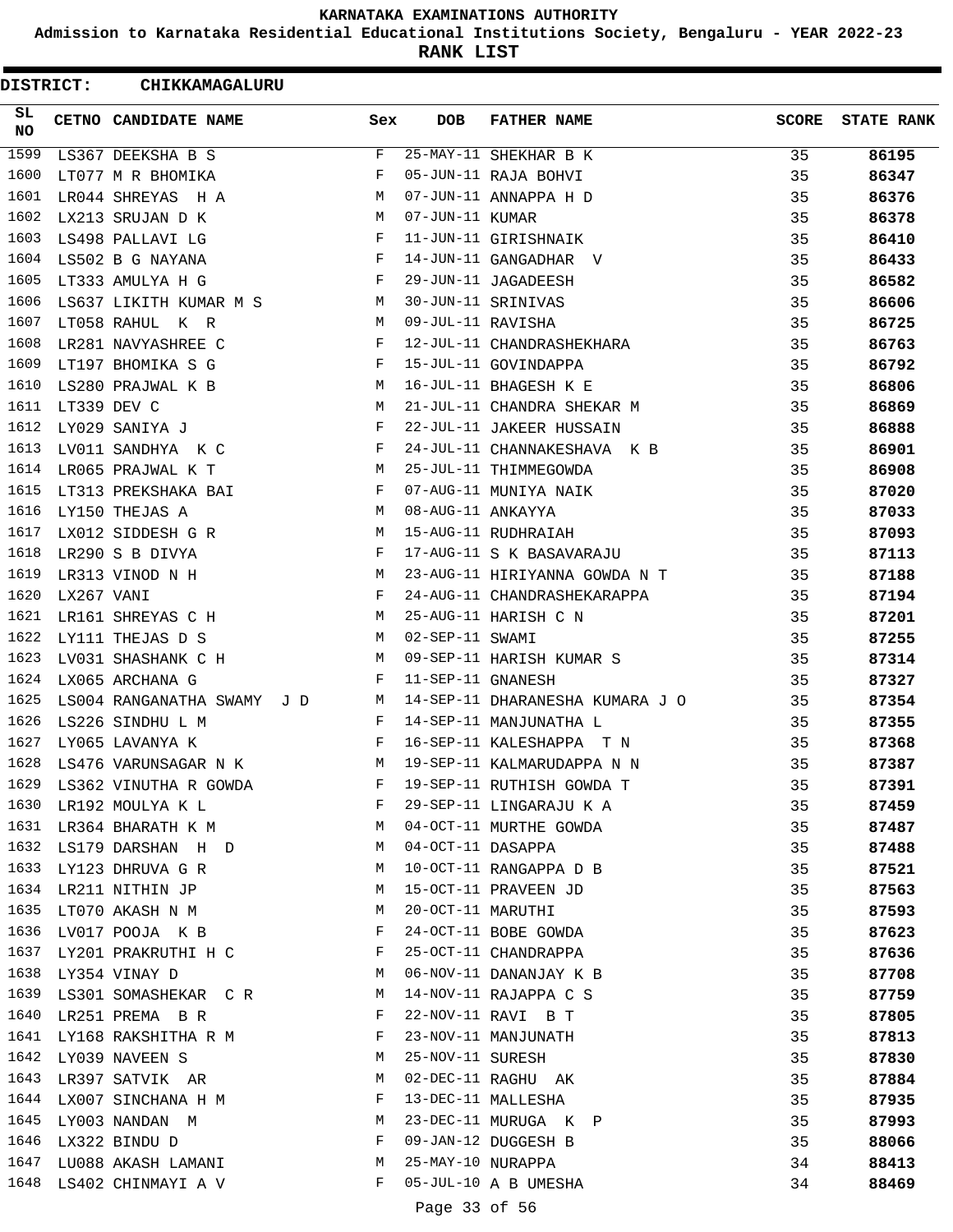**Admission to Karnataka Residential Educational Institutions Society, Bengaluru - YEAR 2022-23**

**RANK LIST**

 $\blacksquare$ 

| <b>DISTRICT:</b> |                  | CHIKKAMAGALURU           |              |                   |                              |              |                   |
|------------------|------------------|--------------------------|--------------|-------------------|------------------------------|--------------|-------------------|
| SL.<br>NO.       |                  | CETNO CANDIDATE NAME     | Sex          | <b>DOB</b>        | <b>FATHER NAME</b>           | <b>SCORE</b> | <b>STATE RANK</b> |
| 1649             |                  | LS628 THARUN S S         | М            |                   | 10-OCT-10 SURESH S           | 34           | 88737             |
| 1650             |                  | LT323 SAMARTHA<br>М      | М            |                   | 12-OCT-10 MANJUNATHA         | 34           | 88750             |
| 1651             |                  | LS583 NIKILA R           | М            | 13-OCT-10 RAMESH  |                              | 34           | 88755             |
| 1652             |                  | LU132 DASHAMI D R        | F            |                   | 17-OCT-10 RAJENDRA D S       | 34           | 88771             |
| 1653             |                  | LS691 SAKAMMA B S        | F            | 23-OCT-10 SURESH  |                              | 34           | 88806             |
| 1654             |                  | LY031 B K SANIKA         | F            |                   | 19-NOV-10 B M KUMARASWAMY    | 34           | 88946             |
| 1655             |                  | LT073 AMITH B M          | M            |                   | 17-DEC-10 MANJUNATHA B K     | 34           | 89109             |
| 1656             | LS199 ANU        |                          | F            |                   | 19-DEC-10 RANGANATHA U G     | 34           | 89120             |
| 1657             |                  | LS459 GOWTHAM M          | M            |                   | 23-DEC-10 MANJUNATHA         | 34           | 89138             |
| 1658             |                  | LR080 VIKAS K V          | М            |                   | 23-DEC-10 VASUDEVAMURTHY     | 34           | 89143             |
| 1659             |                  | LX272 MANU B R           | М            |                   | 25-DEC-10 RAMESHA B R        | 34           | 89149             |
| 1660             |                  | LR128 IBBANI S R         | F            | 31-DEC-10 RAVI    |                              | 34           | 89188             |
| 1661             |                  | LY232 JEEVITHA<br>G C    | F            |                   | 05-JAN-11 G N CHETHAN        | 34           | 89280             |
| 1662             |                  | LU014 BHUMIKA K S        | F            |                   | 11-JAN-11 SHEKHARA K R       | 34           | 89320             |
| 1663             |                  | LX281 THANUJA N T        | F            |                   | 27-JAN-11 THAMMAIAH G        | 34           | 89424             |
| 1664             |                  | LY359 DIVYA M            | F            |                   | 06-FEB-11 MANJA NAIK         | 34           | 89478             |
| 1665             |                  | LS062 MANASA V R         | F            |                   | 18-FEB-11 RAVIKUMARA O       | 34           | 89579             |
| 1666             |                  | LW114 ISIRI G S          | F            |                   | 25-FEB-11 SATHISH G S        | 34           | 89628             |
| 1667             |                  | LX110 SUMA S D           | F            |                   | 26-FEB-11 DHEVARAJA S P      | 34           | 89644             |
| 1668             |                  | LU079 SHRAVANA SHETTY    | М            |                   | 01-MAR-11 SHARATH SHETTY     | 34           | 89670             |
| 1669             |                  | LX232 POORANIMA B J      | F            |                   | 21-MAR-11 JAYYANNA           | 34           | 89837             |
| 1670             |                  | LX235 RATHAN K R         | М            |                   | 22-MAR-11 RAJAPPA K M        | 34           | 89847             |
| 1671             |                  | LS045 ISHWARYA J         | F            | 25-MAR-11 JAYANNA |                              | 34           | 89877             |
| 1672             |                  | LT435 JYOTHI S K         | F            |                   | 28-MAR-11 KALLESHAPPA        | 34           | 89907             |
| 1673             |                  | LU127 RAJESHA G R        | M            | 02-APR-11 RAMESHA |                              | 34           | 89952             |
| 1674             |                  | LS688 CHANDAN K L        | М            | 05-APR-11 LOKESH  |                              | 34           | 89984             |
| 1675             |                  | LT109 LAKSHMI Y P        | $\mathbf{F}$ |                   | 06-APR-11 PARAMESHAWARAPPA R | 34           | 89993             |
| 1676             |                  | LW019 VINAY KUMAR R      | M            | 08-APR-11 RAVI    |                              | 34           | 90011             |
| 1677             |                  | LT074 PADMA L M          | F            |                   | 13-APR-11 MURTHY L           | 34           | 90066             |
| 1678             |                  | LS082 SUHAS C NAIKA      | M            |                   | 14-APR-11 CHANDRA NAIKA      | 34           | 90071             |
|                  |                  | 1679 LT082 PREETHAM Y R  | М            |                   | 16-APR-11 RAGHAVENDRA Y M    | 34           | 90090             |
|                  |                  | 1680 LV004 SANIKA V      | F            |                   | 22-APR-11 VEERESH B N        | 34           | 90143             |
|                  |                  | 1681 LT423 JAYAMALA CM   | F            |                   | 24-APR-11 MALIYAPPA          | 34           | 90157             |
|                  |                  | 1682 LS461 KAVANA S E    | F            |                   | 26-APR-11 ESHWARAPPA         | 34           | 90184             |
|                  |                  | 1683 LX276 DEEPAK B S    | М            |                   | 29-APR-11 SATHISH B          | 34           | 90210             |
| 1684             |                  | LR144 SAAKSHI S U        | F            | 29-APR-11 UMESH   |                              | 34           | 90213             |
|                  |                  | 1685 LS416 AKSHAY B R    | М            |                   | 04-MAY-11 RAVI B R           | 34           | 90261             |
|                  |                  | 1686 LS017 ANKITHA H     | F            |                   | 04-MAY-11 HALAPPA            | 34           | 90262             |
|                  |                  | 1687 LU050 SANDHYA U M   | F            | 05-MAY-11 MOHAN   |                              | 34           | 90274             |
| 1688             |                  | LX277 AMRUTHA H B        | F            |                   | 10-MAY-11 BASAVARAJAPPA H R  | 34           | 90326             |
|                  |                  | 1689 LS258 PREETI S M    | F            |                   | 15-MAY-11 MANJUNATHA S       | 34           | 90380             |
|                  |                  | 1690 LY010 DEEKSHA L     | F            |                   | 23-JUN-11 LAKSHMANAGOWDA     | 34           | 90804             |
|                  | 1691 LR219 MEENA |                          | F            |                   | 27-JUN-11 HONNABHOVI B P     | 34           | 90854             |
| 1692             |                  | LS435 HEMANTH N K        | М            | 04-JUL-11 KUMARA  |                              | 34           | 90926             |
| 1693             |                  | LV079 SWAPNA M M         | F            |                   | 13-JUL-11 MANJUNATHA         | 34           | 91047             |
|                  |                  | 1694 LS011 SHREYAS K     | М            |                   | 15-JUL-11 KENCHAPPA R        | 34           | 91070             |
|                  |                  | 1695 LY289 HARSHITHA     | F            | 18-JUL-11 ANNAPPA |                              | 34           | 91105             |
|                  |                  | 1696 LV162 VARSHITHA K S | $\mathbf{F}$ |                   | 20-JUL-11 SHIVAPPA           | 34           | 91135             |
|                  |                  | 1697 LS641 PRITHAM K J   | M            |                   | 24-JUL-11 JAYANNA N          | 34           | 91179             |
|                  |                  | 1698 LS343 MEGHANA N K   | F            | 01-AUG-11 KUMAR   |                              | 34           | 91267             |
|                  |                  |                          |              |                   |                              |              |                   |

Page 34 of 56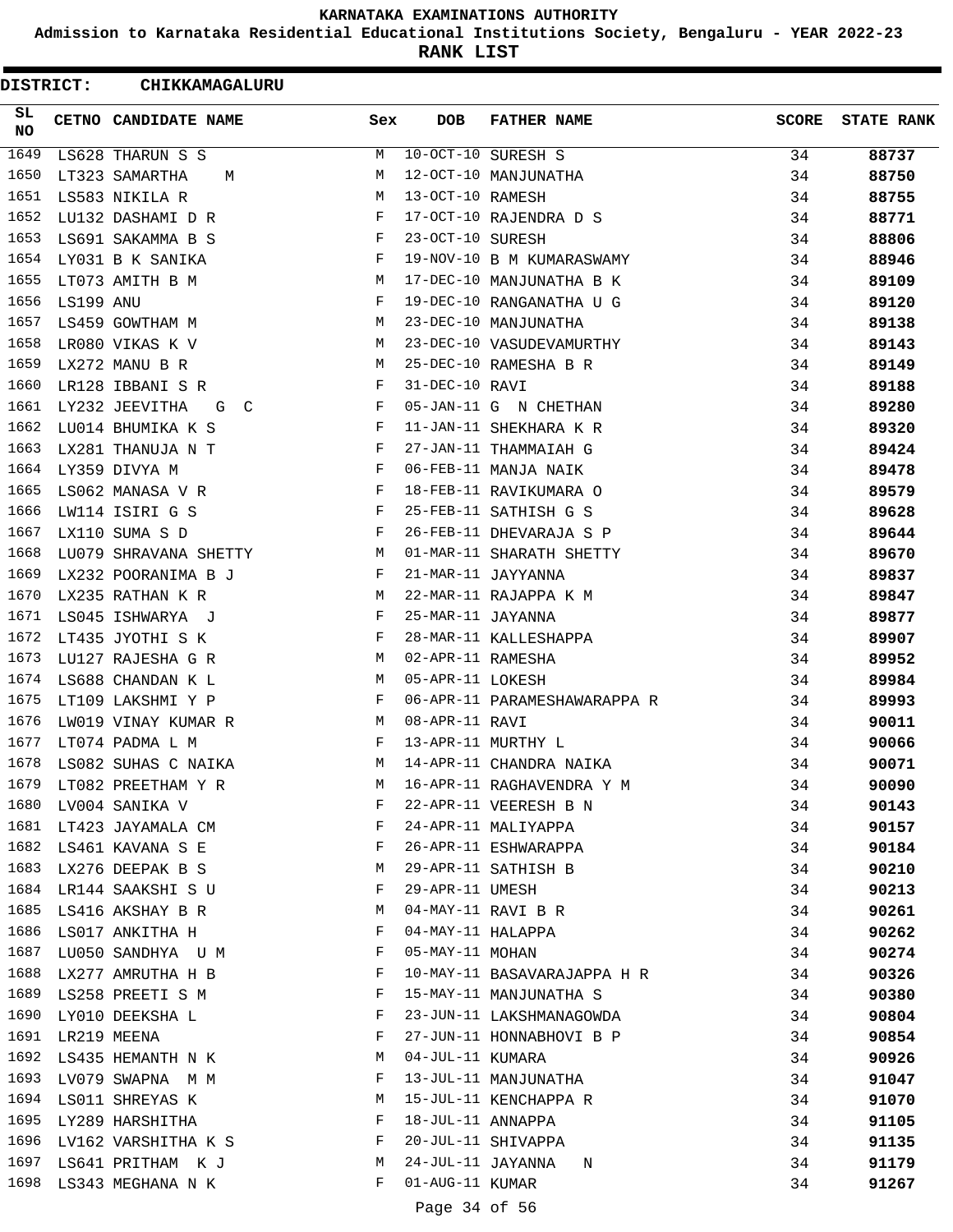**Admission to Karnataka Residential Educational Institutions Society, Bengaluru - YEAR 2022-23**

**RANK LIST**

| <b>DISTRICT:</b> |             | CHIKKAMAGALURU              |              |                   |                              |              |                   |
|------------------|-------------|-----------------------------|--------------|-------------------|------------------------------|--------------|-------------------|
| SL<br>NO         |             | CETNO CANDIDATE NAME        | Sex          | <b>DOB</b>        | <b>FATHER NAME</b>           | <b>SCORE</b> | <b>STATE RANK</b> |
| 1699             |             | LS473 CHANDANA H A          | F            |                   | 16-AUG-11 ANANDA H N         | 34           | 91403             |
| 1700             |             | LR256 SWASTHIK              | M            |                   | 16-AUG-11 YASHWANTH          | 34           | 91411             |
| 1701             |             | LS132 ARAVIND K R           | М            |                   | 21-AUG-11 RAVIKUMAR K H      | 34           | 91448             |
| 1702             |             | LY215 CHAAYA VM             | F            |                   | 25-AUG-11 MALLAPPA VT        | 34           | 91470             |
| 1703             |             | LX367 PAVAN B R             | М            |                   | 30-AUG-11 RAMESHAPPA B M     | 34           | 91519             |
| 1704             |             | LT118 S M PREETHAM          | М            |                   | 31-AUG-11 MANJUNANTHA K      | 34           | 91529             |
| 1705             |             | LS404 DHANUSH U M           | M            |                   | 12-SEP-11 MANJAPPA U K       | 34           | 91635             |
| 1706             |             | LX329 VIDYA C M             | F            |                   | 25-SEP-11 G MALLIKARJUNA     | 34           | 91747             |
| 1707             |             | LX136 NUTHAN KUMAR B K      | M            |                   | 02-OCT-11 KUMARAPPA          | 34           | 91807             |
| 1708             |             | LS091 KEERTHANA             | F            |                   | 05-OCT-11 SHESHAPPA          | 34           | 91833             |
| 1709             |             | LT053 HARSHITH C O          | М            |                   | 19-OCT-11 ONKAR MURTHY C     | 34           | 91940             |
| 1710             |             | LX327 SAMEEKSHA D           | F            | 19-OCT-11 DINESHA |                              | 34           | 91944             |
| 1711             | LY208 MANOJ |                             | М            |                   | 23-OCT-11 SHIVARAM H         | 34           | 91975             |
| 1712             |             | LU093 PRAJWAL               | М            | 23-OCT-11 SANJAY  |                              | 34           | 91976             |
| 1713             |             | LT212 YASHVANTH GOWDA K     | М            |                   | 30-OCT-11 KANTHESHA MURTHI   | 34           | 92037             |
| 1714             |             | LX137 JAYANTH S V           | М            |                   | 02-NOV-11 VENKATESHA S G     | 34           | 92062             |
| 1715             |             | LT158 SHRAVANTHI N          | F            |                   | 02-NOV-11 NARASIMAPPA K      | 34           | 92064             |
| 1716             |             | LV152 Sujan                 | М            | 07-NOV-11 Naveen  |                              | 34           | 92103             |
| 1717             |             |                             | F            |                   | 08-NOV-11 CHANDRAPPA B       |              |                   |
| 1718             |             | LX350 CHANDANA C            |              |                   |                              | 34           | 92107             |
|                  |             | LV099 SUPREETHA B G         | F            |                   | 10-NOV-11 GANESH B S         | 34           | 92126             |
| 1719             |             | LX373 HARSHITHA BAI K J     | F            |                   | 16-NOV-11 JAYA NAIK K L      | 34           | 92166             |
| 1720             |             | LR316 THEJAS H J            | М            |                   | 24-NOV-11 JAGADEESH          | 34           | 92232             |
| 1721             |             | LY314 BRUNDA K              | F            |                   | 27-NOV-11 KUBENDRA R         | 34           | 92256             |
| 1722             |             | LS314 SHARANYA M P          | $\mathbf{F}$ |                   | 06-DEC-11 PARTHA SARATHI M R | 34           | 92306             |
| 1723             |             | LW078 SOUJANYA S            | F            |                   | 18-DEC-11 SHRINIVASA C       | 34           | 92389             |
| 1724             |             | LR109 VIJAYA LAKSHMI B M    | F            |                   | 28-DEC-11 MAHESH B R         | 34           | 92440             |
| 1725             |             | LS559 SURYA G S             | M            | 31-DEC-11 SHIVRAJ |                              | 34           | 92461             |
| 1726             |             | LX053 SNEHA C K NAIK        | F            |                   | 26-JAN-12 KUMARNAIK R        | 34           | 92529             |
| 1727             |             | LX337 NAYANA B M            | F            | 15-FEB-12 MOUNESH |                              | 34           | 92557             |
| 1728             |             | LY172 LAKSHMI S N           |              |                   | 13-APR-12 NAGARAJU           | 34           | 92595             |
| 1729             |             | LV034 TULASI H P            | F            |                   | 26-AUG-09 PRADEEP H S        | 33           | 92664             |
| 1730             |             | LS120 ANJAN B A             | М            |                   | 11-FEB-10 AJAYA B K          | 33           | 92767             |
|                  |             | 1731 LU015 RACHAN N         | M            | 31-MAR-10 NAGESH  |                              | 33           | 92804             |
|                  |             | 1732 LY279 MALLIKARJUN B V  | M            |                   | 05-OCT-10 VASANTH KUMAR      | 33           | 93218             |
|                  |             | 1733 LS421 KARTHIK G R      | M            |                   | 24-NOV-10 RANGAPPA           | 33           | 93471             |
|                  |             | 1734 LR110 AKSHATHA         | F            |                   | 05-DEC-10 KALLAVEERAPPA      | 33           | 93528             |
| 1735             |             | LR218 LAVANYA A G           | $\mathbb{F}$ |                   | 16-DEC-10 GIDDE GOWDA A M    | 33           | 93595             |
| 1736             |             | LY317 AKASH K S<br><b>M</b> |              |                   | 19-DEC-10 SHIVAMURTHY        | 33           | 93611             |
| 1737             |             | LT275 KAVYA G Y             | F            |                   | 22-DEC-10 YOGESHA G M        | 33           | 93631             |
| 1738             |             | LT104 HARSHAVARDHANA K V M  |              |                   | 19-JAN-11 VENKATESHA K M     | 33           | 93900             |
| 1739             |             | LX355 RAGHUNANDHAN Y        | M            |                   | 28-JAN-11 YOGEESH R          | 33           | 93961             |
| 1740             |             | LR212 NISHMITHA             | F            |                   | 30-JAN-11 NAVEEN CHANDRA     | 33           | 93977             |
|                  |             | 1741 LS108 RAMYA M          | F            |                   | 30-JAN-11 MANJUNATHA M       | 33           | 93978             |
|                  |             | 1742 LT297 GANAVI Y S       | $\mathbf{F}$ |                   | 03-FEB-11 SRINIVASA          | 33           | 94002             |
| 1743             |             | LR375 AKSHATHA S M          | F            |                   | 14-FEB-11 MANJUNATH          | 33           | 94092             |
| 1744             |             | LT228 KUSHAL GOWDA<br>G     | M            |                   | 14-FEB-11 GURUSIDDAPPA H     | 33           | 94096             |
| 1745             |             | LU071 DIVYA M               | F            |                   | 17-FEB-11 MANJUNATHA         | 33           | 94127             |
| 1746             |             | LS227 PRAJWAL Y M           | M            | 21-FEB-11 MURTHY  |                              | 33           | 94152             |
|                  |             | 1747 LS320 YASHASWINI C M   | F            |                   | 25-FEB-11 MALIKARJUNA C D    | 33           | 94186             |
|                  |             | 1748 LT351 BERESH GOUDA H S | M            |                   | 27-FEB-11 SHASHIKANTH H C    | 33           | 94192             |
|                  |             |                             |              | Page 35 of 56     |                              |              |                   |
|                  |             |                             |              |                   |                              |              |                   |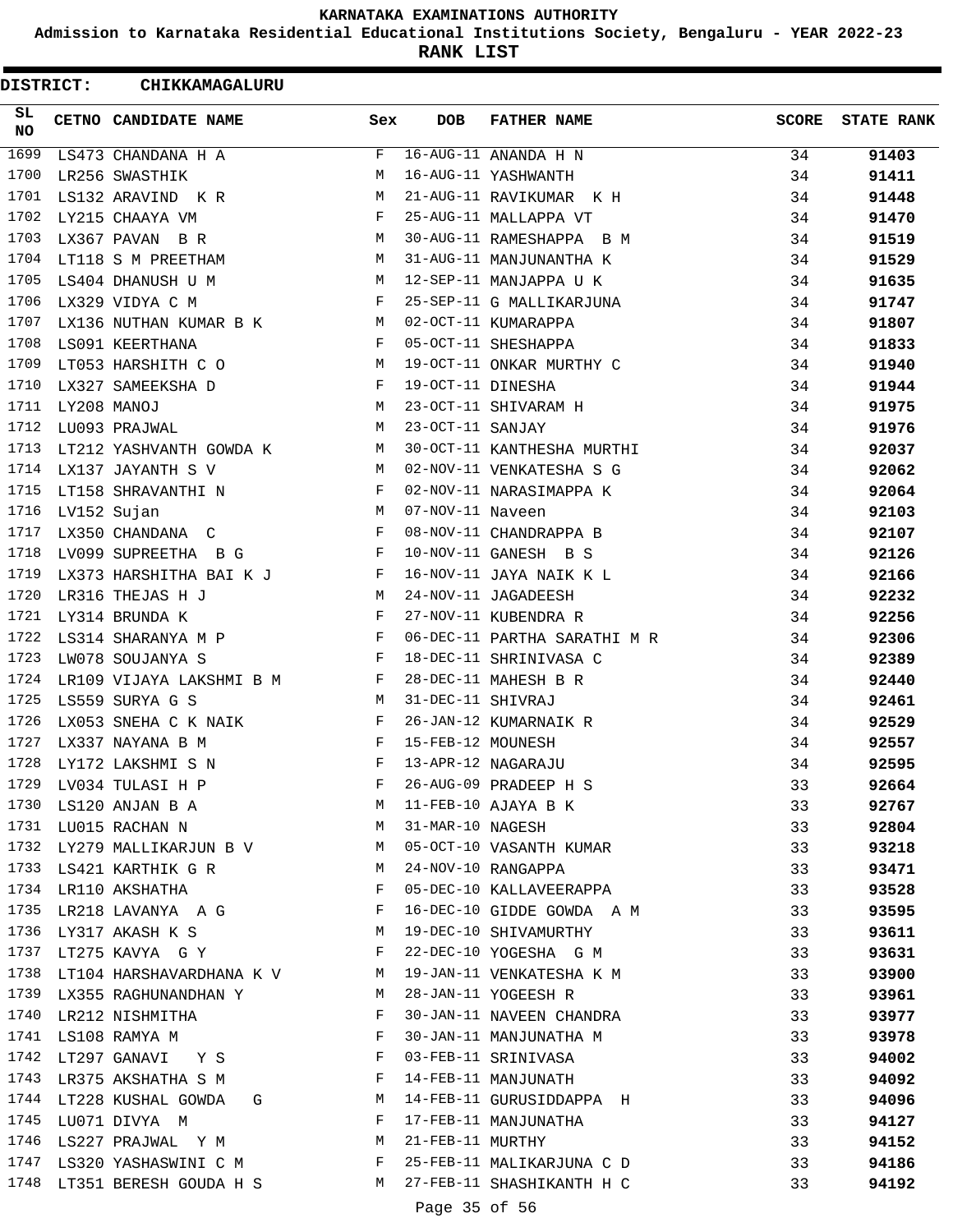**Admission to Karnataka Residential Educational Institutions Society, Bengaluru - YEAR 2022-23**

**RANK LIST**

| <b>DISTRICT:</b> |            | CHIKKAMAGALURU          |     |                   |                             |              |                   |
|------------------|------------|-------------------------|-----|-------------------|-----------------------------|--------------|-------------------|
| SL<br>NO         |            | CETNO CANDIDATE NAME    | Sex | <b>DOB</b>        | <b>FATHER NAME</b>          | <b>SCORE</b> | <b>STATE RANK</b> |
| 1749             |            | LT191 HARSHAVARDHANA R  | М   |                   | 15-MAR-11 RAVI K T          | 33           | 94330             |
| 1750             |            | LS563 MOKSHA H T        | F   |                   | 18-MAR-11 THIMMAPPA         | 33           | 94361             |
| 1751             |            | LR222 BHAVYA B A        | F   | 27-MAR-11 ANNAPPA |                             | 33           | 94445             |
| 1752             |            | LR376 SAHANA            | F   | 30-MAR-11 KUMAR   |                             | 33           | 94491             |
| 1753             |            | LV094 SHREYA U          | F   | 01-APR-11 UMESHA  |                             | 33           | 94519             |
| 1754             |            | LX036 HULUGAMMA M       | F   | 05-APR-11 MOHANA  |                             | 33           | 94562             |
| 1755             |            | LS370 RUCHITHA M        | F   |                   | 19-APR-11 MALLESHAPPA L D   | 33           | 94706             |
| 1756             |            | LT065 MALLESHA          | М   |                   | 20-MAY-11 MANJUNATHA P      | 33           | 95045             |
| 1757             |            | LT102 VINAY A           | M   |                   | 02-JUN-11 ARUNA L Y         | 33           | 95213             |
| 1758             |            | LS425 HEMANTH<br>N V    | М   |                   | 06-JUN-11 VIRUPAKSHA<br>N B | 33           | 95261             |
| 1759             |            | LX145 DEEKSHA N C       | F   |                   | 07-JUN-11 CHANDRA NAIK N D  | 33           | 95273             |
| 1760             |            | LY147 DHANUSH J P       | М   |                   | 08-JUN-11 PRAKASH J T       | 33           | 95288             |
| 1761             |            | LV169 KALPANA           | F   |                   | 10-JUN-11 RAJESHA D L       | 33           | 95319             |
| 1762             |            | LU045 POORVI T C        | F   | 10-JUN-11 CHANDRU | V                           | 33           | 95323             |
| 1763             |            | LS114 RAKESHA<br>U G    | M   |                   | 11-JUN-11 GOVINDA RAJU      | 33           | 95339             |
| 1764             |            | LR354 SOMASHEKHAR LM    | М   |                   | 12-JUN-11 MAHENDRA L C      | 33           | 95348             |
| 1765             |            | LR253 VANITA B P        | F   |                   | 29-JUN-11 PRABHAKARA B S    | 33           | 95547             |
| 1766             |            | LY251 MEGHA M A         | F   |                   | 06-JUL-11 ANANDA H          | 33           | 95642             |
| 1767             |            | LS455 MOHITH G R        | М   |                   | 06-JUL-11 RAGHUNATHA G V    | 33           | 95643             |
| 1768             |            | LT360 THANUJA<br>K S    | F   | 08-JUL-11 SOMESH  | M                           | 33           | 95669             |
| 1769             |            | LX029 MOHAMMED MUDASEER | М   |                   | 11-JUL-11 RUKHMAN L M       | 33           | 95705             |
| 1770             |            | LU113 SHRUTHI           | F   |                   | 17-JUL-11 GOPALAKRISHNNA    | 33           | 95772             |
| 1771             |            | LR416 DILEEP K P        | М   |                   | 20-JUL-11 PRASANNAKUMAR     | 33           | 95797             |
| 1772             |            | LV030 CHIRANJEEVI T S   | М   |                   | 22-JUL-11 SHIVASHANKAR      | 33           | 95822             |
| 1773             |            | LS407 SHRUSHTI C K      | F   |                   | 23-JUL-11 KUBERA C G        | 33           | 95840             |
| 1774             | LX037 USHA |                         | F   |                   | 25-JUL-11 MANJAPPA          | 33           | 95860             |
| 1775             |            | LV038 PAVITHRA          | F   |                   | 03-AUG-11 SHIVAPPA          | 33           | 95962             |
| 1776             |            | LT206 SINCHANA<br>G     | F   |                   | 21-AUG-11 GOVINDAPPA        | 33           | 96134             |
| 1777             |            | LX258 NIVEDHAN          | М   |                   | 26-AUG-11 HARISHA KY        | 33           |                   |
| 1778             |            | K H                     |     |                   | 30-AUG-11 ANANDA KUMAR T    |              | 96179             |
| 1779             |            | LS112 MEGHANA M A       | F   |                   |                             | 33           | 96211             |
| 1780             |            | LT241 PRARTHANA S       | F   |                   | 31-AUG-11 SANTHOSH N        | 33           | 96221             |
|                  |            | LT195 THEERTHA U R      |     |                   | 03-SEP-11 REVANNA U R       | 33           | 96260             |
| 1782             |            | 1781 LV171 ATHMIKA      | F   |                   | 09-SEP-11 SUDHAKARA         | 33           | 96308             |
|                  |            | LW106 JANANI M          | F   |                   | 09-SEP-11 R MANJUNATHA      | 33           | 96310             |
| 1783             |            | LR039 VIJAY A D         | М   |                   | 15-SEP-11 DORAI KUMAR       | 33           | 96365             |
|                  |            | 1784 LR387 GOWTHAM A P  | М   |                   | 17-SEP-11 PARAMESH A J      | 33           | 96376             |
| 1785             |            | LX265 VARUN M K         | М   |                   | 20-SEP-11 KANTHARAJ K H     | 33           | 96403             |
| 1786             |            | LW066 KRUTHIK K H       | M   |                   | 08-OCT-11 HOOVANNA          | 33           | 96530             |
| 1787             |            | LT129 DILEEP J          | M   |                   | 10-OCT-11 JAYANAIK          | 33           | 96551             |
| 1788             |            | LV088 JNANESH K Y       | М   |                   | 11-OCT-11 YOGESH K K        | 33           | 96571             |
| 1789             |            | LR246 NAVYA S           | F   | 18-OCT-11 SHIVU   |                             | 33           | 96633             |
| 1790             |            | LS110 NAVEEN T          | М   |                   | 29-OCT-11 THAMMAIAH T       | 33           | 96722             |
| 1791             |            | LW095 SANDESH S R       | M   | 04-NOV-11 RAJESHA |                             | 33           | 96782             |
|                  |            | 1792 LT317 DHANAVI K R  | F   |                   | 08-NOV-11 RAGHAVENDRA       | 33           | 96821             |
| 1793             |            | LS391 LIKHITH S         | M   |                   | 10-NOV-11 SHASHIDHARA       | 33           | 96845             |
| 1794             |            | LS136 VARSHA A M        | F   |                   | 12-NOV-11 MALLIKARJUNA A B  | 33           | 96860             |
| 1795             |            | LR023 VINUTHA K R       | F   |                   | 12-NOV-11 RANGEGOWDA        | 33           | 96861             |
|                  |            | 1796 LS636 TANU M G     | F   |                   | 17-NOV-11 GANGADHARA        | 33           | 96897             |
| 1797             |            | LR310 PRARTHANA S P     | F   |                   | 22-NOV-11 KRISHNAMURTHY T G | 33           | 96927             |
| 1798             |            | LU091 K S RAVIKANATHA   | M   | 23-NOV-11 SURESHA |                             | 33           | 96935             |
|                  |            |                         |     | Page 36 of 56     |                             |              |                   |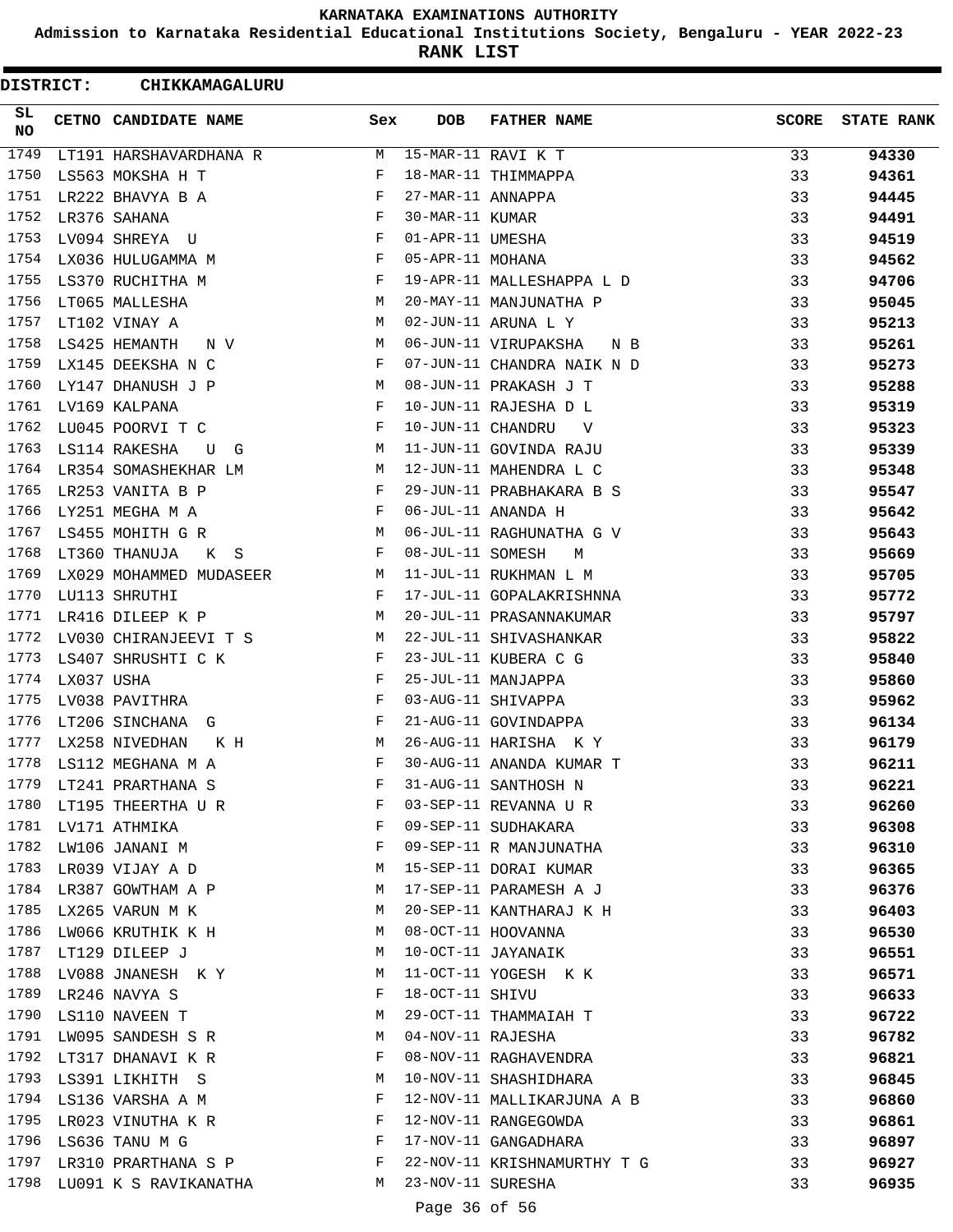**Admission to Karnataka Residential Educational Institutions Society, Bengaluru - YEAR 2022-23**

**RANK LIST**

 $\blacksquare$ 

| <b>DISTRICT:</b> | <b>CHIKKAMAGALURU</b>                                                              |              |                   |                               |              |                   |
|------------------|------------------------------------------------------------------------------------|--------------|-------------------|-------------------------------|--------------|-------------------|
| SL.<br>NO        | CETNO CANDIDATE NAME                                                               | Sex          | DOB               | <b>FATHER NAME</b>            | <b>SCORE</b> | <b>STATE RANK</b> |
| 1799             | LT040 THANUSHREE P K                                                               | F            |                   | 24-NOV-11 P S KALLESH         | 33           | 96952             |
| 1800             | LW079 DHANUSH A                                                                    | М            | 26-NOV-11 ANNAPPA |                               | 33           | 96959             |
| 1801             | LY160 YASHAS K M                                                                   | M            |                   | 26-NOV-11 MANJUNATHA K H      | 33           | 96966             |
| 1802             | LS603 DHANUSH Y T                                                                  | M            | 06-DEC-11 THIPPSH |                               | 33           | 97018             |
| 1803             | LX256 L VINAY                                                                      | M            | 09-DEC-11 LOKESH  |                               | 33           | 97036             |
| 1804             | LU049 RAHUL Y R                                                                    | М            |                   | 11-DEC-11 RANGANATH I N       | 33           | 97048             |
| 1805             | LS406 PALLAVI S B                                                                  | $\mathbf{F}$ |                   | 18-DEC-11 BASAVARAJA S S      | 33           | 97098             |
| 1806             | LR427 YASHWANTH B S                                                                | M            | 25-DEC-11 SIDDESH |                               | 33           | 97142             |
| 1807             | LS675 SANTHOSHA V L                                                                | M            |                   | 30-DEC-11 LOKESH VN           | 33           | 97177             |
| 1808             | LR383 DHANUSH H S                                                                  | M            |                   | 06-MAR-12 SHIVAPPA            | 33           | 97308             |
| 1809             | $\mathbf{F}$ and $\mathbf{F}$ and $\mathbf{F}$<br>LY319 ARCHANA M G                |              |                   | 12-FEB-10 GOVINDAPPA M C      | 32           | 97487             |
| 1810             | M<br>LS474 CHARAN S K                                                              |              |                   | 16-FEB-10 KALLESHAPPA M B     | 32           | 97492             |
| 1811             | LR140 JEEVAN K                                                                     | M            |                   | 05-MAR-10 KUMAR NAYAK         | 32           | 97510             |
| 1812             | LT434 LAKSHMI BAI                                                                  | F            |                   | 26-SEP-10 LOKESH NAIK         | 32           | 97884             |
| 1813             | <b>Example 2</b> F<br>LS686 VIDHYA G                                               |              | 29-SEP-10 GOWRESH |                               | 32           | 97902             |
| 1814             | LX062 SANVI T V                                                                    | $\mathbf{F}$ |                   | 23-OCT-10 VIJAYKUMAR S        | 32           | 98030             |
| 1815             | LT266 AJAY B S                                                                     | M            |                   | 28-OCT-10 SHASHIKUMARAIAH B C | 32           | 98055             |
| 1816             | M <sub>N</sub><br>LX224 TANMAY T S                                                 |              |                   | 17-NOV-10 SOMASHEKARAPPA T H  | 32           | 98160             |
| 1817             | LX361 MITHUNKUMAR K<br><b>M</b>                                                    |              |                   | 28-NOV-10 KUMARNAIK           | 32           | 98230             |
| 1818             | $\mathbf{F}$ and the set of $\mathbf{F}$<br>LR063 MEGHASHREE B N                   |              |                   | 29-NOV-10 NAVEEN KUMAR        | 32           | 98240             |
| 1819             | LY079 NAYANA B S                                                                   | $\mathbf{F}$ | 05-DEC-10 SIDDESH |                               | 32           | 98282             |
| 1820             | LS520 BAGYASHREE C S F                                                             |              |                   | 07-DEC-10 SURESH C S          | 32           | 98291             |
| 1821             | LR237 PALLAVI Y L<br>$\mathbf{F}$ and the contract of the contract of $\mathbf{F}$ |              | 15-JAN-11 LOKESH  |                               | 32           | 98639             |
| 1822             | $\mathbf{F}$ and $\mathbf{F}$<br>LT437 KAVANA K S                                  |              |                   | 25-JAN-11 SHEKARAPPA          | 32           | 98706             |
| 1823             | LR041 THRISHA A I                                                                  | F            |                   | 27-JAN-11 INDRESH A R         | 32           | 98731             |
| 1824             | LX171 SEVANTHI D                                                                   | $\mathbf{F}$ |                   | 06-FEB-11 DHARANESH           | 32           | 98797             |
| 1825             | $\mathbf{F}$ and the contract of the contract $\mathbf{F}$<br>LS693 LAKSHMI C N    |              |                   | 11-FEB-11 NANJAPPA H K        | 32           | 98826             |
| 1826             | LR097 SWATHI S                                                                     | F            | 11-FEB-11 SURESHA |                               | 32           | 98833             |
| 1827             | LS467 GURU R                                                                       | M            |                   | 17-FEB-11 S RAMESH NAIKA      | 32           | 98882             |
| 1828             | LT300 PRAKASHA R                                                                   | M            |                   | 03-MAR-11 RAJA BHOVI          | 32           | 98987             |
| 1829             | LS544 SINCHANA I R                                                                 | F            |                   | 05-MAR-11 RAJESH C            | 32           | 99015             |
|                  | $\mathbf{F}$ and $\mathbf{F}$ and $\mathbf{F}$<br>1830 LS029 KAVYA V P             |              |                   | 13-MAR-11 V B PAPEGOWDA       | 32           | 99095             |
|                  | 1831 LS321 KAYLASH H Y                                                             | M            |                   | 15-MAR-11 YOGISHAPPA H R      | 32           | 99123             |
| 1832             | LS595 RAVIKUMAR B H                                                                |              | 15-MAR-11 HARISHA |                               | 32           | 99130             |
| 1833             | LS187 NIKITHA A S                                                                  | F            |                   | 24-MAR-11 SATHISH K           | 32           | 99225             |
| 1834             | LV092 YUKTHA                                                                       | F            | 25-MAR-11 RAMESH  |                               | 32           | 99236             |
|                  | 1835 LS458 DHANUSH P                                                               | M            |                   | 27-MAR-11 PARAMESHA           | 32           | 99254             |
| 1836             | LY063 SANJAY H P                                                                   | M            |                   | 31-MAR-11 PRABHU H C          | 32           | 99293             |
| 1837             | LV015 DHANUSH M M                                                                  | M            | 02-APR-11 MALLESH |                               | 32           | 99310             |
|                  | 1838 LV069 CHETHAN K                                                               | M            | 05-APR-11 KUMAR   |                               | 32           | 99358             |
|                  | 1839 LS081 PRUTHVI                                                                 | M            |                   | 16-APR-11 JAGADEESH           | 32           | 99484             |
| 1840             | LS273 BHARATHI G H                                                                 | F            |                   | 17-APR-11 HANUMANTHAPPA       | 32           | 99488             |
| 1841             | LX280 BHAVANA K A                                                                  | F            |                   | 23-APR-11 ANNAPPANAIKA        | 32           | 99532             |
| 1842             | LX075 PREETHAM NAIKA                                                               | M            |                   | 02-MAY-11 THIMMA NAIKA        | 32           | 99631             |
|                  | 1843 LS059 SHARAN KUMAR R                                                          | M            |                   | 05-MAY-11 RAVI NAIK           | 32           | 99662             |
|                  | 1844 LT255 HEMANTH H N                                                             | M            |                   | 09-MAY-11 NAGARAJU            | 32           | 99706             |
| 1845             | LS073 PREETHAM B                                                                   | M            | 13-MAY-11 BALAPPA |                               | 32           | 99754             |
| 1846             | LR017 AYUSH S S                                                                    | M            |                   | 17-MAY-11 SOMASHEKAR K A      | 32           | 99793             |
| 1847             | LT383 SHREYA G T                                                                   | $\mathbf{F}$ |                   | 22-MAY-11 TAMMAYYA G          | 32           | 99855             |
| 1848             | LS413 DEEKSHITHA YN                                                                | F            |                   | 26-MAY-11 NANDISHAPPA YG      | 32           | 99901             |

Page 37 of 56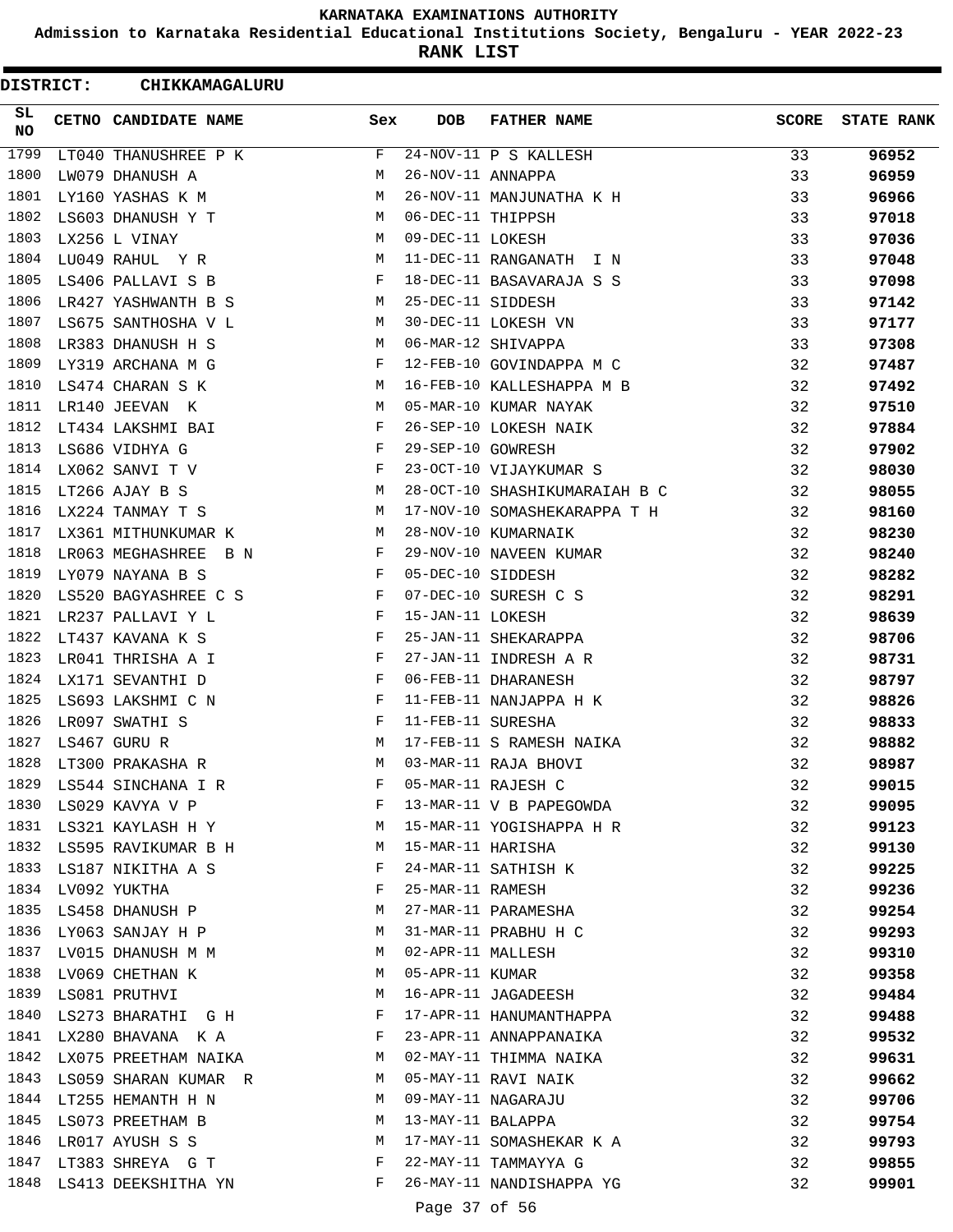**Admission to Karnataka Residential Educational Institutions Society, Bengaluru - YEAR 2022-23**

**RANK LIST**

| DISTRICT: | CHIKKAMAGALURU                                                               |                                         |                   |                           |              |                   |
|-----------|------------------------------------------------------------------------------|-----------------------------------------|-------------------|---------------------------|--------------|-------------------|
| SL<br>NO. | CETNO CANDIDATE NAME                                                         | Sex                                     | <b>DOB</b>        | <b>FATHER NAME</b>        | <b>SCORE</b> | <b>STATE RANK</b> |
| 1849      | LR034 LAVANYA                                                                | F                                       |                   | 29-MAY-11 VENKATESH       | 32           | 99936             |
| 1850      | LT262 YASHAVANTH Y A                                                         | М                                       |                   | 09-JUN-11 ANANDA Y U      | 32           | 100127            |
| 1851      | LR425 H B SANDYA                                                             | F                                       |                   | 16-JUN-11 BEEREGOWDA      | 32           | 100215            |
| 1852      | LX301 N BHAVYASHREE                                                          | F                                       |                   | 17-JUN-11 NINGAPPA N      | 32           | 100234            |
| 1853      | LU047 ASHWITH                                                                | M                                       | 01-JUL-11 ANANDA  |                           | 32           | 100415            |
| 1854      | LX288 MITHUN S                                                               | М                                       |                   | 04-JUL-11 SATHISH KUMAR H | 32           | 100462            |
| 1855      | LT318 YASHASWINI K S                                                         | F                                       |                   | 13-JUL-11 SIDDAPPA K M    | 32           | 100591            |
| 1856      | LX016 GURUMURTHY D G                                                         | М                                       |                   | 20-JUL-11 GOVINDA NAIK    | 32           | 100682            |
| 1857      | LU098 SANGHAVI T V                                                           | F                                       |                   | 28-JUL-11 VASUDEVA        | 32           | 100779            |
| 1858      | LR261 HARSHA K R                                                             | M                                       |                   | 29-JUL-11 RAMESHA K C     | 32           | 100785            |
| 1859      | LX090 MANVI N                                                                | F                                       |                   | 07-AUG-11 NAGARAJ S       | 32           | 100886            |
| 1860      | LX050 MANJUNATHA V P                                                         | M                                       |                   | 17-AUG-11 PARAMESHA BHOVI | 32           | 101012            |
| 1861      | LX057 CHANDANA R                                                             | F                                       |                   | 18-AUG-11 RAVIKUMAR       | 32           | 101021            |
| 1862      | LS300 H S SIDHARTH                                                           | M                                       |                   | 25-AUG-11 H M SHIVKUMAR   | 32           | 101091            |
| 1863      | LS018 GOWRAMMA B M                                                           | F                                       |                   | 01-SEP-11 MANJUNATHA B S  | 32           | 101160            |
| 1864      | LV008 SMITHA H P                                                             | F                                       |                   | 01-SEP-11 PARAMESHA       | 32           | 101171            |
| 1865      | LS565 SANVI G S                                                              | F                                       |                   | 12-SEP-11 SHRINIVAS G L   | 32           | 101261            |
| 1866      | LR095 POOJA M                                                                | F                                       | 13-SEP-11 MURUGAN |                           | 32           | 101266            |
| 1867      | LT100 THANUJKUMAR                                                            | М                                       |                   | 20-SEP-11 BASAVARAJAPPA   | 32           | 101323            |
| 1868      | LU034 PRUTHVIRAJ U R                                                         | M                                       |                   | 27-SEP-11 RAGAVENDRA U S  | 32           | 101388            |
| 1869      | LX347 GAGAN K S                                                              | M                                       |                   | 07-OCT-11 KRISHNAMURTHY   | 32           | 101481            |
| 1870      | LS611 H M GANAVI                                                             | F                                       | 08-OCT-11 MAHESHA |                           | 32           | 101492            |
| 1871      | LY133 CHANDU L V                                                             | M                                       |                   | 10-OCT-11 VARADARAJ       | 32           | 101500            |
| 1872      | LT424 SHASHANK L S                                                           | М                                       |                   | 11-OCT-11 SHAMBEGOWDA L D | 32           | 101514            |
| 1873      | LT224 HEMALATHA N                                                            | F                                       |                   | 20-OCT-11 NAGARAJ G       | 32           | 101577            |
| 1874      | LY088 SNEHA C R                                                              | F                                       |                   | 12-NOV-11 RAJANIKANTH     | 32           | 101756            |
| 1875      | LW002 HARISH K L                                                             | M                                       |                   | 16-NOV-11 D K LOKESHA     | 32           | 101783            |
| 1876      | LX384 PRUTHVI S                                                              | М                                       |                   | 22-NOV-11 SHANKARA NAIK   | 32           | 101849            |
| 1877      | LW044 ANANYA M                                                               | F                                       |                   | 01-DEC-11 MARULAPPA       | 32           | 101919            |
| 1878      | LT091 LAKSHMI G                                                              | F                                       | 06-DEC-11 GOPAL S |                           | 32           | 101953            |
|           | 1879 LY311 YASHVANATHA NAIK                                                  | M                                       |                   | 10-DEC-11 SANTHOSH NAIK   | 32           | 101981            |
| 1880      | LX095 PRATHAM A NAIK                                                         | M                                       |                   | 20-DEC-11 ASHOKA NAIK     | 32           | 102047            |
|           | 1881 LX231 NAYANA B S                                                        | and the state of the Party of the Party |                   | 23-DEC-11 SHIVARAJ B K    | 32           | 102059            |
|           | 1882 LX151 DIVYA T                                                           | $\mathbf{F}$                            |                   | 27-JAN-12 THIMMAIAH T     | 32           | 102195            |
|           | 1883 LX191 CHUDAMANI G M                                                     | $\mathbb F$                             |                   | 30-JAN-12 MALLESHAPPA G R | 32           |                   |
|           | 1884 LY350 BEEBI T G<br>$\mathbf{F}$ and the state of the state $\mathbf{F}$ |                                         |                   | 17-MAR-12 GOPI T S        | 32           | 102201<br>102238  |
|           | 1885 LS193 LAKSHMI DEVI G                                                    | F                                       |                   | 27-NOV-09 GOPI G D        | 31           | 102330            |
|           | 1886 LS284 PRASHANTH B M                                                     | M                                       |                   | 23-MAR-10 MANJAPPA        | 31           | 102434            |
|           | 1887 LX177 T S DHANUSH                                                       | M                                       |                   | 25-JUL-10 SRINIVAS        |              |                   |
|           |                                                                              |                                         |                   |                           | 31           | 102629            |
|           | 1888 LS436 RISHI H R                                                         | M                                       |                   | 10-OCT-10 RAVI H P        | 31           | 102904            |
|           | 1889 LT392 MITHUN M<br>1890 LX047 KARTHIK N M                                | M                                       |                   | 02-NOV-10 MUDIYAPPA       | 31           | 103014            |
|           |                                                                              | M                                       |                   | 24-NOV-10 MANYA NAIK N B  | 31           | 103122            |
|           | 1891 LX179 PRASIDA V                                                         | M                                       |                   | 01-DEC-10 VISHVANATHA M V | 31           | 103163            |
|           | 1892 LS003 SANJAY                                                            | М                                       |                   | 13-DEC-10 VASANTH KUMARA  | 31           | 103237            |
| 1893      | LT382 ANKITHA H S                                                            | F                                       |                   | 26-JAN-11 SRINIVAS        | 31           | 103592            |
|           | 1894 LT363 DEEKSHA H R                                                       | F                                       |                   | 06-FEB-11 RAGHU H H       | 31           | 103673            |
|           | 1895 LY120 SHIVARAJ B P                                                      | M                                       |                   | 03-MAR-11 PARAMESHAPPA    | 31           | 103913            |
|           | 1896 LR424 GIREESH                                                           | M                                       |                   | 05-MAR-11 BASAVARAJU M M  | 31           | 103927            |
|           | 1897 LX064 KARTHIKA R                                                        | M                                       | 13-MAR-11 RAMESH  |                           | 31           | 104000            |
|           | 1898 LV119 MEGHA K G                                                         | F                                       |                   | 18-MAR-11 GANESHA K M     | 31           | 104049            |
|           |                                                                              |                                         | Page 38 of 56     |                           |              |                   |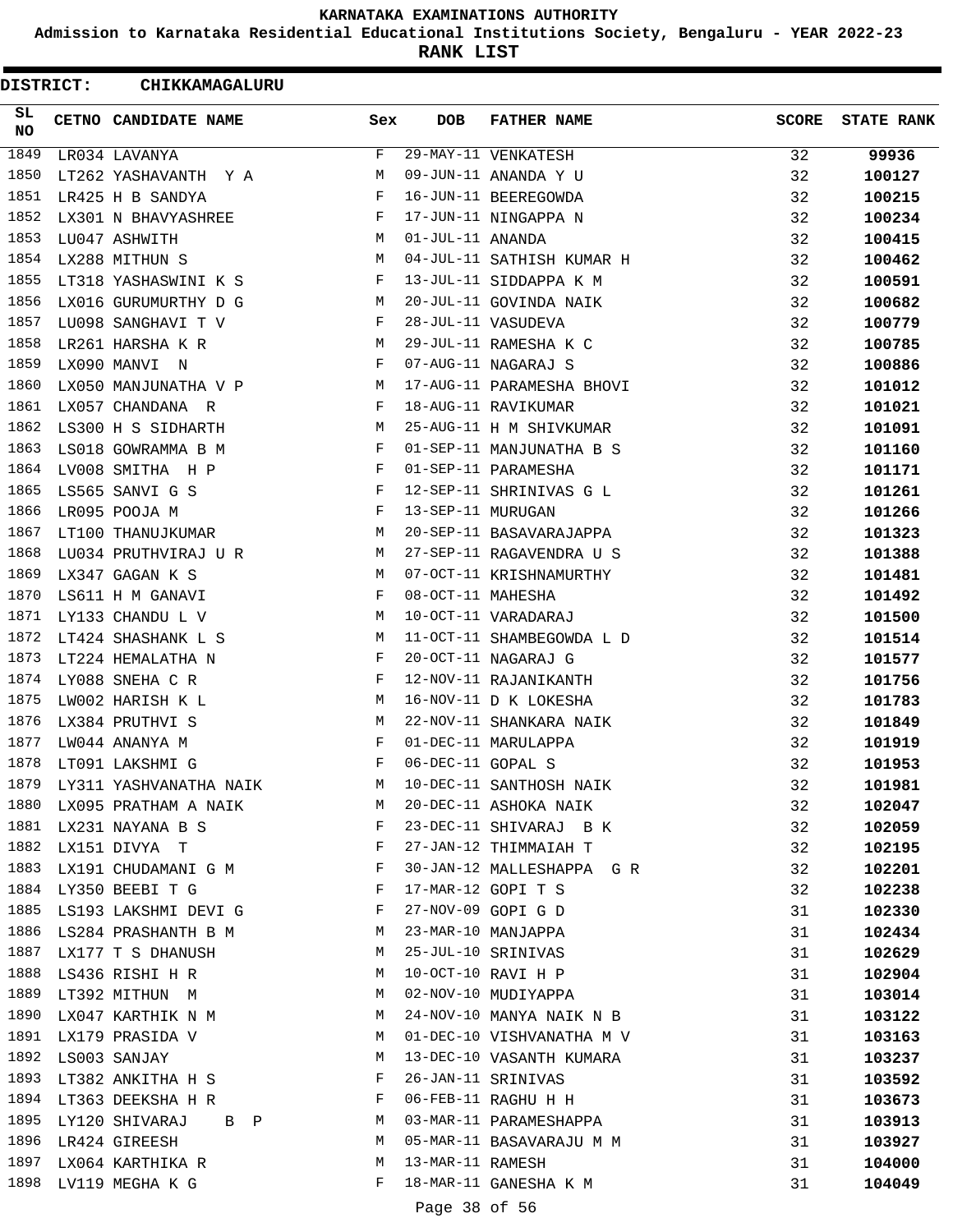**Admission to Karnataka Residential Educational Institutions Society, Bengaluru - YEAR 2022-23**

**RANK LIST**

| <b>DISTRICT:</b> | CHIKKAMAGALURU                                                                                                                    |              |                   |                                               |              |                   |
|------------------|-----------------------------------------------------------------------------------------------------------------------------------|--------------|-------------------|-----------------------------------------------|--------------|-------------------|
| SL.<br>NO.       | CETNO CANDIDATE NAME                                                                                                              | Sex          | <b>DOB</b>        | <b>FATHER NAME</b>                            | <b>SCORE</b> | <b>STATE RANK</b> |
| 1899             | LS131 ISHWARYA L R                                                                                                                | F            | $24-MAR-11$ RAJU  |                                               | 31           | 104103            |
| 1900             | LY144 NITHIN S J                                                                                                                  | М            |                   | 24-MAR-11 JAYANNA S T                         | 31           | 104107            |
| 1901             | LS340 YAMUNASHREE B                                                                                                               | F            |                   | 25-MAR-11 BALARAMA H O                        | 31           | 104117            |
| 1902             | LU030 SANIKA                                                                                                                      | F            |                   | 29-MAR-11 SUNDARA T                           | 31           | 104159            |
| 1903             | LT307 SUJATHA L P                                                                                                                 | F            |                   | 30-MAR-11 PARAMESHA L P                       | 31           | 104171            |
| 1904             | LS689 CHETHAN K B                                                                                                                 | M            |                   | 05-APR-11 BULLAPPA                            | 31           | 104241            |
| 1905             | LS550 MANASA Y S                                                                                                                  | F            |                   | 15-APR-11 SHEKHARAPPA                         | 31           | 104360            |
| 1906             | LR359 ABHISHEK J P                                                                                                                | M            |                   | 28-APR-11 POORNESH                            | 31           | 104497            |
| 1907             | LV036 ASHWIN B K                                                                                                                  | M            |                   | 30-APR-11 KESHAVA MURTHY B G                  | 31           | 104521            |
| 1908             | LS669 JEEVAN S R                                                                                                                  | M            |                   | 02-MAY-11 RUDRESHA                            | 31           | 104539            |
| 1909             | LT428 DEEPIKA B M                                                                                                                 | F            | 05-MAY-11 MOHAN   |                                               | 31           | 104571            |
| 1910             | LX295 MANOJ S J                                                                                                                   | М            |                   | 06-MAY-11 JAGADISH S K                        | 31           | 104586            |
| 1911             | LT387 MYLARI G P                                                                                                                  | M            |                   | 13-MAY-11 PRAKASH G R                         | 31           | 104671            |
| 1912             | LY116 AISHWARYA                                                                                                                   | F            |                   | 20-MAY-11 JAYAPPA NAIK                        | 31           | 104750            |
| 1913             | LS274 BHARATH U S                                                                                                                 | M            |                   | 06-JUN-11 SRINIVASA                           | 31           | 105004            |
| 1914             | LS116 THEJAS H P                                                                                                                  | М            |                   | 13-JUN-11 PRASANNA KUMAR H M                  | 31           | 105123            |
| 1915             | LS007 PREETHAM G S                                                                                                                | М            |                   | 17-JUN-11 SHASHIKUMARA                        | 31           | 105169            |
| 1916             | LS279 DEVENDRAPRASAD M V                                                                                                          | M            |                   | 25-JUN-11 VENKATESHA M C                      | 31           | 105263            |
| 1917             | LS192 VENKATESH GOWDA S V                                                                                                         | M            |                   | 30-JUN-11 VASANTHA S H                        | 31           | 105332            |
| 1918             | LR335 M S LASYA                                                                                                                   | F            |                   | 05-JUL-11 LATE SHASHIDHAR M D                 | 31           | 105393            |
| 1919             | LS215 G V RANJITHA                                                                                                                | F            | 09-JUL-11 VASU T  |                                               | 31           | 105455            |
| 1920             | LT090 JEEVAN D R                                                                                                                  | M            | 11-JUL-11 RAMAPPA |                                               | 31           | 105481            |
| 1921             | LR239 DHANUSH N M                                                                                                                 | M            |                   | 14-JUL-11 MAHENDRA                            | 31           | 105520            |
| 1922             | LS028 KEERTHAN GOWDA H K                                                                                                          | M            |                   | 28-JUL-11 KRISHNA MURTHY H O                  | 31           | 105706            |
| 1923             | LY127 MALAKAJI KUSHAPPA RATHOD                                                                                                    | M            |                   | 01-AUG-11 KUSHAPPA SHIVAPPA RATHOD            | 31           | 105756            |
| 1924             | LX332 POOJA H N                                                                                                                   | F            |                   | 04-AUG-11 NAGARAJAPPA H R                     | 31           | 105786            |
| 1925             | LT221 REETU K                                                                                                                     | F            |                   | 05-AUG-11 KRUSHNAMURTHY KR                    | 31           | 105801            |
| 1926             | LS080 PADMA L M                                                                                                                   | $\mathbf{F}$ |                   | 07-AUG-11 MANJAPPA L S                        | 31           | 105823            |
| 1927             | LR236 GOWTHAM MS                                                                                                                  | М            |                   | 15-AUG-11 SOMASHEKHAR                         | 31           | 105923            |
| 1928             | LT024 SHASHIKUMARA J G                                                                                                            | M            |                   | 15-AUG-11 GOVINDASWAMY                        | 31           | 105925            |
|                  | 1929 LT052 SUMANTH H M                                                                                                            | М            |                   | 15-AUG-11 MALLIKARJUNA H B                    | 31           | 105929            |
| 1930             | LV023 Ananya M                                                                                                                    | F            |                   | 17-AUG-11 MANJAIYA                            | 31           | 105944            |
|                  | 1931 LY327 SANJANA S E                                                                                                            | F            |                   | 18-AUG-11 ERAPPA L H                          | 31           | 105963            |
|                  | $\mathbf{F}$<br>1932 LX314 LIKHITHA N                                                                                             |              |                   | 21-AUG-11 NAGENDRA NAIK R                     | 31           | 105979            |
|                  | 1933 LY156 POORVI S                                                                                                               | F            |                   | 31-AUG-11 SHIVAKUMAR A H                      | 31           | 106072            |
| 1934             | LT002 RANJITHA G NAIK                                                                                                             | F            |                   | 02-SEP-11 GIRISHA M                           | 31           | 106094            |
| 1935             | LY105 THANUSHRI M                                                                                                                 | F            | 02-SEP-11 MAHESH  |                                               | 31           | 106097            |
|                  | 1936 LS665 BHAVANA N T                                                                                                            | F            |                   | 08-SEP-11 THIMMAPPA                           | 31           | 106151            |
|                  | 1937 LS121 AMRUTHA K                                                                                                              | F            |                   | 19-SEP-11 KALLESHAPPA                         | 31           | 106263            |
|                  | 1938 LS063 VARSHINI K K                                                                                                           | F            |                   | 20-SEP-11 KUMAR K M                           | 31           | 106275            |
|                  | 1939 LS204 PRAJWAL M H                                                                                                            | M            | 26-SEP-11 HALAPPA |                                               | 31           | 106329            |
|                  | $\mathbf{F}$ and the set of $\mathbf{F}$<br>1940 LT103 RAKSHITHA K                                                                |              |                   | 29-SEP-11 KUMAR K M                           | 31           |                   |
|                  | 1941 LT204 RAKSHITHA D                                                                                                            | $\mathbf{F}$ | 30-SEP-11 DEVARAJ |                                               | 31           | 106347<br>106357  |
|                  |                                                                                                                                   | F            |                   |                                               |              |                   |
| 1942<br>1943     | LR319 BINDU S S<br>and the contract of the state of the Party of the Party of the Party of the Party of the Party of the Party of |              |                   | 02-OCT-11 SHANTHAKUMARA<br>08-OCT-11 NATARAJA | 31           | 106380            |
|                  | LT161 SPOORTHI N                                                                                                                  |              |                   |                                               | 31           | 106436            |
|                  | 1944 LS408 VARSHITH KUMAR K M M                                                                                                   |              |                   | 17-OCT-11 MANJUNATH                           | 31           | 106497            |
|                  | 1945 LT329 MANASA K M                                                                                                             | $-F$         |                   | 22-OCT-11 MALLESHAPPA K N                     | 31           | 106531            |
|                  | 1946 LX375 LEKHANA K R F                                                                                                          |              |                   | 11-NOV-11 RANGANATHA K L                      | 31           | 106700            |
| 1947             | LS666 KEERTANA HEMAIAH F<br>CHARANTIMATT                                                                                          |              |                   | 14-NOV-11 HEMAIAH CHARANTIMATT                | 31           | 106716            |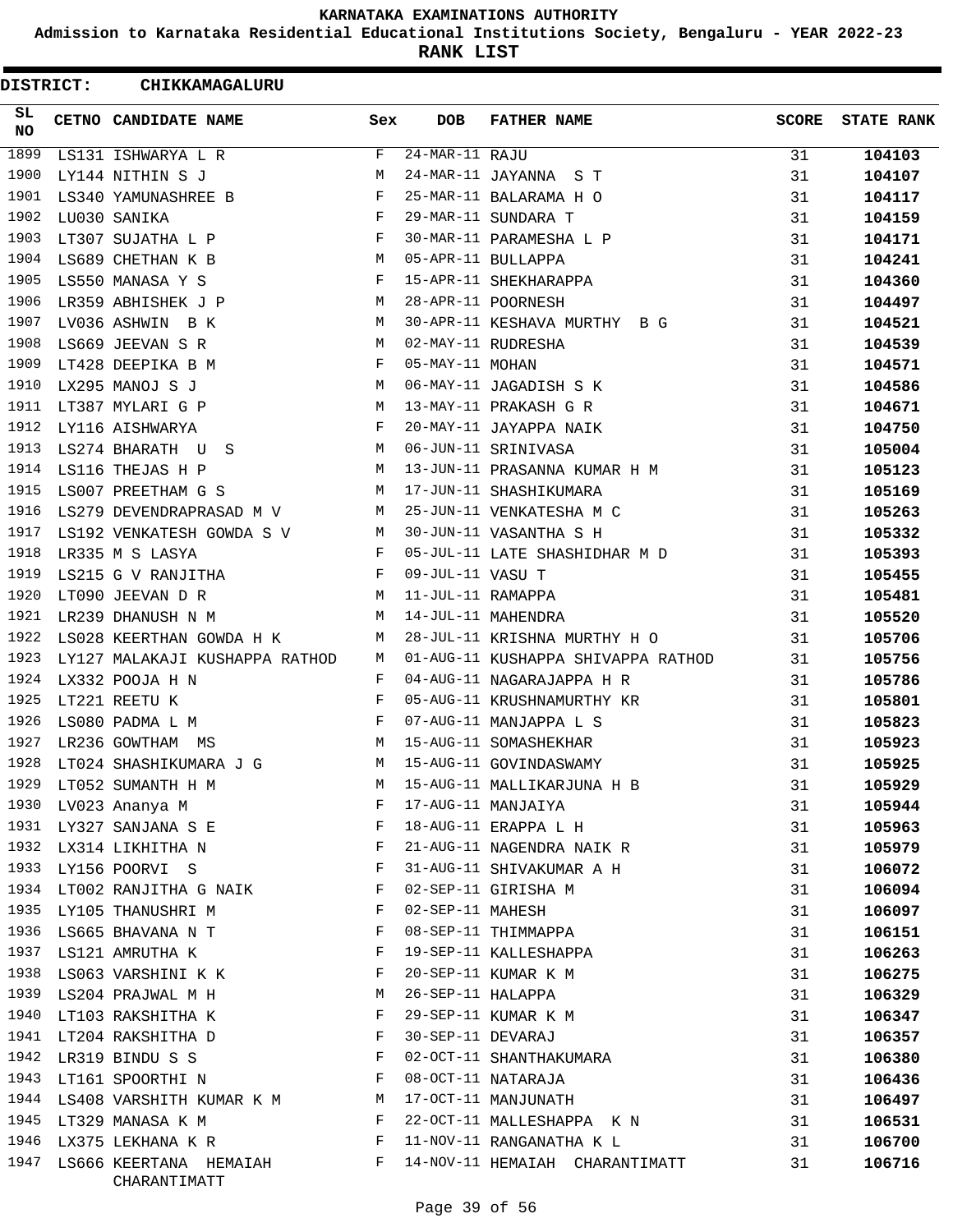**Admission to Karnataka Residential Educational Institutions Society, Bengaluru - YEAR 2022-23**

**RANK LIST**

| <b>DISTRICT:</b> | CHIKKAMAGALURU                           |          |                   |                            |              |                   |
|------------------|------------------------------------------|----------|-------------------|----------------------------|--------------|-------------------|
| SL.<br><b>NO</b> | CETNO CANDIDATE NAME                     | Sex      | <b>DOB</b>        | <b>FATHER NAME</b>         | <b>SCORE</b> | <b>STATE RANK</b> |
| 1948             | LS338 INDRA                              | М        |                   | 04-DEC-11 SATHISH S K      | 31           | 106871            |
| 1949             | LT144 PRUTHVI C M                        | F        |                   | 10-DEC-11 MALLESHA C K     | 31           | 106916            |
| 1950             | LT315 GOWTHAM N                          | M        |                   | 15-DEC-11 NINGARAJ         | 31           | 106946            |
| 1951             | LS087 AJAY KUMAR R                       | М        | 29-DEC-11 RAVI R  |                            | 31           | 107042            |
| 1952             | LT192 INDRA K T                          | F        |                   | 01-JAN-12 THIMEGOWDA       | 31           | 107070            |
| 1953             | LT368 HAMSA S H                          | F        |                   | 09-JAN-12 HANUMANTHAPPA R  | 31           | 107106            |
| 1954             | LX099 KARTHIK S K                        | M        | 21-FEB-12 KUMAR   |                            | 31           | 107156            |
| 1955             | LY064 T M DIVYASHREE                     | F        |                   | 23-FEB-12 T K MAHESHA      | 31           | 107158            |
| 1956             | LV016 LASYA P SHETTY                     | F        |                   | 27-FEB-12 PRASANNA         | 31           | 107160            |
| 1957             | LY004 JAYAMALA GS                        | F        |                   | 02-MAR-10 SHEKARAPPA       | 30           | 107384            |
| 1958             | LY276 NANDEESH B S                       | M        |                   | 03-APR-10 SADASHIVA B N    | 30           | 107420            |
| 1959             | LX359 KAVITHA                            | F        |                   | 09-JUL-10 SUBRAMANI        | 30           | 107571            |
| 1960             | LT136 RUDRADHITYA B M                    | M        |                   | 19-JUL-10 MALLIKARJUNA S   | 30           | 107587            |
| 1961             | LY312 PAVAN D                            | М        |                   | 16-SEP-10 DHARMENDRA D     | 30           | 107785            |
| 1962             | LY131 M ROHINI                           | F        |                   | 30-DEC-10 LATE MALLESH     | 30           | 108393            |
| 1963             | LV131 SUJAN<br>S                         | М        | 02-FEB-11 SURESHA |                            | 30           | 108723            |
| 1964             | LT285 KRUTHIKA N                         | F        | 13-FEB-11 NAGARAJ |                            | 30           | 108812            |
| 1965             | LY135 MANU B R                           | М        | 18-FEB-11 RAVI T  |                            | 30           | 108857            |
| 1966             | LX035 DEEPAK T B                         | M        | 01-MAR-11 BABANNA |                            | 30           | 108943            |
| 1967             | LX153 JAYALAKSHMI M                      | F        | 01-MAR-11 MAHESH  |                            | 30           | 108946            |
| 1968             | LV014 ANAJAN N                           | M        |                   | 10-MAR-11 NAGESH P L       | 30           | 109027            |
| 1969             | LT173 KRUTHIKA B A                       | F        |                   | 14-MAR-11 ABHINANDAN K S   | 30           | 109079            |
| 1970             | LS144 PALLAVI B R                        | F        | 19-MAR-11 RAVI    |                            | 30           | 109129            |
| 1971             | LS605 MOODALAGIRI H N                    | М        |                   | 21-MAR-11 NARASHIMHAPPA    | 30           | 109147            |
| 1972             | LY015 BHUVANA L R                        | F        |                   | 25-MAR-11 RAMANJANEYA      | 30           | 109185            |
| 1973             | LY068 KISHOR K                           | М        | 08-APR-11 KUMAR   |                            | 30           | 109322            |
| 1974             | LY197 SANJAY O                           | M        |                   | 25-APR-11 ONKARAPPA R      | 30           | 109489            |
| 1975             | LX104 RADHA                              | F        |                   | 26-APR-11 CHANDRASHEKAR    | 30           | 109499            |
| 1976             | LT301 SUDEEP KUMAR C J                   | M        |                   | 29-APR-11 C JAYANNA        | 30           | 109545            |
| 1977             | LS156 SUJATHA                            | F        | 01-MAY-11 KUMARA  |                            | 30           | 109571            |
| 1978             | LR168 CHANDANA S C                       | F        |                   | 02-MAY-11 CHETHAN S K      | 30           | 109580            |
| 1979             | LS281 USHA GN                            | F        |                   | 04-MAY-11 NAGARAJU         | 30           | 109609            |
|                  | 1980 LT401 MONISHA A                     | F        | 11-MAY-11 ANNAPPA |                            | 30           | 109689            |
| 1981             | LX049 PAVAN A S                          | <b>M</b> |                   | 14-MAY-11 SURESH S         | 30           | 109722            |
|                  | 1982 LX123 PURUSHOTHAM H NAIK M          |          |                   | 14-MAY-11 HARISH NAIK R    | 30           | 109723            |
| 1983             | LS492 HARSHITHA BAI B M                  | F        |                   | 19-MAY-11 MANJANAIK        | 30           | 109769            |
| 1984             | LT021 YASHVANATHA R                      | M        | 19-MAY-11 RAVI    |                            | 30           | 109775            |
| 1985             | LS434 SOHAN C S                          | М        |                   | 25-MAY-11 SHEKARAPPA C S   | 30           | 109844            |
| 1986             | LR174 DANUSH N K                         | М        | 26-MAY-11 KUMARA  |                            | 30           | 109852            |
| 1987             | LS051 VEDEKA D V                         | F        |                   | 07-JUN-11 VENKATESHA D R   | 30           | 110067            |
| 1988             | LR118 YATHISH B S                        | М        |                   | 15-JUN-11 SHANMUKHA        | 30           | 110172            |
| 1989             | LX117 BHARATH KUMAR R                    | M        |                   | 17-JUN-11 RUDRANAIK        | 30           | 110188            |
| 1990             | LT200 BINDU M C                          | F        |                   | 18-JUN-11 CHANDRAPPA       | 30           | 110205            |
| 1991             | LS376 DHANUSH K C                        | М        | 23-JUN-11 CHANDRU |                            | 30           | 110277            |
| 1992             | LS363 VARUN G S                          | М        |                   | 29-JUN-11 SHANKAR GURU G T | 30           | 110374            |
| 1993             | LT113 PRAJWAL K R                        | М        |                   | 07-JUL-11 RANGAPPA         | 30           | 110488            |
|                  | 1994 LT254 GOWTHAMI K H                  | F        |                   | 19-JUL-11 HONNAPPA         | 30           | 110645            |
| 1995             |                                          | M        |                   | 19-JUL-11 SHARANAMURTY K S | 30           |                   |
|                  | LX247 SAGAR K S<br>1996 LT045 MANOJA H S | M        |                   | 24-JUL-11 SHREENIVAS       | 30           | 110653<br>110727  |
| 1997             | LS570 ARUNAKUMAR                         | М        |                   | 27-JUL-11 NARASIMHAPPA     | 30           | 110760            |
|                  |                                          |          |                   |                            |              |                   |
|                  |                                          |          | Page 40 of 56     |                            |              |                   |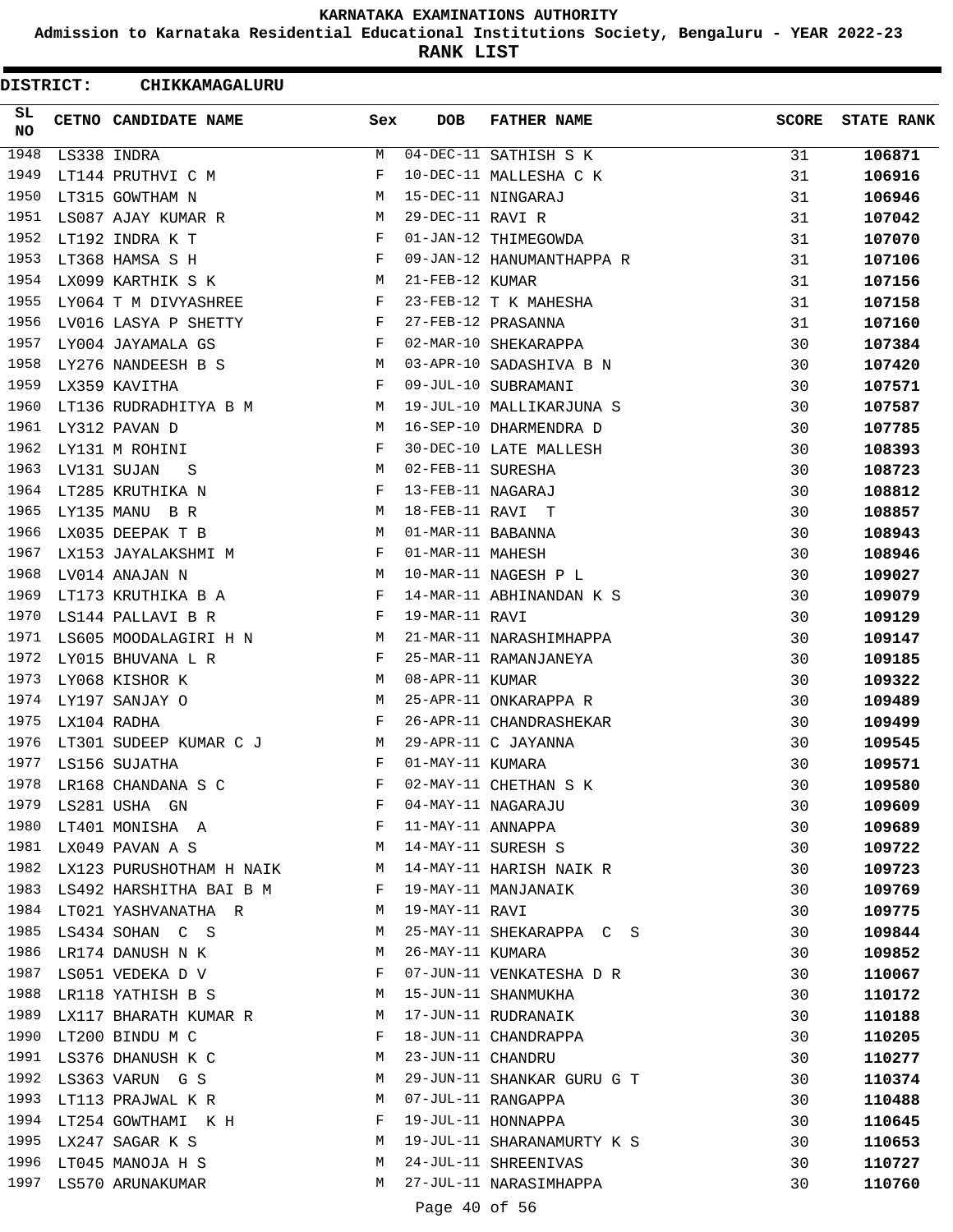**Admission to Karnataka Residential Educational Institutions Society, Bengaluru - YEAR 2022-23**

**RANK LIST**

| <b>DISTRICT:</b> |  | CHIKKAMAGALURU                |              |                   |                               |       |                   |
|------------------|--|-------------------------------|--------------|-------------------|-------------------------------|-------|-------------------|
| SL.<br><b>NO</b> |  | CETNO CANDIDATE NAME          | Sex          | <b>DOB</b>        | <b>FATHER NAME</b>            | SCORE | <b>STATE RANK</b> |
| 1998             |  | LS124 PRARTHANA               | F            |                   | 04-AUG-11 VINAYA KUMAR        | 30    | 110858            |
| 1999             |  | LR231 NIREEKSHA C H           | F            |                   | 08-AUG-11 HARISH C P          | 30    | 110899            |
| 2000             |  | LS172 SHREYAS S               | M            | 12-AUG-11 SRIDHAR |                               | 30    | 110951            |
| 2001             |  | LX013 MANOJ M B               | М            |                   | 29-AUG-11 BASAVARAJU M S      | 30    | 111123            |
| 2002             |  | LS022 YASHWANTH C M C M M     |              | 06-SEP-11 MURTHY  |                               | 30    | 111205            |
| 2003             |  | LS140 AMULYA                  | $\mathbf{F}$ |                   | 09-SEP-11 KUMAR S K           | 30    | 111219            |
| 2004             |  | LX180 CHETHAN B               | M            |                   | 16-SEP-11 BASAVARAJAPPA       | 30    | 111283            |
| 2005             |  | LS272 POOJA SHREE             | F            |                   | 29-SEP-11 ANANDA KUMARA       | 30    | 111403            |
| 2006             |  | LX130 HEMANTHA V R            | М            | 20-OCT-11 RAVI B  |                               | 30    | 111591            |
| 2007             |  | LS449 CHIRAYU M G             | M            |                   | 25-OCT-11 GAJENDRA M L        | 30    | 111643            |
| 2008             |  | LY093 S K YUVARAJA            | M            |                   | 30-OCT-11 KUMARAPPA S B       | 30    | 111690            |
| 2009             |  | LR217 MOULYA                  | F            | 04-NOV-11 RUDRESH |                               | 30    | 111726            |
| 2010             |  | LS195 THARUNA B S             | М            |                   | 06-NOV-11 SATISH B P          | 30    | 111748            |
| 2011             |  | LY047 KUMARA T                | M            |                   | 15-NOV-11 THIMMESHA           | 30    | 111843            |
| 2012             |  | LT440 THEJASWINI M            | F            |                   | 25-NOV-11 MANJUNATHA R        | 30    | 111932            |
| 2013             |  | LT251 ANU K N                 | F            |                   | 26-NOV-11 NAGARAJA            | 30    | 111934            |
| 2014             |  | LY100 RAKESH M S              | М            | 03-DEC-11 SURESH  |                               | 30    | 111998            |
| 2015             |  | LS188 RAKSHITHA B             | $\mathbf{F}$ |                   | 19-DEC-11 BALARAMA NAIKA      | 30    | 112097            |
| 2016             |  | LV100 SHREYAS HR              | M            |                   | 20-DEC-11 RAMESH HD           | 30    | 112107            |
| 2017             |  | LX131 M KEERTHANA             | F            |                   | 07-JAN-12 MANJUNATHA          | 30    | 112223            |
| 2018             |  | LR426 S S HEMANTH             | M            |                   | 02-JUL-12 S H SOMASHEKARA     | 30    | 112346            |
| 2019             |  | LW031 SHRIKANT MALLESHI NAYAK | M            |                   | 19-FEB-10 MALLESHI BABU NAYAK | 29    | 112531            |
| 2020             |  | LY313 PAVAN G S               | M            |                   | 19-JUN-10 SEVYANAIK           | 29    | 112694            |
| 2021             |  | LS634 SANGAM P T              | М            |                   | 20-AUG-10 THIMMEGOWDA P H     | 29    | 112845            |
| 2022             |  | LV168 VINAY                   | М            | 12-OCT-10 SURESH  |                               | 29    | 113047            |
| 2023             |  | LR024 YASHODA C M             | $\mathbf{F}$ |                   | 08-NOV-10 MAHESH C S          | 29    | 113190            |
| 2024             |  | LS232 SUKANYA                 | F            |                   | 15-NOV-10 SHIVAMURTHY         | 29    | 113231            |
| 2025             |  | LR292 GNANEESHWARI C S        | F            |                   | 25-NOV-10 SOMASHEKHAR N       | 29    | 113274            |
| 2026             |  | LV077 SUGAT KEVIAR            | М            |                   | 14-DEC-10 AJITH K V R         | 29    | 113405            |
| 2027             |  | LS423 TEJU K H                | M            |                   | 27-JAN-11 HANUMANTHAPPA       | 29    | 113851            |
| 2028             |  | LY152 GANGADHARANAIK N        | M            |                   | 03-FEB-11 MANJANAIK N         | 29    | 113910            |
| 2029             |  | LV155 DEEKSHITHA HL           | F            |                   | 07-FEB-11 LOKESH HP           | 29    | 113941            |
|                  |  | 2030 LX003 SANKETH M<br>M     |              |                   | 07-FEB-11 MANJUNATHA          | 29    | 113944            |
| 2031             |  | LR048 CHANDANA C R            | $\mathbf{F}$ | 09-FEB-11 RUDRESH |                               | 29    | 113961            |
|                  |  | 2032 LR176 LAKSHMI            | F            | 09-FEB-11 LOKESHA |                               | 29    | 113968            |
| 2033             |  | LS494 VAISHNAVI B S           | F            |                   | 13-FEB-11 SUDHAKAR B R        | 29    | 114011            |
| 2034             |  | LY117 CHANDANA D              | F            |                   | 15-FEB-11 DASANAIK            | 29    | 114024            |
|                  |  | 2035 LS643 AMOGH S            | М            |                   | 17-FEB-11 SUNIL U S           | 29    | 114040            |
| 2036             |  | LT270 CHANDANA C S            | F            |                   | 09-MAR-11 SRINIVAS C R        | 29    | 114237            |
| 2037             |  | LX164 LIKITH R NAIK           | M            |                   | 10-MAR-11 TULASI RAJ NAIK K S | 29    | 114250            |
|                  |  | 2038 LS639 HAMSALEKA G K      | F            |                   | 15-MAR-11 KALLESH G M         | 29    | 114305            |
|                  |  | 2039 LS522 HARSHITHA          | $\mathbf{F}$ | 15-MAR-11 YOGISH  |                               | 29    | 114306            |
| 2040             |  | LY299 TEJAS R K               | M            |                   | 23-MAR-11 KRISHNAMURTHI T     | 29    | 114389            |
| 2041             |  | LT190 YASHAVANTA B R          | M            |                   | 25-MAR-11 RAJAPPA B T         | 29    | 114411            |
| 2042             |  | LS683 MANYASHREE<br>S.        | F            |                   | 26-MAR-11 SHETTY BHOVI K      | 29    | 114418            |
|                  |  | 2043 LS129 SANJAY G N         | M            |                   | 09-APR-11 NAGARAJU            | 29    | 114570            |
|                  |  | 2044 LV121 SARTHAK V          | M            |                   | 12-APR-11 VIJAYAKUMARA        | 29    | 114611            |
| 2045             |  | LR122 AMULYA B R              | F            | 04-MAY-11 RAVI    |                               | 29    | 114862            |
|                  |  | 2046 LS389 YASHWANTH G D      | M            |                   | 09-MAY-11 DEVARAJU            | 29    | 114940            |
|                  |  | 2047 LS564 MEGHANA B S        | F            |                   | 12-MAY-11 SIDDA VEERAIAH      | 29    | 114969            |
|                  |  |                               |              | Page 41 of 56     |                               |       |                   |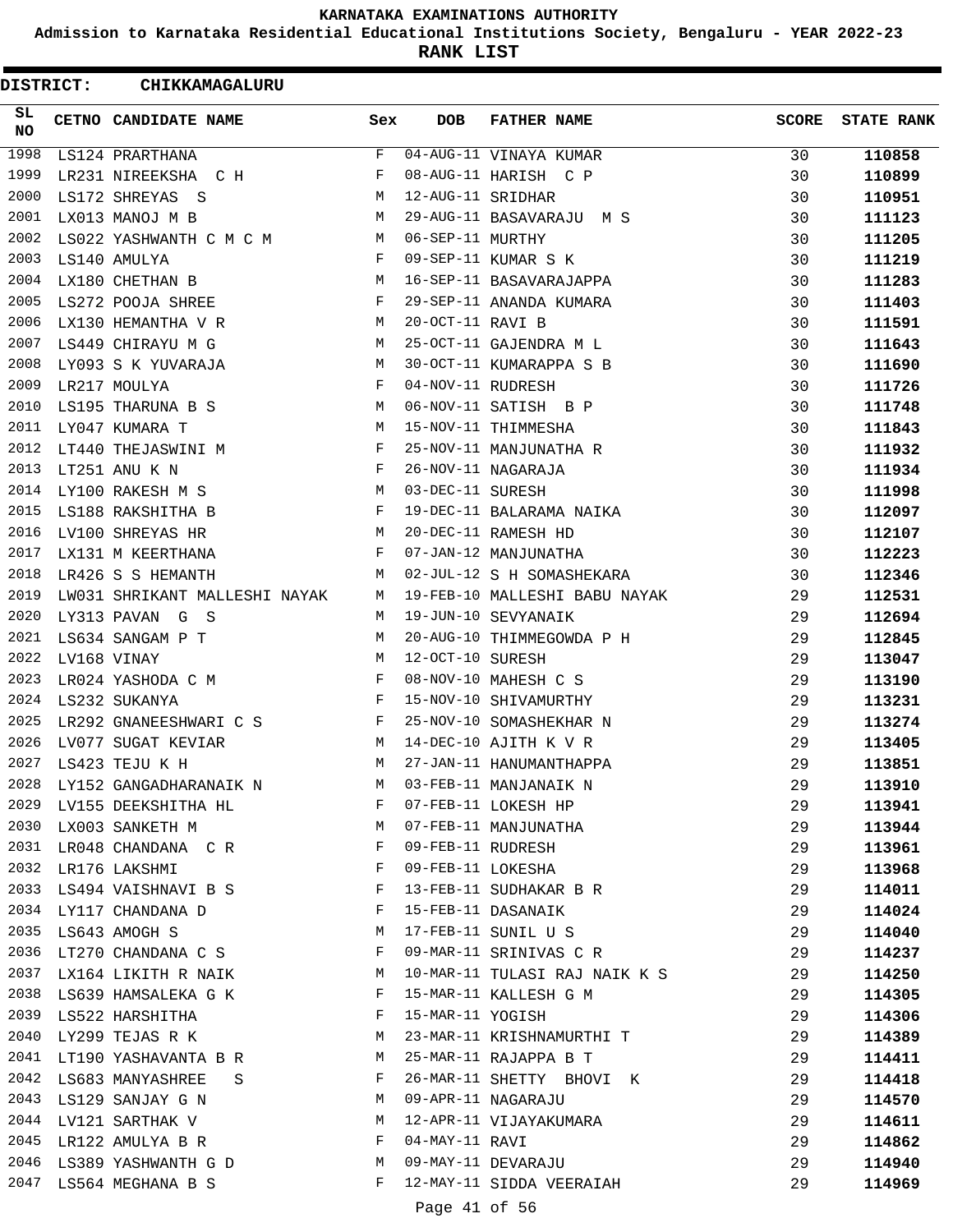**Admission to Karnataka Residential Educational Institutions Society, Bengaluru - YEAR 2022-23**

**RANK LIST**

ı

| DISTRICT: |                  | CHIKKAMAGALURU                        |     |                   |                                         |              |                   |
|-----------|------------------|---------------------------------------|-----|-------------------|-----------------------------------------|--------------|-------------------|
| SL.<br>NO |                  | CETNO CANDIDATE NAME                  | Sex | <b>DOB</b>        | <b>FATHER NAME</b>                      | <b>SCORE</b> | <b>STATE RANK</b> |
| 2048      |                  | LY045 MONISHA P K                     | F   |                   | 12-MAY-11 KRISHNAMURTHY P S             | 29           | 114971            |
| 2049      |                  | LX352 T J NISHCITH                    | М   |                   | 17-MAY-11 T S JAGADESH                  | 29           | 115033            |
| 2050      |                  | LS104 NANDAN L V                      | M   |                   | 24-MAY-11 VENKATESH L E                 | 29           | 115114            |
| 2051      |                  | LS006 LAKSHMIKANTHA N R               | M   |                   | 30-MAY-11 RAMESHA N L                   | 29           | 115185            |
| 2052      |                  | LU037 Anusha                          | F   |                   | 31-MAY-11 G T KUMARA                    | 29           | 115199            |
| 2053      |                  | LR347 SRUJITH B M                     | M   | 31-MAY-11 MAHESHA |                                         | 29           | 115205            |
| 2054      |                  | LT456 ARPITHA                         | F   |                   | 05-JUN-11 VASANTH KUMAR                 | 29           | 115290            |
| 2055      |                  | LR145 THARUN K H                      | М   |                   | 13-JUN-11 HEMASHEKHAR K S               | 29           | 115425            |
| 2056      |                  | LR133 SHEELA                          | F   |                   | 19-JUN-11 GANESHA H P                   | 29           | 115513            |
| 2057      |                  | LR289 B M NIKHIL                      | М   |                   | 26-JUN-11 B N MANJUNATHA                | 29           | 115615            |
| 2058      |                  | LT168 KARTHIK HARISH                  | M   |                   | 30-JUN-11 HARISH S                      | 29           | 115678            |
| 2059      |                  | LS150 B S HARSHITH                    | M   |                   | 04-JUL-11 B M SHIVANAND                 | 29           | 115744            |
| 2060      |                  | LY335 SNEHA                           | F   | 19-JUL-11 KUMAR   |                                         | 29           | 115932            |
| 2061      |                  | LS589 CHANDANA Y C                    | F   |                   | 22-JUL-11 CHANDRAPPA Y D                | 29           | 115970            |
| 2062      |                  | LS109 CHIRAG L NAIK                   | М   |                   | 22-JUL-11 LAKSHMANNAIK T P              | 29           | 115972            |
| 2063      |                  | LX163 CHAITHRA Y J                    | F   |                   | 23-JUL-11 JAGADESH                      | 29           | 115983            |
| 2064      |                  | LS576 LAKSHMI H L                     | F   |                   | 23-JUL-11 LOKESH H                      | 29           | 115986            |
| 2065      |                  | LT174 HEMANTH C                       | М   |                   | 30-JUL-11 CHANDRAPPA C N                | 29           | 116083            |
| 2066      |                  | LX342 ABISHEKA SANTHOSH RATHODA       | М   |                   | 03-AUG-11 SANTHOSH SHIVAPPA RATHODA     | 29           | 116129            |
| 2067      |                  | LR052 TARUN N                         | М   |                   | 07-AUG-11 NARAYANA MURTHY K             | 29           | 116183            |
| 2068      |                  | LY186 DEEPIKA B N                     | F   |                   | 18-AUG-11 NAGARAJA                      | 29           | 116300            |
| 2069      |                  | LV025 SPANDANA K K                    | F   |                   | 21-AUG-11 KIRAN K H                     | 29           | 116340            |
| 2070      |                  | LR028 SADHAN GOWDA M M                | M   |                   | 11-SEP-11 MADHU M D                     | 29           | 116587            |
| 2071      |                  | LX311 CHAITHRA U                      | F   | 15-SEP-11 UMESH   |                                         | 29           | 116625            |
| 2072      |                  | LY078 MEGHANA D                       | F   |                   | 26-SEP-11 DEVENDRANAIK                  | 29           | 116727            |
| 2073      |                  | LY306 ADARSHA G M                     | M   |                   | 10-OCT-11 MANJAPPA G H                  | 29           | 116854            |
| 2074      |                  | LV024 DEEKSHITHA D                    | F   | 15-OCT-11 DINESH  |                                         | 29           | 116917            |
| 2075      |                  | LS111 JEEVAN L K                      | M   | 17-OCT-11 KUMARA  |                                         | 29           | 116940            |
| 2076      |                  | LT194 PRAKRUTHI G R                   | F   |                   | 21-OCT-11 RANGASWAMY G S                | 29           | 116980            |
| 2077      |                  | LS542 PAVAN KUMAR S S                 | M   |                   | 24-OCT-11 SANTHOSH KUMAR P G            | 29           | 117005            |
|           |                  | 2078 LX320 ROHINI S                   | F   |                   | 27-OCT-11 SIDDAPPA VR                   | 29           | 117044            |
| 2079      |                  | LX385 YOGISH Y S                      | M   |                   | 31-OCT-11 SIDDANYAK Y L                 | 29           | 117077            |
|           |                  | 2080 LX251 GANAVI D                   | F   |                   | 03-NOV-11 DALAVAYAPPA                   | 29           | 117099            |
|           |                  | M<br>2081 LT357 CHARAN P              |     | 08-NOV-11 PRADEEP |                                         | 29           | 117143            |
|           |                  | 2082 LT143 MANOJ N H                  | M   |                   | 20-NOV-11 HULIYAPPA                     | 29           | 117259            |
|           |                  | 2083 LR377 YASHAWANTH G J             | M   |                   | 26-NOV-11 JAYARAM                       | 29           | 117305            |
|           |                  | 2084 LS659 T Y SHREELAKSHMI BAI F     |     |                   | 28-NOV-11 YOGESHANAIKA                  | 29           | 117320            |
|           |                  | 2085 LT355 LAKSHMI                    | F   |                   | 29-NOV-11 RAVI S H                      | 29           | 117323            |
|           | 2086 LY223 SNEHA |                                       | F   |                   | 30-NOV-11 VENKATESH                     | 29           | 117334            |
|           |                  | 2087 LS600 SINCHANA Y R F             |     |                   | 03-DEC-11 RAVIKUMAR Y B                 | 29           | 117348            |
|           |                  | M <sub>N</sub><br>2088 LS535 GURU C P |     |                   | 06-DEC-11 PRAKASHA NAIKA C M            | 29           | 117368            |
|           |                  | 2089 LR295 KRUTHANSAGAR N R M         |     |                   | 13-DEC-11 RANGASWAMY N K                | 29           | 117420            |
|           |                  | 2090 LS585 PRAMOD S L                 | M   |                   | 18-DEC-11 LOHITH S H                    | 29           | 117458            |
|           |                  | 2091 LT400 SHALINI B K                | F   |                   | 19-DEC-11 KUMARA B M                    | 29           | 117471            |
| 2092      |                  | LR257 PALLAVI                         | F   |                   | 28-DEC-11 FRANCIES FERNANDIES FERNANDIS | 29           | 117536            |
| 2093      |                  | LX017 SHALINI C M F                   |     |                   | 28-DEC-11 MAHANTHESH C B                | 29           | 117537            |
|           |                  | 2094 LS541 DHANUSH N R M              |     |                   | 31-DEC-11 RANGANATH                     | 29           | 117555            |
|           |                  | 2095 LX142 MADHUMITHA S               |     | 12-JAN-12 SHIVA   |                                         | 29           | 117614            |
|           |                  | 2096 LU067 SANCHAN<br>M <sub>N</sub>  |     |                   | 06-MAR-12 JAGADISH                      | 29           | 117703            |
| 2097      |                  | LR301 SHRIJEETH V GOWDA M             |     |                   | 01-MAY-10 VIJAY G G                     | 28           | 118032            |
|           |                  |                                       |     | Page 42 of 56     |                                         |              |                   |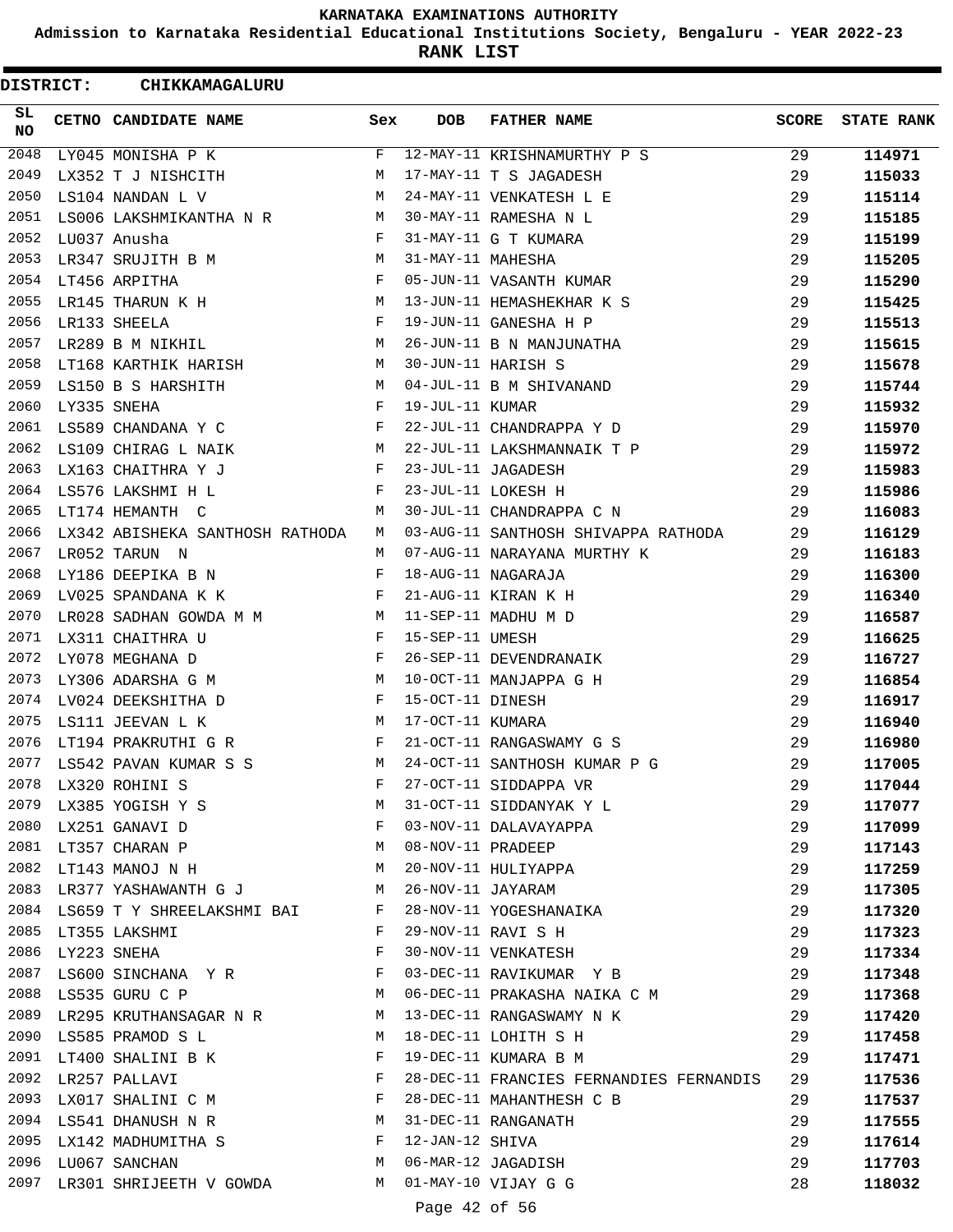**Admission to Karnataka Residential Educational Institutions Society, Bengaluru - YEAR 2022-23**

**RANK LIST**

| <b>DISTRICT:</b> | CHIKKAMAGALURU             |            |                  |                                           |              |                   |
|------------------|----------------------------|------------|------------------|-------------------------------------------|--------------|-------------------|
| SL<br>NO         | CETNO CANDIDATE NAME       | Sex        | DOB              | <b>FATHER NAME</b>                        | <b>SCORE</b> | <b>STATE RANK</b> |
| 2098             | LR086 AJJAYYANAIK H        | М          |                  | 27-MAY-10 HANUMANAIK                      | 28           | 118065            |
| 2099             | LX208 HARSHITH G S         | М          | 05-SEP-10 SURESH |                                           | 28           | 118286            |
| 2100             | LT321 PUNEETH GOWDA S R    | М          |                  | 04-NOV-10 RAJESHA GOWDA B                 | 28           | 118560            |
| 2101             | LS243 SHREYAS B Y          | М          |                  | 10-DEC-10 YOGISH N                        | 28           | 118741            |
| 2102             | LR035 SUDHA M D            | F          |                  | 12-DEC-10 DHARMABHOVI                     | 28           | 118752            |
| 2103             | LS285 GOWTHAM S L          | М          |                  | 09-JAN-11 LOKESHANAIKA                    | 28           | 119043            |
| 2104             | LX195 MARTHESHA H          | М          |                  | 11-JAN-11 HANUMANTHA                      | 28           | 119057            |
| 2105             | LV138 CHARITHRA M L        | F          |                  | 13-JAN-11 LINGE GOWDA M K                 | 28           | 119066            |
| 2106             | LX199 KEERTHANA S R        | F          |                  | 17-JAN-11 RANGANATH S K                   | 28           | 119095            |
| 2107             | LY103 MANYA L D            | F          |                  | 21-JAN-11 DEVARAJA                        | 28           | 119131            |
| 2108             | LS396 KUSUMA M R           | F          |                  | 11-FEB-11 RAMESHNAIK MJ                   | 28           | 119278            |
| 2109             | LS027 DARSHINI S M         | F          |                  | 18-FEB-11 MANJA NAIK                      | 28           | 119322            |
| 2110             | LS237 PRAJWAL L N          | М          |                  | 25-FEB-11 NAGARAJ L T                     | 28           | 119382            |
| 2111             | LX240 SHIVARAJ S           | М          |                  | 03-MAR-11 SRINIVAS S G                    | 28           | 119451            |
| 2112             | LS260 SINCHANA BM          | F          |                  | 04-MAR-11 MAHANTHESH                      | 28           | 119460            |
| 2113             | LU086 RUPIKA S N           | F          |                  | 16-MAR-11 NARAYANA                        | 28           | 119592            |
| 2114             | LS228 THIPPE SWAMI         | М          |                  | 23-MAR-11 SHIVANNA                        | 28           | 119653            |
| 2115             | LT054 JAHNAVI N            | F          |                  | 28-MAR-11 NAGARAJU C K                    | 28           | 119697            |
| 2116             | LY268 SACHIN V             | М          |                  | 01-APR-11 VASANATHA                       | 28           | 119736            |
| 2117             | LT015 JANAVI S D           | $_{\rm F}$ |                  | 02-APR-11 DEVARAJU S K                    | 28           | 119748            |
| 2118             | LV068 MANVITH GOWDA D M    |            |                  | 05-APR-11 MADHUKUMAR D S                  | 28           |                   |
| 2119             | $M_{\odot}$                | F          |                  |                                           |              | 119789            |
|                  | LS205 RENUKA K P           | F          |                  | 07-APR-11 PUTTA MALLAIAH                  | 28           | 119822            |
| 2120<br>2121     | LW076 R S KANNIKA          |            |                  | 09-APR-11 RAGAVENDRA P                    | 28           | 119842            |
|                  | LS206 SIDRAMAPPA<br>G<br>U | M          |                  | 09-APR-11 GAVI RANGAPPA                   | 28           | 119843            |
| 2122             | LY016 PRARTHANA S R        | F          |                  | 10-APR-11 RANGANATHA S M                  | 28           | 119857            |
| 2123             | LV167 SAANIKA R K          | F          | 17-APR-11 RAJESH |                                           | 28           | 119943            |
| 2124             | LY296 NAVEEN B R           | M          |                  | 20-APR-11 RENUKAPPA B K                   | 28           | 119961            |
| 2125             | LU080 NAGARAJA R Y         | М          |                  | 04-MAY-11 YALLAPPA                        | 28           | 120093            |
| 2126             | LS415 SACHIN G H           | M          |                  | 25-MAY-11 HALLUKORAPPA                    | 28           | 120340            |
| 2127             | LY109 LAKSHMIKANTH M       | M          |                  | 29-MAY-11 MANJUNATH                       | 28           | 120374            |
| 2128             | LR344 S G SAGAR            | M          |                  | 04-JUN-11 M B GANAPATI                    | 28           | 120482            |
| 2129             | LS670 HARISH B U           | М          |                  | 05-JUN-11 UMESH<br>09-JUN-11 VASANTHKUMAR | 28           | 120488            |
| 2130             | LT135 PRAVEEN KUMAR        | M          |                  |                                           | 28           | 120554            |
| 2131             | LR151 ULLAS N              | М          |                  | 23-JUN-11 NAGARAJA K H                    | 28           | 120763            |
| 2132             | LX338 NAYANA K G           | F          |                  | 04-JUL-11 GANGADHARAPPA K T               | 28           | 120909            |
|                  | 2133 LU081 SHRISHA K R     | M          |                  | 06-JUL-11 RAVIKUMAR                       | 28           | 120942            |
|                  | 2134 LW092 SHRUJAN J       | M          |                  | 21-JUL-11 JAGADISH                        | 28           | 121156            |
| 2135             | LV158 KARTHIK H V          | M          |                  | 29-JUL-11 VASANTHA H P                    | 28           | 121262            |
| 2136             | LS353 R DILIP NAIKA        | M          |                  | 31-JUL-11 RAMA NAIKA                      | 28           | 121293            |
| 2137             | LX349 AKSHATHA J           | F          |                  | 06-AUG-11 JAYAPRAKASH K S                 | 28           | 121353            |
| 2138             | LT028 G S RUTHIK           | M          |                  | 06-AUG-11 SHESHADRI G P                   | 28           | 121354            |
| 2139             | LT398 JEEVAN<br>Y M        | M          |                  | 12-AUG-11 MANJAPPA Y M                    | 28           | 121431            |
| 2140             | LV078 NETHEN K P           | M          |                  | 12-AUG-11 PARAMESHA                       | 28           | 121435            |
|                  | 2141 LX253 SHASHIKALA G S  | F          | 12-AUG-11 SURESH |                                           | 28           | 121440            |
|                  | 2142 LT337 SUBHASH C M     | M          |                  | 15-AUG-11 MADHU C R                       | 28           | 121480            |
| 2143             | LT269 S J PRAJWAL          | М          |                  | 26-AUG-11 JAYAKUMAR B N                   | 28           | 121614            |
| 2144             | LR173 ANUSHA M C           | F          |                  | 03-SEP-11 CHANDRASHEKARA                  | 28           | 121701            |
|                  | 2145 LY056 DHARSHAN R      | M          |                  | 13-SEP-11 RAVI NAYAKA                     | 28           | 121805            |
| 2146             | LX155 AISHVARYA BAI        | F          |                  | 19-SEP-11 TAAKRANAIK                      | 28           | 121852            |
|                  | 2147 LT146 KARTHIK B M     | M          |                  | 20-SEP-11 MANOJ KUMAR B D                 | 28           | 121863            |
|                  |                            |            | Page 43 of 56    |                                           |              |                   |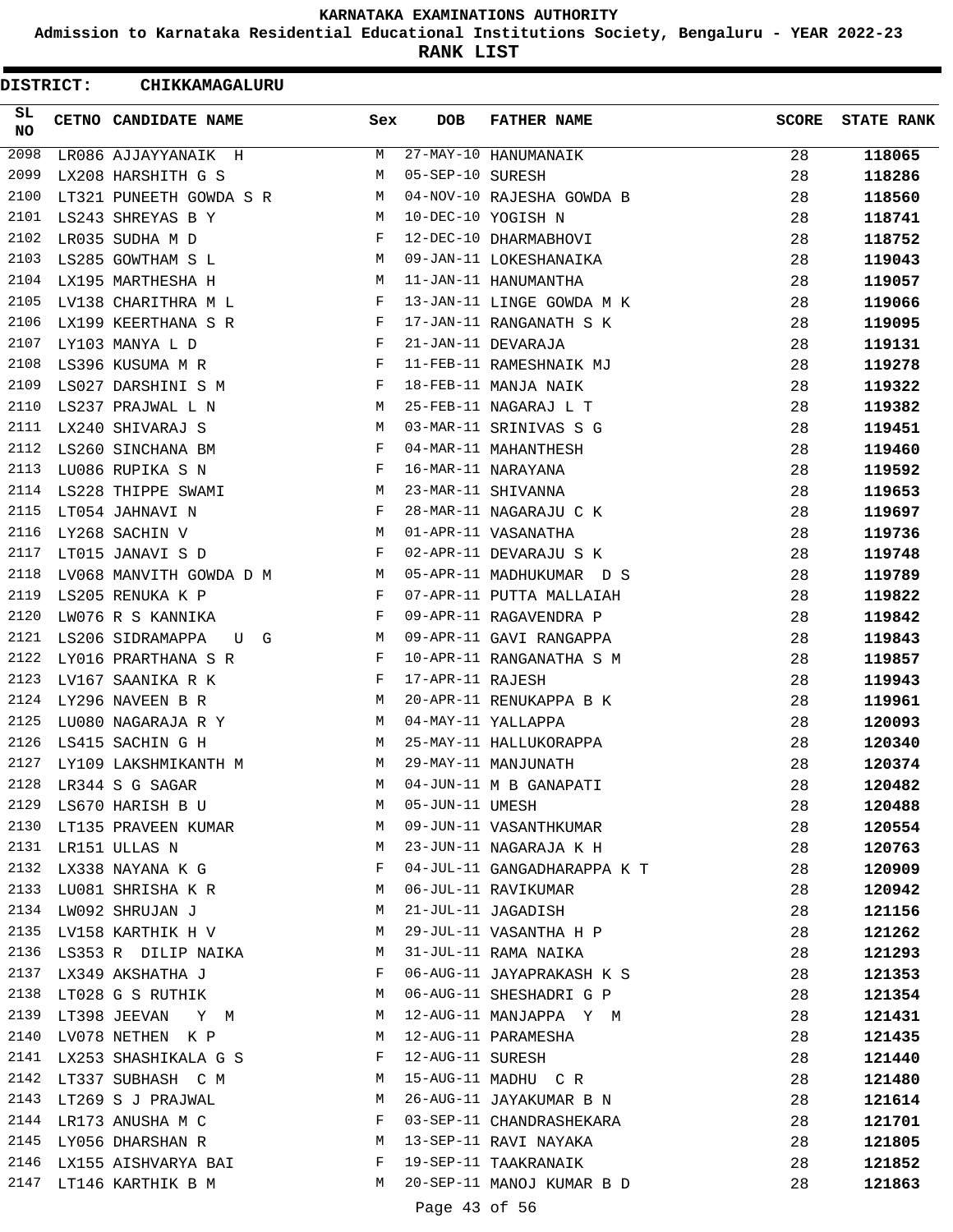**Admission to Karnataka Residential Educational Institutions Society, Bengaluru - YEAR 2022-23**

**RANK LIST**

| <b>DISTRICT:</b> | CHIKKAMAGALURU                    |              |                   |                              |              |                   |
|------------------|-----------------------------------|--------------|-------------------|------------------------------|--------------|-------------------|
| SL<br><b>NO</b>  | CETNO CANDIDATE NAME              | Sex          | <b>DOB</b>        | <b>FATHER NAME</b>           | <b>SCORE</b> | <b>STATE RANK</b> |
| 2148             | LX292 GOWTHAM G                   | M            |                   | $21 - SEP - 11$ GOPINATH     | 28           | 121874            |
| 2149             | LS470 KAVYA C U                   | F            |                   | 21-SEP-11 UMESHA H C         | 28           | 121875            |
| 2150             | LR386 MONESH H                    | М            |                   | 27-SEP-11 HANUMEGOWDA T      | 28           | 121936            |
| 2151             | LS105 GURUKIRAN H M               | М            |                   | 07-OCT-11 MANJUNATHA K B     | 28           | 122039            |
| 2152             | LR051 MADAN                       | М            |                   | 14-OCT-11 NAGARAJU           | 28           | 122106            |
| 2153             | LV103 RASHMI D T                  | F            | 04-NOV-11 TEJASVI |                              | 28           | 122333            |
| 2154             | LY048 CHAITHANYA S                | F            |                   | 07-NOV-11 SUNILKUMAR M       | 28           | 122350            |
| 2155             | LS039 HARSHAVARDHANA B M          | M            |                   | 17-NOV-11 B G MAHENDRA       | 28           | 122445            |
| 2156             | LT178 PREETHAM V                  | М            |                   | 20-NOV-11 VASANTHA NAIK      | 28           | 122463            |
| 2157             | LY126 VISHNU N R                  | M            |                   | 21-NOV-11 RAVINAIK           | 28           | 122474            |
| 2158             | LS615 ADITYA C E                  | M            |                   | 08-DEC-11 ESHWARAPPA         | 28           | 122603            |
| 2159             | LT279 LOHITH SB<br>M <sub>N</sub> |              |                   | 08-DEC-11 SUBRAMANYA         | 28           | 122605            |
| 2160             | LY080 SURYA S                     | M            |                   | 29-DEC-11 SHRINIVASA G       | 28           | 122759            |
| 2161             | LR320 S P PRANAV MANJUNATH        | M            |                   | 14-JAN-12 S B PALAKSHA       | 28           | 122851            |
| 2162             | LS030 CHAITHANYA Y A              | F            |                   | 30-JAN-12 ARUNKUMAR M        | 28           | 122887            |
| 2163             | LX378 ARAHANTH S V                | M            |                   | 01-DEC-09 VIDHYANANDH        | 27           | 123068            |
| 2164             | LR277 KIRAN                       | M            | 11-FEB-10 KUMARA  |                              | 27           | 123161            |
| 2165             | LR325 BHUVAN M C                  | M            | 11-NOV-10 CHANDRU |                              | 27           | 123853            |
| 2166             | LX167 HARSHITHA M                 | F            |                   | 26-NOV-10 MURUGESH           | 27           | 123935            |
| 2167             | LS401 HEMANTHBILIGIRI H S         | M            |                   | 26-NOV-10 SRINIVAS           | 27           | 123936            |
| 2168             | LX194 FAREEDA NAZ                 | F            |                   | 20-DEC-10 N JAVEED PASHA     | 27           | 124068            |
| 2169             | LU070 DEEKSHA                     | $_{\rm F}$   | 09-JAN-11 PADMA   |                              | 27           | 124313            |
| 2170             | LR178 MANOJ D R                   | М            |                   | 23-JAN-11 RAVINDRA B E       | 27           | 124415            |
| 2171             | LS005 KAVANA D                    | F            |                   | 04-FEB-11 DORESWAMI          | 27           | 124502            |
| 2172             | LS178 RENUKA B                    | F            |                   | 02-MAR-11 BEERANAIK          | 27           | 124724            |
| 2173             | LY176 SPOORTI N D                 | $\mathbf{F}$ |                   | 02-MAR-11 DAYANANDA K        | 27           | 124727            |
| 2174             | LX282 PRATHIKSHA C                | $\mathbf{F}$ |                   | 03-MAR-11 CHANDRA V          | 27           | 124739            |
| 2175             | LS328 SUHAS M V                   | M            |                   | 04-MAR-11 VASANTHA KUMARA    | 27           | 124758            |
| 2176             | LS482 AJJAYYA A S                 | M            |                   | 06-MAR-11 SHASHIDHARA        | 27           | 124771            |
| 2177             | LS097 LAKSHMIDEVI<br>G C          | F            |                   | 12-MAR-11 CHOWDAPPA G H      | 27           | 124838            |
|                  | 2178 LS302 KARTHIK C              | M            |                   | 13-MAR-11 CHANDRUSHEKAR CM   | 27           | 124848            |
| 2179             | LS398 PRAJWAL A U                 | M            |                   | 21-MAR-11 UMESHA A R         | 27           | 124923            |
|                  | 2180 LS621 BINDU GD               | F            | 26-MAR-11 DINESH  |                              | 27           | 124972            |
|                  | 2181 LT022 SHRAMANTH K R          | М            |                   | 29-MAR-11 RANGASWAMY H       | 27           | 125005            |
|                  | 2182 LX237 DEEPAK K G             | М            |                   | 01-APR-11 GANGANAIK U        | 27           | 125020            |
| 2183             | LR157 DARSHINI G                  | F            |                   | 03-APR-11 JANENENDRA         | 27           | 125048            |
| 2184             | LR075 SRUSHTI B R                 | F            | 03-APR-11 RAMESH  |                              | 27           | 125057            |
| 2185             | LR148 VINAY                       | М            | 11-APR-11 SHIVA   |                              | 27           | 125145            |
|                  | 2186 LS083 NAYANA G               | F            |                   | 20-APR-11 GOVINDAPPA R       | 27           | 125242            |
| 2187             | LY351 NAYANA T M                  | F            |                   | 21-APR-11 MURTHY T S         | 27           | 125257            |
|                  | 2188 LT085 SUPRITHA S             | F            |                   | 27-APR-11 SHIVANNA           | 27           | 125327            |
| 2189             | LS662 DILEEP P                    | M            |                   | 29-APR-11 PUTTASWAMY         | 27           | 125345            |
| 2190             | LX181 SOUMYA                      | F            | 09-MAY-11 KUMARA  |                              | 27           | 125474            |
| 2191             | LU018 SAMARTHA                    | М            |                   | 27-MAY-11 VASUDEVA GC        | 27           | 125699            |
| 2192             | LR135 DHANUSH T D                 | М            |                   | 28-MAY-11 DHARMESHA          | 27           | 125710            |
| 2193             | LV028 SANJAY B S                  | М            |                   | 30-MAY-11 SUDHAKARA          | 27           | 125735            |
|                  | 2194 LT181 ANNAPPA M              | M            |                   | 05-JUN-11 MUDLAGIRIBHOVI     | 27           | 125837            |
| 2195             | LR104 PRUTHVI                     | М            |                   | 15-JUN-11 PUTTASWAMY         | 27           | 125985            |
|                  | 2196 LX042 SAHANA R S             | F            |                   | 19-JUN-11 SOMASHEKARAPPA R B | 27           | 126045            |
| 2197             | LS117 G GAGAN KUMAR               | M            |                   | 20-JUN-11 B H GOVINDANAIK    | 27           | 126051            |
|                  |                                   |              |                   |                              |              |                   |

Page 44 of 56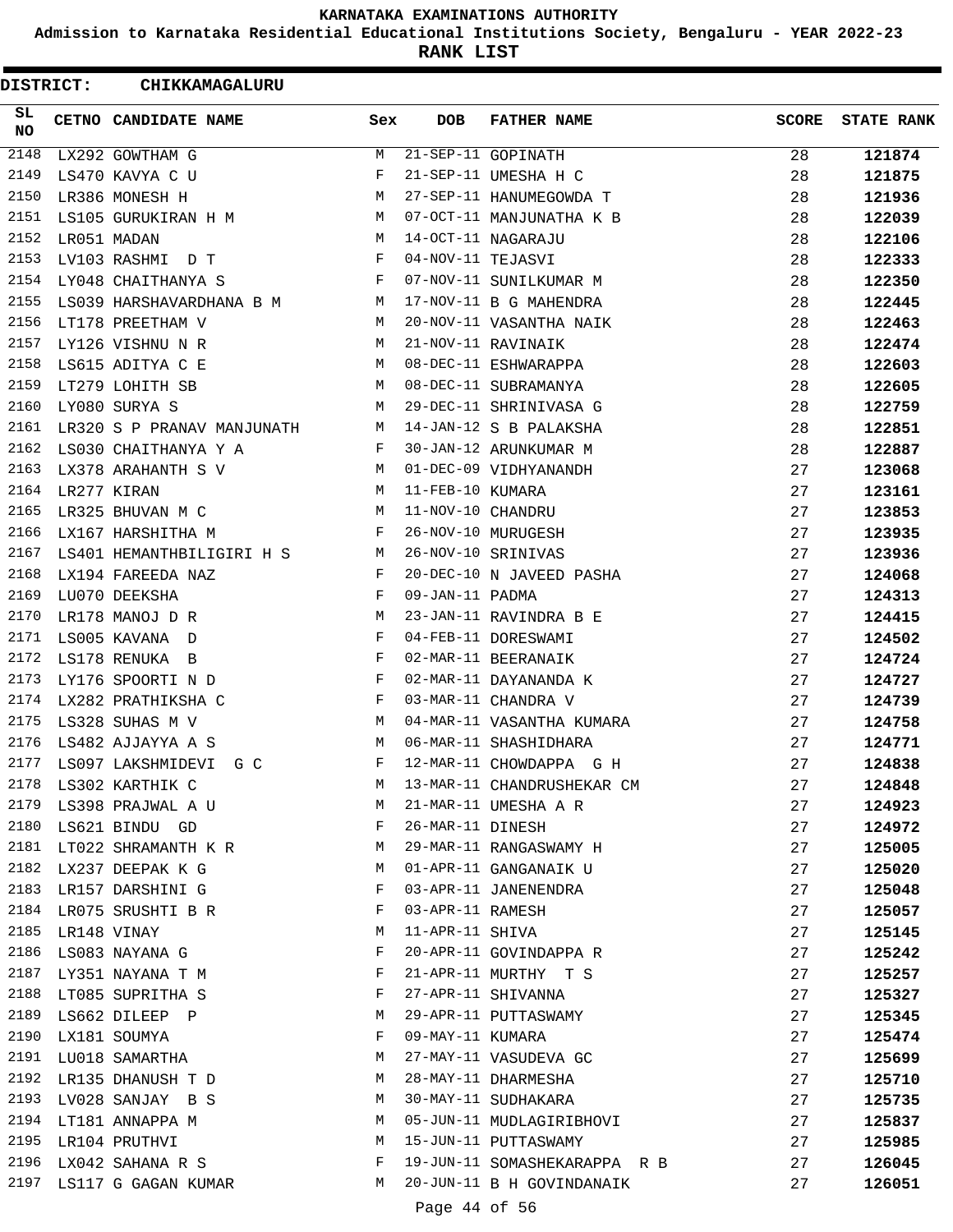**Admission to Karnataka Residential Educational Institutions Society, Bengaluru - YEAR 2022-23**

**RANK LIST**

| DISTRICT:  | CHIKKAMAGALURU                            |              |                   |                                                          |              |                   |
|------------|-------------------------------------------|--------------|-------------------|----------------------------------------------------------|--------------|-------------------|
| SL.<br>NO. | CETNO CANDIDATE NAME                      | Sex          | <b>DOB</b>        | <b>FATHER NAME</b>                                       | <b>SCORE</b> | <b>STATE RANK</b> |
| 2198       | LT166 SINDU G V                           | F            |                   | $27 - JUN - 11$ VASANTHA                                 | 27           | 126155            |
| 2199       | LS202 KARTHIK B                           | М            |                   | 30-JUN-11 BHADRESH B R                                   | 27           | 126182            |
| 2200       | LS100 SOUJANYA S K                        | F            |                   | 01-JUL-11 KRISHNAMURTHY                                  | 27           | 126203            |
| 2201       | LS292 MALLIKARJUNA B C                    | M            |                   | 04-JUL-11 CHANDRAPPA B M                                 | 27           | 126238            |
| 2202       | LT454 YASHAVANTH D S                      | M            |                   | 04-JUL-11 SWAMI D N                                      | 27           | 126250            |
| 2203       | LY222 PALLAVI R                           | F            | 06-JUL-11 RAVI    |                                                          | 27           | 126277            |
| 2204       | LY203 ARCHANA R                           | F            | 07-JUL-11 RAVI    |                                                          | 27           | 126287            |
| 2205       | LW064 NIRAJ S                             | М            |                   | 12-JUL-11 G SANTHOSH KUMAR                               | 27           | 126375            |
| 2206       | LT348 ROHAN B R                           | M            | 31-JUL-11 RAJAPPA |                                                          | 27           | 126638            |
| 2207       | LR022 POORNESH B D                        | М            |                   | 04-AUG-11 DEVARAJA                                       | 27           | 126688            |
| 2208       | LV116 JITHESH                             | М            | 11-AUG-11 ANNAPPA |                                                          | 27           | 126776            |
| 2209       | LS094 KARTHIK M                           | М            |                   | 25-AUG-11 MAHESHWARAPPA                                  | 27           | 126910            |
| 2210       | LT257 POOJA CM                            | F            |                   | 31-AUG-11 MANJUNATHA                                     | 27           | 126977            |
| 2211       | LR379 DEVID CASEY                         | M            |                   | 05-SEP-11 GEORGE K C                                     | 27           | 127020            |
| 2212       | LR129 SANIKA N S                          | F            |                   | 07-SEP-11 SANNAIAH                                       | 27           | 127051            |
| 2213       | LS581 DEEPA K J                           | F            |                   | 14-SEP-11 JAYANNA M                                      | 27           | 127121            |
| 2214       | LS216 PREETHAM K H                        | М            |                   | 16-SEP-11 HALESH K R                                     | 27           | 127145            |
| 2215       | LT139 AISHWARYA R                         | F            | 19-SEP-11 RAKESH  |                                                          | 27           | 127166            |
| 2216       | LT371 ANKITHA S                           | F            |                   | 22-SEP-11 SHEKARAPPA S                                   | 27           | 127196            |
| 2217       | LU023 SURAKSHA                            | F            |                   | 28-SEP-11 SUBRAMANYA                                     | 27           | 127266            |
| 2218       | LS043 PREETHI K S                         | F            |                   | 02-OCT-11 SIDDAPPA                                       | 27           | 127299            |
| 2219       | LR384 SWATHI                              | $\mathbf{F}$ | 04-OCT-11 REVANNA |                                                          | 27           | 127326            |
| 2220       | LR102 JEEVAN D P                          | М            |                   | 05-OCT-11 POORNESH M                                     | 27           | 127331            |
| 2221       | LX372 MANJUNATHA R                        | M            | 05-OCT-11 RAMESH  |                                                          | 27           | 127333            |
| 2222       | LX230 GAGAN G P                           | M            |                   | 06-OCT-11 PRAVEEN G N                                    | 27           | 127344            |
| 2223       | LT097 MANJUNATHA L D                      | М            | 10-OCT-11 DEVARAJ |                                                          | 27           | 127380            |
| 2224       | LR068 YATHISH KUMAR B A                   | М            | 29-OCT-11 ANNAPPA |                                                          | 27           | 127571            |
| 2225       | LR078 JHAHNAVI                            | F            |                   | 02-NOV-11 RAGU B T                                       | 27           | 127605            |
| 2226       | LR183 SUBASH                              | M            | 03-DEC-11 PRAKASH |                                                          | 27           | 127887            |
| 2227       | LS185 NAYANA B                            | F            |                   | 05-DEC-11 BASAVARAJA                                     | 27           | 127900            |
|            |                                           | F            |                   |                                                          | 27           | 127915            |
|            | 2228 LW103 SREYA R<br>2229 LS676 N NIKHIL | М            |                   | 07 DEC 11 RAVI<br>07-DEC-11 RAVI<br>23-DEC-11 NIRANJAN H | 27           | 128031            |
|            | 2230 LS288 KISHORA                        | M            |                   | 01-JAN-12 MANJAPPA K T                                   | 27           | 128097            |
|            | 2231 LY094 SHIVAKUMAR M                   | M            |                   | 02-JAN-12 MANJUNATH S                                    | 27           | 128120            |
|            | 2232 LY175 PALLAVI R                      | F            | 09-FEB-12 RAVI    |                                                          | 27           |                   |
|            | 2233 LR130 ANANYA B D                     | F            |                   | 23-FEB-10 DINESH B L                                     | 26           | 128197            |
|            | 2234 LX227 PRAJWAL B M                    | М            |                   |                                                          | 26           | 128433            |
|            | 2235 LT157 BINDU M O                      | F            | 26-JUN-10 OBAIAH  | 01-JUN-10 MALLIKARJUNAIAH B S                            |              | 128545            |
|            |                                           |              |                   |                                                          | 26           | 128590            |
|            | 2236 LS067 SANDEEPA S D                   | M            |                   | 25-AUG-10 DHARMARAJA                                     | 26           | 128715            |
|            | 2237 LS305 SHWETHA G S F                  |              |                   | 13-SEP-10 SHESAPPA<br>11-OCT-10 KENJEDIYAPPA             | 26           | 128780            |
|            | 2238 LY356 NAYANA H K $F$<br>$\mathbf{F}$ |              |                   |                                                          | 26           | 128900            |
|            | 2239 LY188 ARPITHA T                      |              |                   | 13-NOV-10 TIPPESHAPPA                                    | 26           | 129057            |
|            | 2240 LY158 LIKHITHA B T                   | $\mathbb F$  |                   | 18-DEC-10 THIMMAPPA                                      | 26           | 129276            |
| 2241       | LT246 BHAVANA M                           |              |                   | 23-DEC-10 MAHESHANAIK                                    | 26           | 129304            |
| 2242       | LU016 AAFIYA SIDDIQUI F                   |              |                   | 06-JAN-11 ATAULLA ABID SIDDIQUI                          | 26           | 129493            |
|            | 2243 LX112 SHASHIKALA S $$\rm F$$         |              |                   | 02-FEB-11 SRINIVASA                                      | 26           | 129702            |
|            | M<br>2244 LR163 THARUN AC                 |              |                   | 23-FEB-11 CHANDREGOWDA AP                                | 26           | 129874            |
|            | 2245 LY344 NIKITHA T S F                  |              |                   | 25-FEB-11 SHRINIVAS T V                                  | 26           | 129887            |
|            | M <sub>N</sub><br>2246 LY283 RAJESH C K   |              |                   | 03-MAR-11 KRISHANA                                       | 26           | 129934            |
|            | 2247 LR393 AMITH GOWDA H C M              |              |                   | 30-MAR-11 CHANDRE GOWDA H S                              | 26           | 130203            |
|            |                                           |              | Page 45 of 56     |                                                          |              |                   |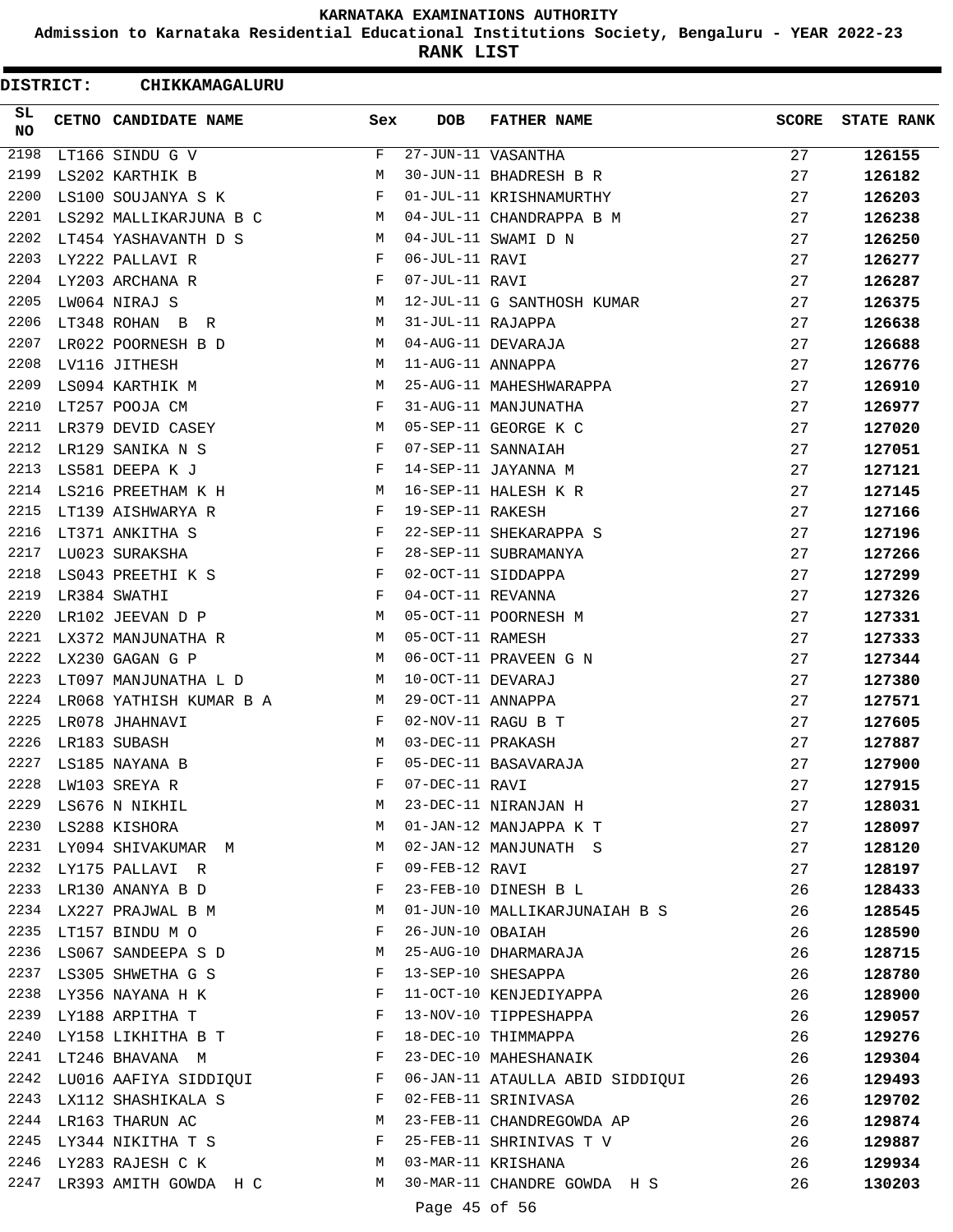**Admission to Karnataka Residential Educational Institutions Society, Bengaluru - YEAR 2022-23**

**RANK LIST**

ı

| DISTRICT:        | CHIKKAMAGALURU                         |                                      |                   |                             |              |                   |
|------------------|----------------------------------------|--------------------------------------|-------------------|-----------------------------|--------------|-------------------|
| SL.<br><b>NO</b> | CETNO CANDIDATE NAME                   | Sex                                  | <b>DOB</b>        | <b>FATHER NAME</b>          | <b>SCORE</b> | <b>STATE RANK</b> |
| 2248             | LR054 SUSHMITHA K                      | F                                    |                   | 01-APR-11 KARIYAPPA         | 26           | 130228            |
| 2249             | LY337 CHANDAN<br>B<br>U                | M                                    |                   | 05-APR-11 UMESH NAIK        | 26           | 130253            |
| 2250             | LV040 SHONALI B A                      | F                                    |                   | 17-APR-11 ANNAPPA M         | 26           | 130415            |
| 2251             | LS619 S M AKASH                        | М                                    |                   | 19-APR-11 MANJEGOWDA        | 26           | 130427            |
| 2252             | LS031 MARUTHI S B                      | M                                    |                   | 22-APR-11 BASAVARAJU S L    | 26           | 130470            |
| 2253             | LY280 BHUMIKA KA                       | $\mathbf{F}$                         |                   | 23-APR-11 ANNAPPANAIKA      | 26           | 130480            |
| 2254             | LR275 CHETHAN H C                      | М                                    |                   | 02-MAY-11 CHIKKEGOWDA       | 26           | 130571            |
| 2255             | LU036 SKANDA                           | М                                    |                   | 09-MAY-11 ASHOKA S          | 26           | 130656            |
| 2256             | LV173 SANJAY                           | М                                    |                   | 11-MAY-11 VASUDEVA          | 26           | 130680            |
| 2257             | LS268 VARUN KUMAR Y K                  | М                                    |                   | 02-JUN-11 KUMAR Y H         | 26           | 130950            |
| 2258             | LR025 HARSHITH K B                     | M                                    |                   | 06-JUN-11 BALAKRISHNA K M   | 26           | 131002            |
| 2259             | LT131 PRATHIMA DA                      | F                                    | 10-JUN-11 ANANDA  |                             | 26           | 131063            |
| 2260             | LX141 HEMANTHA S A                     | М                                    | 11-JUN-11 ASHOKA  |                             | 26           | 131076            |
| 2261             | LY138 SINCHANA K S                     | $\mathbf{F}$                         |                   | 21-JUN-11 SATHISH K B       | 26           | 131213            |
| 2262             | LS210 SAMPRITH D                       | М                                    |                   | 22-JUN-11 DEVARAJ B         | 26           | 131220            |
| 2263             | LS354 AJJAYYA G K                      | M                                    | 01-JUL-11 KATAPPA |                             | 26           | 131316            |
| 2264             | LR407 HEMANTHSHANABHOG KR              | М                                    |                   | 03-JUL-11 RANGASWAMY KE     | 26           | 131352            |
| 2265             | LT066 PREETHAM K S                     | M                                    |                   | 07-JUL-11 SURESHA KB        | 26           | 131423            |
| 2266             | LT092 PRAJWAL G N                      | М                                    |                   | 10-JUL-11 NINGAPPA          | 26           | 131467            |
| 2267             | LV141 JANANI S                         | F                                    | 15-JUL-11 SHARATH |                             | 26           | 131527            |
| 2268             | LS368 DINAKAR R                        | M                                    | 17-JUL-11 RAVI    |                             | 26           | 131562            |
| 2269             | LS040 GOWTHAM B S                      | М                                    |                   | 17-JUL-11 SHIVAMURTHY B H   | 26           | 131563            |
| 2270             | LR402 VENKATESH B U                    | M                                    |                   | 27-JUL-11 UMESH B N         | 26           | 131701            |
| 2271             | LS646 GANAVI M                         | F                                    |                   | 29-JUL-11 MAHESHWARAPPA     | 26           | 131725            |
| 2272             | LX289 NAMITHA K B                      | F                                    |                   | 04-AUG-11 BASAPPA NAIK      | 26           | 131809            |
| 2273             | LS557 HEMANTHA                         | M                                    |                   | 08-AUG-11 MANJUNATHA        | 26           | 131856            |
| 2274             | LT394 YASHWANTHA G                     | М                                    |                   | 08-AUG-11 GOVINDA SWAMY     | 26           | 131865            |
| 2275             | LR020 BHARATH M R                      | М                                    |                   | 11-AUG-11 RAJU M S          | 26           | 131893            |
| 2276             | LS309 JEEVAN M A                       | М                                    |                   | 12-AUG-11 ANANDMURTHY M B   | 26           | 131907            |
| 2277             | LS235 H DHRUVA                         | M                                    |                   | 28-AUG-11 HANUMANTHAPPA     | 26           | 132070            |
| 2278             | LS313 MITHUN K J                       | M                                    |                   | 29-AUG-11 JAGADEESH NAIKA   | 26           | 132088            |
|                  | 2279 LS536 RAKSHITHA C G               | F                                    |                   | 02-SEP-11 GIRISH C B        | 26           | 132128            |
|                  | $\mathbf{F}$<br>2280 LR305 VISMAYA H M |                                      |                   | 19-SEP-11 MANJUNATHA        | 26           | 132308            |
|                  | 2281 LT404 H S SAHANA                  | $\mathbf{F}$ and $\mathbf{F}$        |                   | 26-SEP-11 H N SHEEKARAPPA   | 26           | 132362            |
| 2282             | LS545 SURYA K J                        | <b>M</b>                             |                   | 26-SEP-11 JUNJAPPA K S      | 26           | 132372            |
| 2283             | LV062 SINCHANA S                       |                                      |                   | 30-SEP-11 SURESHA           | 26           | 132417            |
| 2284             | LY012 YASHWANTH H M                    |                                      |                   | 03-OCT-11 MANJUNATHA H K    | 26           | 132455            |
|                  | 2285 LX389 DHANUSHREE R                | $\mathbb F$ . The set of $\mathbb F$ |                   | 04-OCT-11 A E RAMESH        | 26           | 132458            |
|                  | 2286 LY340 LOHITH KUMAR C N M          |                                      |                   | 14-OCT-11 NIJAGUNASWAMY C J | 26           | 132545            |
|                  | 2287 LR007 SANCHITH N Y                | M                                    |                   | 29-OCT-11 YOGESH N R        | 26           | 132670            |
|                  | 2288 LS537 SUDARSHAN H Y               | M                                    | 30-OCT-11 YOGESH  |                             | 26           | 132677            |
|                  | 2289 LY342 SANDYA R                    | F                                    | 10-NOV-11 RAMESH  |                             | 26           | 132773            |
| 2290             | LY192 HABEEBA S                        | F                                    |                   | 25-NOV-11 SATHAR KHAN       | 26           | 132912            |
|                  | 2291 LR403 SHASHANK M G                | M                                    |                   | 30-NOV-11 GIDDAIAH          | 26           | 132962            |
| 2292             | LS315 LAKSHMI G                        | F                                    |                   | 04-DEC-11 GIREESH           | 26           | 132988            |
|                  | 2293 LU090 PUNITH G U                  | М                                    |                   | 18-DEC-11 UPENDRA           | 26           | 133089            |
|                  | 2294 LR345 SANDHYA                     | F                                    | 18-DEC-11 KUMARA  |                             | 26           | 133090            |
|                  | 2295 LS166 SHREYA MN                   | F                                    |                   | 31-DEC-11 NAGARAJ MC        | 26           | 133184            |
|                  | 2296 LV115 T U APOORVA                 | F                                    |                   | 02-JAN-12 T D UMESHA        | 26           | 133225            |
|                  | 2297 LX354 JEEVITHA T                  | F                                    |                   | 19-FEB-12 THARESH NAYAKA    | 26           | 133319            |
|                  |                                        |                                      |                   |                             |              |                   |
|                  |                                        |                                      | Page 46 of 56     |                             |              |                   |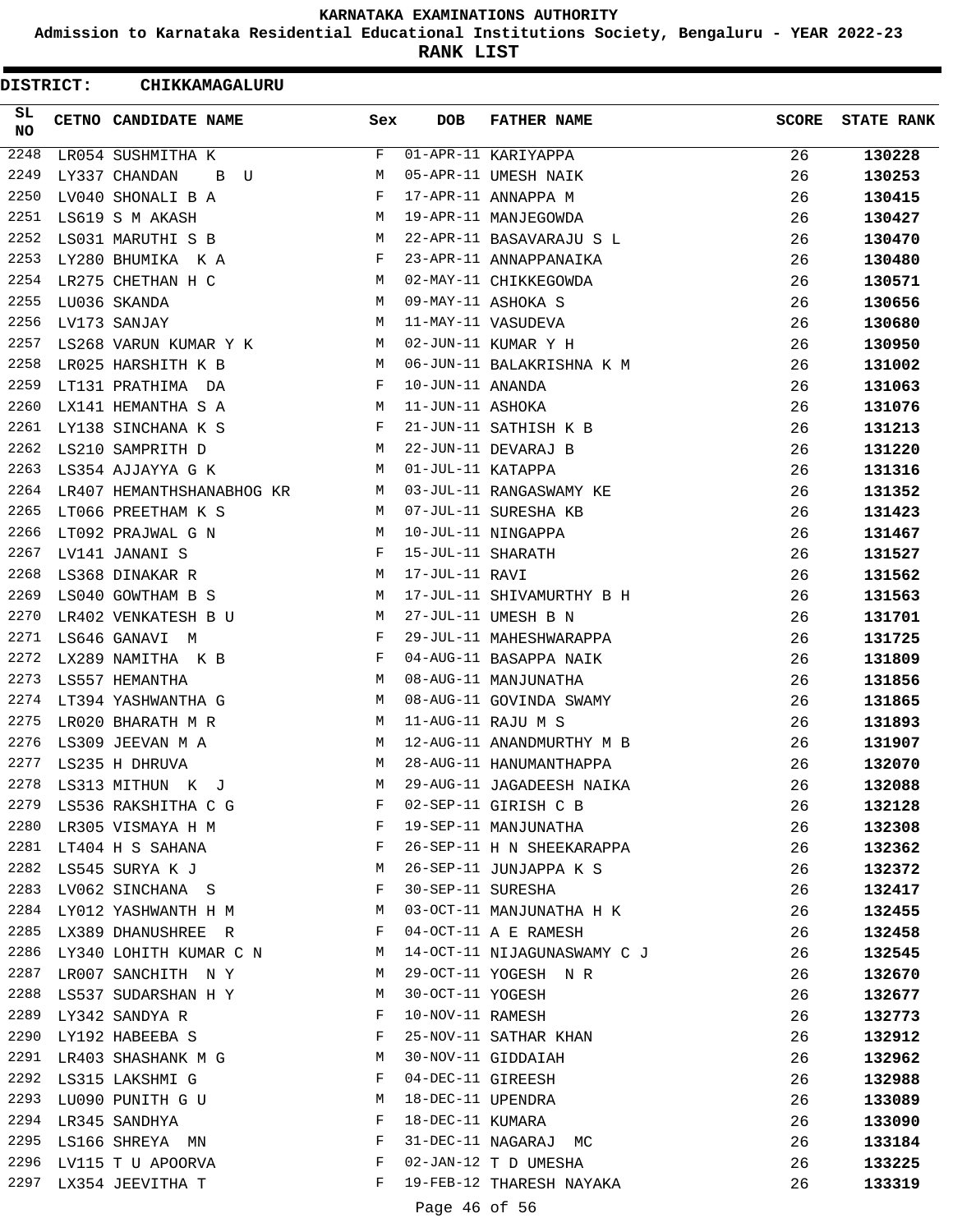**Admission to Karnataka Residential Educational Institutions Society, Bengaluru - YEAR 2022-23**

**RANK LIST**

| <b>DISTRICT:</b> |             | <b>CHIKKAMAGALURU</b>                                                     |              |                    |                                   |              |                   |
|------------------|-------------|---------------------------------------------------------------------------|--------------|--------------------|-----------------------------------|--------------|-------------------|
| SL.<br><b>NO</b> |             | <b>CETNO CANDIDATE NAME</b>                                               | Sex          | <b>DOB</b>         | <b>FATHER NAME</b>                | <b>SCORE</b> | <b>STATE RANK</b> |
| 2298             |             | LV087 VANDANA P M                                                         | F            |                    | $21-MAY-12$ MAHESH P P            | 26           | 133374            |
| 2299             |             | LS481 VIDYA K                                                             | F            | 21-MAY-10 KUMAR    |                                   | 25           | 133651            |
| 2300             |             | LS430 AJAY KUMARA D                                                       | M            |                    | 13-NOV-10 DEVARAJACHARI           | 25           | 134179            |
| 2301             |             | LY051 B J DARSHAN                                                         | M            |                    | 18-NOV-10 B N JAYANNA             | 25           | 134204            |
| 2302             |             | LY310 AMULYA A S                                                          | F            |                    | 15-DEC-10 SHANTHAKUMAR B          | 25           | 134344            |
| 2303             |             | LT080 PRAJWAL                                                             | М            |                    | 02-FEB-11 RANGASWAMY              | 25           | 134771            |
| 2304             |             | LR053 AKUL KUMAR H B                                                      | M            |                    | 20-FEB-11 BALAKRISHNA H E         | 25           | 134911            |
| 2305             |             | LX138 RAKSHITHA S                                                         | F            |                    | 22-FEB-11 SRINIVASA NAIK G        | 25           | 134931            |
| 2306             |             | LR107 YASHWANTH K C                                                       | M            |                    | 26-FEB-11 CHANDERSHEKARA K B      | 25           | 134962            |
| 2307             |             | LS244 SHAMANTH H U                                                        | M            |                    | 02-MAR-11 UMESH H G               | 25           | 134994            |
| 2308             | LX147 TEJAS | T.<br>G                                                                   | M            |                    | 14-MAR-11 GOPAL T V               | 25           | 135117            |
| 2309             |             | LS462 MADAN V S                                                           | M            |                    | 18-MAR-11 SHIVA KUMAR             | 25           | 135154            |
| 2310             |             | LT078 TANUJA B O                                                          | F            |                    | 23-MAR-11 OBALAPPA N              | 25           | 135194            |
| 2311             |             | LS025 DILEEP G                                                            | М            |                    | 03-APR-11 GOPALA B G              | 25           | 135302            |
| 2312             |             | LT304 MEGHANA K M                                                         | F            |                    | 07-APR-11 MARULAPPA               | 25           | 135359            |
| 2313             |             | LX015 B M PREETHI                                                         | F            |                    | 18-APR-11 MANJAPPA                | 25           | 135457            |
|                  |             | 2314 LR156 B R NITHIN                                                     | М            |                    | 21-APR-11 B R RANGASWAMY          | 25           | 135485            |
| 2315             |             | LY360 CHETHAN T N                                                         | M            |                    | 02-MAY-11 NAGARAJU T R            | 25           | 135614            |
| 2316             |             | LT373 SAMANVITHA P J                                                      | F            |                    | 05-MAY-11 JAYANNA P N             | 25           | 135653            |
| 2317             |             | LX228 VANISHREE                                                           | $\mathbf{F}$ |                    | 05-MAY-11 THIMMAIAH               | 25           | 135656            |
| 2318             |             | LS317 VINUTHA R                                                           | $\mathbf{F}$ |                    | 06-MAY-11 RAMESHA NAIK N J        | 25           | 135661            |
| 2319             |             | LS365 MEENAKSHI J                                                         | F            | 11-MAY-11 JAYANNA  |                                   | 25           | 135720            |
| 2320             |             | LX356 NAVEENA V R                                                         | M            | 17-MAY-11 RAGHU    |                                   | 25           | 135772            |
| 2321             |             | LS163 H G DHARNISH                                                        | М            |                    | 20-MAY-11 H C GOVINDA SWAMY       | 25           | 135800            |
| 2322             |             | LR154 JYOTHI                                                              | F            |                    | 24-MAY-11 CHINNARAMU              | 25           | 135839            |
| 2323             |             | LY140 DEVENDRA H                                                          | M            | 24-JUN-11 HARISH   |                                   | 25           | 136231            |
| 2324             |             | LR141 CHIRAGH A Y                                                         | M            |                    | 25-JUN-11 YATHISH A S             | 25           | 136244            |
| 2325             |             | LY183 SANJAY R                                                            | M            |                    | 26-JUN-11 RAJAPPA T               | 25           | 136268            |
| 2326             |             | LX149 VINUTHA                                                             | F            |                    | 29-JUN-11 MALLIKARJUNA B O        | 25           | 136312            |
| 2327             |             | LR235 THRISHA                                                             | $\mathbf F$  | 06-JUL-11 SATHISH  |                                   | 25           | 136408            |
|                  |             | 2328 LY066 SEETHA H                                                       | F            |                    | 18-JUL-11 HANUMANTAPPA            | 25           | 136571            |
| 2329             |             | $\mathbf{F}$<br>LU017 NANDITA                                             |              | 20-JUL-11 YOGESH   |                                   | 25           | 136592            |
|                  |             | 2330 LR338 BINDHYASHRI E Y                                                |              |                    | 21-JUL-11 H G YOGESH              | 25           | 136601            |
|                  |             | 2331 LS424 LAXMI NARAYANA B T M                                           |              |                    | 22-JUL-11 TIPPERUDRAPPA           | 25           | 136626            |
|                  |             | 2332 LS366 HARSHITHA K T F                                                |              |                    | 23-JUL-11 THIMMAPPA K G           | 25           | 136636            |
| 2333             |             | $\mathbf{F}$ and $\mathbf{F}$<br>LY139 BINDHU G N                         |              |                    | 10-AUG-11 NAVEENAKUMAR            | 25           | 136843            |
|                  |             | 2334 LX341 BRUNDASHREE K N F                                              |              |                    | 12-AUG-11 NAGENDRANAIK            | 25           | 136862            |
|                  |             | 2335 LY179 SHASHIKALA S<br>$\mathbf{F}$ and $\mathbf{F}$ and $\mathbf{F}$ |              |                    | 13-AUG-11 SREENIVASA              | 25           | 136874            |
|                  |             | 2336 LX082 KAVYA L R                                                      | F            | 18-AUG-11 RAJAPPA  |                                   | 25           | 136933            |
|                  |             | 2337 LX096 RAHUL C<br>$\mathbb M$                                         |              |                    | 01-SEP-11 CHANDRANAIK             | 25           | 137072            |
|                  |             | 2338 LV139 ANEESH MM                                                      |              | M 06-SEP-11 MAHESH |                                   | 25           | 137126            |
| 2339             |             | LY235 SRUJAN C N                                                          | M            |                    | 11-SEP-11 NAGESHA                 | 25           | 137197            |
| 2340             |             | LX273 SINCHANA R                                                          | F            | 18-SEP-11 RAMESH   |                                   | 25           | 137265            |
| 2341             |             | LS068 VINAY S NAIK M                                                      |              |                    | 27-SEP-11 SHIVASHANKARA NAIKA S R | 25           | 137337            |
|                  |             | 2342 LV080 NISHANTH K K                                                   | M            |                    | 05-OCT-11 KRISHNA M K             | 25           | 137405            |
|                  |             | 2343 LV157 DIVYA B G                                                      | F            | 10-OCT-11 GIRISH   |                                   | 25           | 137449            |
|                  |             | 2344 LT292 KAVANA B M                                                     | F            |                    | 10-OCT-11 MANJUNATHA K            | 25           | 137450            |
|                  |             | <b>M</b><br>2345 LY355 NAVEENA                                            |              |                    | 28-OCT-11 VENKATESH               | 25           | 137609            |
|                  |             | 2346 LT009 NAYANA H M                                                     | F            |                    | 28-OCT-11 MALLIKARJUNA H R        | 25           | 137611            |
| 2347             |             | LX128 CHETHAN M                                                           | M            | 30-OCT-11 MADHU    |                                   | 25           | 137626            |
|                  |             |                                                                           |              | Page 47 of 56      |                                   |              |                   |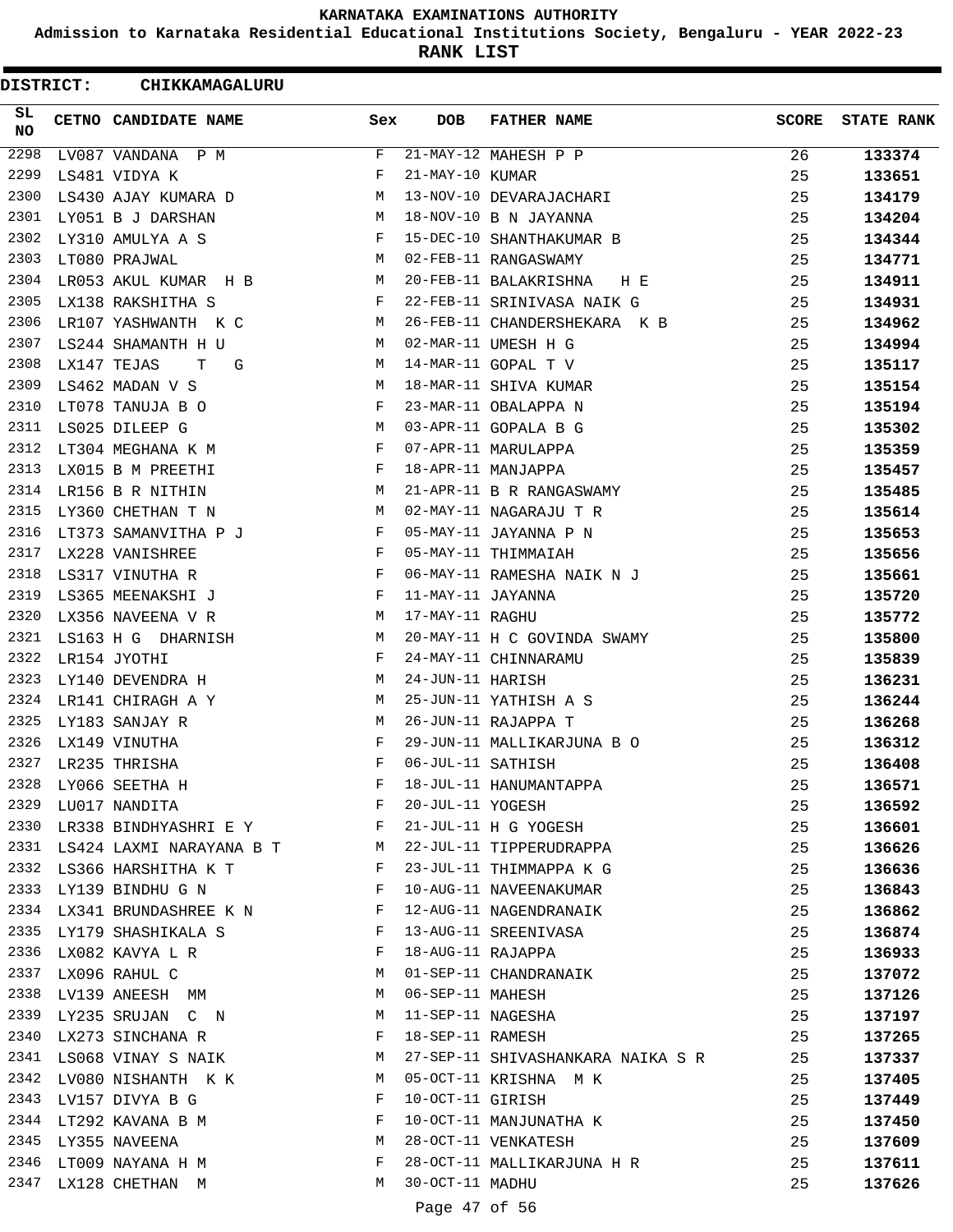**Admission to Karnataka Residential Educational Institutions Society, Bengaluru - YEAR 2022-23**

**RANK LIST**

|          | <b>DISTRICT:</b> | CHIKKAMAGALURU            |     |                   |                                |              |                   |
|----------|------------------|---------------------------|-----|-------------------|--------------------------------|--------------|-------------------|
| SL<br>NO |                  | CETNO CANDIDATE NAME      | Sex | <b>DOB</b>        | <b>FATHER NAME</b>             | <b>SCORE</b> | <b>STATE RANK</b> |
| 2348     |                  | LS521 BHARATH D           | М   |                   | 31-OCT-11 DEVENDRA             | 25           | 137637            |
| 2349     |                  | LS254 GOPINATHA<br>H M    | М   |                   | 03-NOV-11 MALLESHAPPA          | 25           | 137652            |
| 2350     |                  | LT327 SUHAS M S           | М   |                   | 09-NOV-11 SHEKARAPPA M K       | 25           | 137703            |
| 2351     |                  | LY236 ISAAC               | М   | 15-NOV-11 KUMAR   |                                | 25           | 137747            |
| 2352     |                  | LV175 YASHWIN B L         | М   |                   | 18-NOV-11 LAKSHMAN<br>B M      | 25           | 137780            |
| 2353     |                  | LT198 SANIKA              | F   | 08-DEC-11 KUMARA  |                                | 25           | 137934            |
| 2354     |                  | LV148 TANUSH H V          | М   |                   | 21-DEC-11 VENKATESH            | 25           | 138024            |
| 2355     |                  | LT203 NAVEEN H O          | М   |                   | 25-DEC-11 OBALAPPA             | 25           | 138056            |
| 2356     |                  | LT013 BHARTH A P          | М   |                   | 15-MAR-12 PRASANNA A M         | 25           | 138245            |
| 2357     |                  | LT343 NEETHU K M          | F   |                   | 06-MAY-10 K H MAHESHWARAPPA    | 24           | 138504            |
| 2358     |                  | LT087 SHREYAS D S         | М   |                   | 07-JUN-10 SHIVANNA D T         | 24           | 138536            |
| 2359     |                  | LY070 BHARATH<br>Е        | М   | 27-JUN-10 ELUMALE |                                | 24           | 138563            |
| 2360     |                  | LS038 MANIYA TAZEEN       | F   | 01-JUL-10 MAHMOOD |                                | 24           | 138574            |
| 2361     |                  | LY257 TEJAS GOWDA R       | М   |                   | 13-SEP-10 RAGAVENDRA           | 24           | 138727            |
| 2362     |                  | LR181 Rakshitha M N       | F   |                   | 17-OCT-10 Ningaraju            | 24           | 138884            |
| 2363     |                  | LV013 SAMARTH L G         | М   | 15-NOV-10 LAXMANA |                                | 24           | 139037            |
| 2364     |                  | LR159 KARTHIK H K         | М   | 22-NOV-10 KUMAR   |                                | 24           | 139063            |
| 2365     |                  | LU102 PRAMOD              | М   |                   | 27-NOV-10 KEMPEGOWDA           | 24           | 139081            |
| 2366     |                  | LR200 AKASH H Y           | М   |                   | 18-DEC-10 YOGISH H T           | 24           | 139183            |
| 2367     |                  | LT179 VINAY M N           | М   |                   | 19-DEC-10 M L NARASIMHA MURTHY | 24           | 139201            |
| 2368     |                  | LR353 KIRAN R M           | М   |                   | 21-DEC-10 MANJUNATHA R T       | 24           | 139208            |
| 2369     |                  | LY195 NUTHAN K            | М   |                   | 01-JAN-11 KUMAR S N            | 24           | 139300            |
| 2370     |                  | LS141 BHOOMIKA P N        | F   |                   | 01-FEB-11 NAGARAJA P K         | 24           | 139515            |
| 2371     |                  | LV111 SATHVIK K S         | М   |                   | 28-FEB-11 SATHISH K M          | 24           | 139691            |
| 2372     |                  | LR365 CHIDANANDA T R      | М   |                   | 08-MAR-11 RAMESH T D           | 24           | 139751            |
| 2373     |                  | LY315 TEJU G L            | М   |                   | 23-MAR-11 LINGARAJU            | 24           | 139880            |
| 2374     |                  | LR381 BHARATH K B         | М   |                   | 02-APR-11 BASAVARAJU           | 24           | 139967            |
| 2375     |                  | LR060 CHETHAN B E         | М   |                   | 05-APR-11 ESHWARACHAR H M      | 24           | 139996            |
| 2376     |                  | LX114 KOWSHIK V M         | М   |                   | 09-APR-11 MAHESHWARAPPA V R    | 24           | 140035            |
| 2377     |                  | LT025 MANASA N C          | F   |                   | 13-APR-11 CHANDRAPPA N M       | 24           | 140077            |
| 2378     |                  | LT377 MANOJKUMAR H K      | M   |                   | 15-APR-11 KUMAR H S            | 24           | 140099            |
| 2379     |                  | M<br>LY113 PRAJWAL N R    |     | 16-APR-11 RAJAPPA |                                | 24           | 140103            |
| 2380     |                  | LR286 H M SIDDESH         | М   |                   | 06-MAY-11 H M MANJUNATHA       | 24           | 140303            |
| 2381     |                  | LR340 DIMPAL S P          | F   |                   | 10-MAY-11 PRASANNA             | 24           | 140342            |
| 2382     |                  | LW024 PRATHIMA            | F   |                   | 28-MAY-11 LOKESH D P           | 24           | 140526            |
|          |                  | 2383 LT451 SAHITHYA R     | F   |                   | 07-JUN-11 RANGANATH S T        | 24           | 140677            |
|          |                  | 2384 LR019 TEJAS S H      | M   |                   | 13-JUN-11 HONNEGOWDA S N       | 24           | 140759            |
| 2385     |                  | LT036 A N EKANTH          | M   |                   | 28-JUN-11 NAGARAJ G            | 24           | 140925            |
| 2386     |                  | LT432 MADAN S             | М   |                   | 05-JUL-11 SHIVA R              | 24           | 141006            |
| 2387     |                  | LT115 ROHITH B R          | M   |                   | 10-JUL-11 RAMESHAPPA B M       | 24           | 141068            |
|          |                  | 2388 LS209 DARSHAN G      | M   |                   | 21-JUL-11 GIRISH K             | 24           | 141185            |
| 2389     |                  | LS259 SANDEEPA SR M       |     |                   | 27-JUL-11 RAMESHAPPA           | 24           | 141262            |
| 2390     |                  | LS490 VENUGOPAL GOWDA D N | M   |                   | 27-JUL-11 NARASIHMAPPA         | 24           | 141269            |
|          |                  | 2391 LY200 MITHUN K N     | M   |                   | 01-AUG-11 NAGARAJ K            | 24           | 141321            |
| 2392     |                  | LR136 RAHUL N C           | M   |                   | 05-AUG-11 CHANDRAEGOWDA        | 24           | 141371            |
| 2393     |                  | LX072 PRADEEPA M          | M   |                   | 12-AUG-11 MANJUNATHA           | 24           | 141439            |
| 2394     |                  | LR125 SANJU S M           | M   |                   | 13-AUG-11 MANJUNATH            | 24           | 141450            |
| 2395     |                  |                           | F   | 20-SEP-11 LOHITH  |                                | 24           |                   |
| 2396     |                  | LT311 KAVYA G L           | M   |                   | 22-SEP-11 KALLESH B            | 24           | 141807            |
| 2397     |                  | LX339 HARISH A K          | F   |                   | 28-SEP-11 JAGADEESH KR         |              | 141823            |
|          |                  | LS632 PALLAVI K J         |     |                   |                                | 24           | 141858            |
|          |                  |                           |     | Page 48 of 56     |                                |              |                   |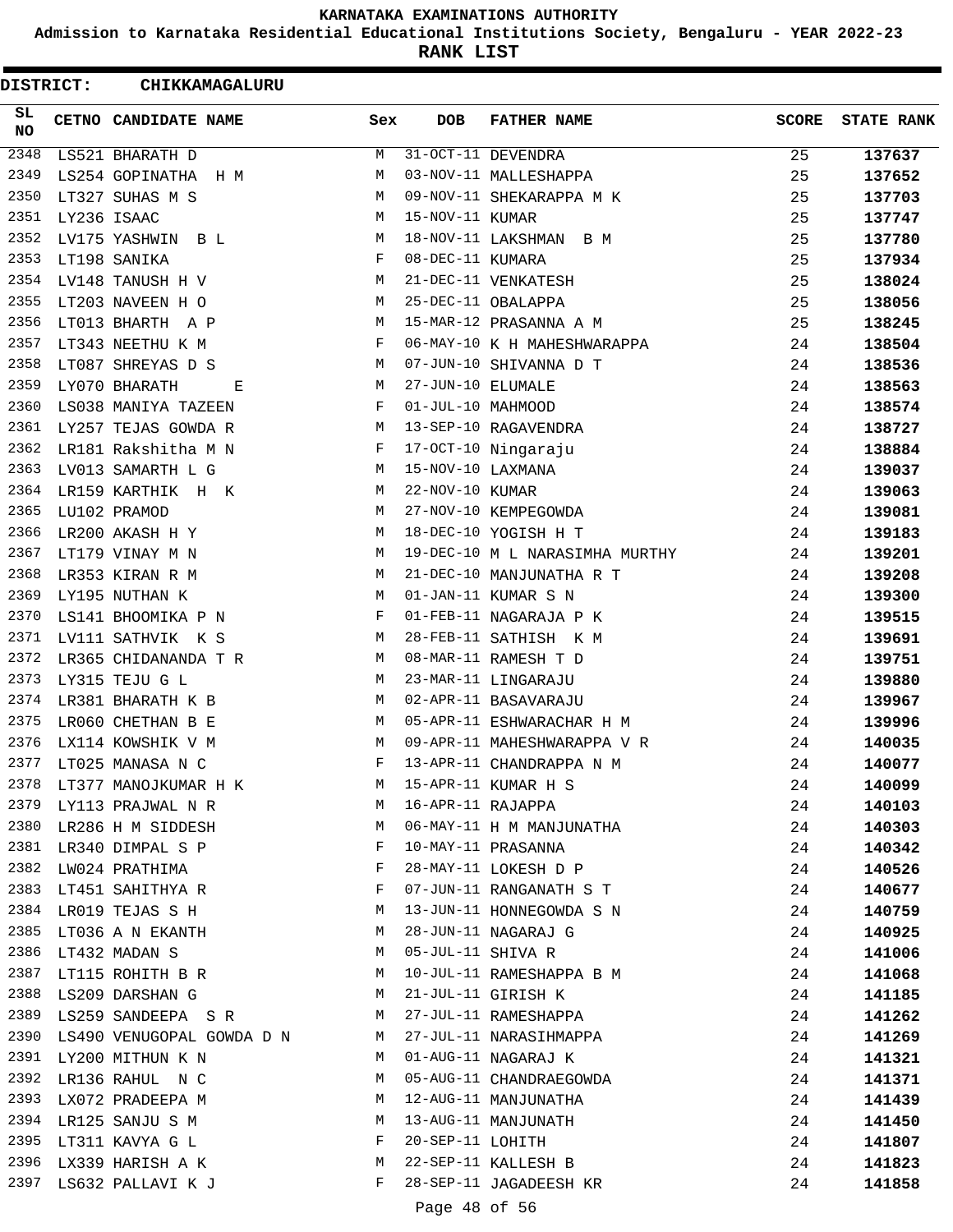**Admission to Karnataka Residential Educational Institutions Society, Bengaluru - YEAR 2022-23**

**RANK LIST**

ı

| <b>DISTRICT:</b> |                  | CHIKKAMAGALURU                |              |                   |                                            |       |                   |
|------------------|------------------|-------------------------------|--------------|-------------------|--------------------------------------------|-------|-------------------|
| SL.<br><b>NO</b> |                  | CETNO CANDIDATE NAME          | Sex          | <b>DOB</b>        | <b>FATHER NAME</b>                         | SCORE | <b>STATE RANK</b> |
| 2398             |                  | LS379 SONA C R                | F            | 30-SEP-11 RAJU C  |                                            | 24    | 141886            |
| 2399             |                  | LT237 R RAHUL                 | M            | 02-OCT-11 RAMESH  |                                            | 24    | 141902            |
| 2400             |                  | LY181 ANANYA                  | F            |                   | 15-OCT-11 DHEVARAJ                         | 24    | 141996            |
| 2401             |                  | LT453 PAVAN                   | М            | 25-OCT-11 KOTRESH |                                            | 24    | 142061            |
| 2402             |                  | LX300 GOWTHAM E NAIK M        |              |                   | 29-OCT-11 ESHWARANAIK                      | 24    | 142091            |
| 2403             |                  | LV160 AMITH BV                | M            |                   | 07-NOV-11 VENKATESH BP                     | 24    | 142160            |
| 2404             |                  | LR197 ROHITH B D              | M            |                   | 23-NOV-11 DEVENDRA                         | 24    | 142311            |
| 2405             |                  | LX374 DARSHINI VS             | F            |                   | 04-DEC-11 SHASHIDHARA                      | 24    | 142388            |
| 2406             |                  | LY086 VARUN T P               | M            |                   | 09-DEC-11 PANDURANGA H V                   | 24    | 142436            |
| 2407             |                  | LY336 HARSHAVARDHANA R        | M            |                   | 07-FEB-12 RAGHAVENDRA R                    | 24    | 142670            |
| 2408             |                  | LR287 S Y TEJAS               | M            |                   | 03-JUN-12 S N YOGESHA                      | 24    | 142729            |
| 2409             |                  | LS631 BHUVAN S B              | M            |                   | 06-APR-10 BASAVARAJAPPA                    | 23    | 142879            |
| 2410             |                  | LS182 MADHUKUMAR J M          | M            |                   | 23-APR-10 MALLESHAPPA                      | 23    | 142892            |
| 2411             |                  | LU084 POORVIKA                | F            | 26-APR-10 MOHANA  |                                            | 23    | 142897            |
| 2412             |                  | LY101 G N ADARSHA             | M            |                   | 10-JUN-10 NAGARAJ G S                      | 23    | 142952            |
| 2413             |                  | LS384 KIRAN KUMAR K S         | M            |                   | 13-JUN-10 SHIVAKUMAR K M                   | 23    | 142954            |
| 2414             |                  | LR190 RAHUL C L               | M            |                   | 11-SEP-10 LOKESH H R                       | 23    | 143120            |
| 2415             |                  | LX193 SHABARISH L             | M            |                   | 12-NOV-10 LOKESH K N                       | 23    | 143315            |
| 2416             |                  | LS678 GAGAN                   | M            |                   | 15-NOV-10 KUMARAPPA P                      | 23    | 143321            |
| 2417             |                  | LS184 LAKSHMIKANTH L R        | M            |                   | 19-NOV-10 RUDRESH L G                      | 23    | 143337            |
| 2418             |                  | LT282 SHARATH N NAIKA         | M            |                   | 14-DEC-10 NANKYA NAIKA                     | 23    | 143444            |
| 2419             |                  | LT119 PREETHAM T NAIK         | M            |                   | 25-DEC-10 THIMMA NAIK C G                  | 23    | 143492            |
| 2420             |                  | LV027 THANUJ B K              | M            |                   | 01-JAN-11 KRISHNA V R                      | 23    | 143609            |
| 2421             |                  | LT384 SNEHA B K               | F            |                   | 07-MAR-11 KUMARA B G                       | 23    | 144009            |
| 2422             |                  | LU129 NANDITHA N R            | F            | 13-MAR-11 RAMAPPA |                                            | 23    | 144048            |
| 2423             |                  | LV117 SRUJAN<br>S P           | M            |                   | 21-MAR-11 PARAMESH S M                     | 23    | 144120            |
| 2424             |                  | LT273 LEKHANA N N             | F            |                   | 06-APR-11 NIRANJAN N P                     | 23    | 144243            |
| 2425             |                  | LY083 RUCHITHA M R            | F            | 01-MAY-11 RAMESHA |                                            | 23    | 144436            |
| 2426             |                  | LY119 SOWNDARYA V H           | F            |                   | 06-MAY-11 HANUMANTHA                       | 23    | 144498            |
| 2427             |                  | LS168 PREETHAM B M            | M            |                   | 07-MAY-11 MANJAPPA                         | 23    | 144506            |
| 2428             |                  | LS397 MARUTHI B N             | M            |                   |                                            | 23    | 144514            |
|                  |                  | 2429 LT342 PRADEEPA C M       | M            |                   | 08-MAY-11 NAGARAJU<br>15-MAY-11 MANJUNATHA | 23    | 144574            |
|                  |                  | M<br>2430 LY099 RAJU H        |              |                   | 15-MAY-11 HOSURAPPA                        | 23    | 144577            |
|                  |                  | 2431 LS065 KALLESH H M        | M            |                   | 20-MAY-11 MANJAPPA                         | 23    | 144610            |
| 2432             |                  | LS657 SAVITHA H S F           |              |                   | 25-MAY-11 SHASHIKUMAR T                    | 23    | 144656            |
| 2433             |                  | LS695 ASHWINI B R F           |              |                   | 05-JUN-11 RAGHAPPA B H                     | 23    | 144784            |
| 2434             |                  | LW048 PRUTHWI S A F           |              | 10-JUN-11 ANANDA  |                                            | 23    | 144848            |
|                  |                  | 2435 LT448 CHANDANA BAI P M F |              |                   | 23-JUN-11 MANJANAIK                        | 23    | 144971            |
|                  |                  | 2436 LS351 DHANALAKSHMI K M F |              |                   | 23-JUN-11 MANJUNATHA K S                   | 23    | 144972            |
|                  | 2437 LS319 SWAMI |                               | M            | 25-JUN-11 BYRESH  |                                            | 23    | 144998            |
|                  |                  | 2438 LR309 PRIYADARSHINI K F  |              | 30-JUN-11 KUMAR C |                                            | 23    | 145058            |
|                  |                  | 2439 LR123 YASHAS D I         | M            | 12-JUL-11 INDRESH |                                            | 23    | 145181            |
| 2440             |                  | LS680 YUVARAJ K L             | M            |                   | 13-JUL-11 LOKESH K G                       | 23    | 145193            |
| 2441             |                  | LT450 DHARANESH H C           | M            |                   | 11-AUG-11 CHADRASHEKAR H J                 | 23    | 145440            |
| 2442             |                  | LX173 DHARANENDRA C R         | M            |                   | 18-AUG-11 RAJENDRA H                       | 23    | 145505            |
|                  |                  | 2443 LW042 JAGADISH N         | M            |                   | 23-AUG-11 NAGARAJU K                       | 23    | 145538            |
|                  |                  | 2444 LW015 KUMARNAYK K P M    |              |                   | 24-AUG-11 PURUSHOTHAM K S                  | 23    | 145548            |
|                  |                  | 2445 LV140 PRATHIKA B K F     |              | 02-SEP-11 KUMAR   |                                            | 23    | 145623            |
| 2446             |                  | M<br>LW065 PREETAM R          |              | 27-SEP-11 RAJU    |                                            | 23    | 145820            |
| 2447             |                  | LR011 SHRAVANTHI J J          | $\mathbf{F}$ |                   | 06-OCT-11 JAGADEESH J K                    | 23    | 145899            |
|                  |                  |                               |              | Page 49 of 56     |                                            |       |                   |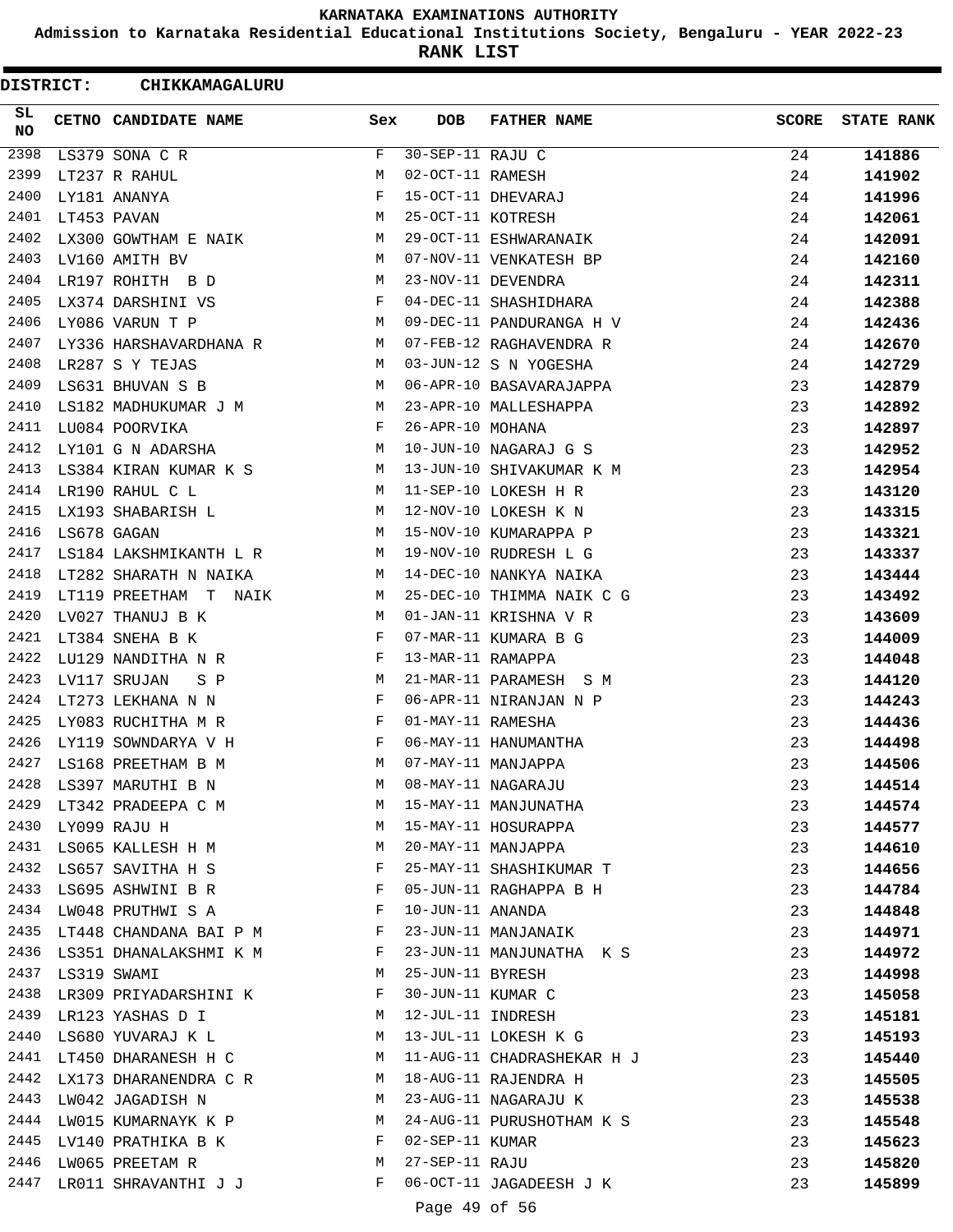**Admission to Karnataka Residential Educational Institutions Society, Bengaluru - YEAR 2022-23**

**RANK LIST**

ı

|                  | <b>DISTRICT:</b> | CHIKKAMAGALURU          |              |                   |                            |              |                   |
|------------------|------------------|-------------------------|--------------|-------------------|----------------------------|--------------|-------------------|
| SL<br>NO         |                  | CETNO CANDIDATE NAME    | Sex          | <b>DOB</b>        | <b>FATHER NAME</b>         | <b>SCORE</b> | <b>STATE RANK</b> |
| $\frac{2448}{ }$ |                  | LS596 JAYASHEELA Y N    | F            | 02-NOV-11 NAGARAJ |                            | 23           | 146089            |
| 2449             |                  | LT156 THANUSHREE K      | F            |                   | 24-NOV-11 KUMARA S         | 23           | 146247            |
| 2450             |                  | LX238 DEEKSHITH B B     | М            |                   | 04-DEC-11 BASAVARAJA B R   | 23           | 146319            |
| 2451             |                  | LS020 MEGHANA R         | F            |                   | 16-DEC-11 RAVI K Y         | 23           | 146393            |
| 2452             |                  | LV048 PRUTHWIN H R      | M            | 22-DEC-11 RAMESHA |                            | 23           | 146421            |
| 2453             |                  | LS667 SHREYA C V        | F            |                   | 25-DEC-11 VENKATESH C N    | 23           | 146437            |
| 2454             |                  | LS036 AMRUTHA R         | F            |                   | 27-DEC-11 RAJAPPA H N      | 23           | 146446            |
| 2455             |                  | LT403 ASHA I R          | $_{\rm F}$   | 09-JAN-12 REVANNA |                            | 23           | 146515            |
| 2456             |                  | LR288 S R PREETHAM      | M            |                   | 17-JAN-12 S B RAGHU        | 23           | 146527            |
| 2457             | LY033 SONU       |                         | $_{\rm F}$   | 05-SEP-09 SURESH  |                            | 22           | 146647            |
| 2458             |                  | LT438 PAVITHRA L M      | F            |                   | 25-APR-10 MANJAPPA         | 22           | 146777            |
| 2459             |                  | LX271 JEEVAN JOY T K    | М            |                   | 28-JUN-10 KANAKA RAJ       | 22           | 146859            |
| 2460             |                  | LT149 A L NITHIN        | М            |                   | 13-SEP-10 A R LINGARAJAPPA | 22           | 146975            |
| 2461             |                  | LS142 GIRISH K R        | М            | 20-SEP-10 RAJAPPA |                            | 22           | 146990            |
| 2462             |                  | LS558 Prajwal K L       | М            | 16-DEC-10 LOKESHA |                            | 22           | 147281            |
| 2463             |                  | LT439 PUNEETH B J       | М            | 13-JAN-11 JAYANNA |                            | 22           | 147477            |
| 2464             |                  | LS468 ASHA A N          | $_{\rm F}$   |                   | 01-FEB-11 NATARAJA         | 22           | 147559            |
| 2465             |                  | LW102 JAGADISH          | M            | 04-FEB-11 MUNIYA  |                            | 22           | 147581            |
| 2466             |                  | LR303 U C MOULYA        | F            | 17-FEB-11 CHANDRU |                            | 22           | 147659            |
| 2467             |                  | LR184 VIDYESHWARI K     | F            | 02-MAR-11 KRISHNA |                            | 22           | 147734            |
| 2468             |                  | LV156 ANU B R           | $_{\rm F}$   |                   | 24-MAR-11 RAJASHEKHARA     | 22           |                   |
| 2469             |                  |                         | F            |                   |                            |              | 147877            |
| 2470             |                  | LY241 BHAVANI S         |              |                   | 24-MAR-11 SHIVAPPA         | 22           | 147878            |
| 2471             |                  | LR026 SHREYAS M C       | М            |                   | 28-MAR-11 CHANDRU M C      | 22           | 147915            |
|                  |                  | LT345 M S MITHUN        | М            |                   | 29-MAR-11 SATHISH M D      | 22           | 147919            |
| 2472             |                  | LR137 SHASHIKALA M M    | F            |                   | 29-MAR-11 MANJABHOVI       | 22           | 147921            |
| 2473             |                  | LY250 AKSHAY G          | М            |                   | 07-APR-11 GAVIYAPPA        | 22           | 147971            |
| 2474             |                  | LY177 VARSHA            | F            |                   | 07-APR-11 NARAYANA NAIK    | 22           | 147982            |
| 2475             |                  | LV174 VASANTH KUMAR H Y | M            | 09-APR-11 YOGESH  |                            | 22           | 148002            |
|                  |                  | 2476 LS149 POORNIMA T   | F            |                   | 17-APR-11 THIMMAIAH        | 22           | 148060            |
| 2477             |                  | LS009 DEEKSHITH R K     | М            |                   | 18-APR-11 KUMARA R P       | 22           | 148068            |
| 2478             |                  | LX305 KARTHIK H L       | М            | 07-MAY-11 LOKESH  |                            | 22           | 148204            |
| 2479             |                  | LX325 PUSHPA A T        | F            |                   | 14-MAY-11 TEJAMURTHI A K   | 22           | 148256            |
| 2480             |                  | LW041 VASANTI BAI S     | F            |                   | 17-MAY-11 SHIVU NAIK       | 22           | 148279            |
| 2481             |                  | LT069 NISHA S           | F            |                   | 18-MAY-11 SATHYA VELU      | 22           | 148280            |
| 2482             |                  | LR117 YASHWANTH B T     | М            |                   | 19-MAY-11 TAMMAYYA         | 22           | 148294            |
|                  |                  | 2483 LR240 GANAVI C N   | F            |                   | 24-MAY-11 NAGESHA C J      | 22           | 148332            |
|                  |                  | 2484 LS538 PRAVEEN G M  | M            |                   | 03-JUN-11 MANJAPPA G T     | 22           | 148444            |
| 2485             |                  | LS515 PALLAVI M K       | F            | 11-JUN-11 KUMARA  |                            | 22           | 148523            |
| 2486             |                  | LY202 VARUN A M         | М            |                   | 29-JUN-11 MANJUNATHA       | 22           | 148695            |
| 2487             |                  | LX070 VARSHINI T        | F            |                   | 30-JUN-11 TIPPANAYAKA L    | 22           | 148704            |
|                  |                  | 2488 LR112 AKASH H M    | M            |                   | 02-JUL-11 MANJUNATHA H E   | 22           | 148719            |
| 2489             |                  | LS161 SANJAY KUMAR S    | M            |                   | 08-JUL-11 SUBRHAMANI C     | 22           | 148779            |
| 2490             |                  | LV082 SHARATH N U       | M            | 12-JUL-11 UMESH   |                            | 22           | 148821            |
| 2491             |                  | LT229 SUDEEP S A        | M            |                   | 13-JUL-11 ASHOK S C        | 22           | 148828            |
| 2492             |                  | LR283 ARAVINDA          | M            | 19-JUL-11 ANANDA  |                            | 22           | 148873            |
| 2493             |                  | LX071 DIGANTH T K       | M            | 21-JUL-11 KUMAR   |                            | 22           | 148887            |
| 2494             |                  | LR327 JAMUNA K          | F            |                   | 10-AUG-11 KESHAVAMURTHY    | 22           | 149056            |
|                  |                  | 2495 LY329 SRINIDHI T   | F            |                   | 13-AUG-11 THIMMA NAIK      | 22           | 149078            |
|                  |                  | 2496 LR323 NAGAVENI K R | $\mathbf{F}$ | 17-AUG-11 RAYANNA |                            | 22           | 149098            |
| 2497             |                  | LR138 CHETAN NAIK H D   | М            |                   | 19-AUG-11 DHANPAL NAIK     | 22           | 149110            |
|                  |                  |                         |              | Page 50 of 56     |                            |              |                   |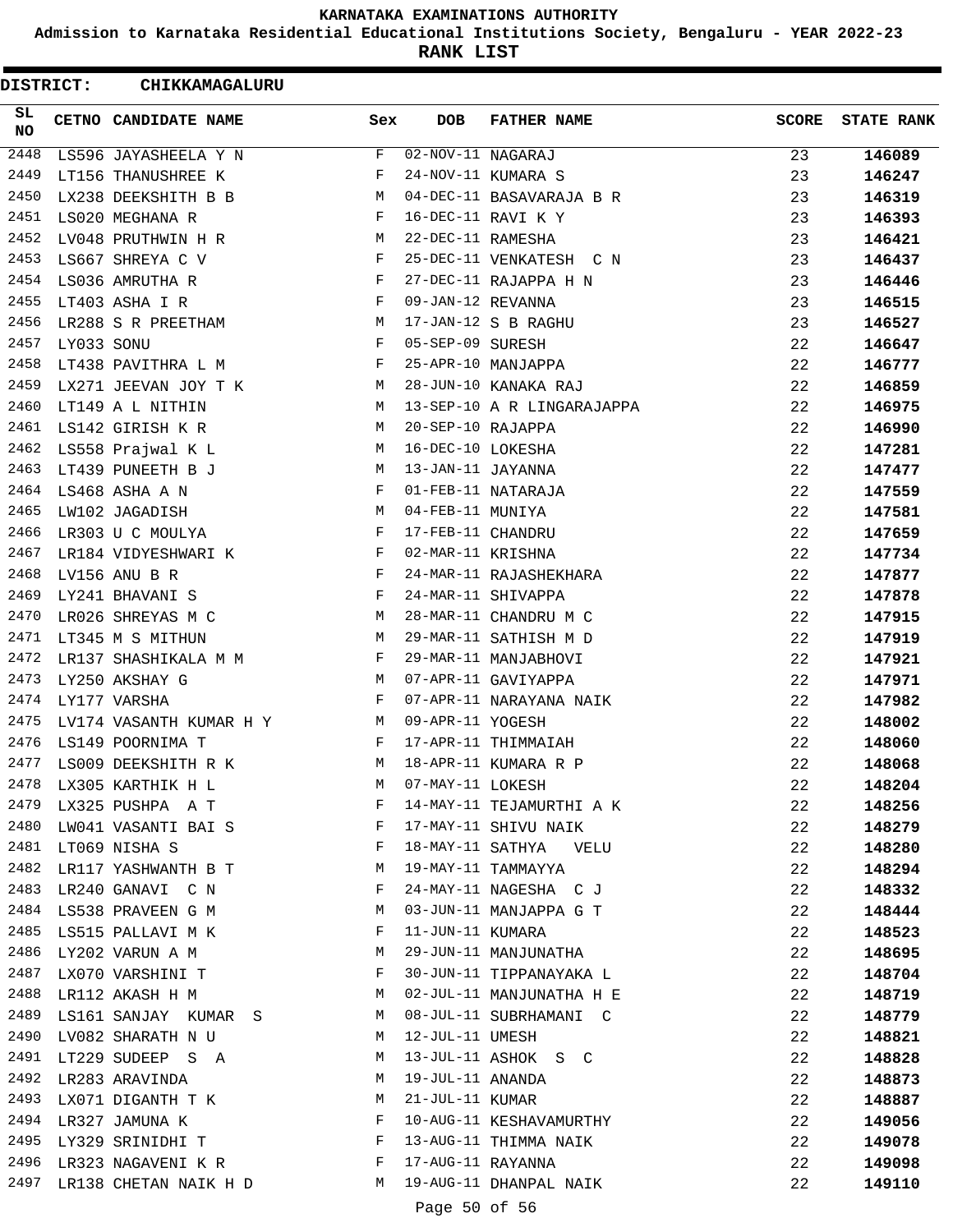**Admission to Karnataka Residential Educational Institutions Society, Bengaluru - YEAR 2022-23**

**RANK LIST**

ı

| DISTRICT:        | CHIKKAMAGALURU                   |              |                   |                            |              |                   |
|------------------|----------------------------------|--------------|-------------------|----------------------------|--------------|-------------------|
| SL.<br><b>NO</b> | CETNO CANDIDATE NAME             | Sex          | <b>DOB</b>        | <b>FATHER NAME</b>         | <b>SCORE</b> | <b>STATE RANK</b> |
| 2498             | LT280 RAMYA M K                  | F            |                   | 24-AUG-11 KUMARASWAMY M    | 22           | 149147            |
| 2499             | LR356 DEEPA                      | F            |                   | 05-SEP-11 YOGEESHA         | 22           | 149238            |
| 2500             | LS578 CHANDANA BAI B L           | F            |                   | 05-OCT-11 LAKSHAMANA NAIK  | 22           | 149458            |
| 2501             | LY270 SANJUKUMAR G R             | M            |                   | 09-OCT-11 RANGANATHA       | 22           | 149472            |
| 2502             | LR108 KARTHIK N L                | М            |                   | 18-OCT-11 LAKSHMANA N V    | 22           | 149536            |
| 2503             | LR079 MANOJ G H                  | м            | 22-OCT-11 HARISH  |                            | 22           | 149568            |
| 2504             | LX324 THANUSHREE S               | F            |                   | 27-OCT-11 SRINIVASA H N    | 22           | 149604            |
| 2505             | LS263 TEJAS R                    | М            |                   | 28-OCT-11 RANGANATHA T     | 22           | 149614            |
| 2506             | LS626 LAVANYA S R                | F            | 10-NOV-11 RAGHU   |                            | 22           | 149682            |
| 2507             | LR299 PAVITRA B S                | F            |                   | 22-NOV-11 SHEKAREGOWDA B K | 22           | 149765            |
| 2508             | LR329 BHUVAN BABU K L            | M            |                   | 27-NOV-11 LOKESH K S       | 22           | 149795            |
| 2509             | LW032 DIGANTH G S                | M            |                   | 03-DEC-11 SATHEESH V       | 22           | 149832            |
| 2510             | LX135 HEMANTH V G                | M            |                   | 15-JUL-10 GOVINDAPPA V T   | 21           | 150364            |
|                  | 2511 LS098 BHARATH K S           | M            | 17-SEP-10 SURESH  |                            | 21           | 150465            |
| 2512             | LS484 DEEKSHITHA S Y             | F            |                   | 05-NOV-10 YATISHA NAIK     | 21           | 150609            |
| 2513             | LT057 GANAVI B Y                 | F            | 06-MAR-11 YOGEESH |                            | 21           | 151136            |
| 2514             | LR363 AKSHAY B P                 | M            |                   | 11-MAR-11 PRASAD B B       | 21           | 151156            |
| 2515             | LS064 SUHAS D                    | M            |                   | 01-APR-11 DINAKAR B R      | 21           | 151267            |
| 2516             | LX006 HARSHA G                   | М            |                   | 11-APR-11 GANGAIAH V       | 21           | 151337            |
| 2517             | LR188 PRAJNA HK                  | F            | 12-APR-11 KALLESH |                            | 21           | 151342            |
| 2518             | LS335 KARTHIK M                  | M            |                   | 15-APR-11 MANJUNATHA       | 21           | 151363            |
| 2519             | LR091 YASHWANTH G P              | M            | 23-APR-11 PRAKASH |                            | 21           | 151418            |
| 2520             | LS549 JEEVAN M A                 | M            |                   | 24-APR-11 ASHOK M B        | 21           | 151426            |
| 2521             | LV151 SIMPANA B L                | F            |                   | 29-APR-11 LOKESHA B H      | 21           | 151455            |
| 2522             | LX125 CHIRANTH K A               | M            | 02-MAY-11 ANANDA  |                            | 21           | 151472            |
| 2523             | LV044 ARPITHA KJ                 | F            |                   | 04-MAY-11 JANARDHANA       | 21           | 151485            |
| 2524             | LT020 PREETHAM J V               | M            |                   | 07-MAY-11 VARADARAJ        | 21           | 151519            |
| 2525             | LV107 SUJAN                      | М            | 10-MAY-11 UMESHA  |                            | 21           | 151542            |
| 2526             | LR388 JEEVAN                     | М            |                   | 22-JUN-11 JAGADESH         | 21           | 151875            |
| 2527             | LT122 M V KALLESHA               | M            |                   | 03-JUL-11 VENKATESHA       | 21           | 151958            |
| 2528             | LR352 PREETHAM C K               | M            |                   | 05-AUG-11 KUMARA C N       | 21           | 152199            |
|                  | 2529 LT084 CHANDANA H G F        |              |                   | 18-AUG-11 GIRISHA H S      | 21           | 152285            |
| 2530             | $\mathbf M$<br>LR005 DARSHAN D C |              |                   | 18-AUG-11 CHANDRU D G      | 21           | 152287            |
|                  | 2531 LY173 DHRUVANARAYANA C R M  |              |                   | 18-AUG-11 RAJENDRA H       | 21           | 152289            |
| 2532             | LR418 ROOJA V M                  | $\mathbf{F}$ |                   | 02-SEP-11 MADHEGOWDA       | 21           | 152374            |
| 2533             | LT145 KAVYA H P                  | F            |                   | 20-SEP-11 PRADEEP H M      | 21           | 152465            |
| 2534             | LY115 PRAKASHKUMAR H P M         |              |                   | 27-SEP-11 PUTTANAIK        | 21           | 152505            |
|                  | 2535 LX129 KEERTHANA             | F            | 02-OCT-11 RAMESH  |                            | 21           | 152532            |
|                  | 2536 LY196 GOWTHAM D U           | M            | 08-OCT-11 UMESH   |                            | 21           | 152562            |
|                  | 2537 LS095 PRAKRUTI H B          | F            |                   | 11-OCT-11 H M BASAVARAJA   | 21           | 152582            |
|                  | 2538 LT117 RENUKA K D            | M            |                   | 18-OCT-11 DHANJEYA         | 21           | 152621            |
|                  | 2539 LR006 PRATHIKSH             | F            |                   | 28-OCT-11 NAVANESH A R     | 21           | 152660            |
| 2540             | LV070 LOHITH B K                 | M            |                   | 14-NOV-11 KIRAN B K        | 21           | 152768            |
| 2541             | LW072 SUNIL S                    | М            | 14-NOV-11 SIDDU   |                            | 21           | 152771            |
| 2542             | LR262 RAVITEJA B L               | M            |                   | 23-NOV-11 LOKESHA B S      | 21           | 152818            |
|                  | 2543 LS316 PRITHAM N             | M            |                   | 15-DEC-11 NINGARAJU        | 21           | 152941            |
|                  | 2544 LS489 SUMAN L G             | M            |                   | 24-DEC-11 GIREESH L S      | 21           | 152988            |
|                  | 2545 LX328 THULASI L             | F            | 14-FEB-12 LOHITH  |                            | 21           | 153101            |
| 2546             | $\mathbf{F}$<br>LR171 B N BHAVYA |              | 08-DEC-09 NAGESHA |                            | 20           | 153182            |
|                  | 2547 LT031 YASHWANTH D           | M            |                   | 03-JAN-11 DEVARAJ H        | 20           | 153772            |
|                  |                                  |              |                   |                            |              |                   |
|                  |                                  |              | Page 51 of 56     |                            |              |                   |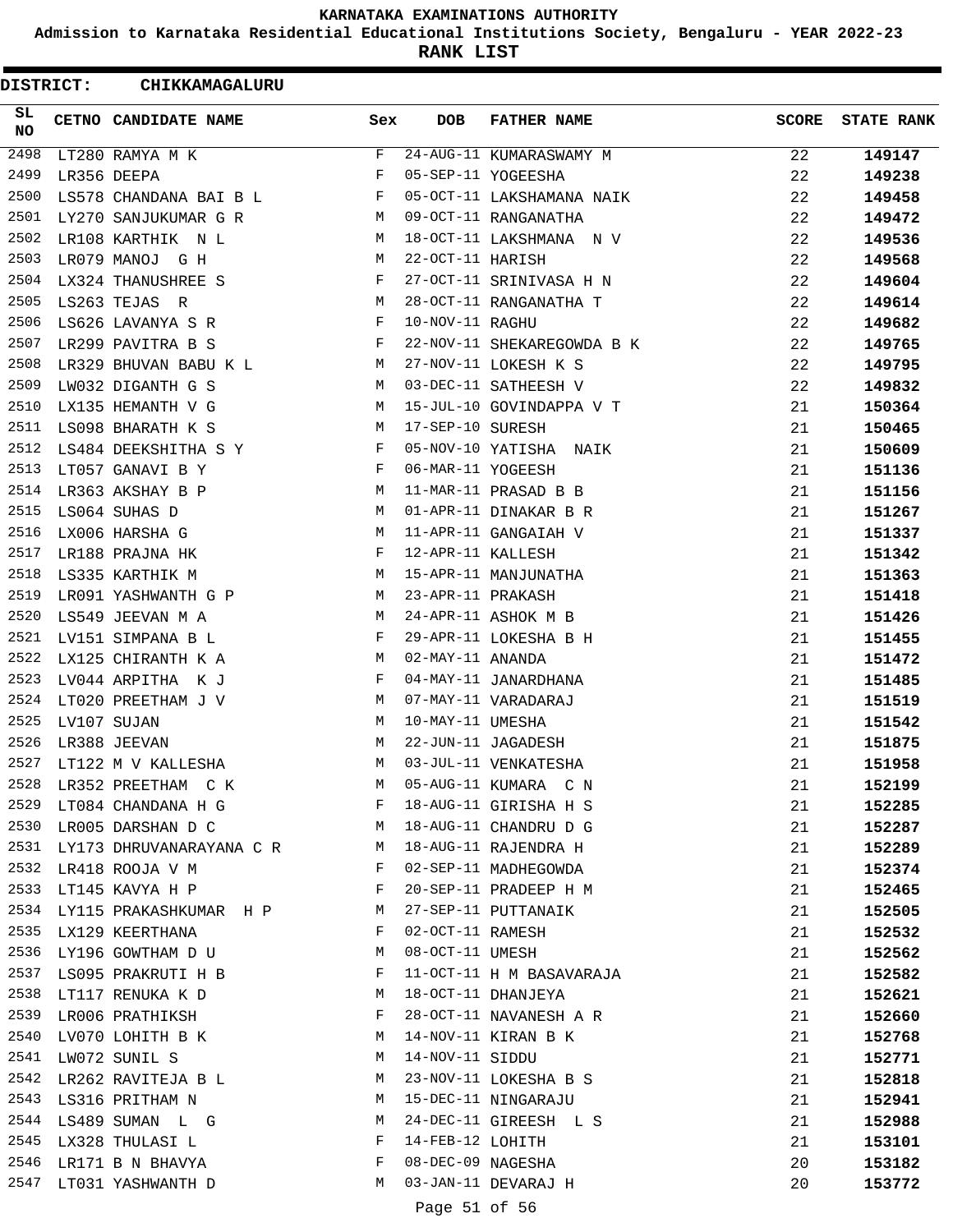**Admission to Karnataka Residential Educational Institutions Society, Bengaluru - YEAR 2022-23**

**RANK LIST**

| <b>DISTRICT:</b> | CHIKKAMAGALURU                        |              |                   |                             |              |                   |
|------------------|---------------------------------------|--------------|-------------------|-----------------------------|--------------|-------------------|
| SL.<br>NO        | CETNO CANDIDATE NAME                  | Sex          | <b>DOB</b>        | <b>FATHER NAME</b>          | <b>SCORE</b> | <b>STATE RANK</b> |
| 2548             | LX250 SAGAR N                         | М            |                   | 05-FEB-11 NARAYANASWAMY     | 20           | 153875            |
| 2549             | LU089 PREETHAM S P                    | М            |                   | 12-MAR-11 PRAKASH D         | 20           | 154006            |
| 2550             | LT284 KIRAN NAIK G B                  | М            |                   | 10-APR-11 BHEEMA NAIK       | 20           | 154140            |
| 2551             | LX115 THEJAS P                        | M            |                   | 24-APR-11 PARAMESHAPPA N    | 20           | 154203            |
| 2552             | LT107 AJAY T S                        | М            |                   | 31-MAY-11 SADANANDA         | 20           | 154392            |
| 2553             | LV149 SUSHEELKUMAR S                  | М            |                   | 15-JUN-11 SHIVAKUMAR T J    | 20           | 154510            |
| 2554             | LR216 PAVITHRA B N                    | $\mathbf{F}$ | 09-JUL-11 NAGESH  |                             | 20           | 154678            |
| 2555             | LU094 SANNIDI M N                     | F            |                   | 23-JUL-11 NAGARAJA          | 20           | 154758            |
| 2556             | LR414 VARSHITHA R                     | F            | 18-AUG-11 RAJU    |                             | 20           | 154889            |
| 2557             | LR308 PRITHAM H S                     | M            |                   | 21-AUG-11 SOMASHEKHARA      | 20           | 154904            |
| 2558             | LX222 G L MADHU                       | M            |                   | 06-SEP-11 LOKESHAPPA        | 20           | 154992            |
| 2559             | LT121 BHARATH B N                     | M            |                   | 04-NOV-11 NARAYANA          | 20           | 155275            |
| 2560             | LS553 HARSHITHA B C                   | F            |                   | 15-NOV-11 CHANDRASHEKAR B K | 20           | 155334            |
| 2561             | LX111 RAKSHITA M P                    | F            |                   | 22-NOV-11 PARAPPA M T       | 20           | 155364            |
| 2562             | LS429 GIRISHA D S                     | M            |                   | 01-DEC-11 SHANKARAPPA       | 20           | 155410            |
| 2563             | LT294 MARUTHI M H                     | M            |                   | 01-DEC-11 HANUMATHAPPA      | 20           | 155411            |
| 2564             | LX188 TEJAS T Y                       | M            |                   | 22-DEC-11 YOGISH T R        | 20           | 155486            |
| 2565             | LS113 POORVIKA K J                    | F            |                   | 01-JAN-12 JAYARAMA          | 20           | 155529            |
| 2566             | LX303 SHREYA B R                      | F            | 10-MAR-12 RAMU    |                             | 20           | 155605            |
| 2567             | LS463 BINDU<br>К                      | F            |                   | 16-MAR-12 KESHAVA BHOVI H   | 20           | 155608            |
| 2568             | LT287 DIGANTH C M                     | М            |                   | 13-DEC-10 MAHESH C B        | 19           | 156052            |
| 2569             | LR396 SINCHANA B M                    | F            |                   | 09-FEB-11 MANJABHOVI        | 19           | 156258            |
| 2570             | LY067 NITHIN G R                      | М            |                   | 23-FEB-11 RAJAPPA G T       | 19           | 156304            |
| 2571             | LY244 SUJAN S R                       | M            | 02-MAR-11 RAMESH  |                             | 19           | 156326            |
| 2572             | LY142 OBLESH<br>S<br>К                | M            |                   | 11-MAR-11 KRISHNAMURTHY D L | 19           | 156353            |
| 2573             | LS177 MAHAMMED ABEED                  | M            |                   | 18-APR-11 ABDUL KHADAR      | 19           | 156488            |
| 2574             | LR300 S L GOWTHAM                     | M            |                   | 03-MAY-11 S S LOKESHA       | 19           | 156552            |
| 2575             | LS125 VARSHA R Y                      | F            |                   | 09-MAY-11 YALLABHOVI        | 19           | 156595            |
| 2576             | LT225 LOKESH B R                      | M            |                   | 31-MAY-11 REVAPPA B D       | 19           | 156688            |
| 2577             | LY213 PEETHAMBARA NAIK K C            | M            |                   | 10-JUN-11 CHANDRANAIK K R   | 19           | 156752            |
|                  | 2578 LS651 IMPANA BAI                 | F            |                   | 12-JUN-11 MAHESH NAIK       | 19           | 156765            |
| 2579             | LU073 ANVITH A R                      | M            |                   | 04-JUL-11 RAMESH A V        | 19           | 156857            |
|                  | 2580 LX283 MANU B                     | M            |                   | 15-AUG-11 BASAVARAJU        | 19           | 157077            |
|                  | 2581 LX094 MUBARAKH                   | М            |                   | 25-AUG-11 SYED DASTAGEER    | 19           | 157134            |
|                  | 2582 LU029 HARSHITHA N S              | F            | 22-SEP-11 SURESHA |                             | 19           | 157245            |
| 2583             | LY294 SRUJANA MB                      | F            |                   | 12-OCT-11 BASAVARAJA        | 19           | 157317            |
| 2584             |                                       | F            |                   | 23-OCT-11 SURESH ME         | 19           |                   |
|                  | LR202 POORVI MS<br>2585 LT089 ANU H J | F            |                   | 13-NOV-11 JAGADEESH         | 19           | 157359<br>157434  |
|                  | 2586 LY089 MAHALAKSHMI S              | F            |                   | 01-DEC-11 SREENIVAS         | 19           |                   |
|                  |                                       |              |                   |                             |              | 157504            |
|                  | 2587 LS577 SANDESHNAYKA               | M            |                   | 29-SEP-10 UMESHNAYKA        | 18           | 157914            |
|                  | 2588 LY230 MONESH D                   | М            |                   | 06-OCT-10 DEVRAJ T R        | 18           | 157922            |
|                  | 2589 LS597 BINDU C                    | F            |                   | 31-JAN-11 CHANDRAPPA        | 18           | 158220            |
| 2590             | LX376 NIKHIL N U                      | M            | 24-FEB-11 UMESH   |                             | 18           | 158293            |
|                  | 2591 LS485 DUSHYANTH S G              | M            |                   | 07-MAR-11 GOPALA            | 18           | 158326            |
| 2592             | LS133 CHETHAN H M                     | M            |                   | 05-APR-11 MAHESHWARAPPA     | 18           | 158429            |
| 2593             | LV085 KRUTHI S R                      | F            | 12-MAY-11 RAVI    |                             | 18           | 158560            |
|                  | 2594 LV127 SUMAN M D                  | M            |                   | 14-MAY-11 DUGGAYYA          | 18           | 158570            |
|                  | 2595 LY077 NIREEKSHA B A              | F            | 17-MAY-11 ASHOKA  |                             | 18           | 158580            |
|                  | 2596 LY309 MOHAN C L                  | М            |                   | 05-JUL-11 LAKSHAMANA C L    | 18           | 158809            |
| 2597             | LX306 BHAVANI HS                      | F            |                   | 29-NOV-11 SHEKARAPPA HM     | 18           | 159359            |
|                  |                                       |              | Page 52 of 56     |                             |              |                   |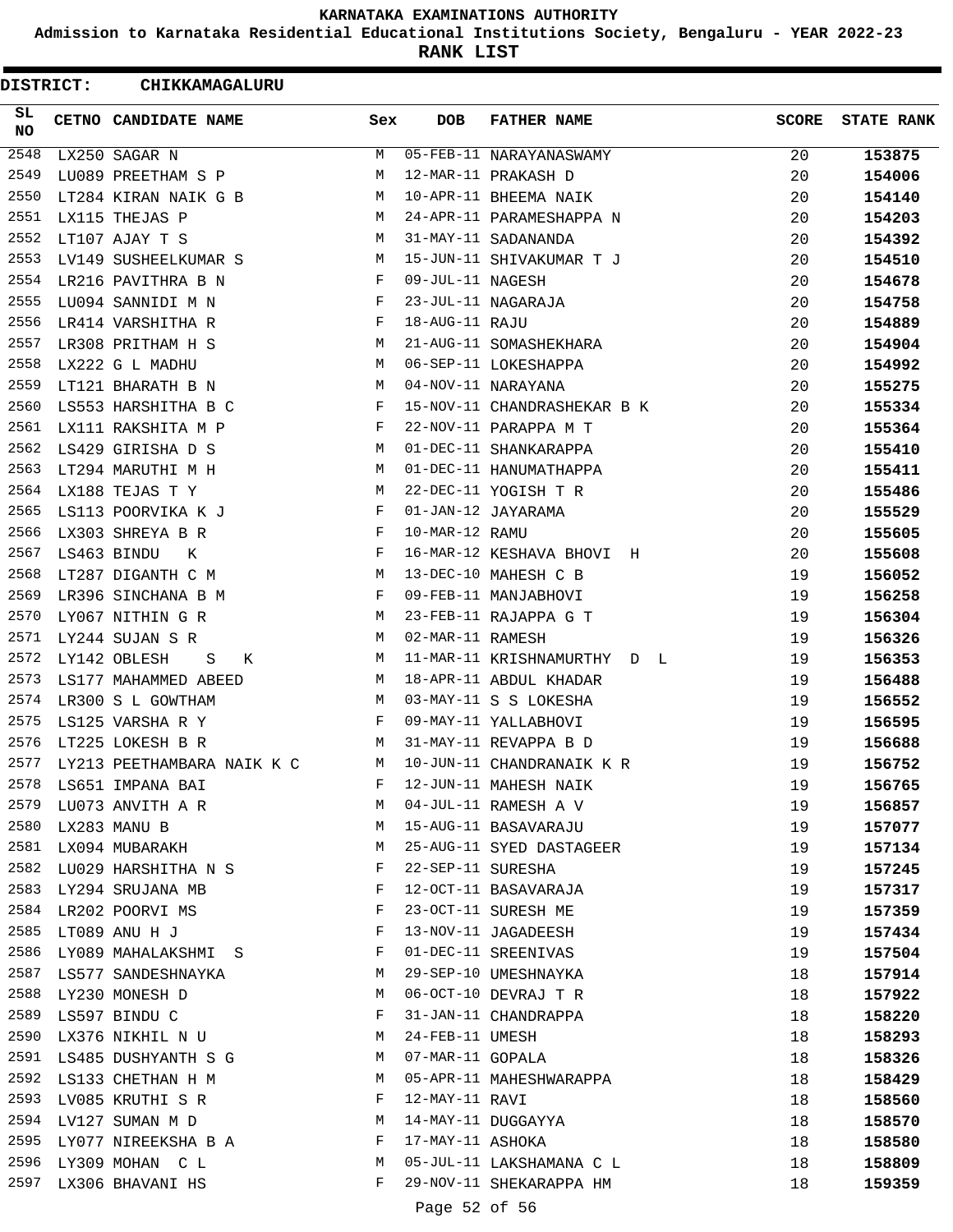**Admission to Karnataka Residential Educational Institutions Society, Bengaluru - YEAR 2022-23**

**RANK LIST**

| <b>DISTRICT:</b> |             | CHIKKAMAGALURU                       |              |                   |                            |              |                   |
|------------------|-------------|--------------------------------------|--------------|-------------------|----------------------------|--------------|-------------------|
| SL.<br>NO        |             | CETNO CANDIDATE NAME                 | Sex          | <b>DOB</b>        | <b>FATHER NAME</b>         | <b>SCORE</b> | <b>STATE RANK</b> |
| 2598             |             | LR223 CHIKITHA S                     | F            | 05-DEC-11 SURESH  |                            | 18           | 159382            |
| 2599             |             | LR180 PREETHAM M                     | М            |                   | 21-DEC-11 MAHALINGAPPA B R | 18           | 159428            |
| 2600             |             | LV019 ANVITHA                        | F            |                   | 31-DEC-11 CHINNEGOWDA      | 18           | 159454            |
| 2601             |             | LX321 MOHITH N S                     | М            |                   | 18-MAR-11 SATHISH N P      | 17           | 159988            |
| 2602             | LS060 ANU S |                                      | F            |                   | 20-MAR-11 SHIVARAJ         | 17           | 159991            |
| 2603             |             | LT079 DRAKSHAYINI S A                | F            | 23-APR-11 ANNAIAH |                            | 17           | 160090            |
| 2604             |             | LX334 KOWSHIKA T B                   | M            |                   | 08-MAY-11 BHASKARA         | 17           | 160140            |
| 2605             |             | LS496 PRAJWAL B T                    | М            |                   | 15-MAY-11 THIPPESH B K     | 17           | 160165            |
| 2606             |             | LR419 LIKHITH R N                    | М            |                   | 24-JUL-11 NAGARAJU R H     | 17           | 160433            |
| 2607             |             | LS013 JEEVAN K                       | M            |                   | 05-OCT-11 KRISHNAPPA       | 17           | 160662            |
| 2608             |             | LS525 KOUSHIK B N                    | M            |                   | 17-OCT-11 NAGABUSHANA B T  | 17           | 160704            |
| 2609             |             | LR224 THANUSH E L                    | M            | 14-DEC-11 LOKESHA |                            | 17           | 160880            |
| 2610             |             | LY211 SPANDANA K G                   | F            |                   | 27-DEC-11 GANGAPPA K R     | 17           | 160903            |
| 2611             |             | LX200 CHANDANA<br>T.<br>$\mathbb{C}$ | F            |                   | 24-MAR-12 CHANDRASHEKAR    | 17           | 160962            |
| 2612             |             | LX170 SUNIL D                        | М            |                   | 19-AUG-09 DHARANISH        | 16           | 160993            |
| 2613             |             | LT293 JEEVAN V                       | М            |                   | 24-MAY-10 VISHWANATH       | 16           | 161050            |
| 2614             |             | LX257 MEGANA V T                     | F            |                   | 15-APR-11 THIPESHAPPA      | 16           | 161533            |
| 2615             |             | LS139 KRISHNAVENI                    | F            | 29-APR-11 MOHAN   |                            | 16           | 161585            |
| 2616             |             | LR087 LOHITH KUMAR M P               | M            |                   | 03-MAY-11 PRAMESHA         | 16           | 161600            |
| 2617             |             | LT112 PAVANA P D                     | F            |                   | 27-SEP-11 DEVARAJA P R     | 16           | 162059            |
| 2618             |             | LX066 NAVEEN P                       | М            |                   | 13-OCT-11 PARAMESHWARAPPA  | 16           | 162098            |
| 2619             |             | LR269 LAVARAJA D R                   | М            |                   | 11-NOV-11 DEVARAJ KM       | 16           | 162177            |
| 2620             |             | LR172 AKASH                          | M            | 24-NOV-11 JAYANTH |                            | 16           | 162208            |
| 2621             |             | LR406 VIKAS N V                      | М            | 11-JAN-12 VINOD   |                            | 16           | 162322            |
| 2622             |             | LR193 NAVYA                          | F            |                   | 19-JAN-12 JAGADISHA        | 16           | 162327            |
| 2623             |             | LR343 MANVITH K R                    | M            |                   | 04-APR-10 RAVIKUMAR        | 15           | 162418            |
| 2624             |             | LV009 CHANCHALA                      | F            | 07-SEP-10 GOPALA  |                            | 15           | 162469            |
| 2625             |             | LX315 AISHWARYA M P                  | F            |                   | 31-JAN-11 PRADEEP M V      | 15           | 162661            |
| 2626             |             | LX097 KARTIK M S                     | М            |                   | 14-MAR-11 SHEKHARAPPA      | 15           | 162739            |
| 2627             |             | LY292 ISHWARYA H                     | F            |                   | 23-MAR-11 HALAPPA GB       | 15           | 162758            |
| 2628             |             | LS572 POORNIMA C S                   | F            |                   | 04-JUN-11 SIDRAMAPPA H S   | 15           | 162965            |
| 2629             |             | LS672 SUMITHRA                       | F            | 10-SEP-11 SURESHA |                            | 15           |                   |
|                  |             | 2630 LX119 MADHUSUDAN V K M          |              |                   | 24-SEP-11 KARIYAPPA        | 15           | 163232<br>163275  |
|                  |             | 2631 LR084 SWATHI S S                | $\mathbf{F}$ |                   | 20-DEC-11 SATHISHA S R     |              |                   |
|                  |             |                                      |              |                   |                            | 15           | 163483            |
| 2633             |             | 2632 LX302 NUTHAN S R                | M            |                   | 15-DEC-09 RAGHAVENDRA G A  | 14           | 163575            |
|                  |             | LR358 Shreyas B H                    | M            | 28-FEB-11 HARISHA |                            | 14           | 163914            |
|                  |             | 2634 LS443 KAILASH B K               | М            | 29-APR-11 KUMARA  |                            | 14           | 164029            |
|                  |             | 2635 LR413 KAVYA C M                 | F            | 08-MAY-11 MURTHI  |                            | 14           | 164066            |
| 2636             | LY153 MANOJ |                                      | М            | 11-MAY-11 RAGHU   |                            | 14           | 164074            |
|                  |             | 2637 LT253 G A ARCHANA               | F            | 12-MAY-11 AJAY    |                            | 14           | 164077            |
|                  |             | 2638 LX083 MOHIT M                   | M            |                   | 08-JUN-11 MAHESHA          | 14           | 164150            |
|                  |             | 2639 LY341 SHIVU G R                 | M            |                   | 15-JUL-11 RANGASWAMY       | 14           | 164262            |
| 2640             |             | LX120 YOGESHA G K                    | M            |                   | 05-SEP-11 KUMARAPPA        | 14           | 164389            |
| 2641             |             | LS203 KIRAN J B                      | M            |                   | 24-SEP-11 BASAVARAJAPPA    | 14           | 164429            |
| 2642             |             | LT043 BHOOMIKA Y C                   | F            |                   | 03-OCT-11 CHANDRAPPA R     | 14           | 164451            |
|                  |             | 2643 LX363 DHRUTHI G                 | F            | 22-OCT-11 GIRISHA |                            | 14           | 164484            |
|                  |             | 2644 LU116 BHUVAN H D                | M            |                   | 06-NOV-11 DHARMAIAH        | 14           | 164517            |
| 2645             |             | LX056 SURESH NAIK R                  | M            |                   | 04-DEC-11 RAGHU N M        | 14           | 164576            |
|                  |             | 2646 LT391 DARSHAN G N               | M            |                   | 01-JAN-12 NANJUNDAPPA G M  | 14           | 164634            |
|                  |             | 2647 LW068 VARSHITH R                | М            |                   | 22-NOV-10 RAVI B V         | 13           | 164894            |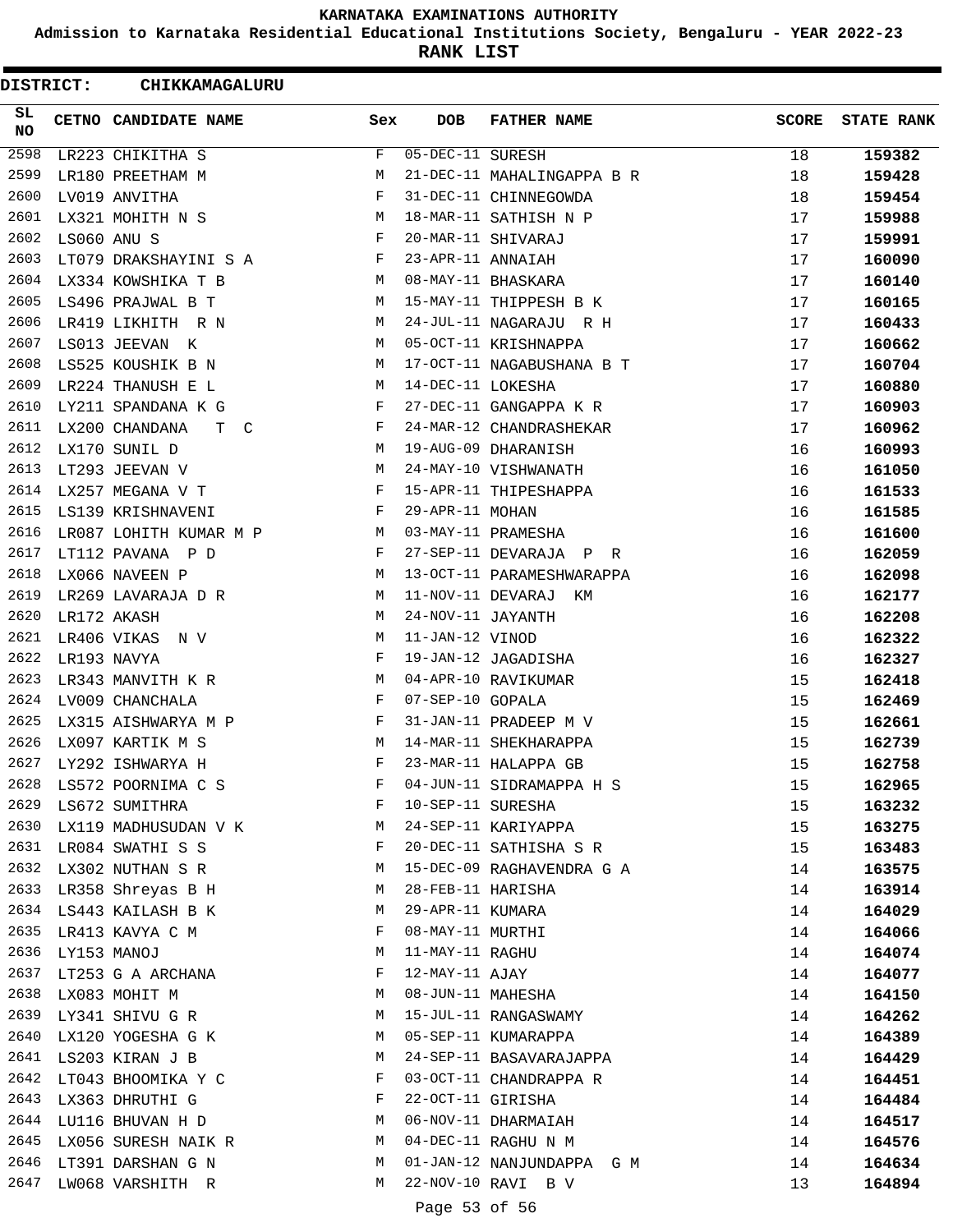**Admission to Karnataka Residential Educational Institutions Society, Bengaluru - YEAR 2022-23**

**RANK LIST**

 $\blacksquare$ 

| DISTRICT:    | <b>CHIKKAMAGALURU</b>                                              |              |                   |                                   |              |                   |
|--------------|--------------------------------------------------------------------|--------------|-------------------|-----------------------------------|--------------|-------------------|
| SL.<br>NO    | CETNO CANDIDATE NAME                                               | Sex          | DOB               | <b>FATHER NAME</b>                | <b>SCORE</b> | <b>STATE RANK</b> |
| 2648         | LS282 BHARATH N NAIKA                                              | M            |                   | $14 - DEC - 10$ NANKYA NAIKA      | 13           | 164913            |
| 2649         | LS661 CHANDANA Y K                                                 | $\mathbf{F}$ |                   | 10-FEB-11 KUMAR Y M               | 13           | 165019            |
| 2650         | LT063 PREETHAM M P                                                 | M            |                   | 04-JUL-11 PRABHAKARA M U          | 13           | 165340            |
| 2651         | $\mathbf{F}$ and $\mathbf{F}$ and $\mathbf{F}$<br>LS534 SOWMYA K L |              |                   | 17-JUL-11 LOKESHA K M             | 13           | 165373            |
| 2652         | LT235 JEEVAN K D                                                   | M            |                   | 03-SEP-11 DEVARAJA K R            | 13           | 165487            |
| 2653         | LX287 RAKSHITA M                                                   | $\mathbf{F}$ |                   | 02-OCT-11 MANJAPPA                | 13           | 165541            |
| 2654         | LY157 VARSHINI N R                                                 | $\mathbf{F}$ | 20-DEC-10 RAJAPPA |                                   | 12           | 165970            |
| 2655         | LS071 ASWATHA J J                                                  | M            |                   | 01-JAN-11 JAGADISH G K            | 12           | 165991            |
| 2656         | LS276 LEKHAN GOWDA Y T                                             | M            |                   | 10-MAR-11 THIMMEGOWDA G           | 12           | 166110            |
| 2657         | LV042 BHARATH                                                      | M            |                   | 04-MAY-11 GOPAL K M               | 12           | 166211            |
| 2658         | LR083 PREETHAM K N                                                 | M            |                   | 09-MAY-11 NIRVANAIAH              | 12           | 166223            |
| 2659         | <b>M</b><br>LT396 HEMANTH D C                                      |              |                   | 28-AUG-11 CHARDRAMOULY            | 12           | 166485            |
| 2660         | LT067 VIJAY S NAIK                                                 | M            |                   | 27-SEP-11 SHIVASHANKARA NAIKA S R | 12           | 166546            |
| 2661         | LT003 TANUSRI MD                                                   | $\mathbf{F}$ |                   | 05-MAR-11 DORESWAMI               | 11           | 167032            |
| 2662         | $\mathbf{F}$ and $\mathbf{F}$ and $\mathbf{F}$<br>LT017 DIVYA D H  |              |                   | 08-MAR-11 HUCCHAPPA               | 11           | 167037            |
| 2663         | $\mathbf{F}$<br>LT042 TANU S                                       |              |                   | 20-MAR-11 SHIVARAJ                | 11           | 167058            |
|              | 2664 LS487 KIRAN KUMAR H P M                                       |              |                   | 30-MAY-11 PRADEEPA H C            | 11           | 167197            |
| 2665         | LW037 RAGHAVENDRA D<br><b>M</b>                                    |              | 02-JUN-11 DINESHA |                                   | 11           | 167215            |
| 2666         | LR189 PREKSHITHA HU                                                | F            | 19-JUL-11 UMESHA  |                                   | 11           | 167327            |
| 2667         | $\mathbf{F}$ and $\mathbf{F}$<br>LX383 NIKITHA K                   |              |                   | 31-JUL-11 KUMARA NAIK             | 11           | 167361            |
| 2668         | LR247 MANJANATHA R                                                 | M            | 28-AUG-11 RAMESHA |                                   | 11           | 167430            |
| 2669         | LX304 THANUSHREE G H                                               | F            |                   | 21-SEP-11 HEMAREDDY G O           | 11           | 167467            |
| 2670         | LS154 KARTHIK N R                                                  | M            |                   | 23-SEP-11 RAJU N N N N            | 11           | 167470            |
| 2671         | LV095 PAVAN K R                                                    | М            |                   | 29-NOV-11 RAMESH K M              | 11           | 167594            |
| 2672         | LS164 MARUTHESHA D B                                               | M            | 06-DEC-11 BADRESH |                                   | 11           | 167602            |
| 2673         | LR233 AKSHAY S M                                                   | M            |                   | 05-JAN-12 MOHAN KUMAR             | 11           | 167647            |
| 2674         | LX360 YAMUNA A                                                     | $\mathbf{F}$ | 15-JUN-11 ANANDA  |                                   | 10           | 168167            |
| 2675         | LS147 PRUTHVI H                                                    | M            |                   | 08-JUL-11 HIRANNAIAH              | 10           | 168213            |
| 2676         | LX241 ABHISHEK H K                                                 | M            |                   | 25-OCT-11 KUMARAPPA H D           | 10           | 168398            |
| 2677         | LV090 JEEVAN<br>K L                                                | M            |                   | 04-DEC-11 LAXMAN KB               | 10           | 168480            |
| 2678         | LT252 CHANDANA                                                     | F            |                   | 05-JUL-10 KALLAPPA                | 9            | 168591            |
| 2679         | LT395 YASHWANTH NAIK                                               | М            |                   | 05-OCT-10 MANJYANAIK              | 9            | 168634            |
| 2680         | LR395 SEVANTHI B                                                   | F            |                   | 20-OCT-10 BASAVARAJU              | 9            | 168642            |
| 2681         | LS381 KUSHALNAIK K                                                 | M            |                   | 14-MAR-11 KRISHNA NAIK            | 9            | 168789            |
| 2682         | LS251 POOJA R                                                      | F            |                   | 23-APR-11 RAJA BHOVI              | 9            | 168833            |
| 2683         | LU083 RITHESH S                                                    | М            | 11-MAY-11 SATISHA |                                   | 9            | 168862            |
| 2684         | LX317 SAHANA B M                                                   | F            |                   | 21-MAY-11 MALLIKURJUNA            | 9            | 168874            |
| 2685         | LU076 KAVANA K L                                                   | F            |                   | 22-AUG-11 LAKSHMANA               | 9            | 169047            |
| 2686         | LS066 NITHYASHREE                                                  | F            |                   | 21-SEP-11 SIDDALINGAPPA           | 9            | 169089            |
| 2687         | LS357 BHARATH J A                                                  | M            | 04-OCT-11 AJJAYYA |                                   | 9            | 169110            |
| 2688         | LX260 PRIYANAKA S                                                  | F            |                   | 24-FEB-11 SOMAKSEHARA P           | 8            | 169412            |
| 2689         | LR058 CHANDANA M S                                                 | F            |                   | 24-JUN-11 SHIVANNA                |              |                   |
|              |                                                                    |              |                   |                                   | 8            | 169578            |
| 2690<br>2691 | LY129 AISHWARYA S                                                  | F<br>М       |                   | 13-JUL-11 SIDDAPPA                | 8            | 169605            |
| 2692         | LY253 SHASHANKA                                                    | М            |                   | 31-JUL-11 T DHARANESH             | 8            | 169632            |
| 2693         | LR400 INDUSRI B R                                                  | М            |                   | 20-NOV-11 RANGASWAMY B R          | 8            | 169770            |
|              | LT010 KUSHAL S P                                                   |              |                   | 04-JUN-11 PUTTEGOWDA S H          | 7            | 170080            |
| 2694<br>2695 | LR284 KISHOR C K                                                   | M            | 22-SEP-11 KUMARA  |                                   | 7            | 170215            |
|              | LR042 KISHOR K M                                                   | M            |                   | 29-OCT-10 MASTHEGOWDA             | 6            | 170379            |
| 2696         | LS355 GOUTHAM Y G                                                  | M            |                   | 04-NOV-11 GURUMURTHY              | 6            | 170678            |
| 2697         | LX081 B G DRUVA                                                    | M            |                   | 04-DEC-11 GOWRIESH B T            | 6            | 170700            |

Page 54 of 56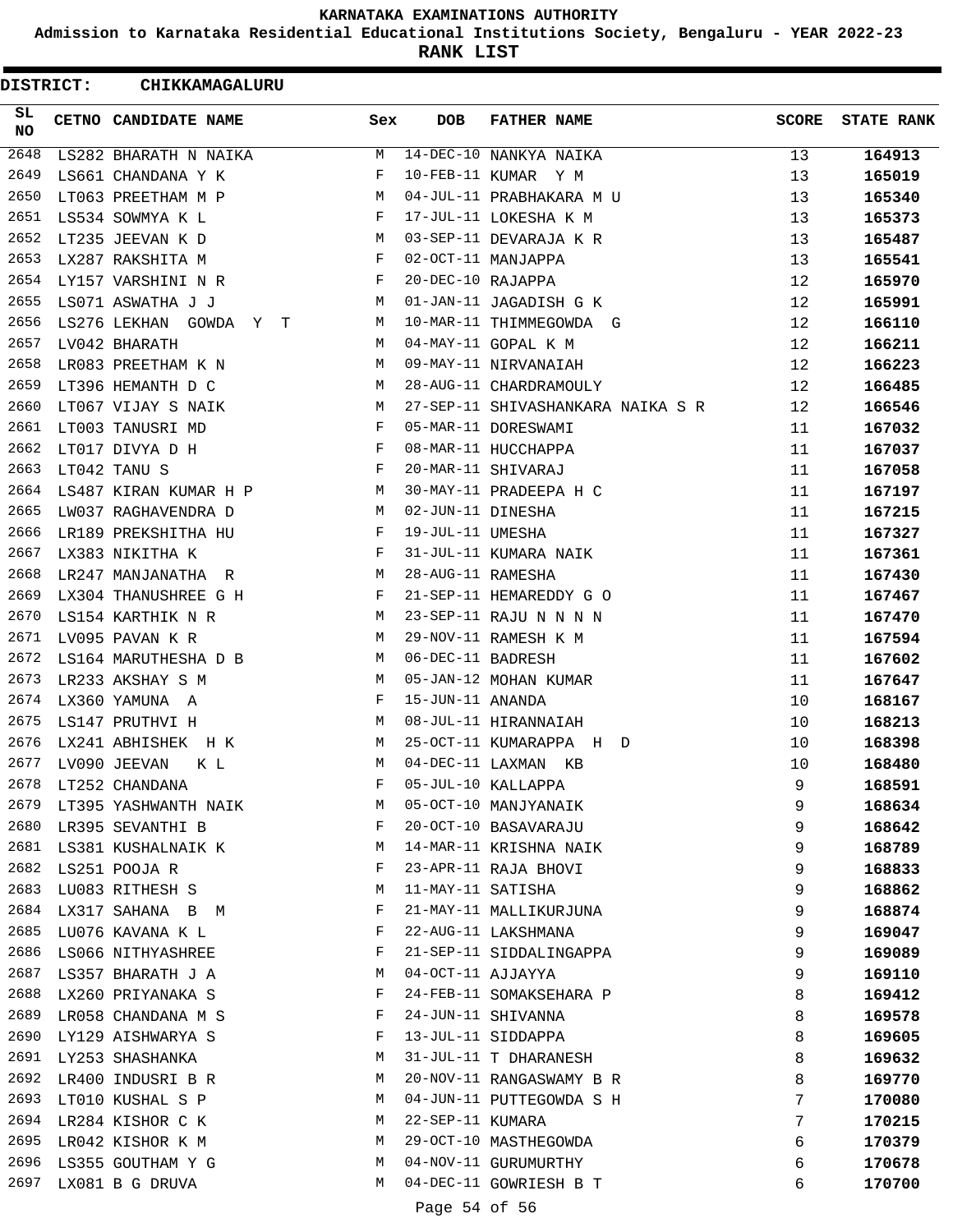**Admission to Karnataka Residential Educational Institutions Society, Bengaluru - YEAR 2022-23**

**RANK LIST**

| DISTRICT: | CHIKKAMAGALURU                                                                                                                                                                                                                                                                      |              |                   |                                                                                                                                                                                                  |                  |                   |
|-----------|-------------------------------------------------------------------------------------------------------------------------------------------------------------------------------------------------------------------------------------------------------------------------------------|--------------|-------------------|--------------------------------------------------------------------------------------------------------------------------------------------------------------------------------------------------|------------------|-------------------|
| SL<br>NO  | <b>CETNO CANDIDATE NAME</b>                                                                                                                                                                                                                                                         | Sex          | <b>DOB</b>        | FATHER NAME                                                                                                                                                                                      | <b>SCORE</b>     | <b>STATE RANK</b> |
| 2698      | LX048 YATHIKSHA Y                                                                                                                                                                                                                                                                   | F            |                   | 02-OCT-11 YOGESH H                                                                                                                                                                               | 5                | 171004            |
| 2699      | M<br>LS479 SOMESH B C                                                                                                                                                                                                                                                               |              |                   | 03-MAR-11 CHANDRASHEKAR M<br>20-APR-11 RENUKA B K<br>29-APR-11 SHREENIVASA                                                                                                                       | 4                | 171160            |
| 2700      | LX296 NANDAN B R                                                                                                                                                                                                                                                                    |              |                   |                                                                                                                                                                                                  | $\mathbf{3}$     | 171401            |
| 2701      | $M$<br>$F$<br>LT310 DEEKSHA B S                                                                                                                                                                                                                                                     |              |                   |                                                                                                                                                                                                  | $\overline{3}$   | 171404            |
| 2702      | LT302 DILEEP NAIKA C S M                                                                                                                                                                                                                                                            |              |                   | 22-JUL-11 SOMASHEKHAR NAIKA C B                                                                                                                                                                  | 3                | 171438            |
| 2703      |                                                                                                                                                                                                                                                                                     |              |                   |                                                                                                                                                                                                  |                  | 171539            |
|           | 2704 LS297 SANJU M                                                                                                                                                                                                                                                                  |              |                   |                                                                                                                                                                                                  |                  | 171689            |
| 2705      |                                                                                                                                                                                                                                                                                     |              |                   |                                                                                                                                                                                                  |                  | 171745            |
| 2706      |                                                                                                                                                                                                                                                                                     |              |                   |                                                                                                                                                                                                  |                  | 171764            |
| 2707      |                                                                                                                                                                                                                                                                                     |              |                   |                                                                                                                                                                                                  |                  | 171853            |
| 2708      |                                                                                                                                                                                                                                                                                     |              |                   |                                                                                                                                                                                                  |                  | 171889            |
| 2709      |                                                                                                                                                                                                                                                                                     |              |                   |                                                                                                                                                                                                  |                  |                   |
| 2710      |                                                                                                                                                                                                                                                                                     |              |                   | 03-NOV-11 SIDDARAMAPPA                                                                                                                                                                           | ABSENT           |                   |
| 2711      |                                                                                                                                                                                                                                                                                     |              |                   |                                                                                                                                                                                                  | ABSENT           |                   |
| 2712      |                                                                                                                                                                                                                                                                                     |              |                   |                                                                                                                                                                                                  | ABSENT           |                   |
| 2713      | $\begin{array}{lllllllll} \text{LY348 BHUVAN D S} & \text{M} & \text{M} & \text{N} \\ \text{LT005 ULLAS} & \text{M} & \text{M} & \text{N} \\ \text{LX270 BRUNDA N R} & \text{F} & \text{F} & \text{F} \\ \text{LR411 SINCHANA D P} & \text{F} & \text{F} & \text{N} \\ \end{array}$ |              |                   | 24-OCT-11 SANTHOSH S K<br>10-DEC-11 RANGAPPA<br>01-MAR-11 PARAMESH<br>27-AUG-10 SIDDESH<br>20-DEC-11 NINGA NAIK<br>27-DEC-11 PEERESH NAIK                                                        | ABSENT           |                   |
| 2714      | $\mathbf{F}$ and $\mathbf{F}$ are the set of $\mathbf{F}$<br>LR101 DEEKSHITHA                                                                                                                                                                                                       |              |                   |                                                                                                                                                                                                  | ABSENT           |                   |
| 2715      |                                                                                                                                                                                                                                                                                     |              |                   |                                                                                                                                                                                                  | ABSENT           |                   |
| 2716      | LS162 RAHUL M N<br>LY032 SHASHANK P M M                                                                                                                                                                                                                                             |              |                   |                                                                                                                                                                                                  | ABSENT           |                   |
| 2717      | LU032 RISHITHA SHETTIGAR F                                                                                                                                                                                                                                                          |              |                   | 29-SEP-11 BHUNJANGA S SHETTIGAR ABSENT                                                                                                                                                           |                  |                   |
| 2718      |                                                                                                                                                                                                                                                                                     |              |                   |                                                                                                                                                                                                  | ABSENT           |                   |
| 2719      |                                                                                                                                                                                                                                                                                     |              |                   | 22-JUL-10 MOHAMAD HAMSA                                                                                                                                                                          | ABSENT           |                   |
| 2720      |                                                                                                                                                                                                                                                                                     |              |                   |                                                                                                                                                                                                  | ABSENT           |                   |
| 2721      |                                                                                                                                                                                                                                                                                     |              |                   |                                                                                                                                                                                                  | ABSENT           |                   |
| 2722      | LU100 SADHAN S S<br>LU012 SHAHANA F 22-JUL-10 MOHAMAD HAMSA<br>LU012 SHAHANA F 22-JUL-10 MOHAMAD HAMSA<br>LU105 AKUL M 15-AUG-11 MANJUNATHA<br>LU021 VINYAS S R M 06-DEC-11 RAGHU<br>LT184 MONIKA F 22-JAN-11 DHARMA                                                                |              |                   | 22-000-10 MOHAMAD HAMSA<br>15-AUG-11 MANJUNATHA<br>06-DEC-11 RAGHU<br>22-JAN-11 DHARMA<br>22-NOV-11 UMESH<br>28-DEC-11 THIMMAPPA<br>02-JUL-11 SHIVAPPA<br>01-OCT-10 GURUPPA<br>01-OCT-10 GURUPPA | ABSENT           |                   |
| 2723      | M<br>LU043 KOWSHIK B                                                                                                                                                                                                                                                                |              |                   |                                                                                                                                                                                                  | ABSENT           |                   |
|           |                                                                                                                                                                                                                                                                                     |              |                   |                                                                                                                                                                                                  | ABSENT           |                   |
|           | 2724 LU028 RAKSHITHA T<br>2725 LU063 Veena F<br>2726 LU087 PRAVEEN M                                                                                                                                                                                                                |              |                   |                                                                                                                                                                                                  | ABSENT           |                   |
|           |                                                                                                                                                                                                                                                                                     |              |                   |                                                                                                                                                                                                  | ABSENT           |                   |
| 2727      | LU031 SHRUJAN GS                                                                                                                                                                                                                                                                    | M            |                   |                                                                                                                                                                                                  | ABSENT           |                   |
| 2728      |                                                                                                                                                                                                                                                                                     | M            |                   |                                                                                                                                                                                                  | ABSENT           |                   |
| 2729      | LU040 AKSHAY T R<br>LU130 SOWJANYA S                                                                                                                                                                                                                                                | F            |                   | 28-AUG-11 RAJESH S<br>15-NOV-11 SURESHA                                                                                                                                                          | ABSENT           |                   |
|           | 2730 LU134 KARTHIK S S M                                                                                                                                                                                                                                                            |              |                   |                                                                                                                                                                                                  | ABSENT           |                   |
|           | 2731 LU119 SANDHYA S B $F$                                                                                                                                                                                                                                                          |              |                   |                                                                                                                                                                                                  | ABSENT           |                   |
|           | 2732 LU120 S RAKESH                                                                                                                                                                                                                                                                 | M            |                   | 11-FEB-11 SHANKAR S<br>12-JUL-11 BABU<br>06-MAY-10 SUDHAKRA                                                                                                                                      | ABSENT           |                   |
| 2733      | LU118 SUCHITHRA S R F                                                                                                                                                                                                                                                               |              |                   | 16-OCT-10 RAVEENDRA                                                                                                                                                                              |                  |                   |
| 2734      | LU128 RAKSHITHA T N F                                                                                                                                                                                                                                                               |              |                   | 17-MAR-11 NAGENDRA T V                                                                                                                                                                           | ABSENT<br>ABSENT |                   |
| 2735      | LU039 KARTHIK D L M                                                                                                                                                                                                                                                                 |              |                   | 12-NOV-10 LAKSHMANA                                                                                                                                                                              |                  |                   |
|           |                                                                                                                                                                                                                                                                                     |              |                   |                                                                                                                                                                                                  | ABSENT           |                   |
|           | 2736 LU006 DHANALAKSMI S K $$\rm F$$                                                                                                                                                                                                                                                |              |                   | 17-NOV-11 KANTHAKUMARACHAR S V                                                                                                                                                                   | ABSENT           |                   |
|           | $\mathbf{F}$ and $\mathbf{F}$ and $\mathbf{F}$<br>2737 LS454 MANYA B K<br>2738 LS307 SMITHA B R F                                                                                                                                                                                   |              |                   | 29-AUG-11 KUMARAPPA B M                                                                                                                                                                          | ABSENT           |                   |
| 2739      |                                                                                                                                                                                                                                                                                     |              |                   | 02-DEC-11 RAMESH B S                                                                                                                                                                             | ABSENT           |                   |
|           | LU054 JANAKI G K F F                                                                                                                                                                                                                                                                |              |                   | 16-JUL-11 GANESHA K P<br>16-NOV-10 LOKESHA                                                                                                                                                       | ABSENT           |                   |
| 2740      | LU133 SANJAY<br>LT248 MANASA Y F<br>LU133 SANJAY                                                                                                                                                                                                                                    |              |                   |                                                                                                                                                                                                  | ABSENT           |                   |
| 2741      |                                                                                                                                                                                                                                                                                     |              |                   | 14-APR-11 YOGANANDA                                                                                                                                                                              | ABSENT           |                   |
| 2742      | LR249 CHAITANYA C N F                                                                                                                                                                                                                                                               |              |                   | 29-MAY-11 NIRANJANA C L                                                                                                                                                                          | ABSENT           |                   |
| 2743      | LR398 KARTHIK H M M                                                                                                                                                                                                                                                                 |              |                   | 27-JUL-11 MANJE GOWDA                                                                                                                                                                            | ABSENT           |                   |
|           | 2744 LV161 SAMARTH S<br>2745 LV147 SOUJANYA K U                                                                                                                                                                                                                                     |              |                   | 09-FEB-11 SATHISH                                                                                                                                                                                | ABSENT           |                   |
|           |                                                                                                                                                                                                                                                                                     |              |                   | 25-DEC-11 UMESHA K T                                                                                                                                                                             | ABSENT           |                   |
|           | 2746 LV145 RASHMITHA N F                                                                                                                                                                                                                                                            |              | 10-SEP-11 NAGAPPA |                                                                                                                                                                                                  | ABSENT           |                   |
| 2747      | LW074 JAHNAVI K R                                                                                                                                                                                                                                                                   | $\mathbf{F}$ |                   | 23-JUN-11 RAMESH K R                                                                                                                                                                             | ABSENT           |                   |
|           |                                                                                                                                                                                                                                                                                     |              | Page 55 of 56     |                                                                                                                                                                                                  |                  |                   |